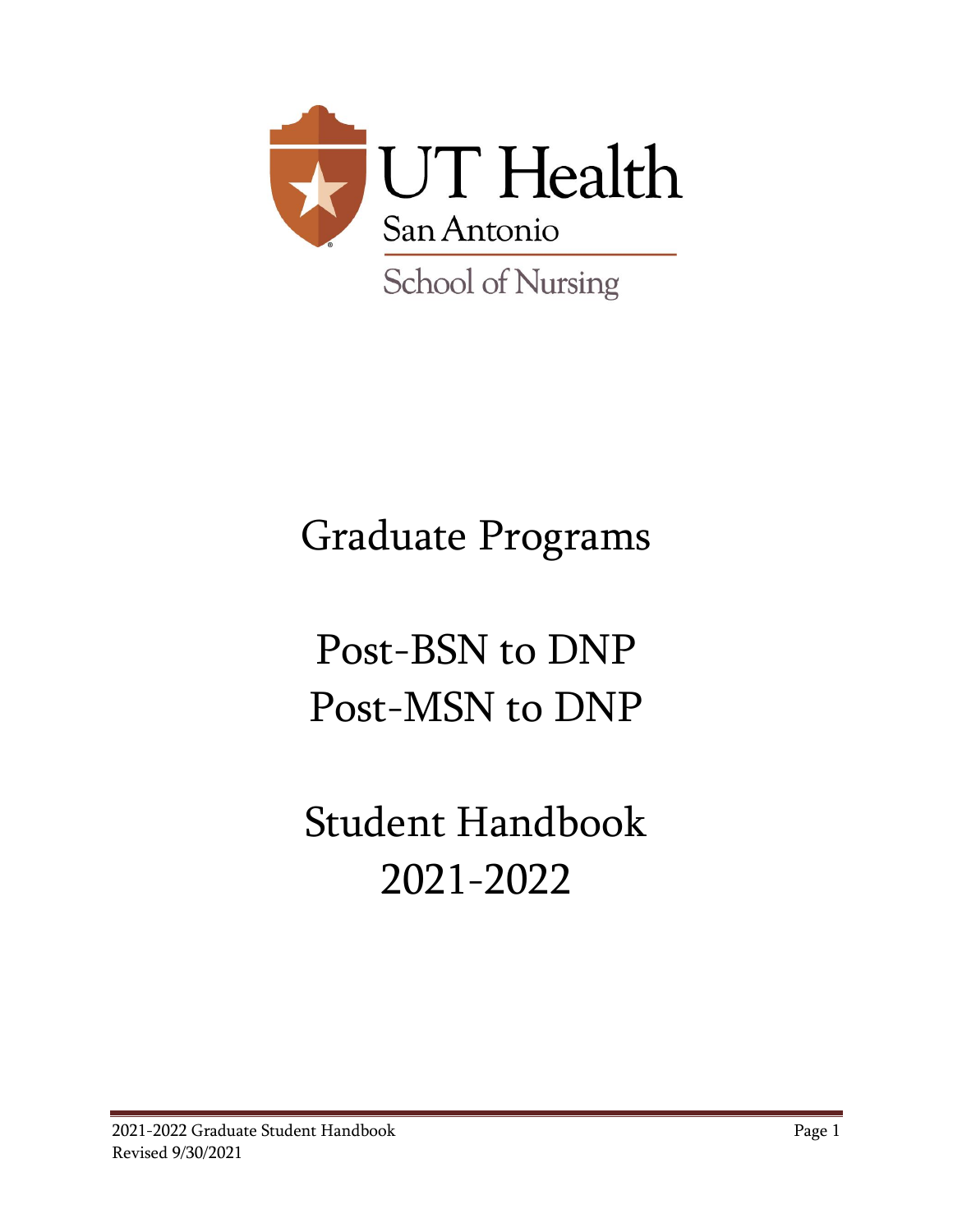Office for Academic Affairs 7703 Floyd Curl Drive, MC 7943 San Antonio, TX 78229 Phone: (210) 567-5815

# ABOUT THIS HANDOOK

- <span id="page-1-0"></span>• This handbook is designed to be a ready resource for you during the course of your graduate studies at the University of Texas Health Science Center San Antonio School of Nursing (SON) and as such is designed for currently enrolled students.
- The Office for Academic Affairs will update you via email as changes occur throughout your program.
- The SON Graduate Student Handbook for the Graduate Programs is intended to elaborate on the UT Health San Antonio Course Catalog which is the primary source for institutional and academic policies and procedures.
- This publication is for informational purposes and is neither a contract nor an offer to contract. The School of Nursing reserves the right to change any provision or requirement at any time without notice in order to ensure compliance with accreditation standards.
- Changes in such vital areas as curriculum or requirements for graduation will not be made retroactively unless they are to the students' advantage and can be accommodated within the remaining time before graduation.
- Policy revisions made after August 2021 will be disseminated via the SON Graduate Advising course in CANVAS.
- Students are accountable to policies herein and revisions that have been sent by UT LiveMail and CANVAS.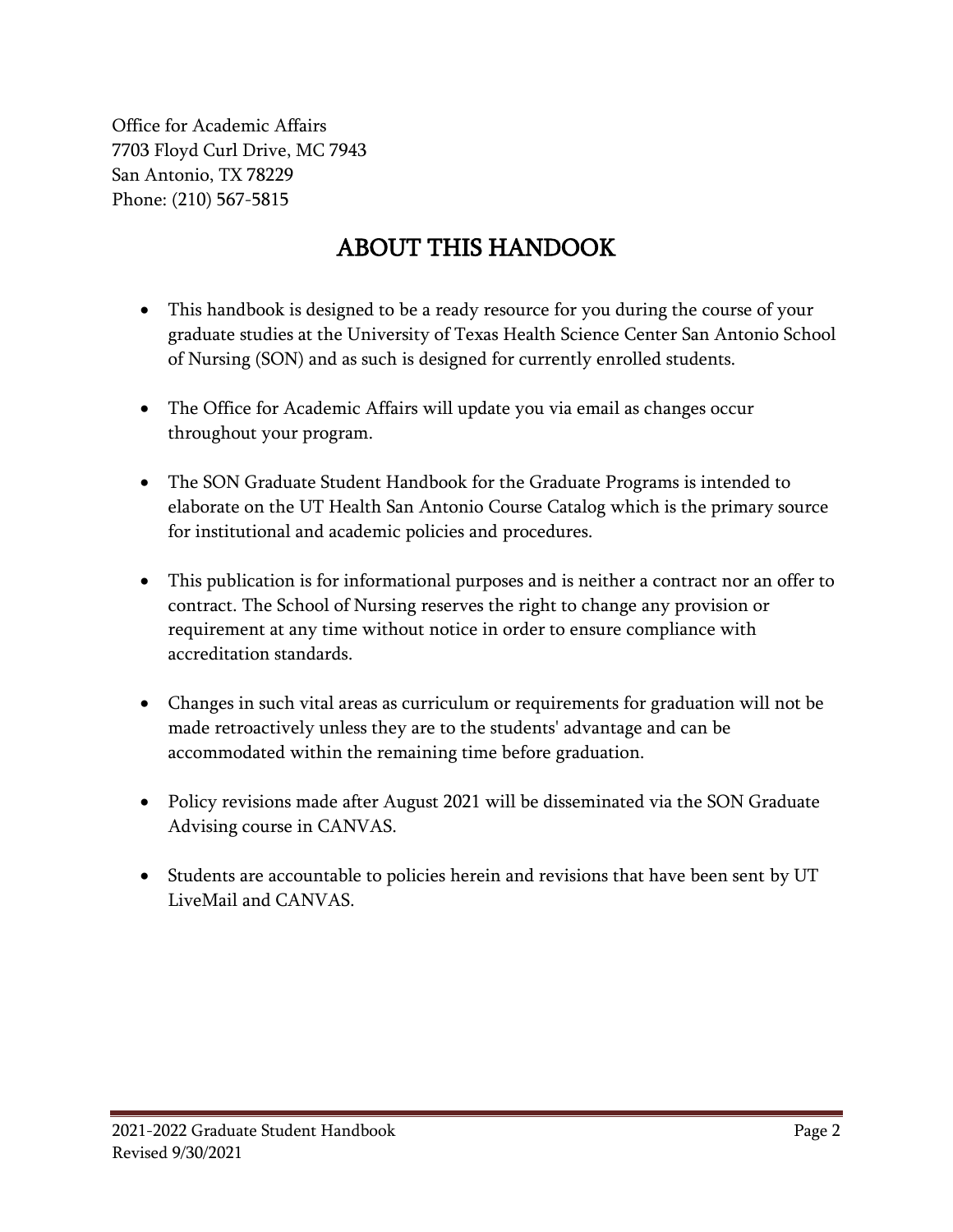## **TA`BLE OF CONTENTS**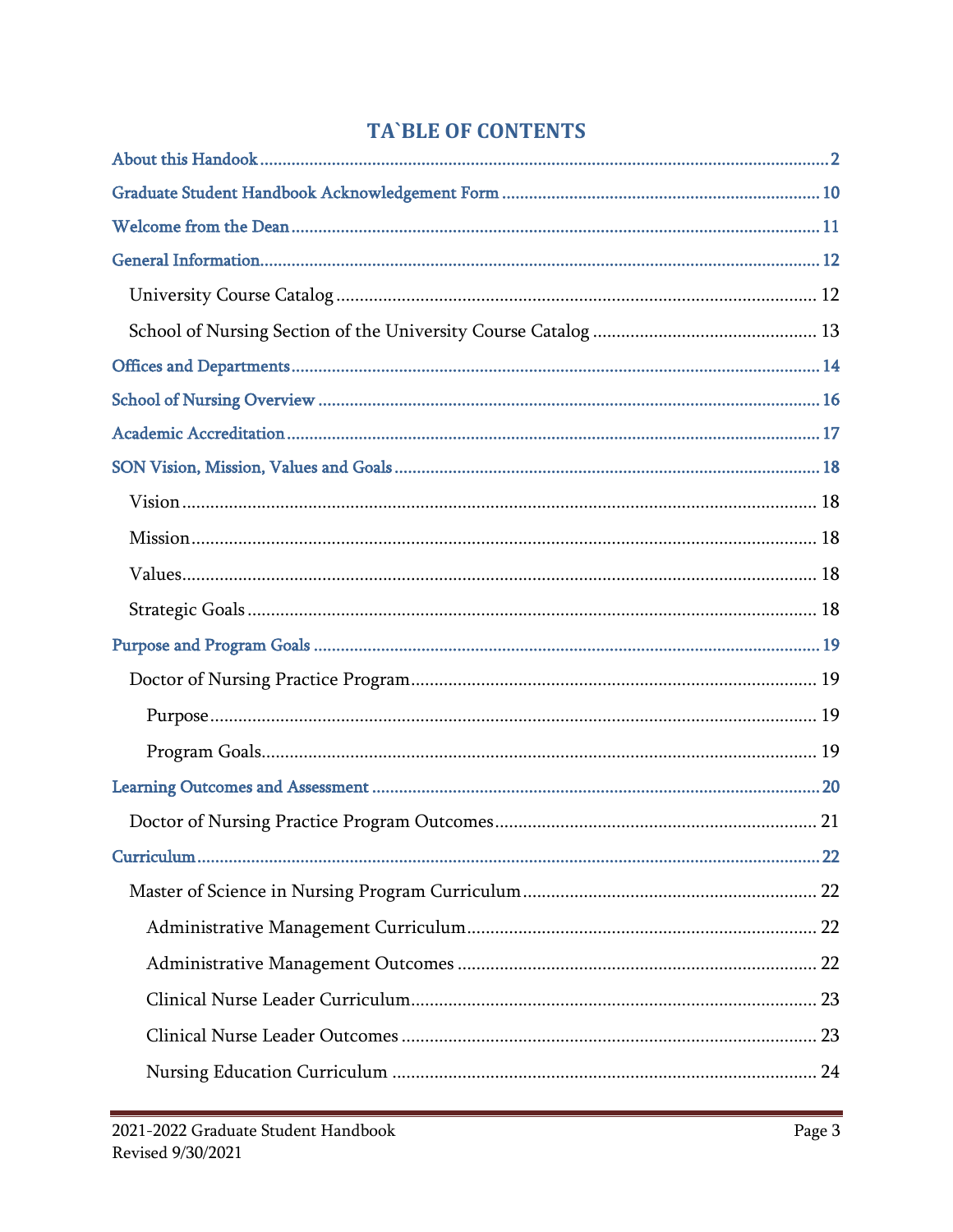| Nursing Education Plan of Study for Alternate Entry and MSN Pathways 33   |  |
|---------------------------------------------------------------------------|--|
| Nursing Education Plan of Study for Post-Graduate Certificate Pathway  33 |  |
|                                                                           |  |
|                                                                           |  |
|                                                                           |  |
|                                                                           |  |
|                                                                           |  |
|                                                                           |  |
|                                                                           |  |
|                                                                           |  |
|                                                                           |  |
|                                                                           |  |
|                                                                           |  |
|                                                                           |  |
|                                                                           |  |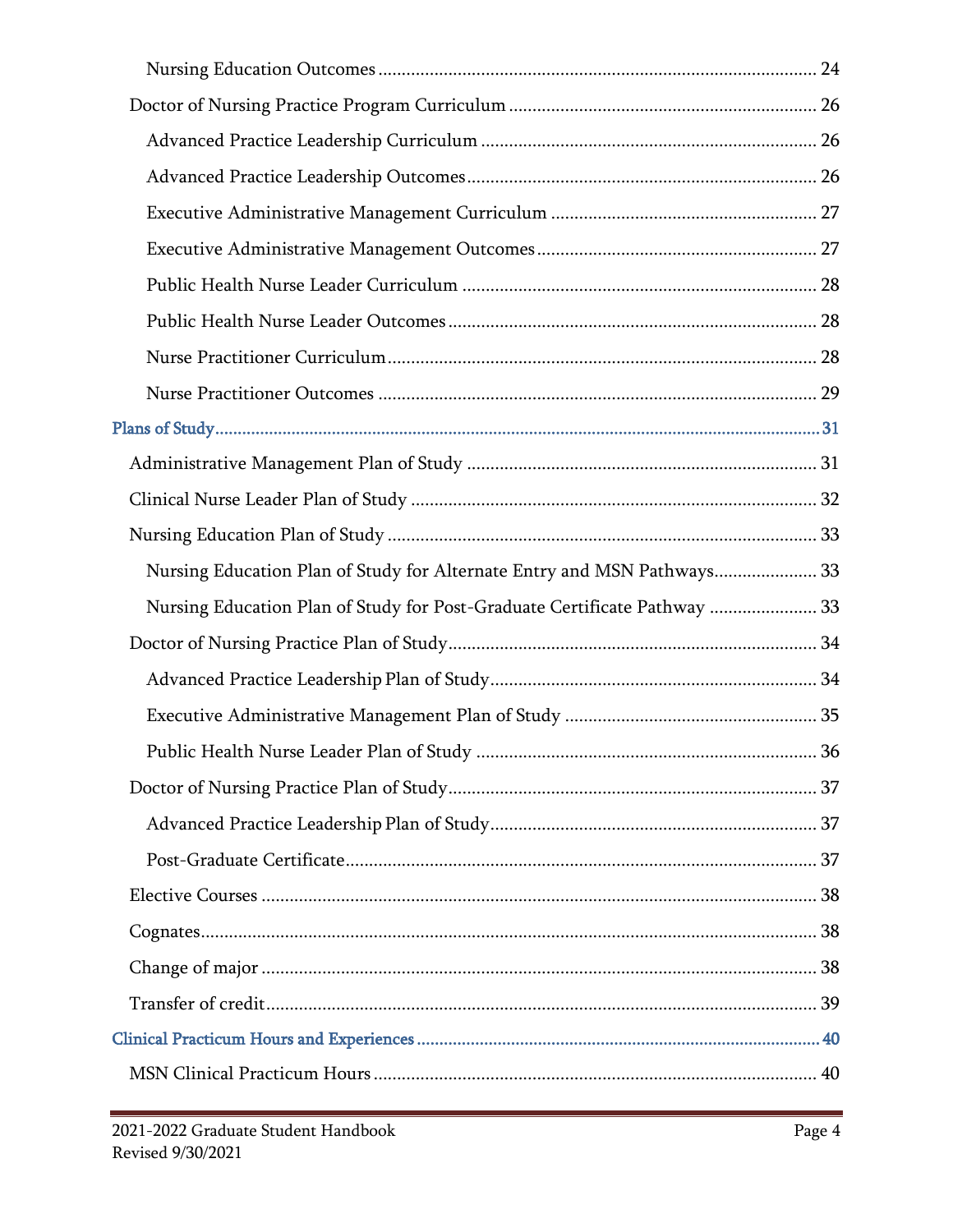| 45 |
|----|
|    |
|    |
|    |
|    |
|    |
|    |
|    |
|    |
|    |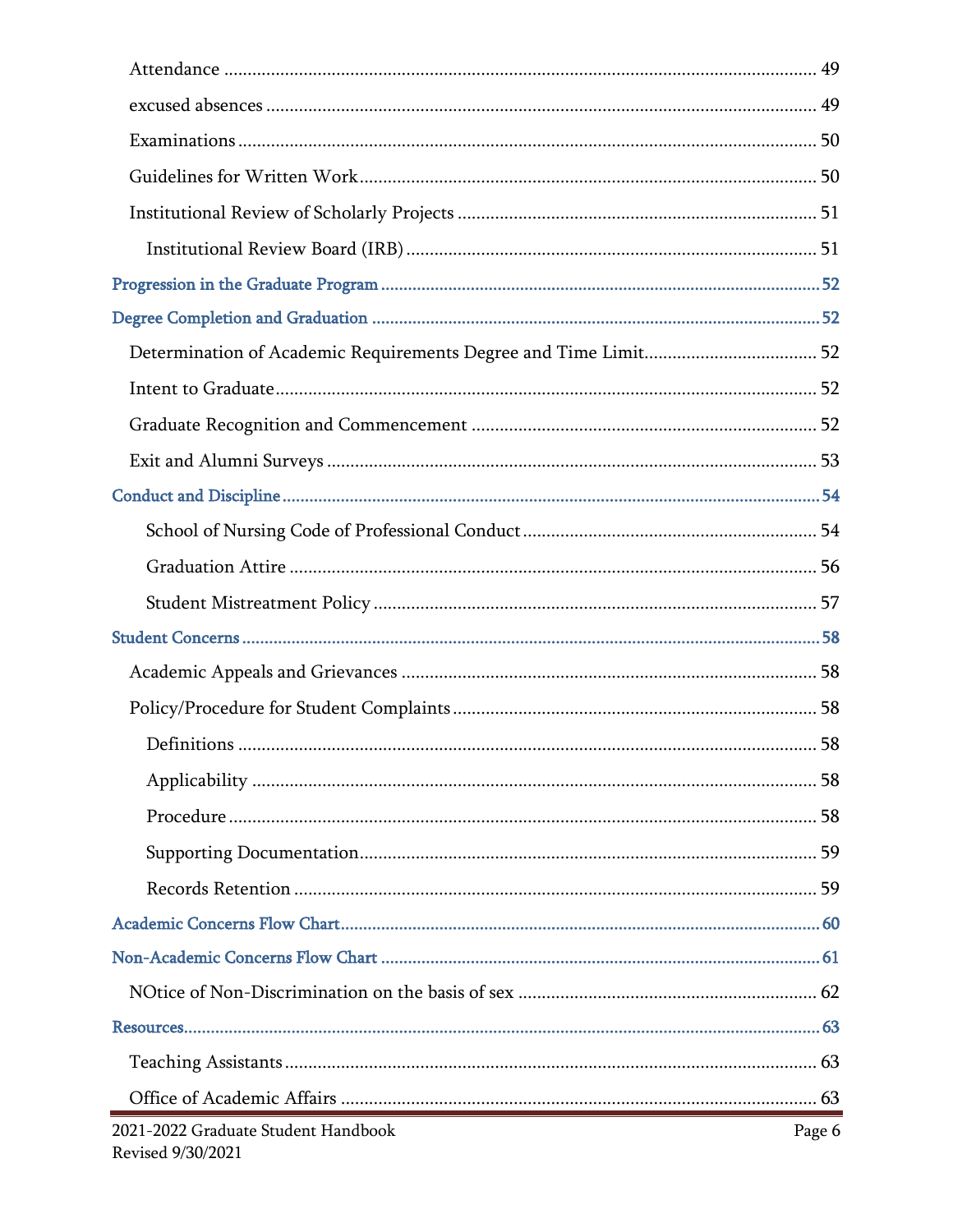| The Center for Community-Based Health Promotion with Women and Children  67 |  |
|-----------------------------------------------------------------------------|--|
|                                                                             |  |
|                                                                             |  |
|                                                                             |  |
|                                                                             |  |
|                                                                             |  |
|                                                                             |  |
|                                                                             |  |
|                                                                             |  |
|                                                                             |  |
|                                                                             |  |
|                                                                             |  |
|                                                                             |  |
|                                                                             |  |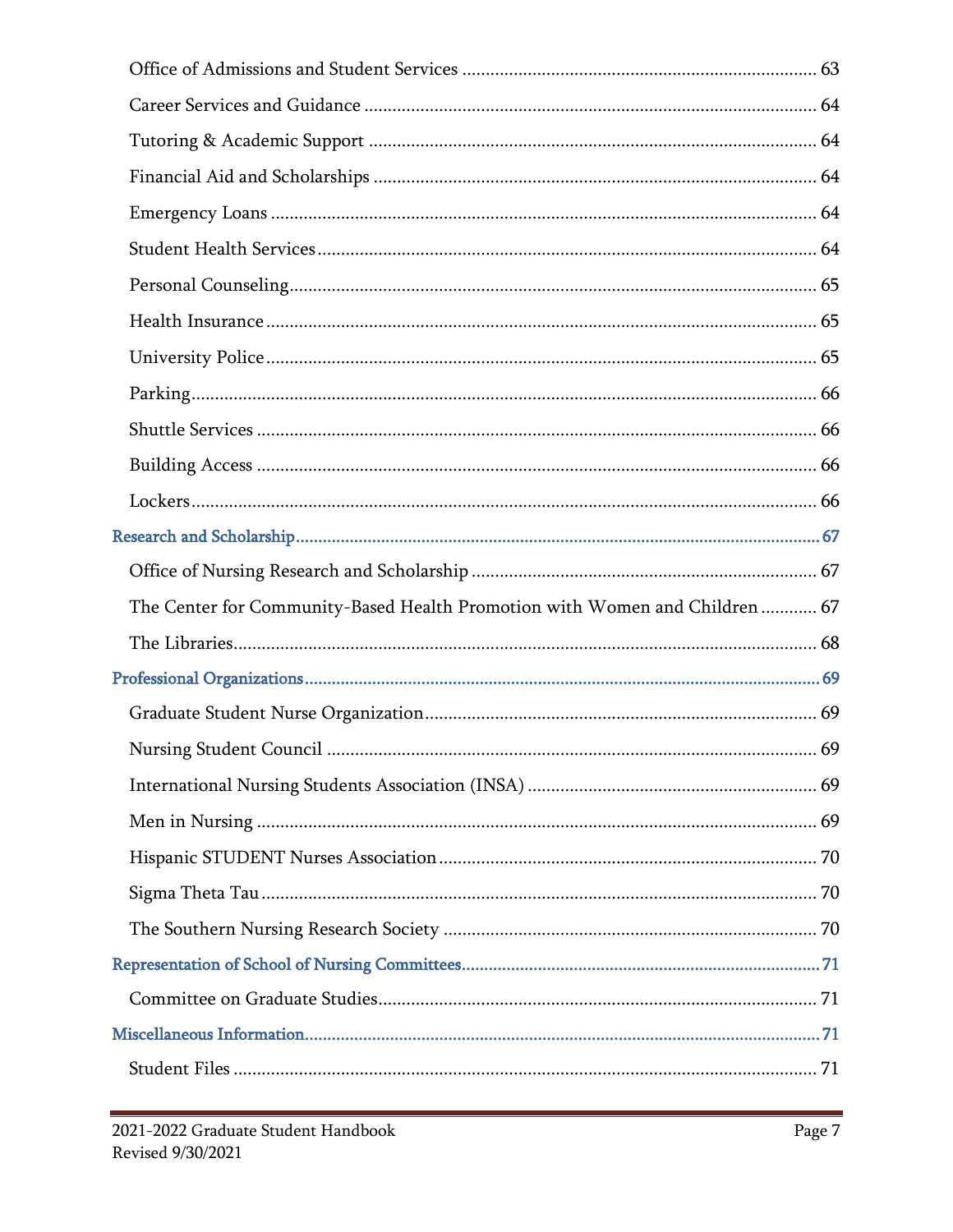| DNP Program Appendix I: Additional Public Health Nurse Leader Information 84 |  |
|------------------------------------------------------------------------------|--|
|                                                                              |  |
|                                                                              |  |
|                                                                              |  |
|                                                                              |  |
|                                                                              |  |
|                                                                              |  |
| 1.                                                                           |  |
| 2.                                                                           |  |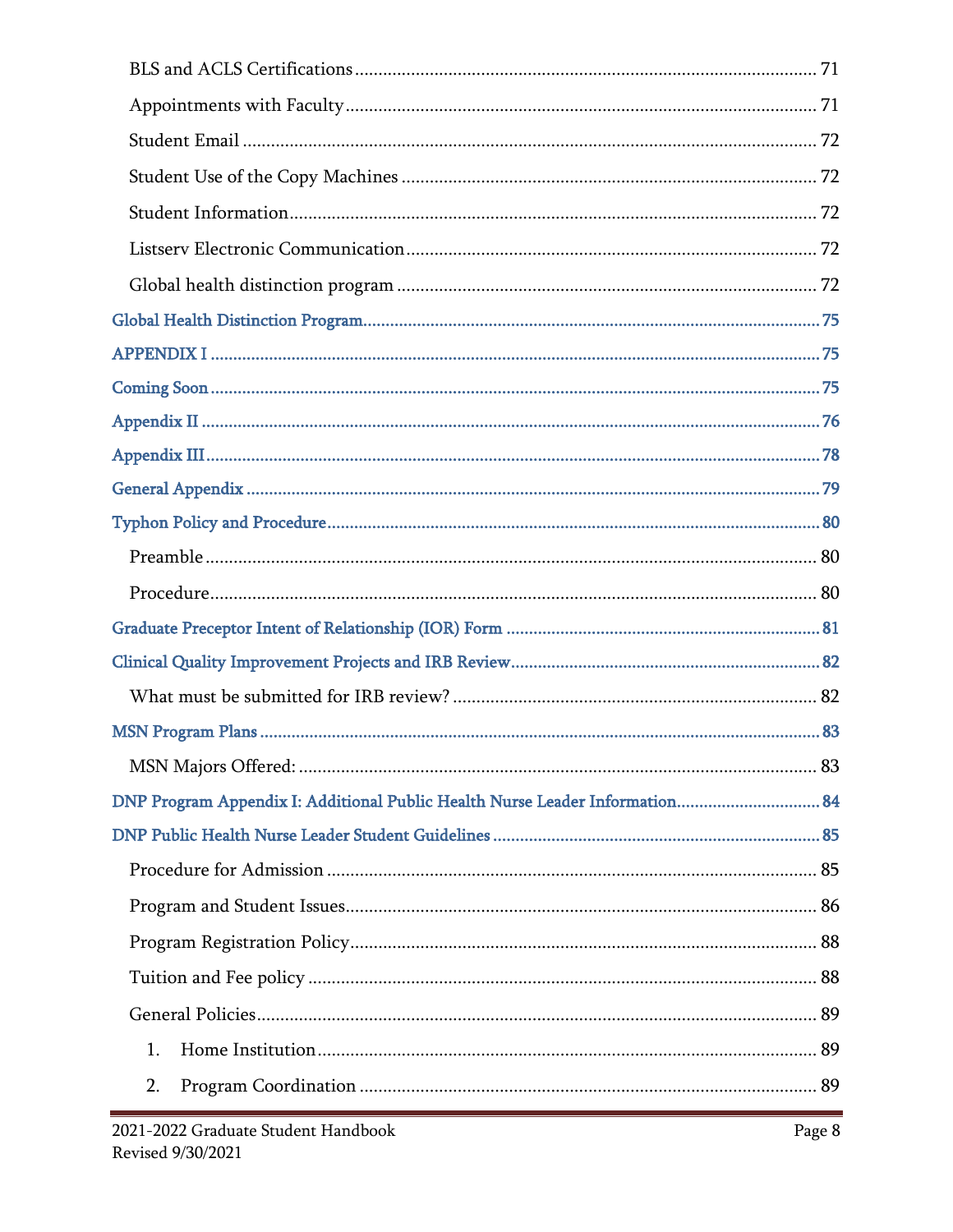| 3.               |  |
|------------------|--|
| $\overline{4}$ . |  |
| 5.               |  |
| 6.               |  |
| 7.               |  |
| 8.               |  |
| 9.               |  |
| 10.              |  |
| 11.              |  |
| 12.              |  |
| 13.              |  |
|                  |  |
|                  |  |
|                  |  |
|                  |  |
|                  |  |
|                  |  |
|                  |  |
|                  |  |
|                  |  |
|                  |  |
|                  |  |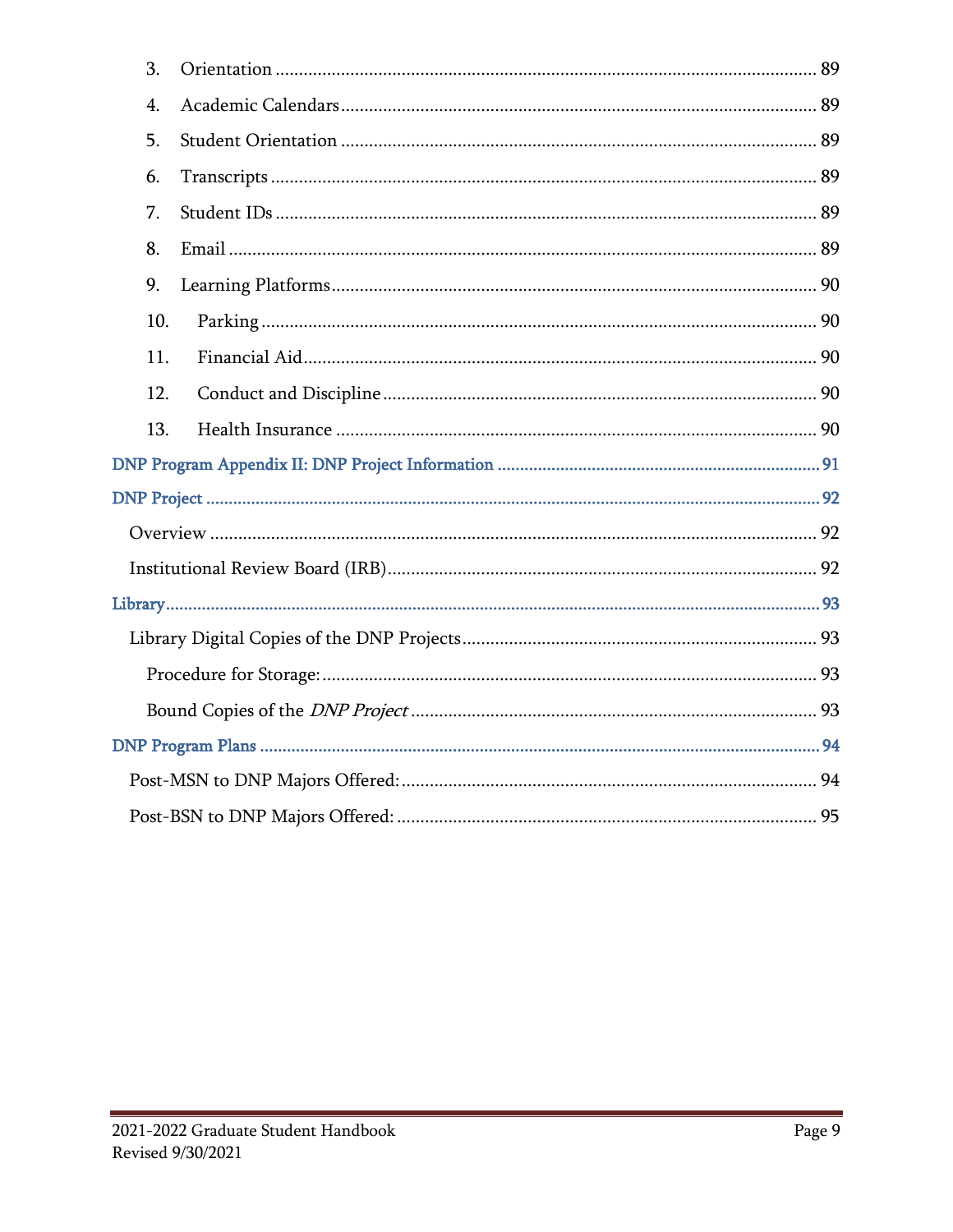

# <span id="page-9-0"></span>GRADUATE STUDENT HANDBOOK ACKNOWLEDGEMENT FORM 2021-2022

I have read and understand the UT Health San Antonio School of Nursing Graduate Student Handbook. I agree to abide by these regulations. I understand this agreement will be a part of my permanent student record in the School of Nursing.

Frequently referenced information:

- Attendance Policy Page 49
- Health Insurance Page 63
- BLS and ACLS Certification Page 69
- Grading Scale is in the **Online Catalog** and Course Syllabi
- Leave of Absence and Military are in the Online Catalog
- Probation and Dismissal Policies are in the [Online Catalog](http://catalog.uthscsa.edu/schoolofnursing/dnp/#programpoliciestext)

\*The online catalog can be accessed at http://catalog.uthscsa.edu/schoolofnursing/

Student Printed Name: \_\_\_\_\_\_\_\_\_\_\_\_\_\_\_\_\_\_\_\_\_\_\_\_\_\_\_\_\_\_\_\_\_\_\_\_\_\_\_\_\_\_\_\_\_\_\_\_\_\_\_\_\_\_ Student ID: \_\_\_\_\_\_\_\_\_\_\_\_\_\_\_\_\_\_\_\_\_\_\_\_\_\_\_\_\_\_\_\_

Student Signature: \_\_\_\_\_\_\_\_\_\_\_\_\_\_\_\_\_\_\_\_\_\_\_\_\_\_\_\_\_\_\_\_\_\_\_\_\_ Date: \_\_\_\_\_\_\_\_\_\_\_\_\_\_\_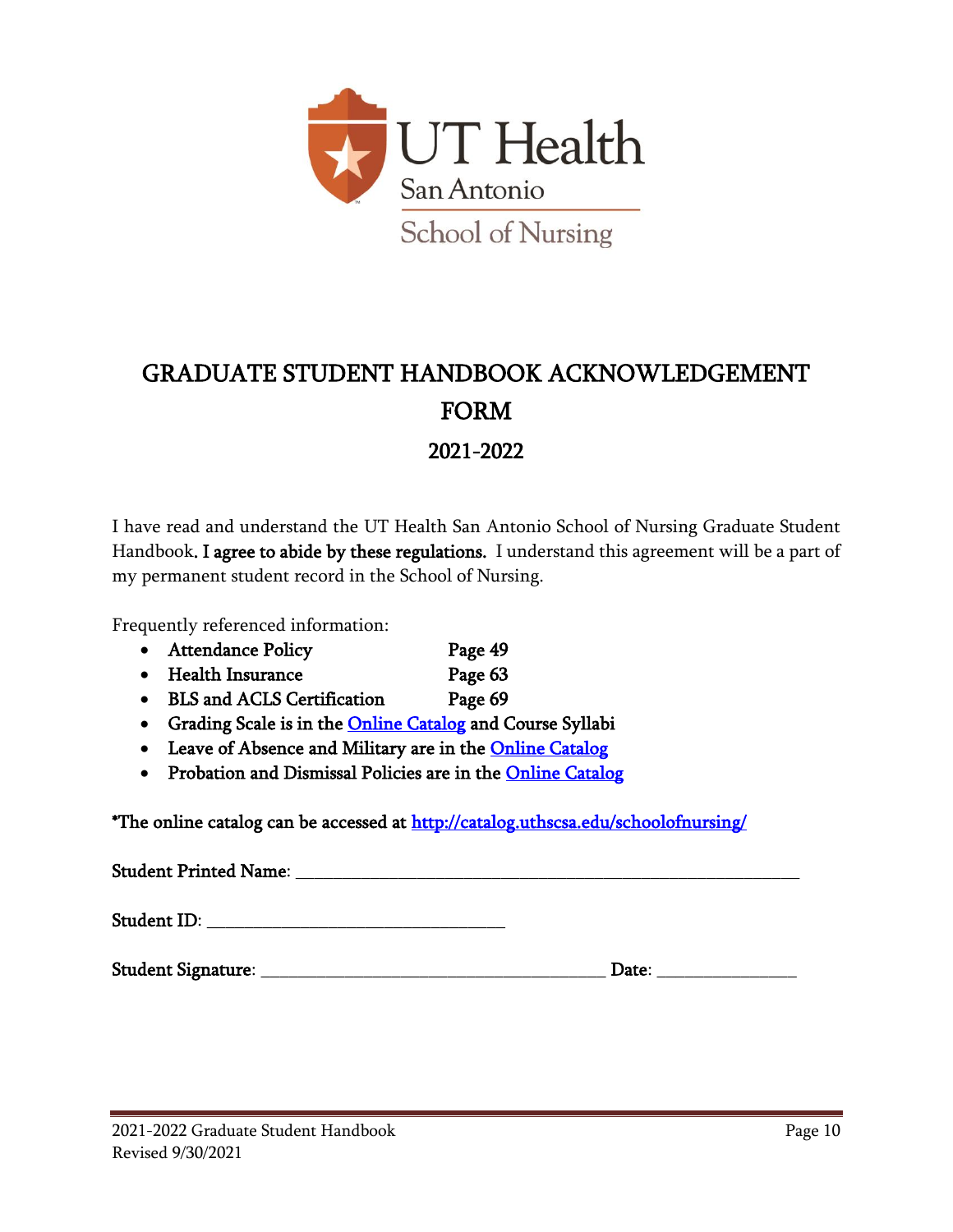# WELCOME FROM THE DEAN

<span id="page-10-0"></span>It is an honor and privilege for me to offer my official greetings and welcome to you. My sincere congratulations on your entry into the UT Health San Antonio School of Nursing. It is always a special pleasure to be part of the excitement of a new entering class. While at times this journey might feel difficult because of its intensity, please remember that you can accomplish this goal with persistence, understanding, discipline and engagement.

I understand your anxieties, concur with your hopes and believe in your dreams as you begin a wonderful journey of learning, growing, skill-building and transforming into professional colleagues prepared to make a lifetime of significant contributions to our society and communities across the state, nation and, indeed, perhaps making a difference in tomorrow's global villages.

This school is about tradition, caring and honor. We understand the personal and financial commitment that each of you and your families must make in pursuit of your education and dreams.

Your new friendships will become life long and your relationships with the faculty will result in wonderful professional partnerships that will endure for many years to come. This Handbook was designed to make information about the program and policies governing academic life easily available to you. If you have questions that are not easily addressed through the Handbook, your faculty advisor, program faculty and staff are available to help you. My hope is that this Handbook will become a useful resource.

Glean T Bulen

Eileen T. Breslin, PhD, RN, FAAN Dean & Professor Dr. Patty L. Hawken Nursing Endowed Professor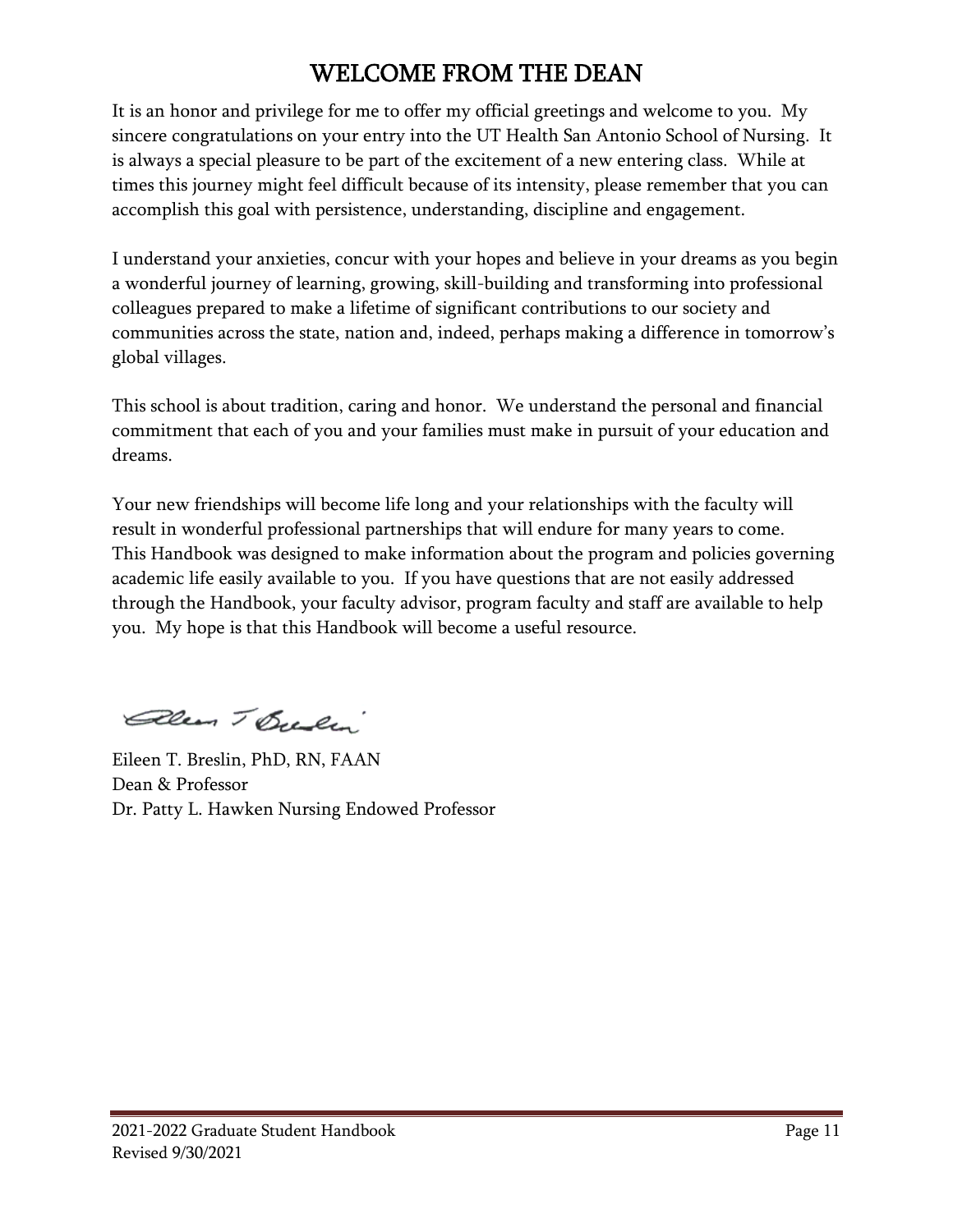# GENERAL INFORMATION

<span id="page-11-0"></span>The School of Nursing Graduate Student Handbook is designed as a student resource to retrieve pertinent policies and procedures of UT Health San Antonio and the School of Nursing. The vast majority of the information is online. Therefore, the actual web sites are listed for the official information on policies and procedures. Where information is not available elsewhere online, a brief description is provided.

Additional information can be obtained from the School of Nursing. Students are responsible to know and adhere to all established policies and procedures for both UT Health San Antonio and the UT Health San Antonio School of Nursing.

This material supplements the UT Health San Antonio Course Catalog and the Schedule of Classes. Additional sources of information are the University Course Catalog and the School of Nursing web sites.

## UNIVERSITY COURSE CATALOG

<span id="page-11-1"></span>The University Course Catalog is available online at **http://catalog.uthscsa.edu**. This catalog is a general information publication only. It is not intended to nor does it contain all regulations that relate to students. However, it contains helpful information, course descriptions, program information, admissions requirements, etc.

Some of the additional information you can find in the University Course Catalog relates to the following topics:

- o [Administration](http://catalog.uthscsa.edu/generalinformation/administration/)
- o [UT Health San Antonio Executive Leadership](http://catalog.uthscsa.edu/generalinformation/uthealthsciencecenterexecutiveleadership/)
- o [Health Science Center](http://catalog.uthscsa.edu/generalinformation/healthsciencecenter/)
- o UT Health San Antonio [Academic Calendars](http://catalog.uthscsa.edu/generalinformation/uthscsaacademiccalendars/)
- o [Programs of Study](http://catalog.uthscsa.edu/generalinformation/programsofstudy/)
- o [University Admissions Policy](http://catalog.uthscsa.edu/generalinformation/universityadmissionspolicy/)
- o [Excess Credit Hours Policy](http://catalog.uthscsa.edu/generalinformation/excesscredithourspolicy/)
- o [Financial Aid](http://catalog.uthscsa.edu/generalinformation/financialaid/)
- o General [Academic Policies](http://catalog.uthscsa.edu/generalinformation/generalacademicpolicies/)
- o [Institutional Policies](http://catalog.uthscsa.edu/generalinformation/institutionalpolicies/)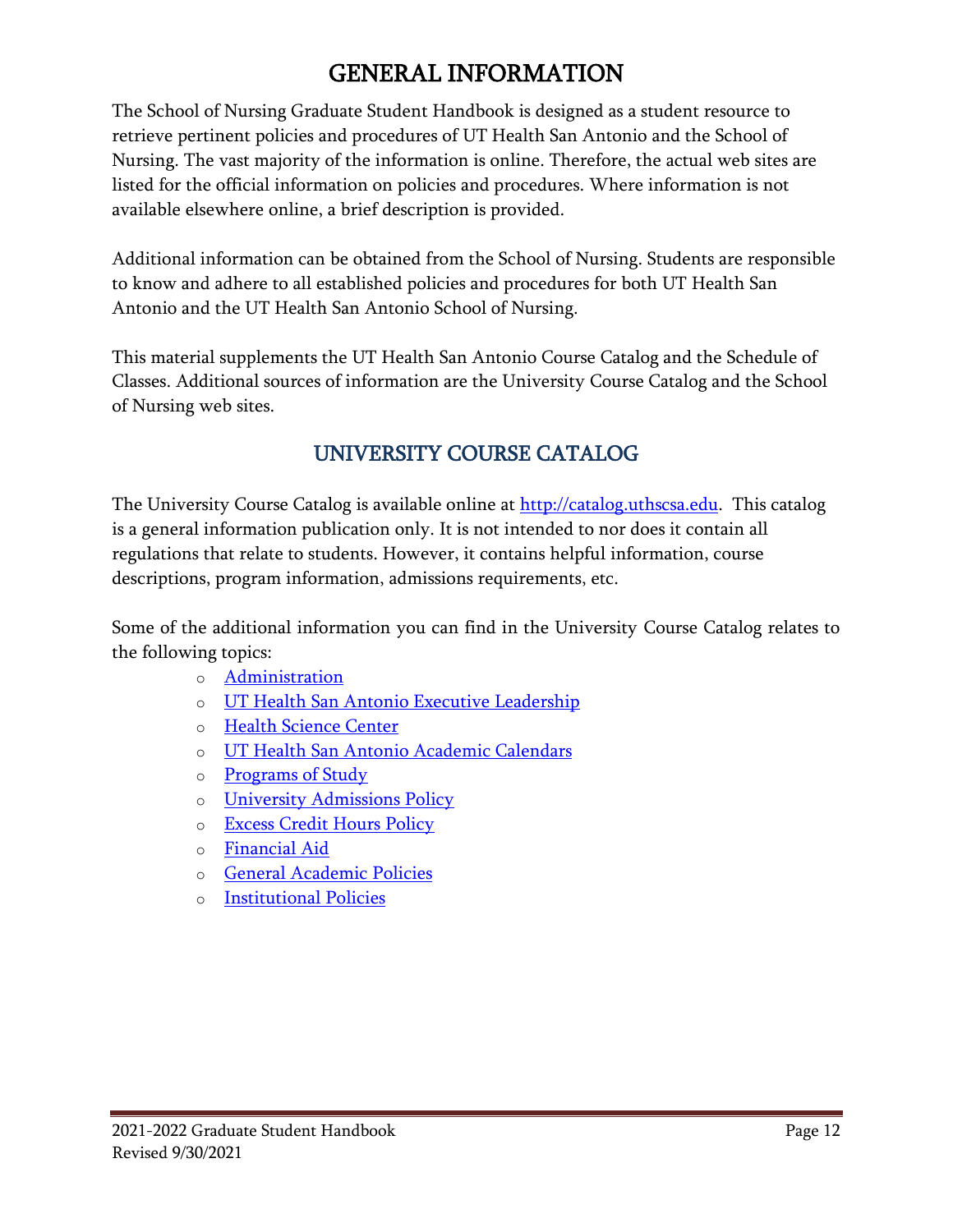## <span id="page-12-0"></span>SCHOOL OF NURSING SECTION OF THE UNIVERSITY COURSE CATALOG

The School of Nursing Graduate Programs portion of the University Course Catalog is available on line at<http://catalog.uthscsa.edu/schoolofnursing/>

This catalog is a general information publication only. It is not intended to nor does it contain all regulations that relate to students. However, it contains helpful information, course descriptions, program information, admissions requirements, etc.

Some of the additional information you can find in the University Course Catalog relates to the following topics:

Doctor of Nursing Practice

- o [Overview](http://catalog.uthscsa.edu/schoolofnursing/dnp/)
- o [Objectives/Program Outcomes](http://catalog.uthscsa.edu/schoolofnursing/dnp/#objectivesprogramoutcomestext)
- o [Program Policies](http://catalog.uthscsa.edu/schoolofnursing/dnp/#programpoliciestext)
- o Post-BSN to DNP
	- o [Overview](http://catalog.uthscsa.edu/schoolofnursing/dnp/post-bsn/)
	- o [Admissions Requirements](http://catalog.uthscsa.edu/schoolofnursing/dnp/post-bsn/#admissionsrequirementstext)
	- o [Degree Requirements](http://catalog.uthscsa.edu/schoolofnursing/dnp/post-bsn/#degreerequirementstext)
	- o [Sample Plan of Study](http://catalog.uthscsa.edu/schoolofnursing/dnp/post-bsn/#sampleplanofstudytext)
	- o [Courses](http://catalog.uthscsa.edu/schoolofnursing/dnp/post-bsn/#coursestext)
- o Post-MSN to DNP
	- o [Overview](http://catalog.uthscsa.edu/schoolofnursing/dnp/post-msn/)
	- o [Admissions Requirements](http://catalog.uthscsa.edu/schoolofnursing/dnp/post-msn/#admissionrequirementstext)
	- o [Degree Requirements](http://catalog.uthscsa.edu/schoolofnursing/dnp/post-msn/#degreerequirementstext)
	- o [Sample Plan of Study](http://catalog.uthscsa.edu/schoolofnursing/dnp/post-msn/#sampleplanofstudytext)
	- o [Courses](http://catalog.uthscsa.edu/schoolofnursing/dnp/post-msn/#coursestext)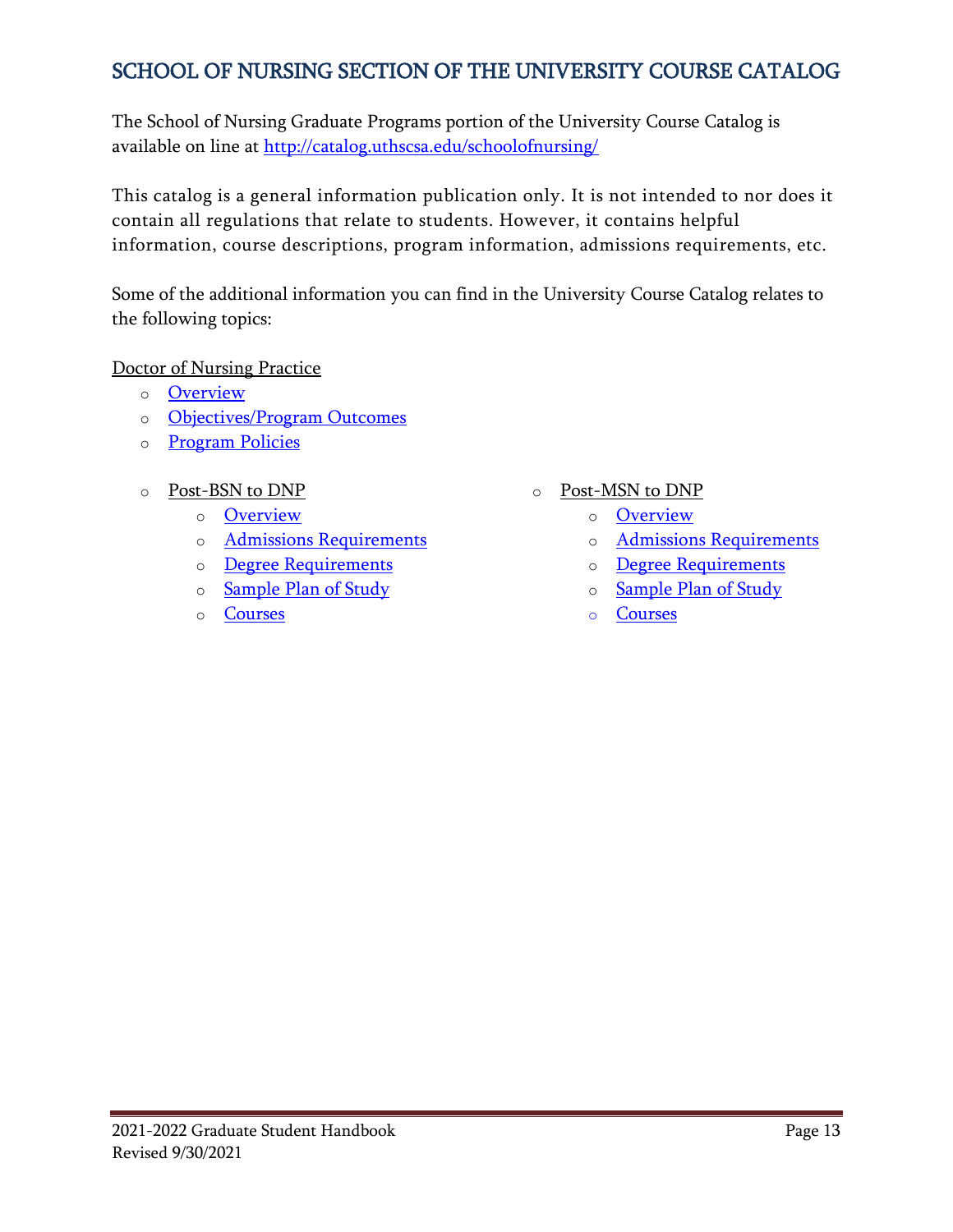## OFFICES AND DEPARTMENTS

#### <span id="page-13-0"></span>Office for Academic Affairs

Sara L. Gill, PhD, RN, IBCLC, FAAN Associate Dean for Graduate Studies Phone: (210) 567-3014 E-mail[: GillS@uthscsa.edu](mailto:GillS@uthscsa.edu)

#### Loriene Barcena Garcia

Administrative Assistant-Senior Phone: (210) 567-0614 E-mail: [BarcenaGarci@uthscsa.edu](mailto:BarcenaGarci@uthscsa.edu)

#### Jo Elaine Pena

Administrative Assistant-Senior Phone: (210) 567-5810 E-mail[: PenaJE@uthscsa.edu](mailto:PenaJE@uthscsa.edu)

#### Laura Hasewinkle

Senior Director, Academic Programs Phone: (210) 567-5818 E-mail[: Hasewinkle@uthscsa.edu](mailto:Hasewinkle@uthscsa.edu)

#### Roxanne L. Lozano

Program Coordinator Phone: (210) 567-5899 E-mail[: LozanoRL@uthscsa.edu](mailto:LozanoRL@uthscsa.edu)

#### Debbie Koehne

Program Coordinator Phone: (210) 567-5820 E-mail[: KoehneD@uthscsa.edu](mailto:KoehneD@uthscsa.edu)

#### Cindy Urshan, BSN, RN

Clinical Liaison Phone: (210) 567-2275 E-mail[: Urshan@uthscsa.edu](mailto:Urshan@uthscsa.edu) 

#### Meridith Henkel-Green, BSN, RN

Clinical Liaison Phone: (210) 567-5830 E-mail[: HenkelGreen@uthscsa.edu](mailto:HenkelGreen@uthscsa.edu)

#### Pablo Martinez

Director, Academic Assessment & Compliance Phone: (210) 567-4729 E-mail[: MartinezP9@uthscsa.edu](mailto:MartinezP9@uthscsa.edu)

**Librarian** Emme Lopez Librarian Phone: (210) 450-8124 E-mail: [LopezE13@uthscsa.edu](mailto:LopezE13@uthscsa.edu)

#### Sailaja Athyala, PhD

Education Specialist Phone: (210) 567-4846 E-mail: [AthyalaS3@uthscsa.edu](mailto:AthyalaS3@uthscsa.edu)

#### The Office of Nursing Research and Scholarship

Vacant Professor and Vice Dean for Research Hugh Roy Cullen Professor Phone: (210) 450-8561 E-mail: [wangj1@uthscsa.edu](mailto:wangj1@uthscsa.edu)

#### Jessica Gutierrez

Office Manager Phone: (210) 450-8188 E-mail: [GutierrezJ4@uthscsa.edu](mailto:GutierrezJ4@uthscsa.edu)

#### Michelle Lopez

Manager, Research Operations Phone: (210) 567-5824 E-mail: [LopezM13@uthscsa.edu](mailto:LopezM13@uthscsa.edu)

#### Vacant

Grants and Contracts Specialist-Intermediate Phone: (210) 567-6209 E-mail: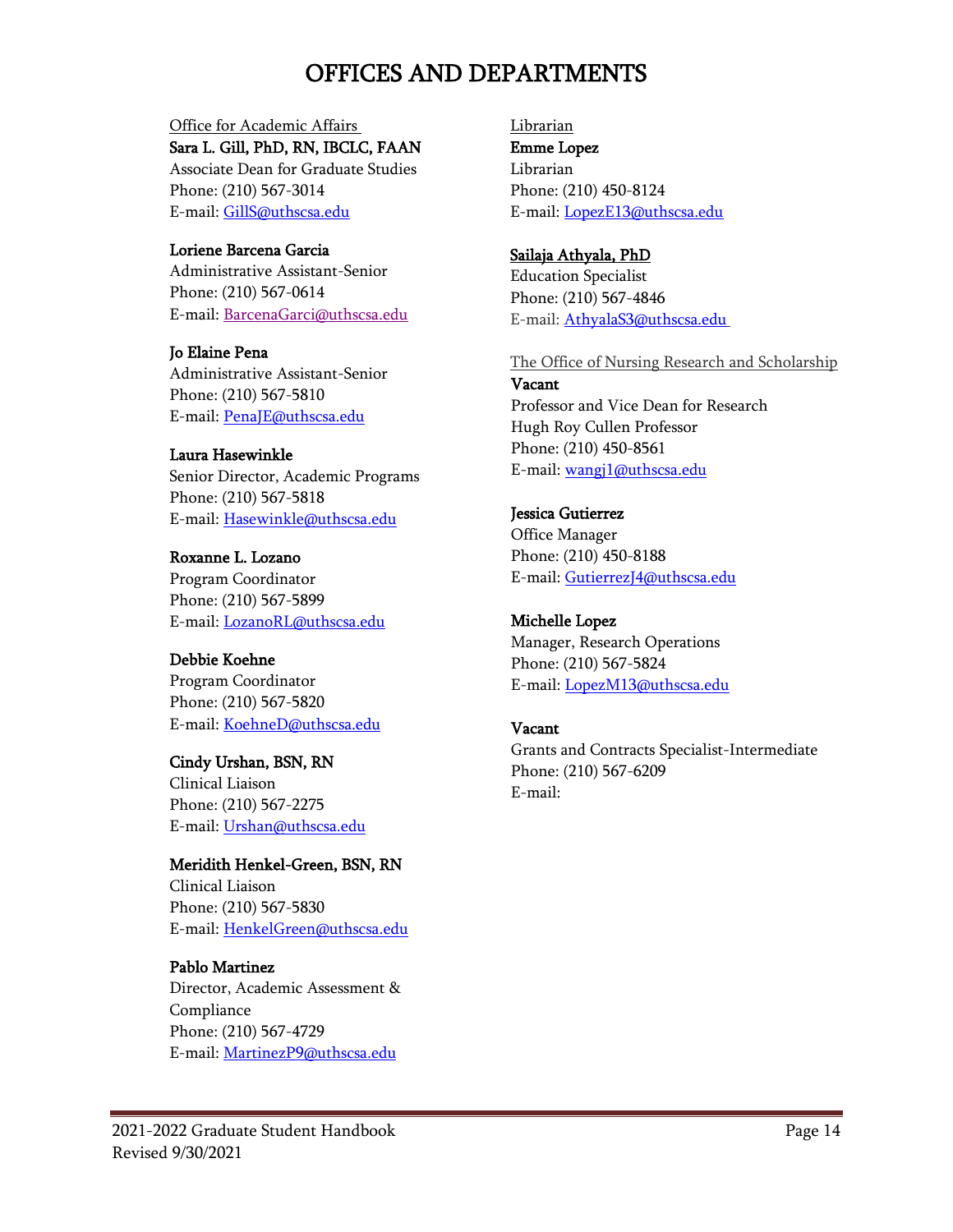Office of Admissions Henry Cantu Director of Admissions and Special Programs Phone: (210) 567-5805 E-mail[: CantuH@uthscsa.edu](mailto:CantuH@uthscsa.edu)

#### Jennifer Aguilar

Assistant Director, Admissions and Special Programs Phone: (210) 567-5805 E-mail: [AguilarJ4@uthscsa.edu](mailto:AguilarJ4@uthscsa.edu)

Chris Espinoza

Admissions Officer-Senior Phone: (210) 567-5806 Email: [Espinozac2@uthscsa.edu](mailto:Espinozac2@uthscsa.edu)

#### Aida Natalia Arandia

Student Administrative Assistant Phone: (210) 567-0341 Email: [Arandiadecav@uthscsa.edu](mailto:Arandiadecav@uthscsa.edu)

#### Kara Fazzini

Academic Programs Coordinator Phone: (210) 567-5805 E-mail[: Fazzini@uthscsa.edu](mailto:Fazzini@uthscsa.edu)

#### Student Success Center Vanessa Meling, EdD

Associate Dean for Student Engagement and Success Phone: (210) 567-5851 E-mail[: Meling@uthscsa.edu](mailto:Meling@uthscsa.edu)

#### Vacant

Director, Student Success Phone: (210) 567 -5892 E-mail:

#### Vacant

Academic Success Coach Phone: (210) 567 -5892 E-mail:

#### Christina Ramirez

Program Coordinator Phone: (210) 567-5892 E-mail[: RamirezC18@uthscsa.edu](mailto:RamirezC18@uthscsa.edu) Sarah Jackson Program Coordinator Phone: (210 567-5888 E-mail: [JacksonS1@uthscsa.edu](mailto:JacksonS1@uthscsa.edu)

#### Rose Mary Padilla

Student Administrative Assistant Phone: (210) 567-5851 E-mail: [PadillaRM@uthscsa.eduC](mailto:PadillaRM@uthscsa.edu)enter on

Smart and Connected Health Technologies Chin-Fun Chu, PhD Postdoctoral Fellow Phone: (210) 567-5800 E-mail: [chuc2@uthscsa.edu](mailto:chuc2@uthscsa.edu)

#### Yan Du, PhD

Postdoctoral Fellow Phone: (210) 450-5329 E-mail: [Duy@uthscsa.edu](mailto:Duy@uthscsa.edu)

Brittney J. Lewis Research Coordinator-Senior Phone: (210) 567-6202 E-mail: [lewisb1@uthscsa.edu](mailto:lewisb1@uthscsa.edu)

Nazish Siddiqui Research Area Specialist Phone: (210) 567-5801 E-mail: [SiddiquiN@uthscsa.edu](mailto:SiddiquiN@uthscsa.edu)

#### The Office of Practice and Engagement

Cindy Sikora, PhD Vice Dean for Practice and Engagement Phone: (210) 567-5889 E-mail: [Sikora@uthscsa.edu](mailto:Sikora@uthscsa.edu)

#### Office of Development and Alumni Relations Gwen Notestine Executive Director, Development Phone: (210) 567-5313

E-mail: [Notestine@uthscsa.edu](mailto:Notestine@uthscsa.edu)

#### Melissa Mireles

Director, Development Phone: (210) 567-5534 E-mail: [MirelesM4@uthscsa.edu](mailto:MirelesM4@uthscsa.edu)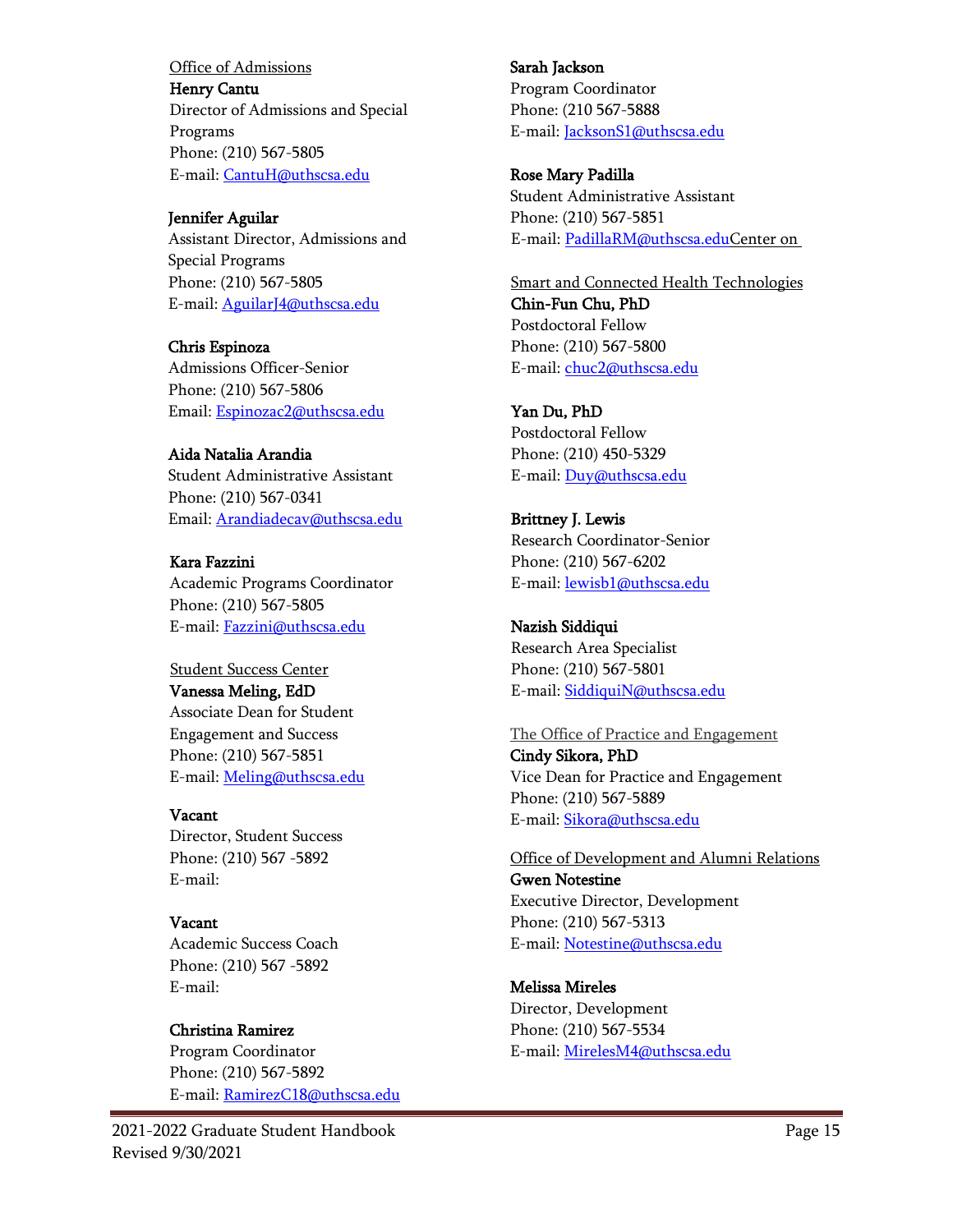# SCHOOL OF NURSING OVERVIEW

<span id="page-15-0"></span>The University of Texas (UT) System was established by the Texas Constitution in 1876. It is one of the nation's largest higher education systems and is currently comprised of nine academic universities and six health institutions. The nine-member Board of Regents is the governing body for The UT System.

The University of Texas Health Science Center at San Antonio was established by state legislation in 1959 with ground-breaking for the actual facilities in 1966 and doors opened in 1968. The university is committed to "make lives better through excellence in education, research, health care and community engagement". Working at UT Health San Antonio is all about "making lives better".

UT Health San Antonio is a leading center for research in aging, cancer, cardiovascular diseases, diabetes and related health disparities. UT Health San Antonio serves a 50,000 square mile area of South Texas extending from metropolitan San Antonio to the border communities of the Rio Grande Valley. It is a member of the Hispanic Association of Colleges and Universities (HACU), serves culturally diverse student populations and is deemed a Hispanic Serving Institution by the US Department of Education. There are five schools (Medicine, Nursing, Dentistry, Health Professions and the Graduate School of Biomedical Sciences).

UT Health San Antonio School of Nursing (SON) was established in 1969 by founding Dean Dr. Margretta Styles. The School of Nursing was originally part of The UT System SON with campuses in Galveston, Austin, Houston, San Antonio, Tyler and El Paso. All five schools followed the same curriculum. In 1976 the System School of Nursing was dissolved and each School of Nursing has since been independent and governed by the university on the campus where the school is located.

The SON offers three degree programs, an upper division Bachelor of Science in Nursing (BSN) since 1970, the Doctor of Nursing Practice (DNP) since 2012 and the Doctor of Philosophy in Nursing (PhD) since 1996.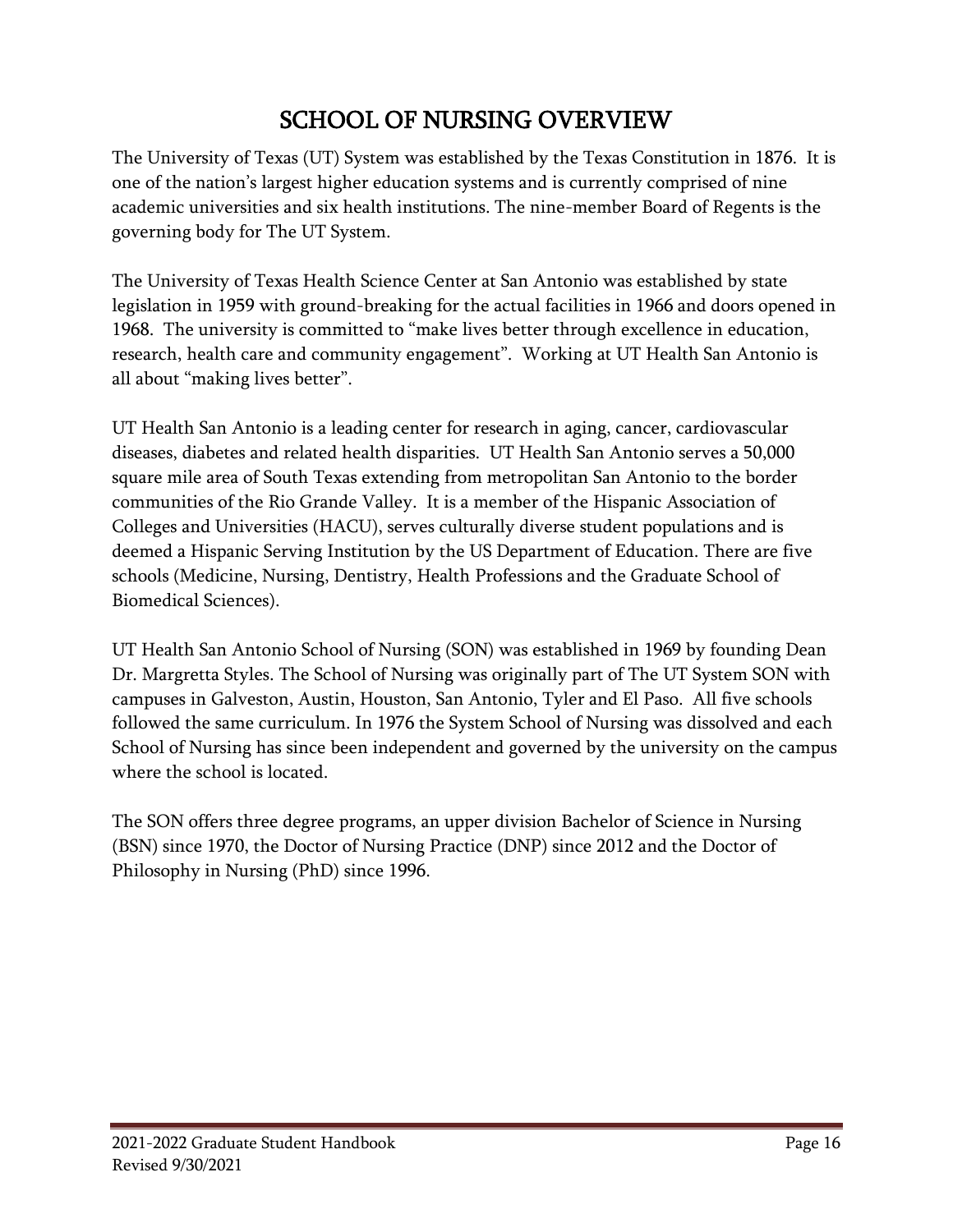# ACADEMIC ACCREDITATION

<span id="page-16-0"></span>The University of Texas Health Science Center at San Antonio is accredited at Level V by the Commission on Colleges of the Southern Association of Colleges and Schools (SACS), 1866 Southern Lane, Decatur, GA 30033-4097, to award certificates and baccalaureate, master's, doctoral, and professional degrees. UT Health San Antonio was most recently reviewed and fully reaffirmed by SACS in 2018 and extends through 2028.

The School of Nursing is a member of the American [Association](http://www.aacn.nche.edu/) of Colleges of Nursing.



"The baccalaureate, master's and DNP programs at the University of Texas Health Science Center San Antonio are accredited by the Commission on Collegiate Nursing Education, One Dupont Circle, NW, Suite 530, Washington, DC 20036, (202) 887-6791." The School

of Nursing was granted 10-year accreditation through December 31, 2028 for its baccalaureate and master's degree programs and is approved by the Texas Board of Nursing.

The PhD program in nursing is part of the Graduate School of Biomedical Sciences (GSBS) at UT Health San Antonio. GSBS is reviewed by the Texas Higher Education Coordinating Board (THECB), 1200 E. Anderson Lane, Austin, TX 78752, on a statewide review schedule. The Program does not itself undergo external review by an individual discipline accrediting body; rather it is reviewed as part of the portfolio of doctoral programs in the GSBS.

### TEXAS BOARD OF NURSING

The mission of the Texas Board of Nursing (TBON) is to protect and promote the welfare of the people of Texas by ensuring that each person holding a license as a nurse in the State of Texas is competent to practice safely. The Board fulfills its mission through the regulation of the practice of nursing and the approval of nursing education programs. This mission, derived from the Nursing Practice Act, supersedes the interest of any individual, the nursing profession or any special interest group. You may access the TBON via their website: [http://www.bon.state.tx.us/.](http://www.bon.state.tx.us/)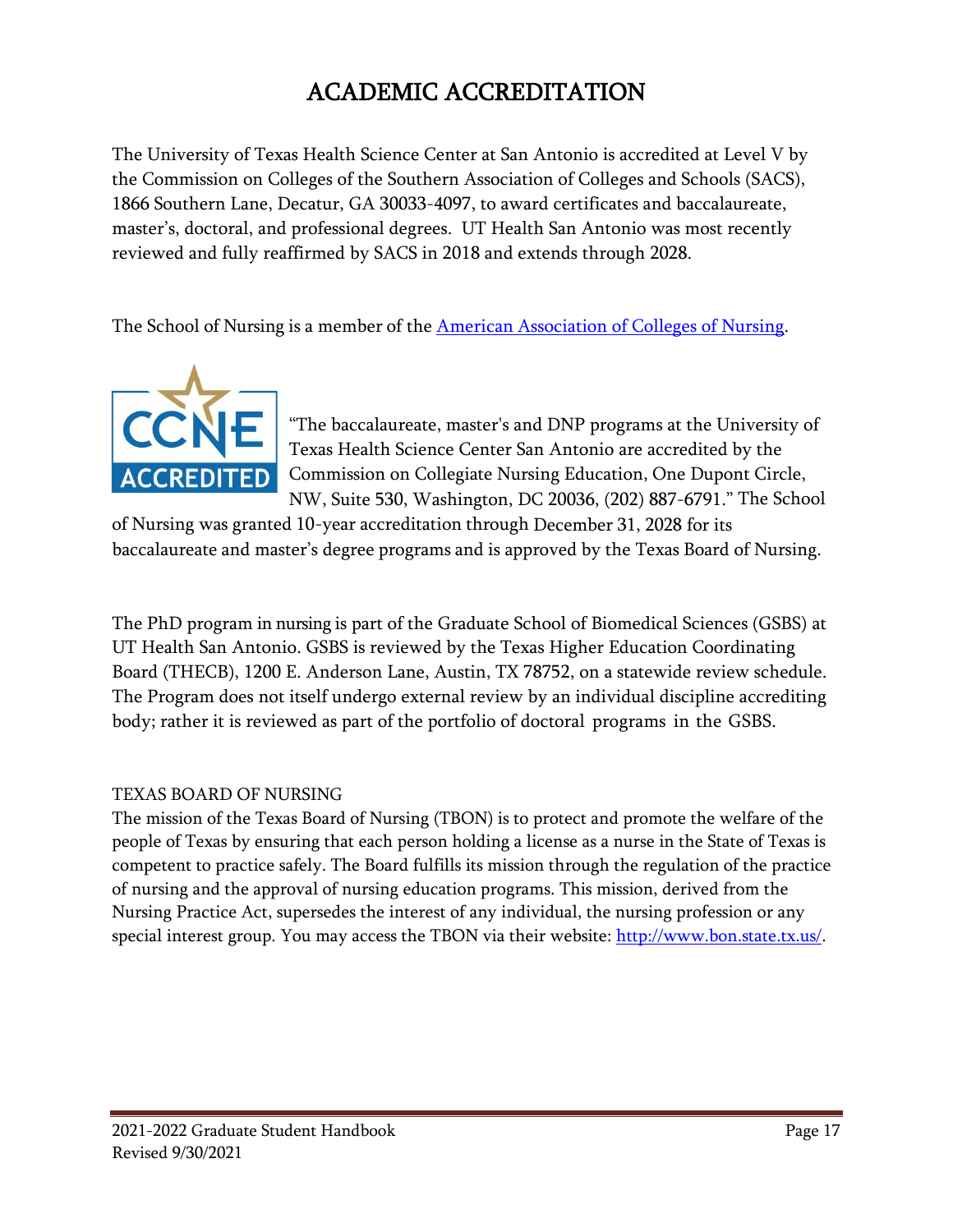# <span id="page-17-0"></span>SON VISION, MISSION, VALUES AND GOALS

## VISION

<span id="page-17-1"></span>We make lives better by promoting health as an act of social justice.

## MISSION

<span id="page-17-2"></span>We develop diverse nurse leaders to improve health and health care, through education, research, practice, and community engagement.

## **VALUES**

- <span id="page-17-3"></span>• Innovation: We, the faculty, staff, and students of the UT Health School of Nursing, believe in delivering leading edge health care, education, research, and community service
- Diversity and Inclusion: We believe in fostering an inclusive environment as a foundation to make health care available to all
- Ethics & Accountability: We believe in honoring the dignity of others through the accountability of our actions
- Advocacy: We believe in promoting healthy lifestyles and access to health care for all populations
- Synergy: We believe in inter-professional cooperation to improve health outcomes for all

## STRATEGIC GOALS

- <span id="page-17-4"></span>• Education: Be the School of Nursing that students and faculty choose for it's mission and vision, vibrant academic culture, innovative programs and service to community, state, and region.
- Culture of Excellence: Enhance the culture of excellence in the School of Nursing through innovative mentorship and meaningful recognition of the faculty, staff, and students.
- Research: Expand research programs of excellence and distinction in advancing promotion of human health and transformation of health care.
- Health Care: To be a health care provider of choice for Central and South Texas with a focus on patient centered care.
- Community Engagement: Foster a UT Health San Antonio community partnership that benefits the diverse communities we serve through education, practice and research to meet mutually identified health and health education needs.

The SON mission, values, and vision are written and published on the **School of Nursing** website and relate to all programs. The SON goals are incorporated into the **Strategic Plan**. Both are accessible to current and prospective students. The mission, vision and goals are each congruent with those of the [UT](http://www.uthscsa.edu/about.shtml) Health San Antonio. They are consistent with relevant professional standards and nursing guidelines to prepare students for beginning and advanced nursing practice.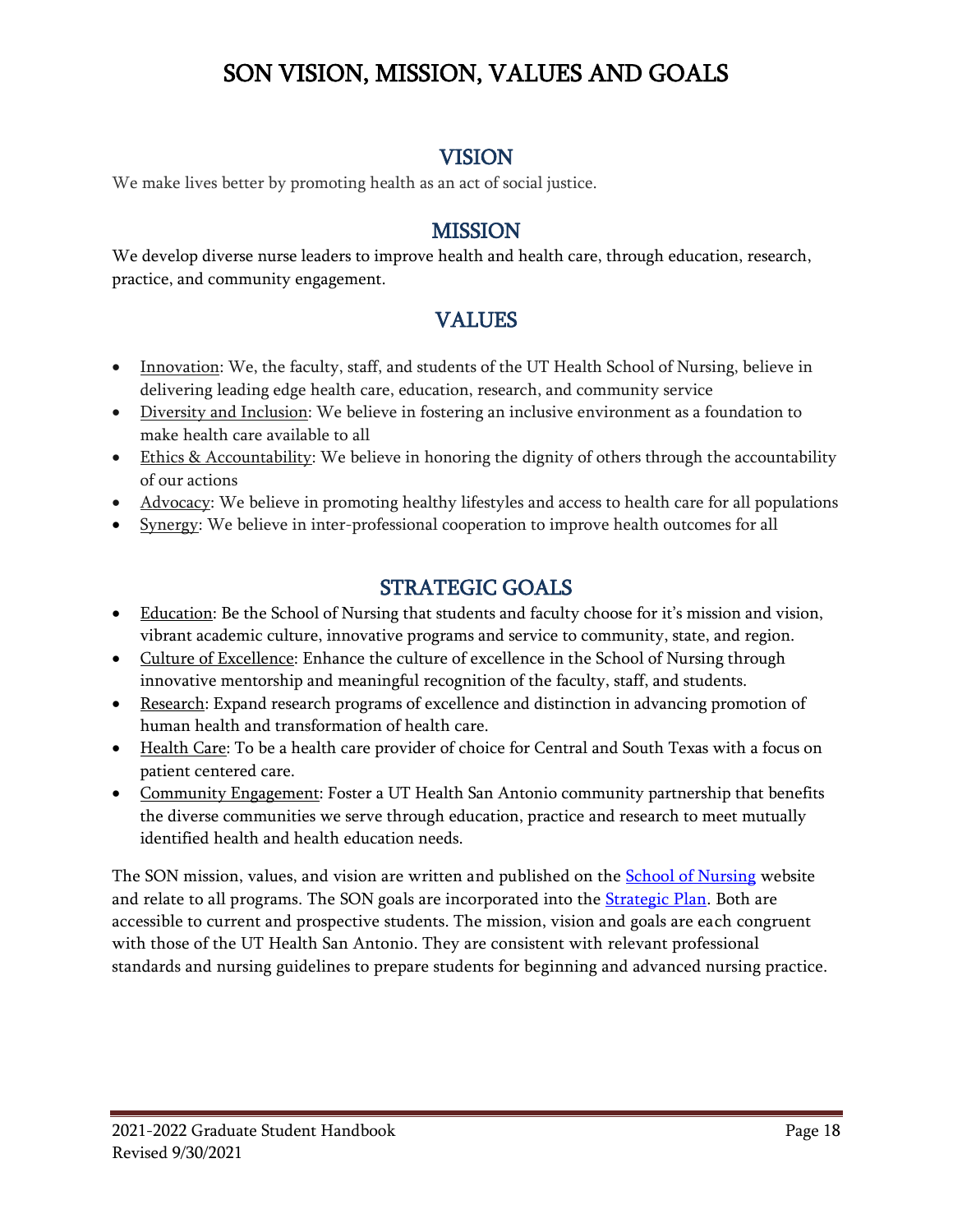# PURPOSE AND PROGRAM GOALS

## DOCTOR OF NURSING PRACTICE PROGRAM

#### Purpose

<span id="page-18-2"></span><span id="page-18-1"></span><span id="page-18-0"></span>The Post-MSN to Doctor of Nursing Practice (Post-MSN to DNP) is a practice focused doctoral degree that prepares advanced practice nurses and nursing administrators to be leaders at the highest level of nursing practice to improve health through the care outcomes.

The Post-BSN to Doctor or Nursing Practice (Post-BSN to DNP) prepares nurses for advanced nursing practice and to be leaders at the highest level of nursing practice to improve health through the care outcomes.

#### Program Goals

- <span id="page-18-3"></span>1. Prepare diverse graduates for the highest level of advanced specialized nursing practice to assume leadership roles in providing and promoting excellence in patient care and public health.
- 2. Select rigorous approaches to translate and apply knowledge to manage complex health problems and effect changes in the systems of care to promote safe, timely, effective, efficient, equitable and patient-centered care.
- 3. Prepare graduates to partner in improving health outcomes of the community through the interprofessional collaboration and consultation with health care professional teams.
- 4. Prepare graduates to establish public health priorities, develop innovative programs and policies, and lead dynamic health care reform efforts within and across healthcare systems to attain optimal health for all people locally, nationally and globally.
- 5. Leverage system adaptations to institutionalize culturally inclusive care and maximize the power of diversity across systems.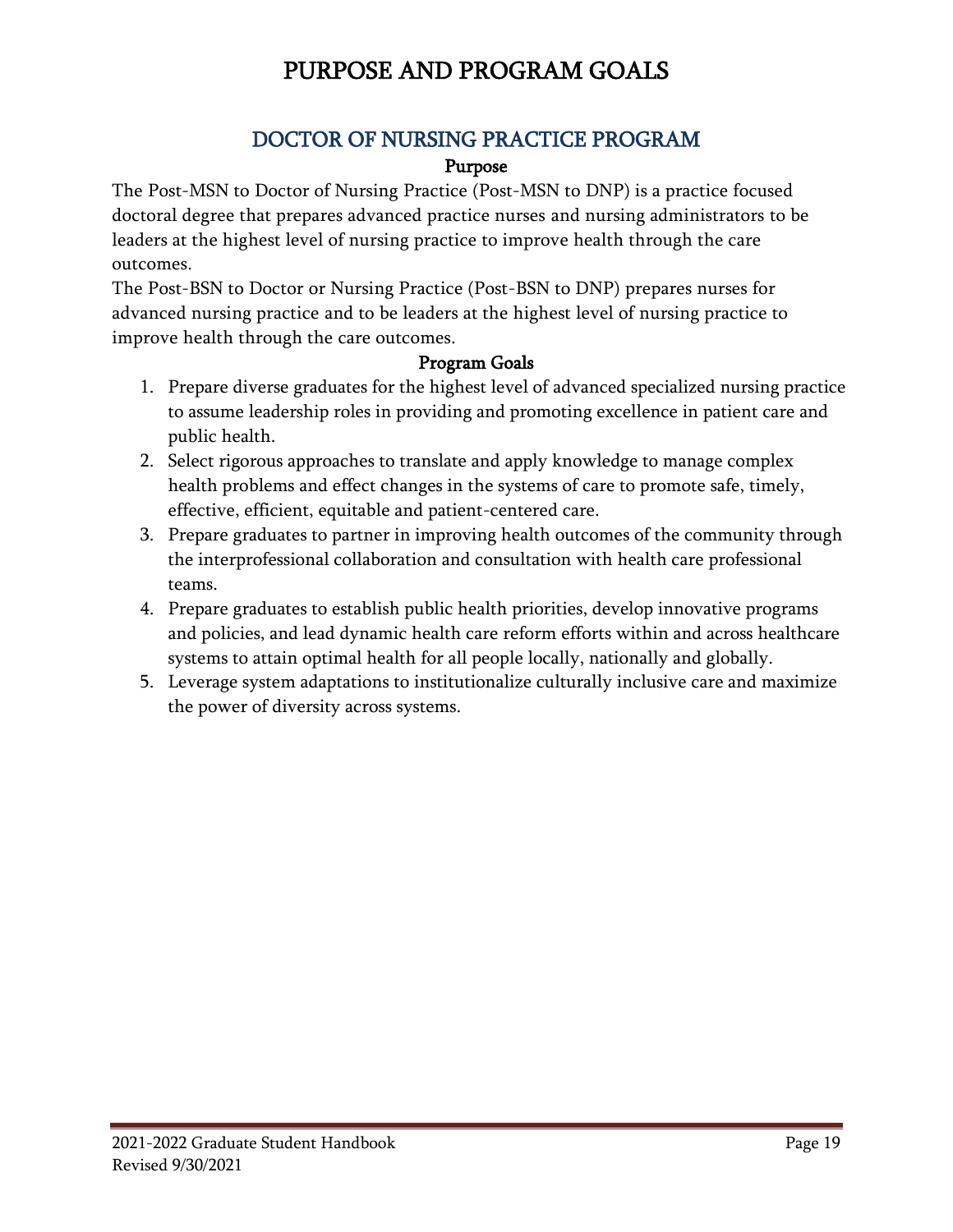## LEARNING OUTCOMES AND ASSESSMENT

<span id="page-19-0"></span>Graduate Program Outcomes are based on the *Essentials of Doctoral Education for Advanced* [Nursing Practice](http://www.aacn.nche.edu/publications/position/DNPEssentials.pdf) developed by the American Association of Colleges of Nursing (AACN, 2006) and the [Research-Focused Doctoral Program in Nursing: Pathways to Excellence](http://www.aacn.nche.edu/education-resources/PhDPosition.pdf) published by the American Association of Colleges of Nursing (AACN) in 2010.

The Nurse Practitioner majors in the DNP program are guided by the *Domains and* [Competencies of Nurse Practitioner Practice](http://www.nonpf.com/associations/10789/files/NPCoreCompetenciesFinal2012.pdf) published by the National Organization of Nurse Practitioner Faculty (NONPF, 2012) and the Criteria for Evaluation of Nurse *[Practitioner Programs](http://www.aacn.nche.edu/education-resources/evalcriteria2012.pdf)* published by the National Task Force on Quality Nurse Practitioner Education (NTF, 2012). Upon graduation from the DNP program with a Nurse Practitioner major and successful completion of national certification, students are eligible for recognition by the State of Texas Board of Nursing as Advanced Practice Registered Nurses in the State of Texas.

The MSN Administrative Management major and the DNP Executive Administrative Management track are guided by the [American Organization of Nurse Executives \(AONE\)](http://www.aone.org/resources/leadership%20tools/PDFs/AONE_NEC.pdf)  [Nurse Executive Competencies](http://www.aone.org/resources/leadership%20tools/PDFs/AONE_NEC.pdf) (AONE, 2006). Graduates of the MSN Administrative Management major are eligible to sit for certification through the American Organization for Nurse Executives. Graduates of the DNP Executive Administrative Management track are eligible for certification through the AONE as Certified in Executive Nursing Practice for the credential, CENP; and through the American Nurses Credentialing Center (ANCC) as a Nurse Executive, Advanced for the credential, NEA-BC.

The DNP Public Health Nurse Leader track (indirect care) is guided by the *Core* [Competencies for Public Health Professionals](http://www.phf.org/resourcestools/pages/core_public_health_competencies.aspx) published by the Council on Linkages Between Academia and Public Health Practice (2010) and the Quad Council Competencies [for Public Health Nurses](http://www.achne.org/files/quad%20council/quadcouncilcompetenciesforpublichealthnurses.pdf) (Quad Council, 2011). Students are prepared for certification as a Public Health Administrator.

The Clinical Nurse Leader (CNL) major is guided by the *Competencies and Curricular* [Expectations for Clinical Nurse Leader Education and Practice](http://www.aacn.nche.edu/publications/white-papers/cnl) (AACN, 2013). Graduates are eligible to sit for the CNL certification examination at graduation.

The Nursing Education major is guided by the *[Core Competencies of Nurse Educators](http://www.nln.org/profdev/pdf/corecompetencies.pdf)* established by the National League for Nursing (NLN, 2007), and the *Graduate-Level QSEN* [Competencies](http://www.aacn.nche.edu/faculty/qsen/competencies.pdf) (AACN, 2012).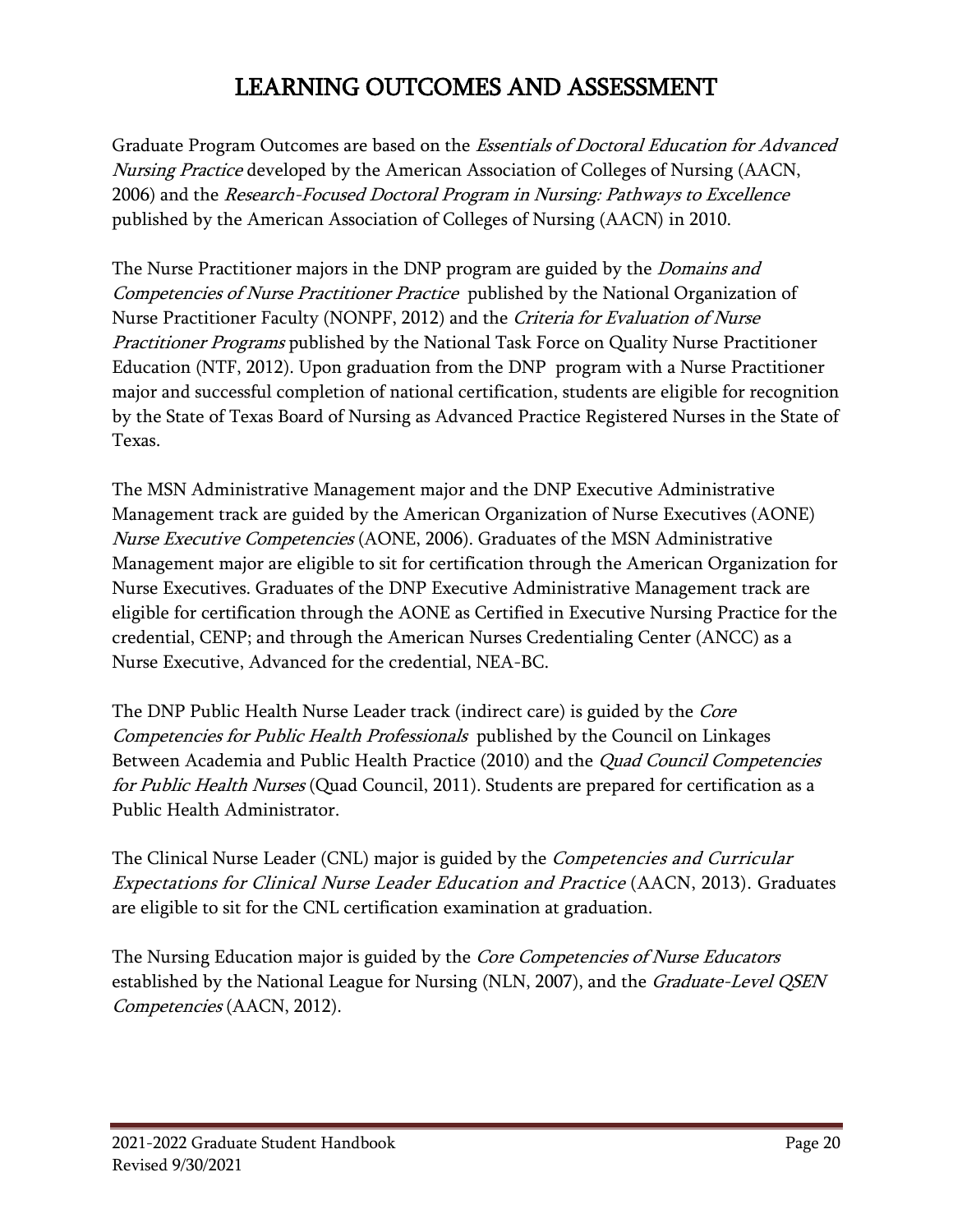## DOCTOR OF NURSING PRACTICE PROGRAM OUTCOMES

<span id="page-20-0"></span>Upon completion of the Doctor of Nursing Practice (DNP) Program students will:

- 1. Integrate nursing science, ethics, biophysical, psychosocial, analytical, and organizational sources to provide the highest level of specialty nursing practices.
- 2. Develop, implement, and evaluate healthcare practices in healthcare systems that ensure quality improvement and patient safety.
- 3. Use analytic methods and evidence based practices to improve practice outcomes and the practice environment.
- 4. Implement and evaluate ethical healthcare information systems and patient care technology to improve the quality of patient health outcomes and care systems.
- 5. Advocate for healthcare practices that advance social justice, equity, and ethical policies within all healthcare arenas.
- 6. Employ interprofessional collaborative teams to improve patient and population health outcomes and healthcare delivery systems.
- 7. Lead the integration and institutionalization of (evidence based) clinical prevention and population based health guidelines.
- 8. Use clinical judgment, systems thinking, accountability, and specialized knowledge to design, deliver, and evaluate evidence based, culturally proficient care to improve patient, population, and health systems outcomes.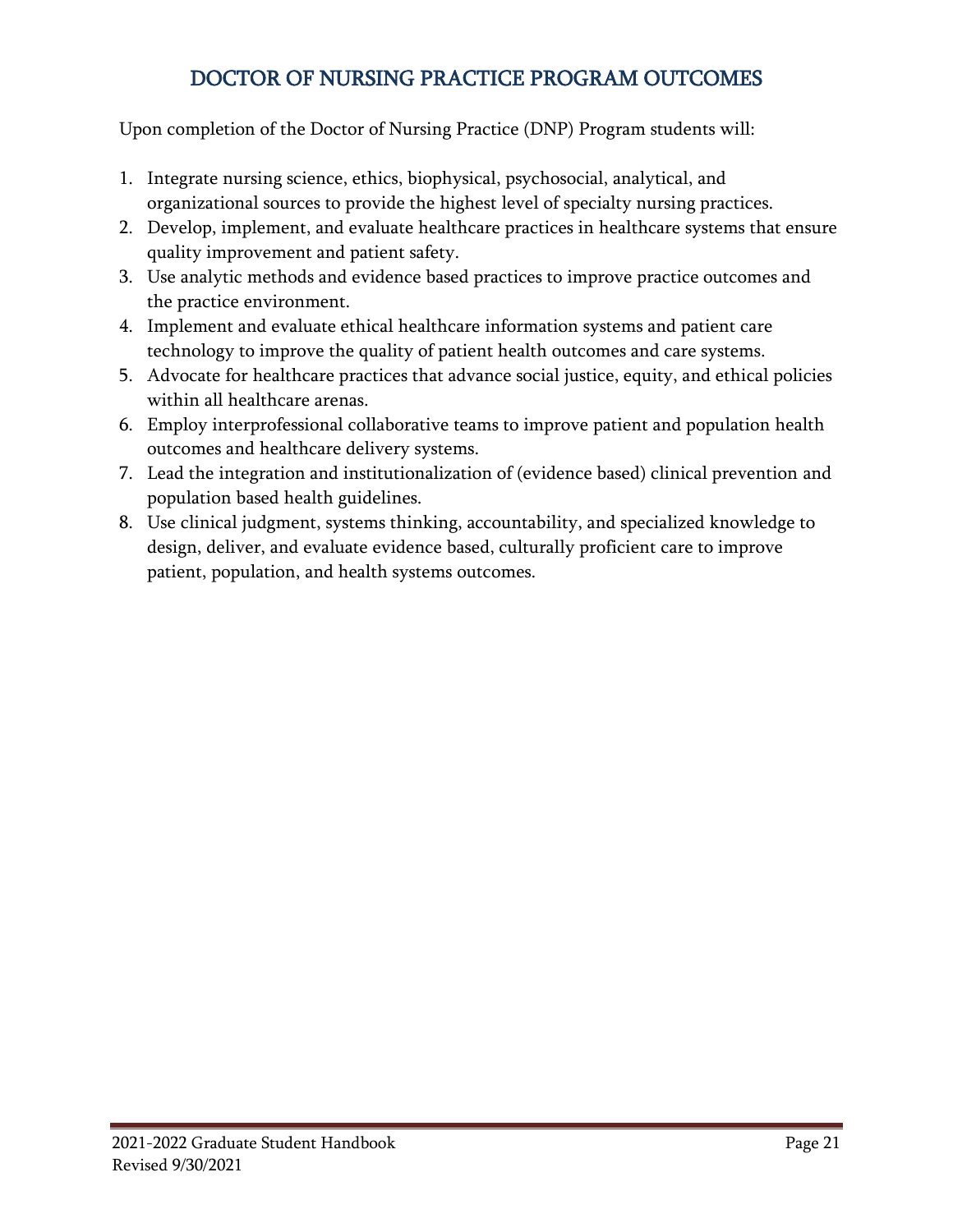# CURRICULUM

## <span id="page-21-0"></span>MASTER OF SCIENCE IN NURSING PROGRAM CURRICULUM

<span id="page-21-1"></span>The focus of the MSN program is development of advanced nursing practice abilities based on core knowledge in leadership, quality and safety, evidence-based practice, research and theory, as well as an understanding of financial and economic evidence in healthcare and health policy development at the local, state, and national levels. Both full-time and parttime study options are available.

### Administrative Management Curriculum

<span id="page-21-2"></span>The administrative manager is a nurse prepared through graduate education to lead and manage nursing care departments and service lines across the continuum of care. This nurse professional manages the business of nursing practice through financial management, human resource management, performance improvement, critical thinking skills, use of technology, strategic management and clinical practice knowledge. The administrative manager is skilled in the art of leading people through organizational leadership skills, relationship management, interprofessional collaboration and promotes cultural diversity, social justice and shared decision making. The administrative manager is an advocate for the profession and demonstrates a commitment to learning and development through personal and professional accountability for his/her leadership and management practice. Graduates from the Administrative Management major are eligible for certification through the American Nurses Credentialing Center as a Nurse Executive for the credential, NE-BC.

#### Administrative Management Outcomes

- <span id="page-21-3"></span>1. Utilize organizational theories at the microsystem, meso-system, and macro-system levels to lead change to assure quality and safety in patient care and in the work environments. (MSN Program Outcome 1)
- 2. Participate in systems review to critically evaluate and anticipate risks to patient/client safety to improve quality of patient/client care delivery. (MSN Program Outcome 2)
- 3. Synthesizes and utilizes performance improvement information (quality, patient and staff safety, and regulatory) to continuously improve patient care and the work environment. (MSN Program Outcome 3)
- 4. Apply research-based information to design, implement and evaluate strategic and operational plans, including program and business plans. (MSN Program Outcome 4)
- 5. Use information systems and technology to improve health care outcomes and patient care operations. (MSN Program Outcome 5)
- 6. Effect change through advocacy for the profession, inter-professional care team and the patient/client. (MSN Program Outcome 6)
- 7. Demonstrates critical thinking, problem solving, and theories of organizational behavior in planning, organizing, and leading nursing and inter-professional teams. (MSN Program Outcome 1, 7)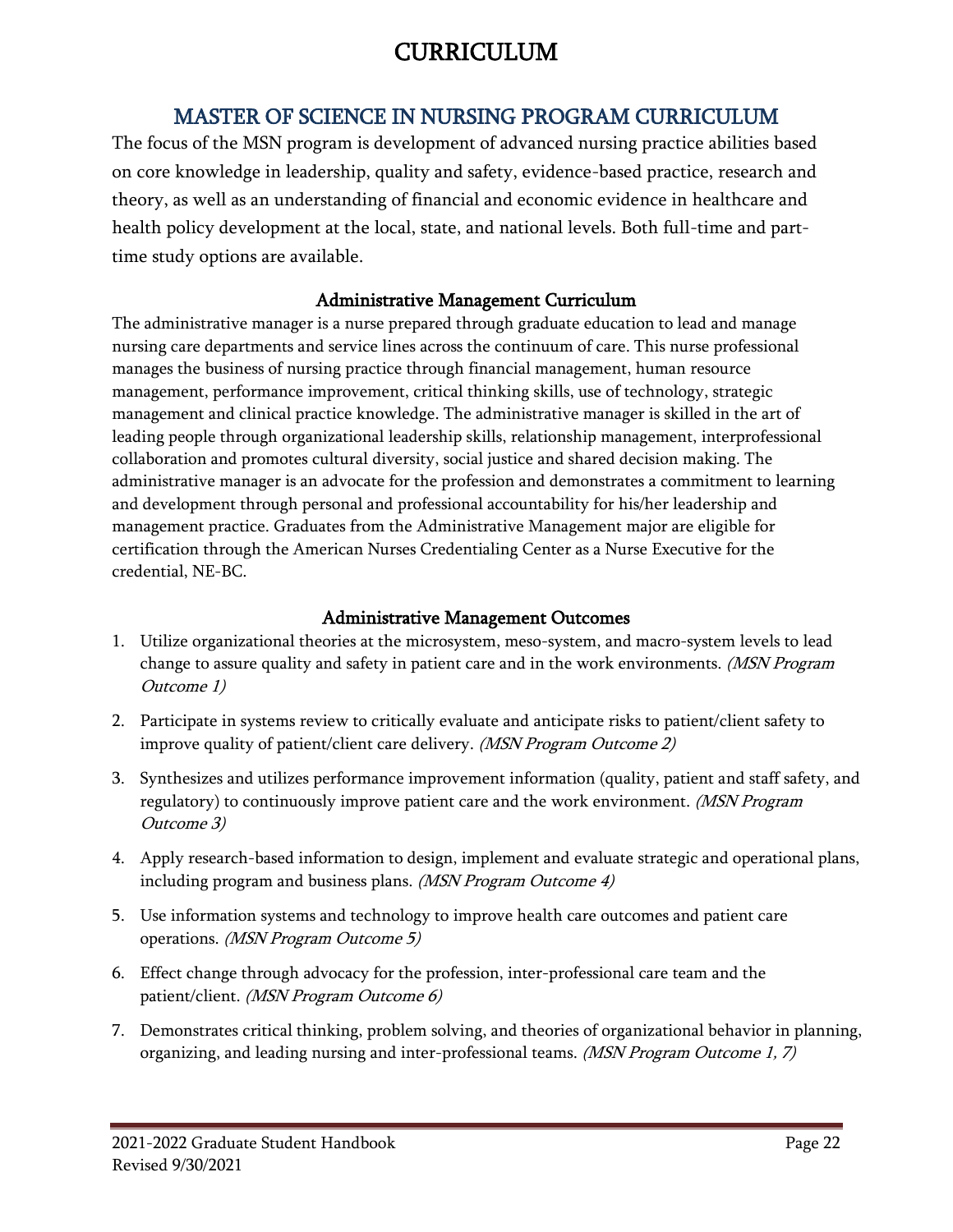- 8. Lead the patient care staff in a designated department or service line to assure quality, safety, efficiency, effectiveness, timeliness of nursing care, and patient centered care. *(MSN Program* Outcome 7)
- 9. Participate in identifying clinical and cost outcomes that improve safety, effectiveness, timeliness, efficiency, quality, and the degree to which they are patient/client centered. *(MSN Program Outcome*) 8, 9)
- 10. Demonstrate financial management acumen through the development of departmental expense and capital budgets, variance analyses, revenue and expense forecasting, and interpret financial information. (MSN Program Outcome 8, 9)
- 11. Apply human resource management frameworks and skills to assure effective recruitment, retention, orientation and professional development of patient care staff. *(MSN Program Outcome 8, 9)*
- <span id="page-22-0"></span>12.

## Clinical Nurse Leader Curriculum

The CNL major is offered in response to the profound changes in the increasingly complex healthcare system mandating change to improve quality of care while reducing costs, improving access, eliminating disparities and promoting safe practice. The CNL is an advanced generalist in nursing who is prepared to be a direct care provider accountable for the care outcomes of a clinical population or a specified group of patients/clients in a health care system. The CNL provides for lateral integration at the point of care that promotes quality care outcomes. As an advanced generalist, the CNL incorporates evidenced-based practice, patient safety and quality improvement to optimize health care outcomes. The CNL provides leadership to assure safe, timely, efficient, effective, equitable and patient-centered care. Graduates from the CNL major are eligible for certification through the Commission on Nurse Certification (CNC), for the credential, CNL.

## Clinical Nurse Leader Outcomes

- <span id="page-22-1"></span>1. Actively pursue new knowledge and skills in the CNL role as needs of patients/clients and the health care system evolve. (MSN Program Outcome 1)
- 2. Properly delegate and utilize the nursing team's human and fiscal resources and serve as a partner in the inter-professional health care team. (MSN Program Outcome 2)
- 3. Identify clinical and cost outcomes that improve safety, effectiveness, timeliness, efficiency, quality, and patient centered care. (MSN Program Outcome 3)
- 4. Use appropriate teaching/learning principles and strategies as well as current information, materials and technologies to facilitate the learning of patients/clients, groups and other health care professionals. *(MSN Program Outcome 3)*
- 5. Communicate effectively to achieve quality patient/client outcomes and lateral integration of care for a cohort of patients/clients. (MSN Program Outcome 3)
- 6. Apply research-based information to design, implement and evaluate plans of care. (MSN Program Outcome 4)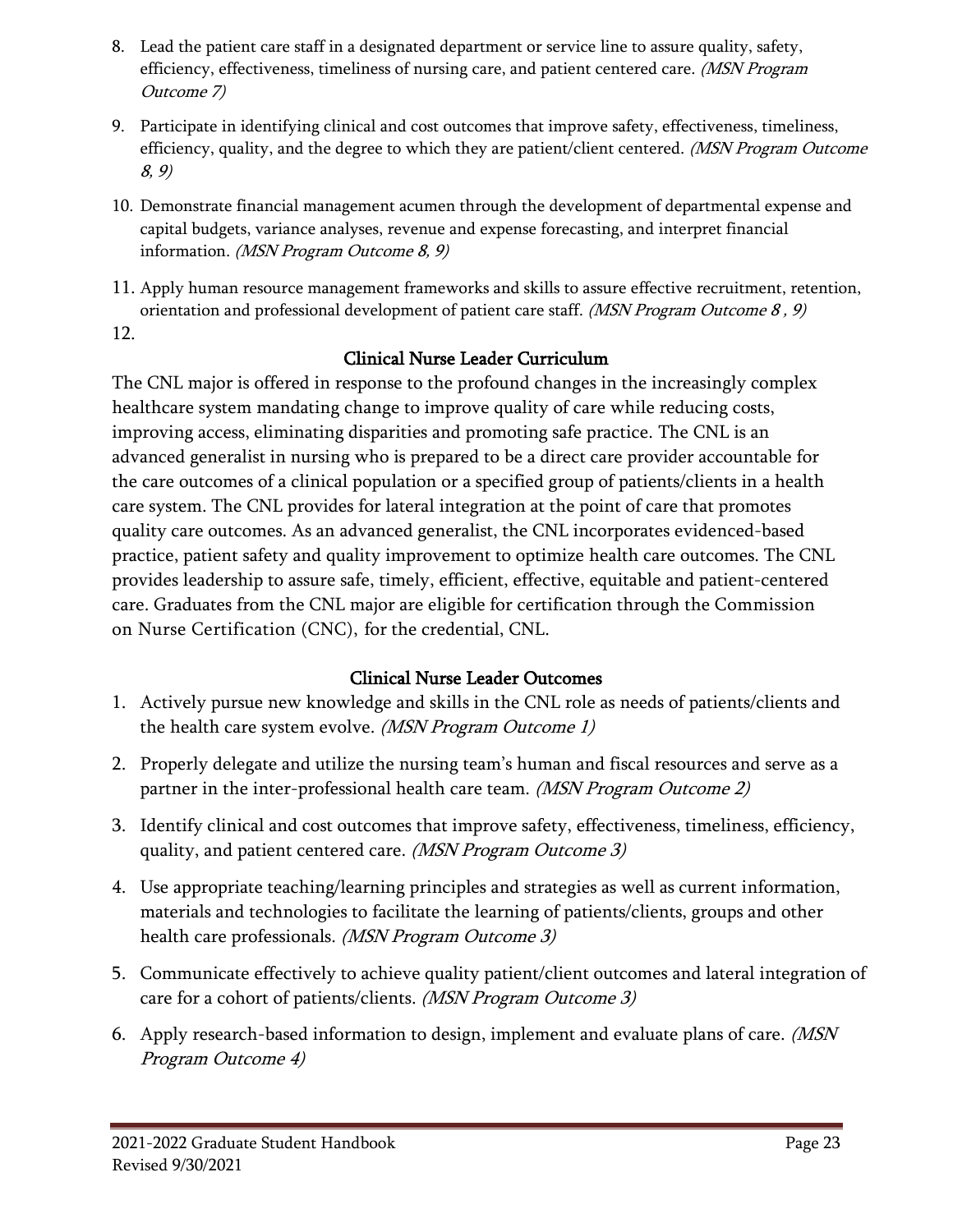- 7. Use information systems and technology at the point of care to improve health care outcomes. (MSN Program Outcome 5)
- 8. Participate in systems review to critically evaluate and anticipate risks to patient/client safety to improve quality of patient/client care delivery. *(MSN Program Outcome 6)*
- 9. Effect change through advocacy for the profession, inter-professional health care team and the patient/client. (MSN Program Outcome 7)
- 10. Synthesize data, information and knowledge to evaluate and achieve optimal patient/client and care environment outcomes. (MSN Program Outcome 8)
- 11. Assume accountability for healthcare outcomes for a specific group of patients/clients within a unit or setting recognizing the influence of the meso-and macro-systems on the microsystem at the point of care. *(MSN Program Outcome 9)*

## Nursing Education Curriculum

<span id="page-23-0"></span>The Nursing Education major is directed toward students who display the characteristics of superior ability, heightened motivation and a dedication to learning. Graduate level coursework combines advanced clinical knowledge and expertise in a chosen area of nursing with the nurse educator knowledge and competencies required to assume academic and professional development roles in schools of nursing, health care systems and the community. Innovative coursework and tailored practicum support knowledge acquisition, application and systematic evaluation of evidence-based practice, quality improvement, safety, collaboration, best practices in teaching and learning and professional role development. Upon program completion graduates are eligible to take the National League for Nursing (NLN) Certified Nurse Educator credentialing examination, and, if eligible, the American Nurse Credentialing Certification (ANCC) Nursing Professional Development Board Certification examination.

### Nursing Education Outcomes

- <span id="page-23-1"></span>1. Create an environment in classroom, laboratory and clinical settings that facilitates student learning and the achievement of desired cognitive, affective, and psychomotor outcomes. (MSN Program Outcome 1)
- 2. Adapt educational strategies to unique learning styles and needs of international, adult, multicultural, disadvantaged, physically challenged, at-risk and second degree learners. (MSN Program Outcome 7)
- 3. Create learning environments that are focused on socialization to the role of the nurse and facilitate learners' self-reflection and personal goal setting. (MSN Program Outcome 7)
- 4. Develop and use a variety of strategies to assess and evaluate student learning in classroom, laboratory and clinical settings, as well as in all domains of learning. (MSN Program Outcome 3)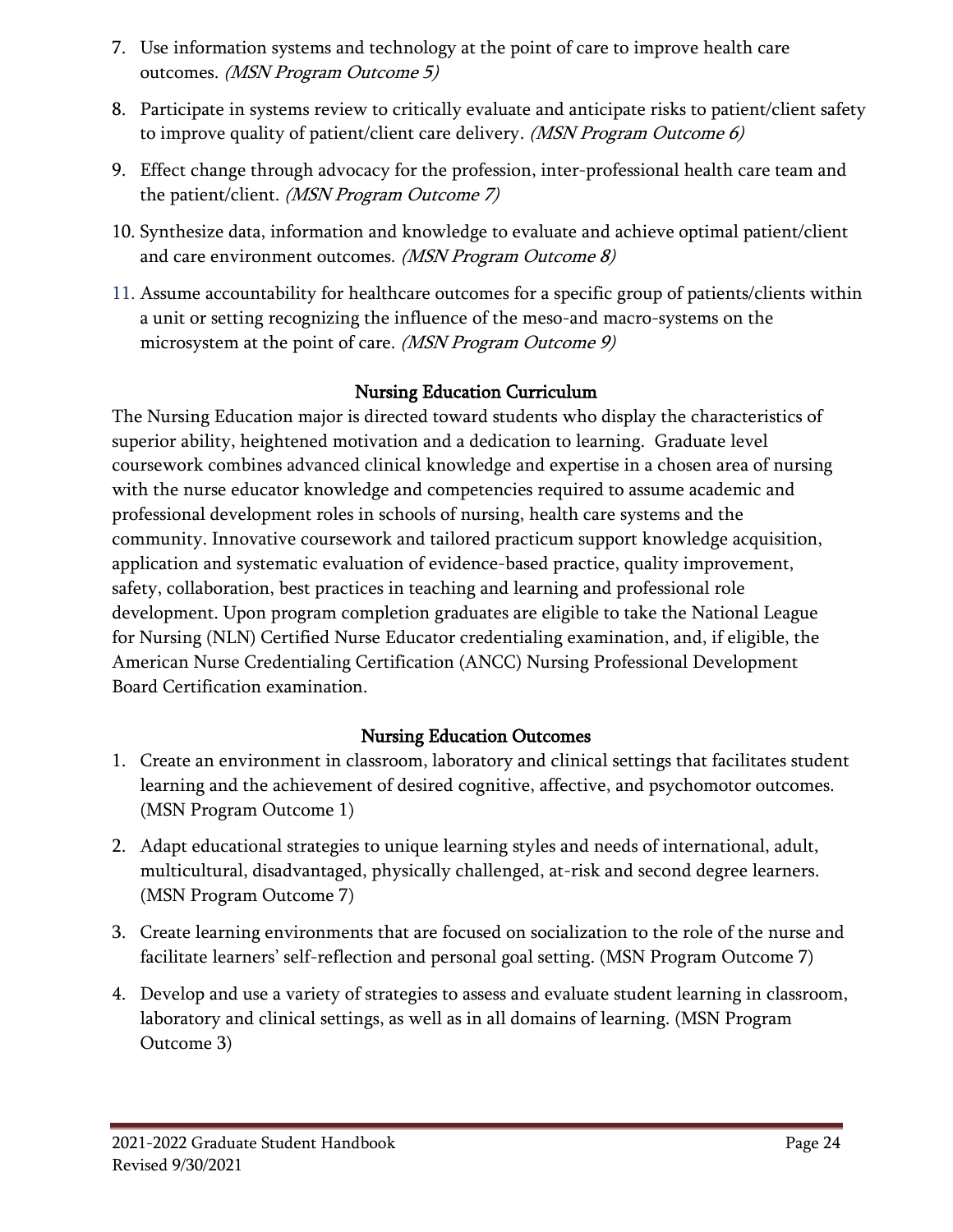- 5. Formulate program outcomes and design curricula that reflect contemporary health care trends and prepare graduates to function effectively in the health care environment. (MSN Program Outcome 4)
- 6. Function as a change agent and leader to create a preferred future for nursing education and nursing practice. (MSN Program Outcome 2)
- 7. Exhibit a spirit of inquiry about teaching and learning, student development, evaluation methods and other aspects of the role. (MSN Program Outcome 4)
- 8. Balance the teaching, scholarship, and service demands inherent in the role of educator and member of an academic institution. (MSN Program Outcome 8)
- 9. Examine continuous quality improvement in the nurse educator role. (MSN Program Outcome 3)
- 10. Analyze how social, economic, political and institutional forces influence higher education in general and nursing education in particular. (MSN Program Outcome 6)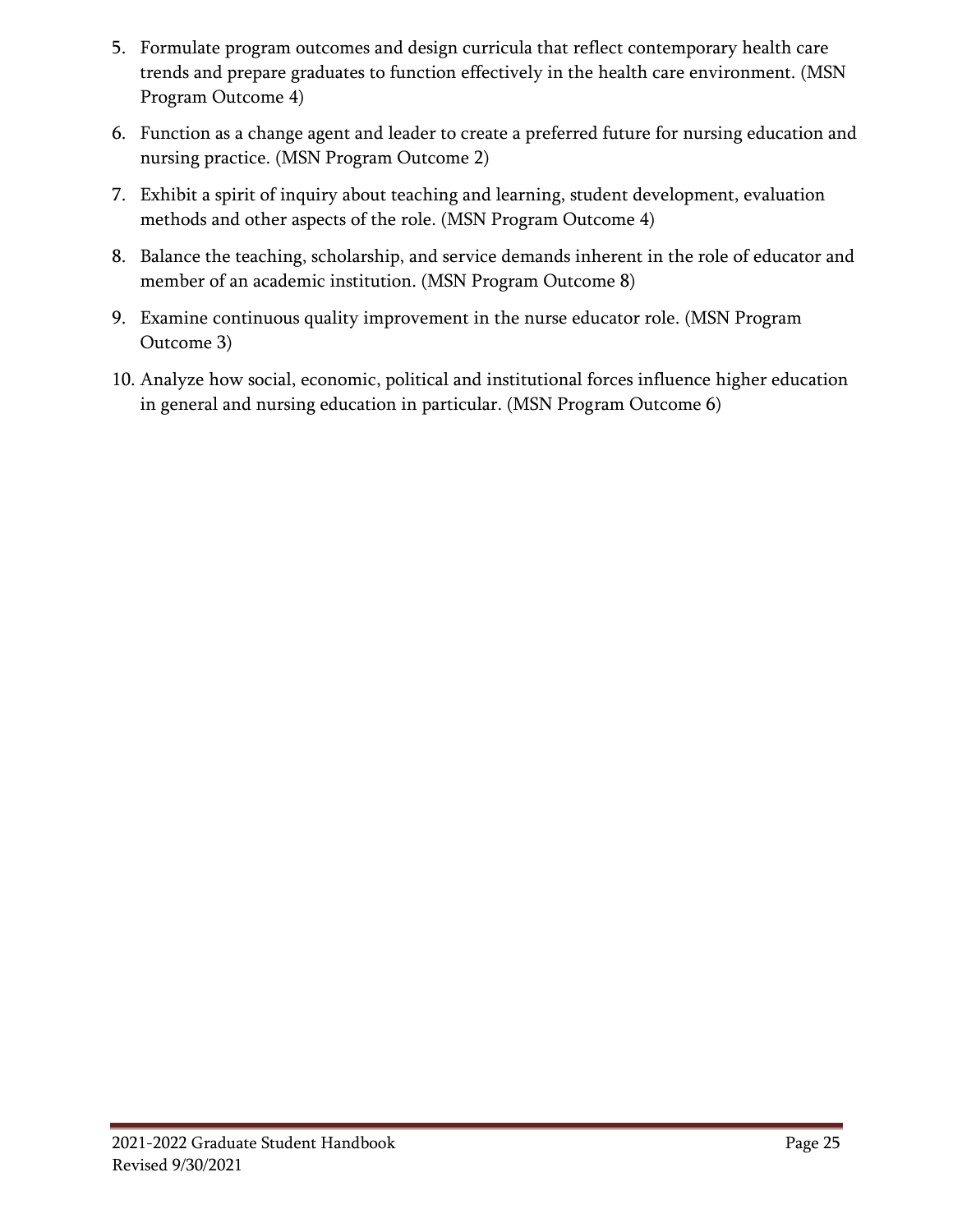## DOCTOR OF NURSING PRACTICE PROGRAM CURRICULUM

<span id="page-25-0"></span>The focus of the DNP Program is core leadership courses in public policy advocacy, improving organizational effectiveness, health informatics and financial and business management; scientific inquiry based on translational science and evidenced based practice, population based research; and advanced specialty clinical practice. The DNP program has three post master's tracks in Advanced Practice Leadership, Executive Administrative Management and Public Health Nurse Leader. The Advanced Practice Leadership tracks include Adult Gerontology – Acute Care Nurse Practitioner (AGACNP), Family Nurse Practitioner (FNP), Pediatric Nurse Practitioner -Primary Care (PNP-PC), and Psychiatric Mental Health Nurse Practitioner (PMHNP). The DNP Program is designed to prepare nursing leaders for the highest level of professional nursing practice beyond the initial preparation in the discipline.

## Advanced Practice Leadership Curriculum

<span id="page-25-1"></span>The Post-MSN to DNP Advanced Practice Leadership track is for nurses who are nationally certified nurse practitioners and hold Advanced Practice Nurse licensure with the Texas Board of Nursing.

## Advanced Practice Leadership Outcomes

- <span id="page-25-2"></span>1. Scientific Foundation
	- Critically analyzes data for practice by integrating knowledge from arts and sciences within the context of nursing's philosophical framework and scientific foundation
	- Translates research and data to anticipate, predict and explain variations in practice
- 2. Leadership
	- Assumes increasingly complex leadership roles
	- Provides leadership to foster interprofessional collaboration
	- Demonstrates a leadership style that uses critical and reflective thinking
- 3. Quality
	- Uses best available evidence to enhance quality in clinical practice
	- Evaluates how organizational, structural, financial, marketing and policy decisions impact cost, quality, and accessibility of health care
	- Demonstrates skills in peer review that promote a culture of excellence
- 4. Practice Inquiry
	- Applies clinical investigative skills for evaluation of health outcomes at the patient, family, population, clinical unit, systems and/or community levels
	- Provides leadership in the translation of new knowledge into practice
	- Disseminates evidence from inquiry to diverse audiences using multiple methods
- 5. Technology & Information Literacy
	- Demonstrates information literacy in complex decision making
	- Translates technical and scientific health information appropriate for user need
	- Participates in the development of clinical information systems
- 6. Policy
	- Analyzes ethical, legal, and social factors in policy development
	- Influences health policy
	- Evaluates the impact of globalization on health care policy development
- 7. Health Delivery System
	- Applies knowledge of organizational behavior and systems
	- Demonstrates skills in negotiating, consensus-building, and partnering
	- Manages risks to individuals, families, populations and health care systems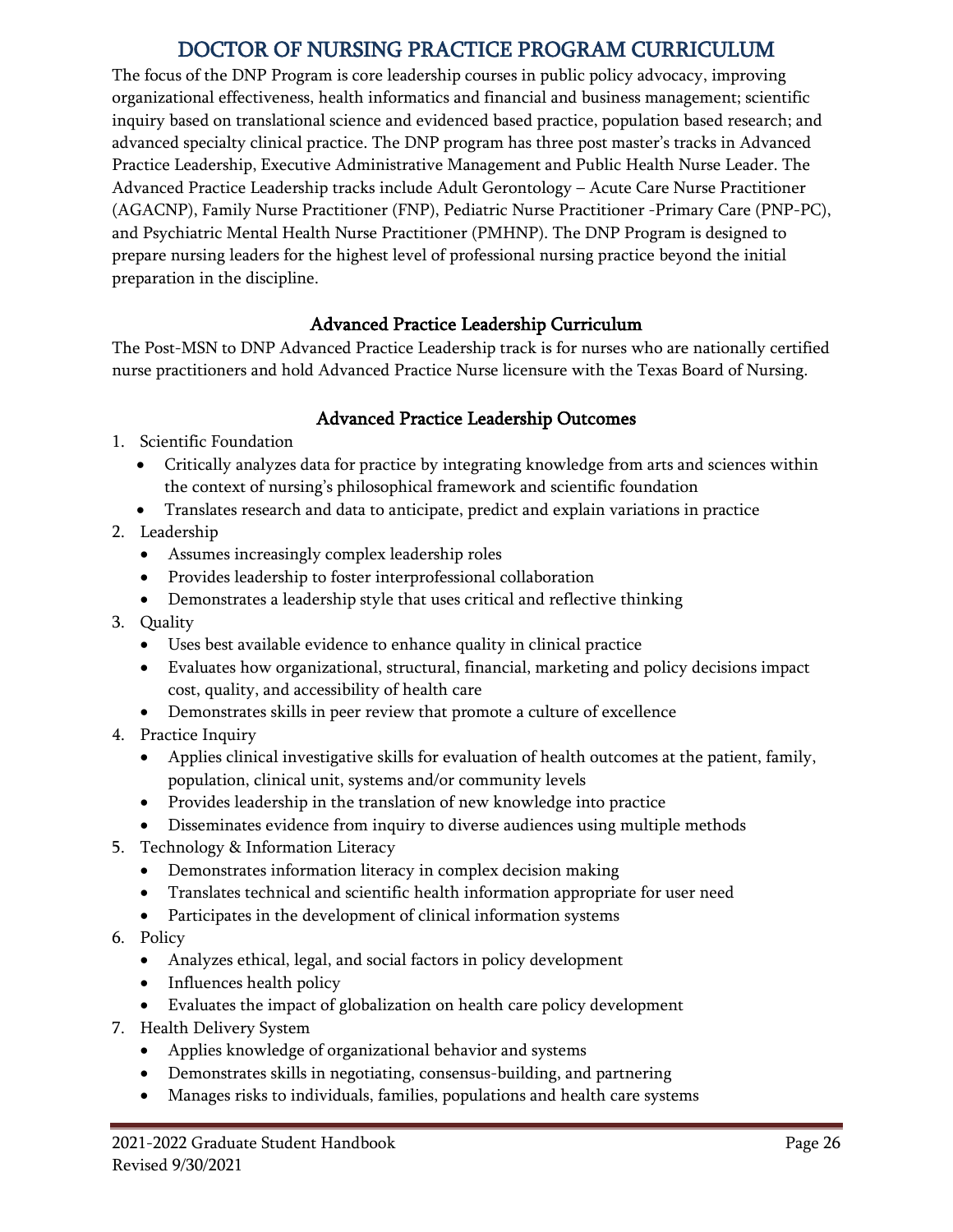- Facilitates development of culturally relevant health care systems
- 8. Ethics
	- Applies ethically sound solutions to complex issues

## Executive Administrative Management Curriculum

<span id="page-26-0"></span>The Executive Administrative Management track is for nurses with a master's degree in nursing in administrative management or a master's degree in nursing with equivalent experience in a health care leadership position who seek preparation as an executive level nurse leader.

## Executive Administrative Management Outcomes

- <span id="page-26-1"></span>1. Provide strategic direction to establish the vision and operational goals of all clinical services across a health care system to assure safe, efficient, effective and timely quality patient-centered care.
- 2. Demonstrate financial management acumen through the development of departmental expense and capital budget standards, productivity standards, variance analyses, revenue and expense forecasting and interprets health system financial information.
- 3. Develop and implement quality systems and standards to utilize data for continuous performance improvement for quality patient care, work environment and business effectiveness and efficiency.
- 4. Develop and implement nursing care systems and standards to provide quality care throughout all clinical agencies and improve health care outcomes.
- 5. Utilize organizational theories at the macrosystem, mesosystem and microsystem levels to lead strategic change in the health care system.
- 6. Develop and implement human resource systems to assure effective and efficient recruitment, retention, orientation and professional development of patient care staff throughout the health care system.
- 7. Provide leadership for development and implementation of policies at multiple levels (public, nursing, health profession and health policies) that ensure social justice, equity, and ethical practice.)
- 8. Use analytical methods and evidence based practice to design, implement and evaluate health care system's strategic and operational plans, including program and business plans.
- 9. Participate in leading health care systems to identify clinical and cost outcomes that improve safety, effectiveness, timeliness, efficiency, quality and patient/client centered care.
- 10. Represent and advocate for nursing at the highest organizational levels through system governance, interprofessional relationships, professional organizations and commitment to safety, quality and patient/client centered care.
- 11. Participate in leading the selection, acquisition, and evaluation of information systems and technology to support and improve health care outcomes and patient care operations.
- 12. Anticipate and evaluate risks to patient/client safety through systems review and analysis at the highest organizational levels to improve health care delivery and outcomes.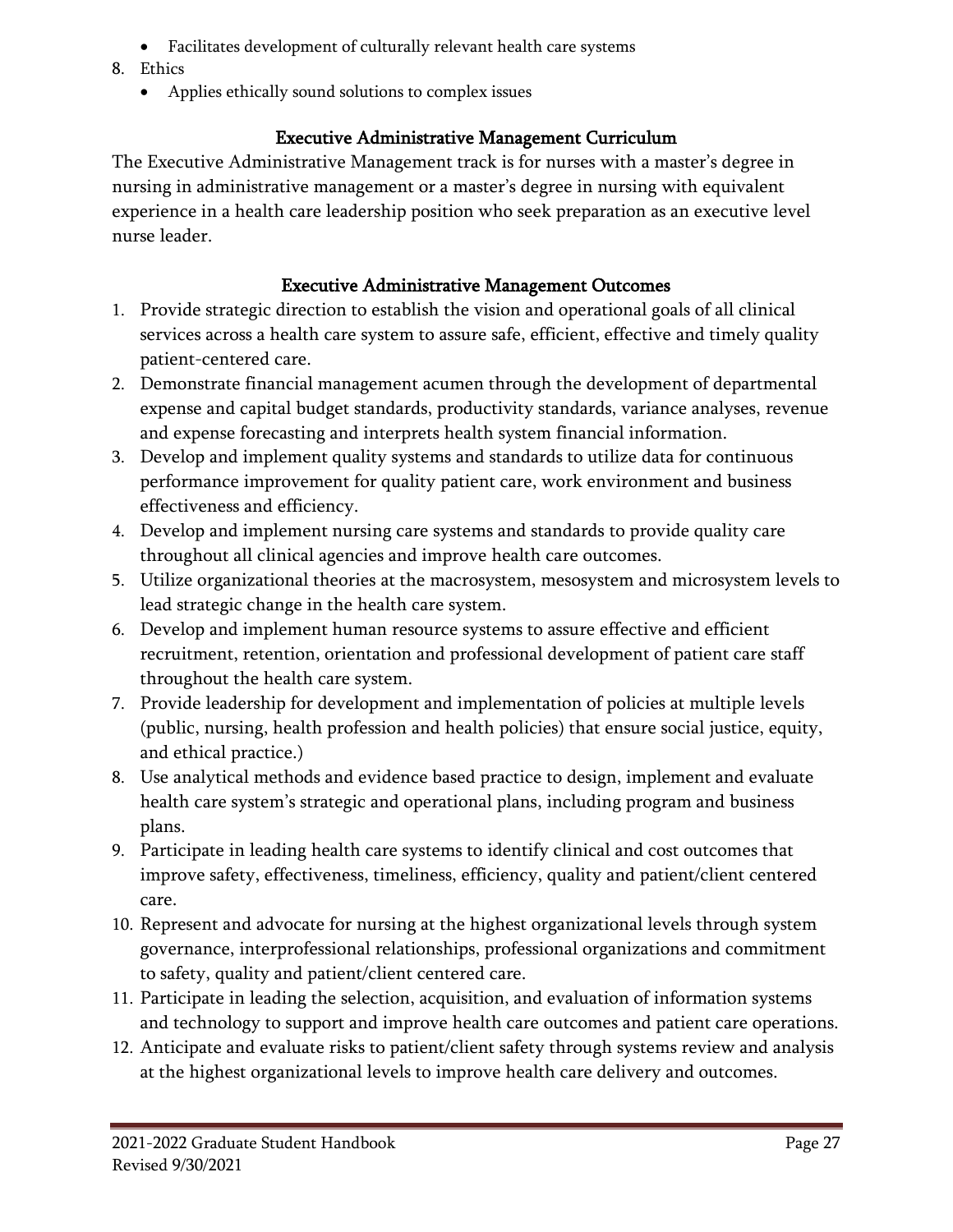## Public Health Nurse Leader Curriculum

<span id="page-27-0"></span>The Public Health Nurse Leader track is for nurses with a master's degree in nursing who desire leadership preparation in population-based public health nursing. Upon program completion, students in this track receive a Public Health Certificate from the University of Texas Health Science Center at Houston (UTHealth) School of Public Health concurrent with their DNP degree.

## Public Health Nurse Leader Outcomes

- <span id="page-27-1"></span>1. Integrate science from public health and nursing to improve population health.
- 2. Develop effective and efficient essential public health delivery approaches that improve the quality and safety of the public health.
- 3. Assume leadership for developing and directing evidence-based public health practices for quality improvement, safety and systems management.
- 4. Select, use, and evaluate technology and information systems for improvement and transformation of the health of populations.
- 5. Analyze policies and their influence on the structure, process, and outcomes of health services including the costs, financing, organization, outcomes and accessibility of care.
- 6. Use leadership strategies to develop collaborative interprofessional teams to examine public health problems and influence improvements in public health systems.
- 7. Integrate and institutionalize evidence-based clinical prevention and population health services for individuals, aggregates and populations.
- 8. Use advanced levels of clinical judgment, systems thinking, and public health principles to design, deliver and evaluate evidence-based, culturally proficient care to improve population outcomes.

## Nurse Practitioner Curriculum

<span id="page-27-2"></span>The Family Nurse Practitioner (FNP) major prepares the graduate for expanded practice in assessment and treatment of individuals across the lifespan. It emphasizes a multidisciplinary, culturally sensitive, community-based approach that focuses on patient care outcomes. The curriculum provides the opportunity for a student to acquire current advanced knowledge and skills to offer comprehensive, age-appropriate, age-specific quality primary healthcare addressing the multiple needs of individuals across the lifespan.

The Psychiatric Mental Health Nurse Practitioner major (PMHNP) pulls together the content from core courses in physiology, pathophysiology, pharmacotherapeutics and health assessment as a foundation for advanced practice. The curriculum emphasizes advanced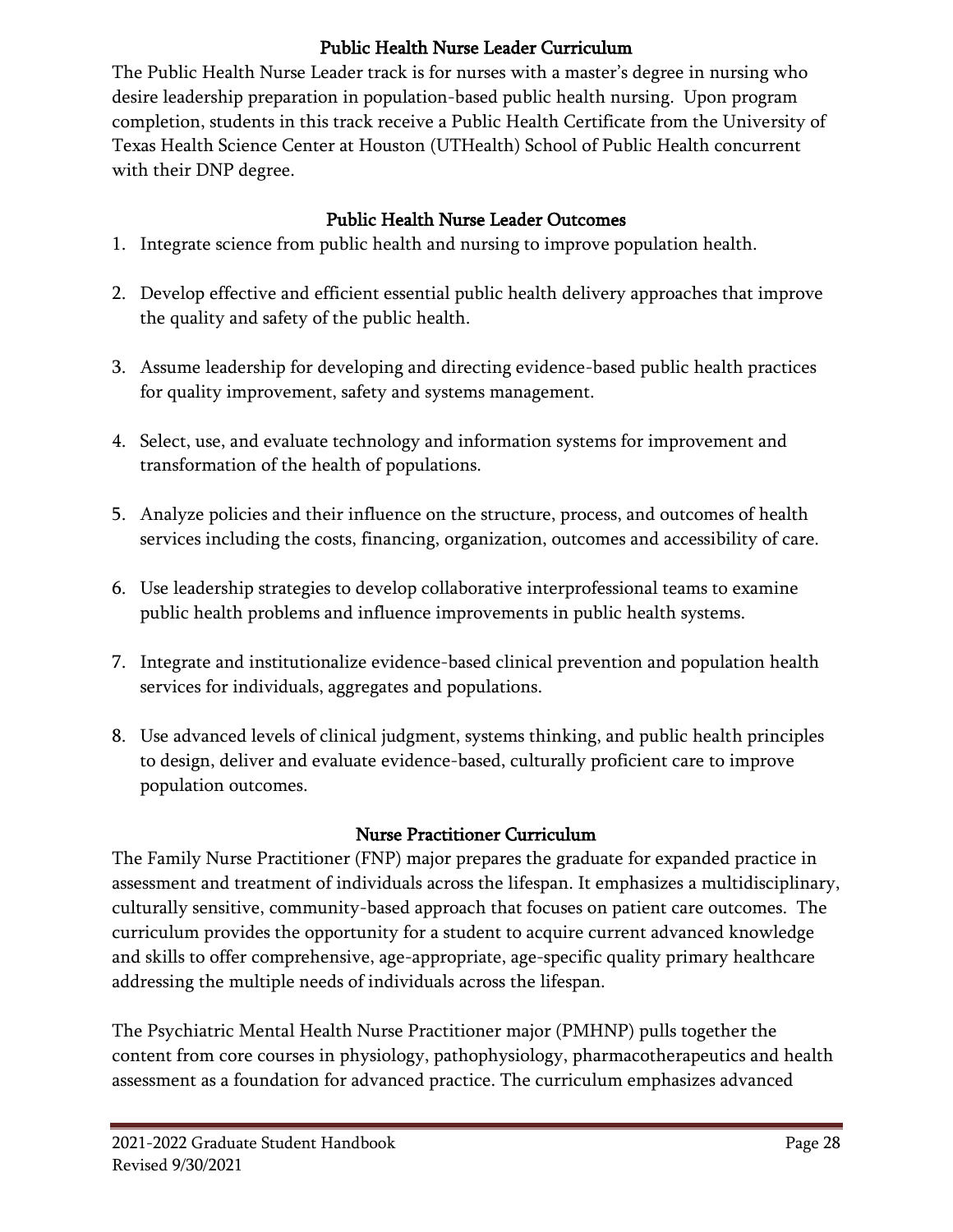knowledge and clinical skills to provide quality comprehensive mental healthcare to clients across the lifespan.

The Pediatric Nurse Practitioner Primary Care (PNP-PC) curriculum focuses on advanced knowledge and clinical skills to provide quality comprehensive care to children, from infancy to adolescence. Extensive coursework and practicums prepare graduates to perform complete physical exams, take health histories, diagnose and treat common acute minor illnesses and injuries, order and interpret laboratory results and x-rays, manage stable chronic illnesses, counsel clients and provide health education.

The Adult-Gerontology Acute Care Nurse Practitioner (AG-ACNP) major emphasizes advanced knowledge and clinical skills to provide quality comprehensive care to the adult population from late adolescent to the older adult, across the continuum of care settings that require frequent monitoring and intervention. Extensive coursework and practicum focus on the full spectrum of the young adult-older adult care.

Graduates from the Nurse Practitioner majors are eligible for national certification and recognition by the Board of Nursing for the State of Texas as an Advanced Practice Nurse [\(www.bon.texas.gov\)](http://www.bon.texas.gov/).

### Nurse Practitioner Outcomes

- <span id="page-28-0"></span>1. Apply knowledge from the sciences and humanities to the delivery of advanced practice nursing with the goal of improving care processes and outcomes. (MSN Program Outcomes 1, 4, 8, 9)
- 2. Design complex and advanced leadership frameworks through collaboration with multiple stakeholders to promote advanced practice nursing and/or population-focused health outcomes. *(MSN Program Outcomes 2, 8, 9)*
- 3. Use the best available evidence to improve quality, safety, access, and system functions in clinical practice and healthcare. (MSN Program Outcomes 1, 4, 8, 9)
- 4. Use interprofessional collaboration, evidence-based knowledge acquisition, and clinical investigative tools to revise healthcare systems toward improving practice and patient outcomes through the translation of new knowledge. *(MSN Program Outcomes 7, 4, 9)*
- 5. Make use of contemporary technologies that promote patient health literacy and that facilitate the delivery of safe cost-effective care. (MSN Program Outcomes 5, 9)
- 6. Develop policies for culturally diverse populations and healthcare systems within the frameworks of social justice, equal access, quality and cost-effective care. *(MSN Program* Outcomes 2, 8, 9)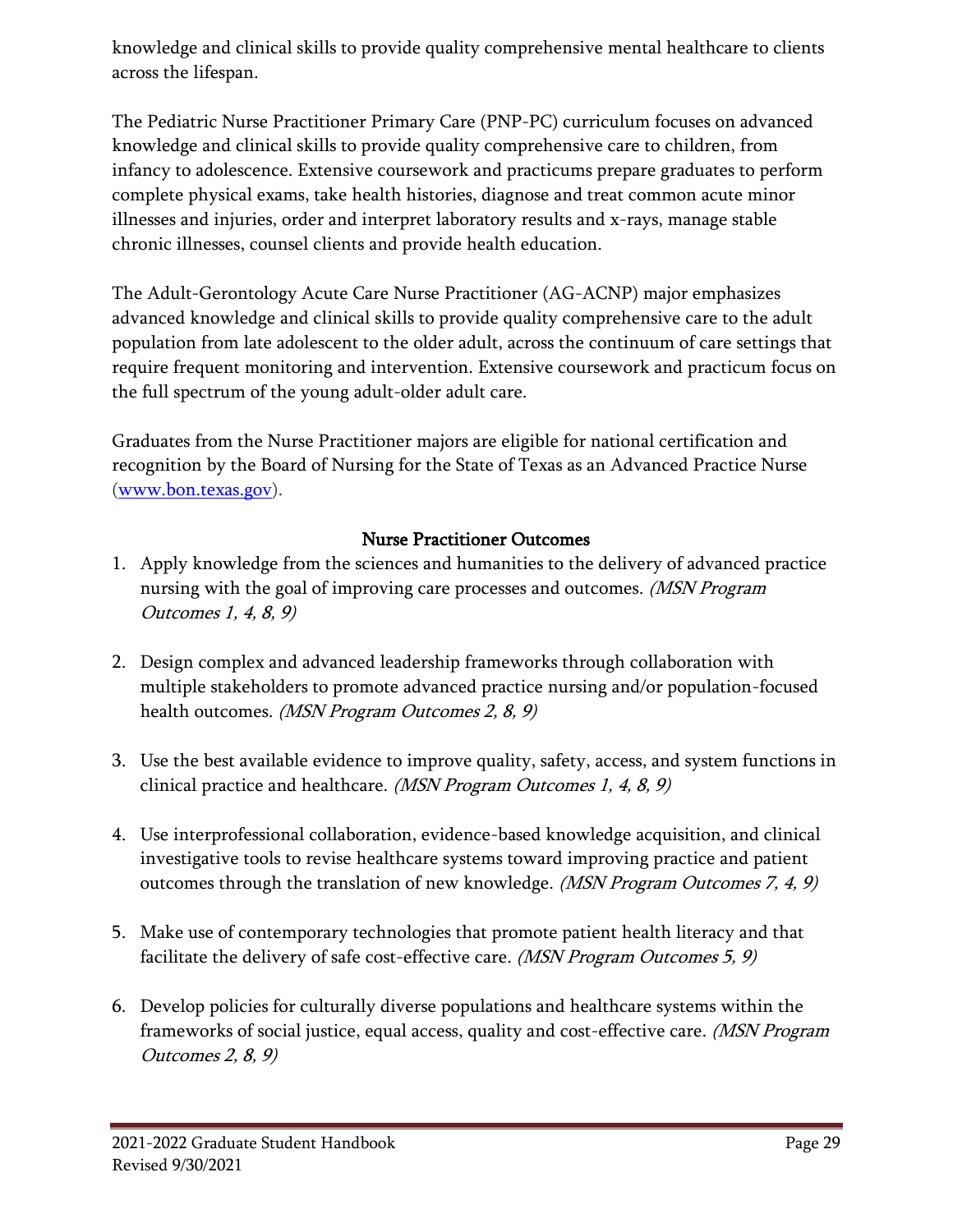- 7. Facilitate the development, implementation, and evaluation of healthcare delivery at the micro, meso and macro system levels that improve care, population health and reduce cost. (MSN Program Outcomes 2, 6, 9)
- 8. Solve complex care issues by interpreting ethical principles, applying ethically sound solutions and examining ethical consequences. (*MSN Program Outcomes 2, 6, 8, 9*)
- 9. Function as a licensed independent practitioner managing patients and families in health and illness by applying advanced health assessment, screening and diagnostic strategies, and pharmacological and non-pharmacologic interventions through patient-centered, culturally proficient care in full partnership with patients or designees. (MSN Program Outcomes 8, 9)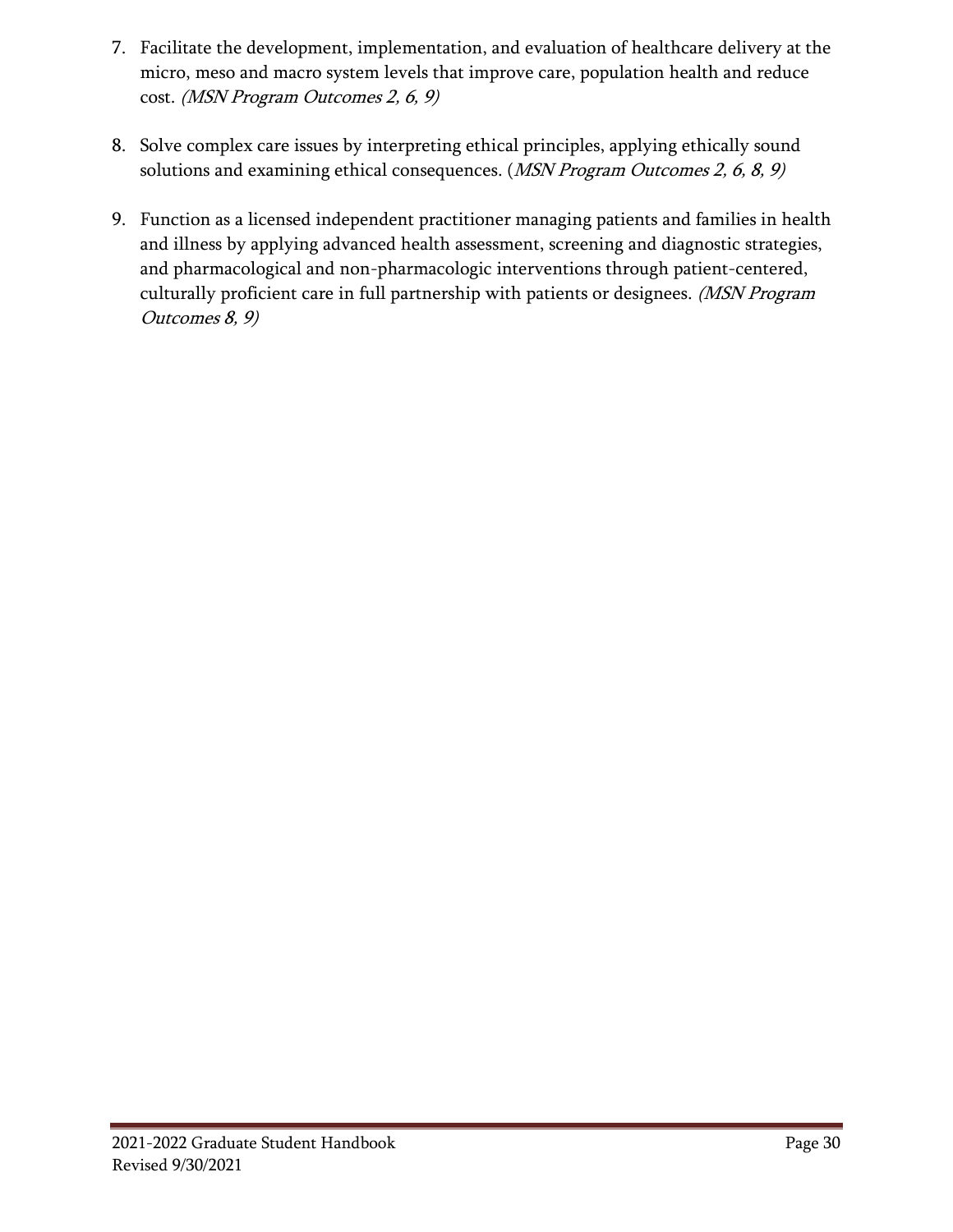# PLANS OF STUDY

<span id="page-30-0"></span>The Plan of Study (POS) functions as an agreement between the student and the program. The POS contains required coursework. The Office for Academic Affairs is the primary contact regarding the POS and degree requirements (See [MSN Appendix](#page-82-0) for sample plans of study).

## ADMINISTRATIVE MANAGEMENT PLAN OF STUDY

<span id="page-30-1"></span>Students are offered two pathway options through which to achieve the Administrative Management specialization:

- 1. Master of Science in Nursing (MSN) degree program for students who hold a BSN from an accredited nursing program.
- 2. Alternate Entry Master of Science in Nursing (MSN) degree program for students who hold an ADN or a diploma in nursing.

There are two enrollment options for completion of the program. The first is a traditional full-time option that is completed in two years of full-time study. The second is a part time option designed for the working nurse. This part-time option will take the student three years to complete. For alternate entry students, this estimate is in addition to the number of semesters to complete the 21 SCH of required undergraduate courses.

|                  | <b>Theoretical Core Courses for All Graduate Students</b>                       | <b>Semester Credit Hours</b> | <b>Clinical Hours</b> |
|------------------|---------------------------------------------------------------------------------|------------------------------|-----------------------|
| <b>NURS 5306</b> | Theoretical Foundations for Advance Nursing Practice                            | 3                            |                       |
| <b>NURS 5307</b> | Translational Research for Advanced Nursing Practice                            | 3                            |                       |
| <b>NURS 5356</b> | Financial and Economic Evidence in Health Care                                  | 3                            |                       |
| <b>NURS 5339</b> | Leadership and Health Policy for Quality and Safety                             | 3                            |                       |
|                  | <b>Administrative Management Major Courses</b>                                  |                              |                       |
| <b>NURS 6108</b> | Nursing Administration Practicum I                                              | $\mathbf{1}$                 | 60                    |
| <b>NURS 6315</b> | Informatics and Health Care Technologies                                        | 3                            |                       |
| <b>NURS 5219</b> | Maximizing System and Human Resources to Improve Health                         | $\overline{2}$               |                       |
| <b>NURS 6202</b> | Nursing Administration Practicum II                                             | $\overline{2}$               | 120                   |
| <b>NURS 6405</b> | Transforming Complex Healthcare Systems for Quality and Safety                  | $\overline{4}$               |                       |
| <b>NURS 6314</b> | Nursing Administration Practicum III                                            | 3                            | 180                   |
| <b>NURS 6313</b> | Program Planning and Evaluation for Transitions, Transformation and Integration | 3                            |                       |
| <b>NURS 6331</b> | Economics and Advanced Financial Management                                     | 3                            |                       |
| <b>NURS 6104</b> | Integration and Transition Seminar                                              | $\mathbf{1}$                 |                       |
| <b>NURS 6330</b> | Nursing Administration Practicum IV                                             | 3                            | 180                   |
|                  | Total                                                                           | 37                           | 540                   |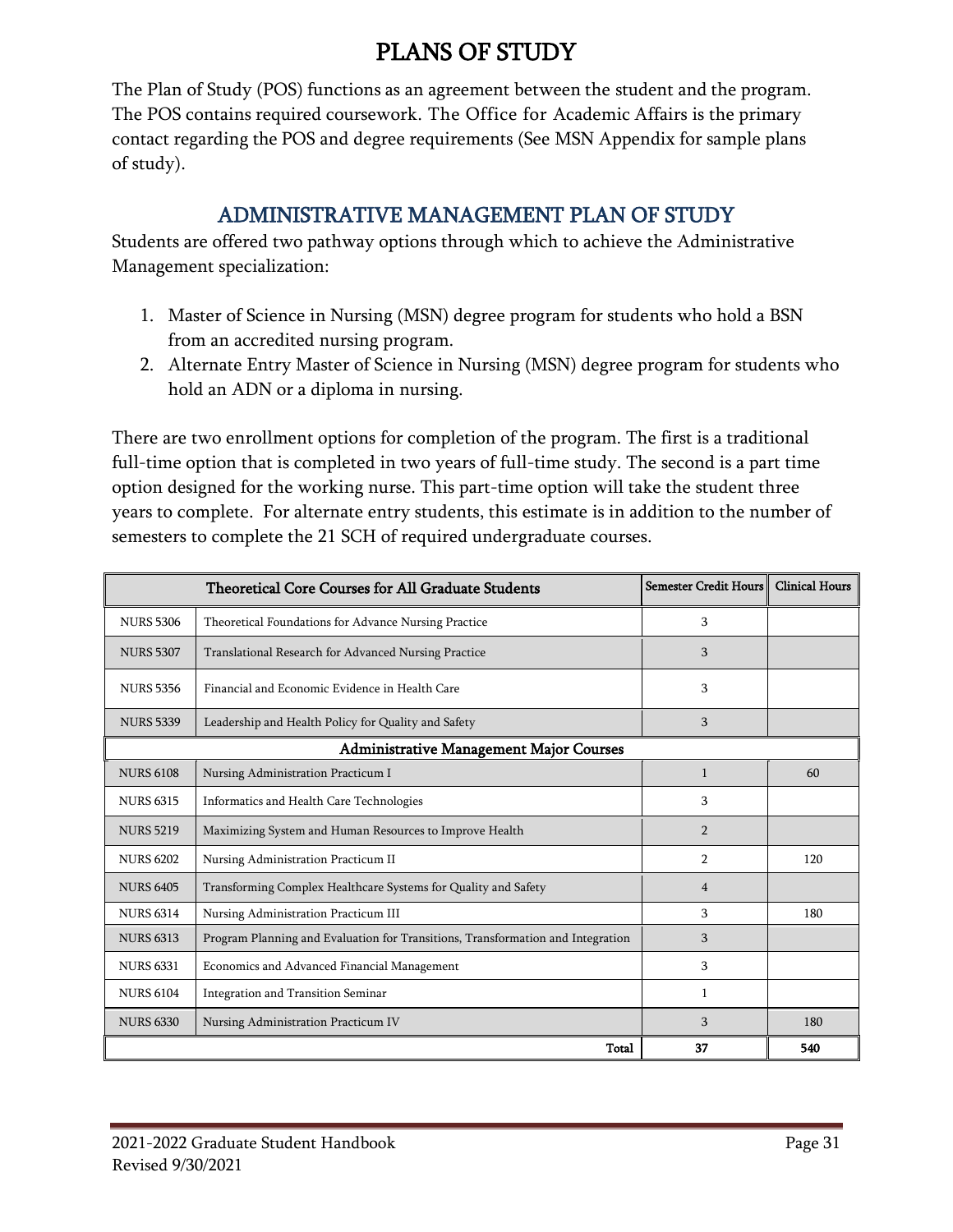## CLINICAL NURSE LEADER PLAN OF STUDY

<span id="page-31-0"></span>Students are offered two pathway options through which to achieve the Clinical Nurse Leader specialization:

- 1. Master of Science in Nursing (MSN) degree program for students who hold a BSN from an accredited nursing program.
- 2. Alternate Entry Master of Science in Nursing (MSN) degree program for students who hold an ADN or a diploma in nursing.

There are two enrollment options for completion of the program. The first is a traditional full time option that is completed in two years of full-time study. The second is a part time option designed for the working nurse. This part-time option will take the student three years to complete. For alternate entry students, this estimate is in addition to the number of semesters to complete the 21 SCH of required undergraduate courses.

|                  | <b>Theoretical Core Courses for All Graduate Students</b>             | <b>Semester Credit Hours</b> | <b>Clinical Hours</b> |
|------------------|-----------------------------------------------------------------------|------------------------------|-----------------------|
| <b>NURS 5306</b> | Theoretical Foundations for Advance Nursing Practice                  | 3                            |                       |
| <b>NURS 5307</b> | Translational Research for Advanced Nursing Practice                  | 3                            |                       |
| <b>NURS 5356</b> | Financial and Economic Evidence in Health Care                        | 3                            |                       |
| <b>NURS 5339</b> | Leadership and Health Policy for Quality and Safety                   | 3                            |                       |
|                  | <b>Clinical Nurse Leader Major Courses</b>                            |                              |                       |
| <b>NURS 6315</b> | Informatics and Health Care Technologies                              | 3                            |                       |
| <b>NURS 6380</b> | Foundations of Epidemiology                                           | 3                            |                       |
| <b>NURS 6338</b> | Advanced Pathophysiology                                              | 3                            |                       |
| <b>NURS 6302</b> | Advanced Pharmacotherapeutics                                         | 3                            |                       |
| <b>NURS 6210</b> | Advanced Health Assessment & Clinical Reasoning                       | $\overline{2}$               |                       |
| <b>NURS 6110</b> | Advanced Health Assessment & Clinical Reasoning: Clinical Application |                              | 60                    |
| <b>NURS 6230</b> | CNL I: Role of the Advanced Generalist in Health Care Microsystems    | $\overline{2}$               |                       |
| <b>NURS 6120</b> | CNL Roles II: Seminar (Capstone)                                      |                              |                       |
| <b>NURS 6233</b> | CNL I: Clinical Application                                           | $\overline{2}$               | 120                   |
| <b>NURS 6822</b> | CNL Role II: Clinical Application for the Advanced Nursing Generalist | 8                            | 480                   |
|                  | <b>Total</b>                                                          | 40                           | 660                   |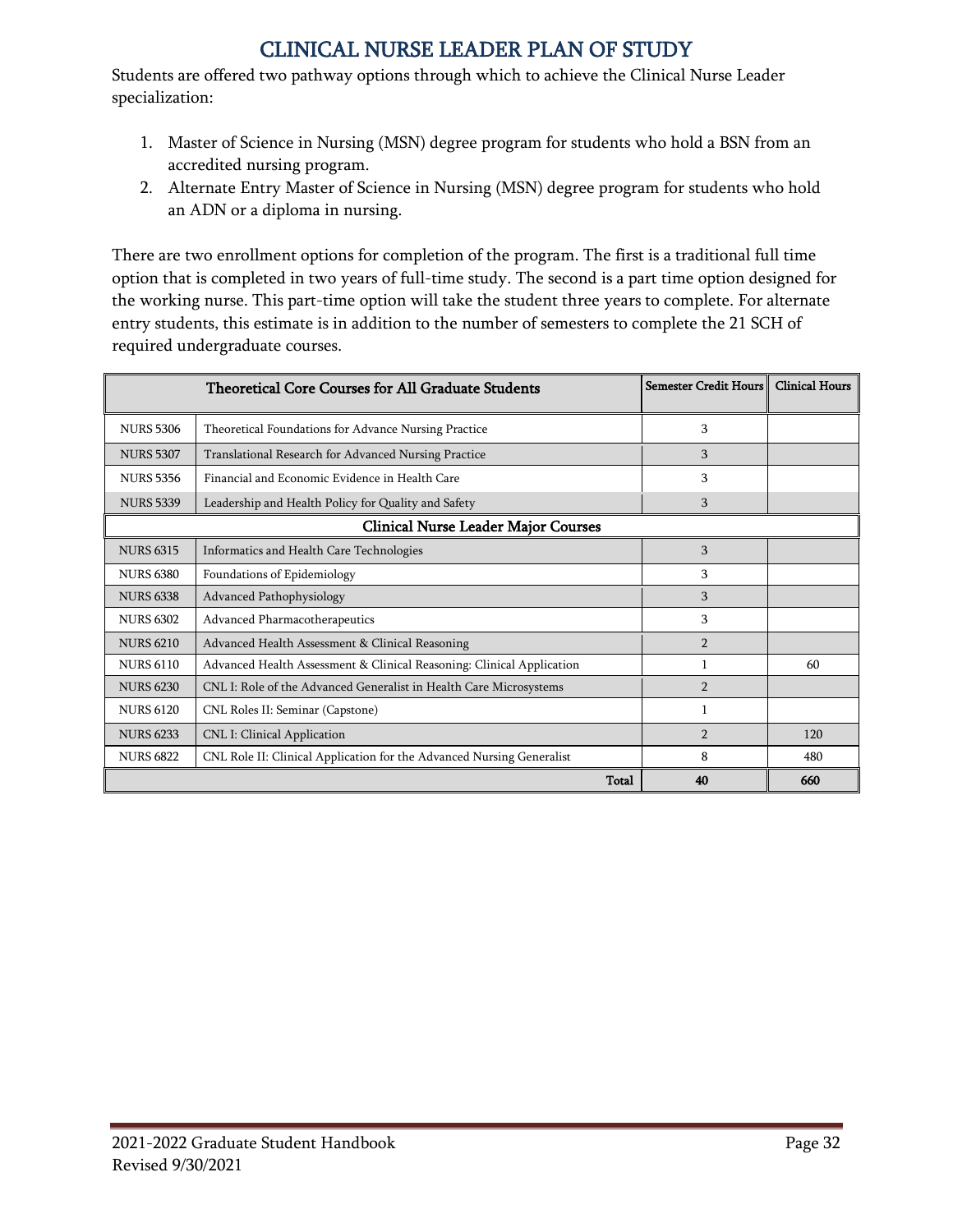## NURSING EDUCATION PLAN OF STUDY

<span id="page-32-0"></span>Students are offered three pathway options to achieve the Nursing Education specialization:

- 1. Master of Science in Nursing (MSN) degree program for students who hold a BSN from an accredited nursing program.
- 2. Alternate Entry Master of Science in Nursing (MSN) degree program for students who hold an ADN or a diploma in nursing.
- 3. Post-Graduate Certificate program for students who hold a MSN degree.

There are two enrollment options for completion of the program. The first is a traditional full time program that is completed in two years. The second is a part time option designed for the working nurse. This part-time option will take the student three years to complete. For alternate entry students, this estimate is in addition to the number of semesters to complete the 21 SCH of required undergraduate courses. Post-graduate certificates students only have a part-time option.

<span id="page-32-1"></span>

|                  | Theoretical Core Courses for All Graduate Students                         | <b>Semester Credit Hours</b> | <b>Clinical Hours</b> |
|------------------|----------------------------------------------------------------------------|------------------------------|-----------------------|
| <b>NURS 5306</b> | Theoretical Foundations for Advance Nursing Practice                       | 3                            |                       |
| <b>NURS 5307</b> | Translational Research for Advanced Nursing Practice                       | 3                            |                       |
| <b>NURS 5356</b> | Financial and Economic Evidence in Health Care                             | 3                            |                       |
| <b>NURS 5339</b> | Leadership and Health Policy for Quality and Safety                        | 3                            |                       |
|                  | <b>Nursing Education Major Courses</b>                                     |                              |                       |
| <b>NURS 6315</b> | Informatics and Health Care Technologies                                   | 3                            |                       |
| <b>NURS 6338</b> | Advanced Pathophysiology                                                   | 3                            |                       |
| <b>NURS 6302</b> | Advanced Pharmacotherapeutics                                              | 3                            |                       |
| <b>NURS 6210</b> | Advanced Health Assessment & Clinical Reasoning                            | $\overline{2}$               |                       |
| <b>NURS 6110</b> | Advanced Health Assessment & Clinical Reasoning: Clinical Application      | 1                            | 60                    |
| <b>NURS 6260</b> | Intro: Nursing Education Theories & Trends                                 | $\overline{2}$               |                       |
| <b>NURS 6132</b> | Population State of the Science                                            | 1                            |                       |
| <b>NURS 6262</b> | Curriculum                                                                 | $\overline{2}$               |                       |
| <b>NURS 6134</b> | Clinical Application I: Facilitation of Learning in an Academic Setting    | 1                            | 60                    |
| <b>NURS 6264</b> | Strategies that Facilitate Learning Across Delivery Modalities and Systems | $\overline{2}$               |                       |
| <b>NURS 6136</b> | Clinical Application II: Facilitation of Learning in an Academic Setting   |                              | 60                    |
| <b>NURS 6266</b> | Evaluation in Education                                                    | $\overline{2}$               |                       |
| <b>NURS 6138</b> | Clinical Application III: Facilitation of Learning Across Health Systems   |                              | 60                    |
|                  | <b>Total Hours</b>                                                         | 36                           | 240                   |

## Nursing Education Plan of Study for Alternate Entry and MSN Pathways

#### Nursing Education Plan of Study for Post-Graduate Certificate Pathway

<span id="page-32-2"></span>

|                  | <b>Post Graduate Certificate Nursing Education</b>                         | Semester Credit Hours | <b>Clinical Hours</b> |
|------------------|----------------------------------------------------------------------------|-----------------------|-----------------------|
| <b>NURS 6315</b> | Informatics and Health Care Technologies                                   | 3                     |                       |
| <b>NURS 6260</b> | Intro: Nursing Education Theories & Trends                                 |                       |                       |
| <b>NURS 6132</b> | Population State of the Science                                            |                       |                       |
| <b>NURS 6262</b> | Curriculum                                                                 |                       |                       |
| <b>NURS 6134</b> | Clinical Application I: Facilitation of Learning in an Academic Setting    |                       | 60                    |
| <b>NURS 6264</b> | Strategies that Facilitate Learning Across Delivery Modalities and Systems |                       |                       |
| <b>NURS 6136</b> | Clinical Application II: Facilitation of Learning in an Academic Setting   |                       | 60                    |
| <b>NURS 6266</b> | Evaluation in Education                                                    |                       |                       |
| <b>NURS 6138</b> | Clinical Application III: Facilitation of Learning Across Health Systems   |                       | 60                    |
|                  | <b>Total Hours</b>                                                         | 15                    | 180                   |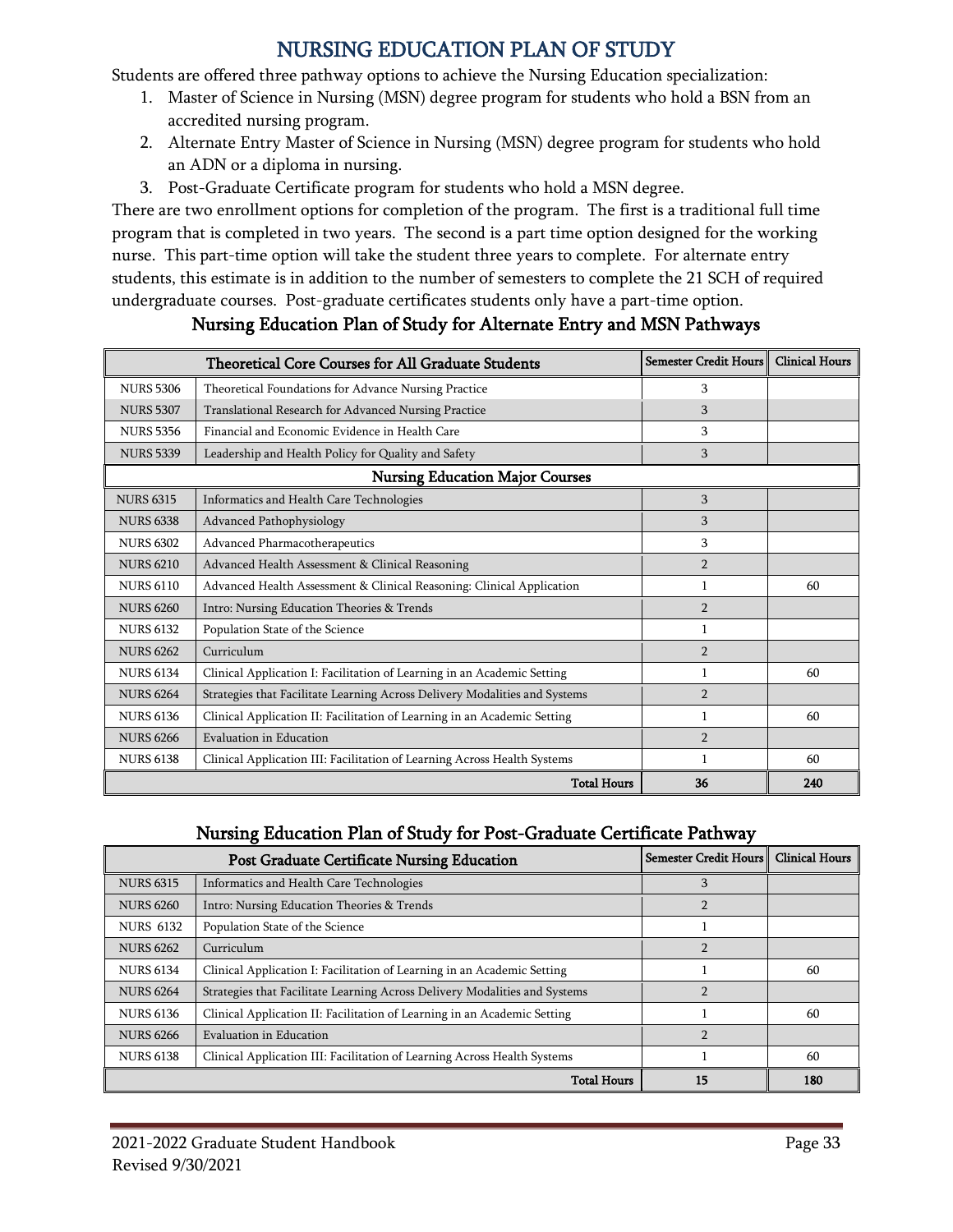## DOCTOR OF NURSING PRACTICE PLAN OF STUDY

<span id="page-33-0"></span>Students are offered a Post-MSN pathway through which to achieve the DNP degree. There are three tracks for the DNP: Advanced Practice Leadership, Executive Administrative Management and Public Health Nurse Leader. See **DNP Appendix** for sample program plans for this track.

## Advanced Practice Leadership Plan of Study

<span id="page-33-1"></span>The Advanced Practice Leadership track is for nurses who are nationally certified nurse practitioners and hold Advanced Practice Nurse (APN) licensure with the Texas Board of Nursing. The DNP in this specialty can be earned in 5 semesters as a full-time student and in 7 semesters as a part-time student.

| <b>Course Number</b> | <b>Course Name</b>                                                                | Semester<br><b>Credit Hours</b> | Clinical<br>Hours |
|----------------------|-----------------------------------------------------------------------------------|---------------------------------|-------------------|
|                      | <b>Leadership Courses</b>                                                         |                                 |                   |
| <b>NURS 7311</b>     | Theories and Research in Leadership, Quality, Safety, and<br><b>Evidence Base</b> | 3                               |                   |
| <b>NURS 7322</b>     | Healthcare Policy Analysis & Advocacy                                             | 3                               |                   |
| <b>NURS 7222</b>     | Leadership in Complex Healthcare Systems                                          | $\overline{2}$                  |                   |
| <b>NURS 7324</b>     | Healthcare Economics and Policy                                                   | 3                               |                   |
|                      | <b>Evidence Based Courses</b>                                                     |                                 |                   |
| <b>NURS 6315</b>     | Informatics and Health Care Technologies                                          | 3                               |                   |
| <b>NURS 6380</b>     | Fundamentals of Epidemiology                                                      | 3                               |                   |
| <b>NURS 7320</b>     | Statistical Methods and Data Analysis to Evaluate<br>Healthcare Delivery Systems  | 3                               |                   |
| <b>NURS 7303</b>     | Science and Knowledge Translation and Implementation I                            | 3                               |                   |
| <b>NURS 7304</b>     | Science and Knowledge Translation and Implementation<br>$\rm II$                  | 3                               |                   |
|                      | <b>DNP Major Courses</b>                                                          |                                 |                   |
| <b>NURS 7111</b>     | <b>Advanced Nursing Seminar</b>                                                   | $\mathbf{1}$                    |                   |
| <b>NURS 7511</b>     | Advanced Nursing: Clinical Application                                            | 5                               | 300               |
| <b>NURS 7312</b>     | DNP Practice Inquiry: Seminar                                                     | 3                               |                   |
| <b>NURS 7313</b>     | DNP Practice Inquiry: Clinical Application                                        | 3                               | 180               |
|                      | Cognate                                                                           | 3                               |                   |
|                      | <b>Total Hours</b>                                                                | 41                              | 480               |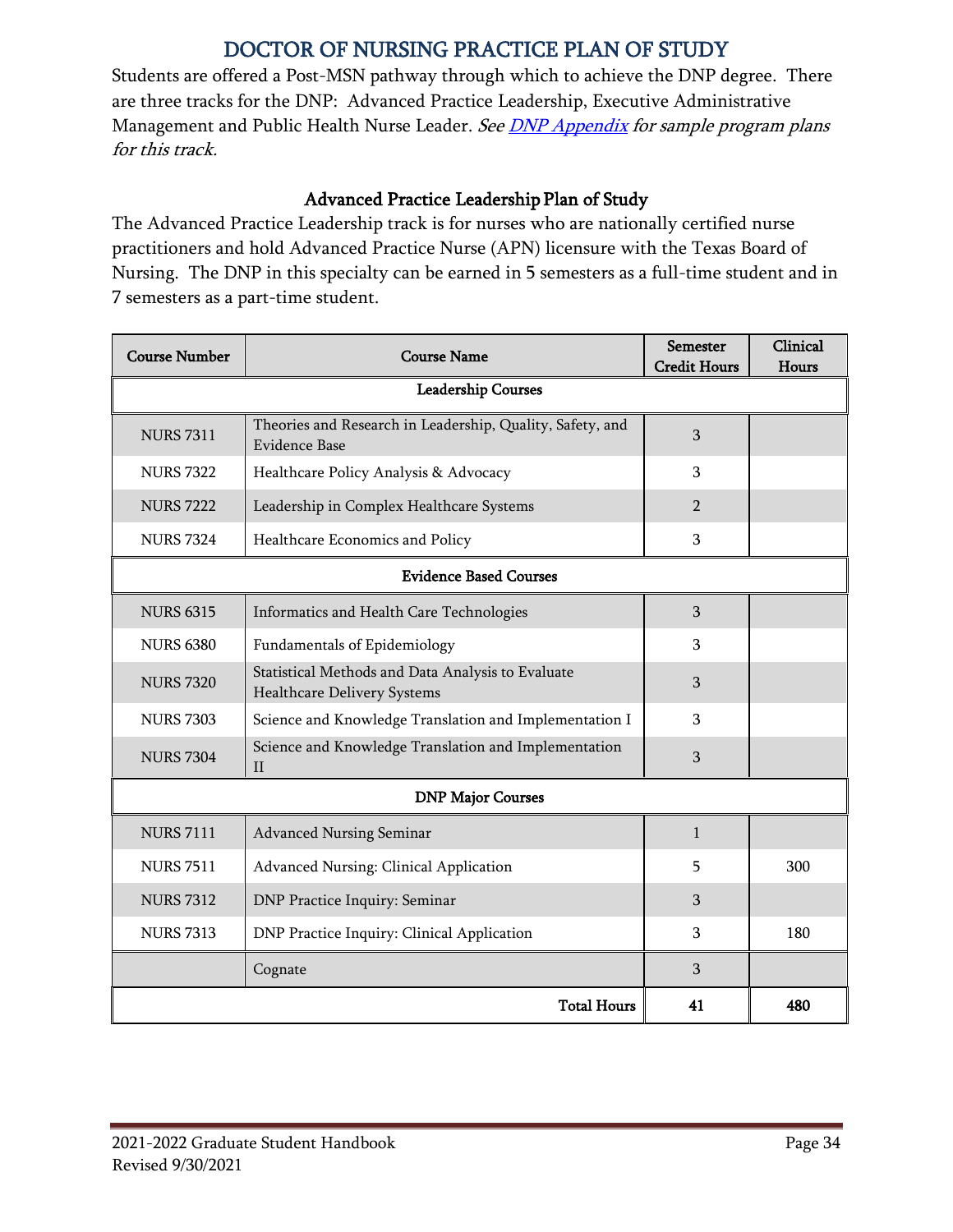## Executive Administrative Management Plan of Study

<span id="page-34-0"></span>The Executive Administrative Management track is for students with a master's degree in nursing in administrative management or an equivalent degree in nursing who seek preparation as an executive level nurse leader. The DNP in this specialty can be earned in six semesters as a full-time student and eight semesters as a part-time student.

| <b>Course Number</b>                               | <b>Course Name</b>                                                                      | <b>Semester</b><br><b>Credit Hours</b> | Clinical<br>Hours |  |  |
|----------------------------------------------------|-----------------------------------------------------------------------------------------|----------------------------------------|-------------------|--|--|
| <b>Leadership Courses</b>                          |                                                                                         |                                        |                   |  |  |
| <b>NURS 7311</b>                                   | Theories and Research in Leadership, Quality, Safety, and<br>Evidence Base              | 3                                      |                   |  |  |
| <b>NURS 7322</b>                                   | Healthcare Policy Analysis & Advocacy                                                   | 3                                      |                   |  |  |
| <b>NURS 7222</b>                                   | Leadership in Complex Healthcare Systems                                                | $\overline{2}$                         |                   |  |  |
| <b>NURS 7324</b>                                   | Healthcare Economics and Policy                                                         | 3                                      |                   |  |  |
| <b>Evidence Based Courses</b>                      |                                                                                         |                                        |                   |  |  |
| <b>NURS 6315</b>                                   | Informatics and Health Care Technologies                                                | 3                                      |                   |  |  |
| <b>NURS 6380</b>                                   | Fundamentals of Epidemiology                                                            | 3                                      |                   |  |  |
| <b>NURS 7320</b>                                   | Statistical Methods and Data Analysis to Evaluate Healthcare<br><b>Delivery Systems</b> | 3                                      |                   |  |  |
| <b>NURS 7303</b>                                   | Science and Knowledge Translation and Implementation I                                  | 3                                      |                   |  |  |
| <b>NURS 7304</b>                                   | Science and Knowledge Translation and Implementation II                                 | 3                                      |                   |  |  |
| <b>Executive Administrative Management Courses</b> |                                                                                         |                                        |                   |  |  |
| <b>NURS 7314</b>                                   | Nursing and Health Systems Administration                                               | $\overline{3}$                         |                   |  |  |
| <b>DNP Major Courses</b>                           |                                                                                         |                                        |                   |  |  |
| <b>NURS 7111</b>                                   | Advanced Nursing Seminar                                                                | $\mathbf{1}$                           |                   |  |  |
| <b>NURS 7511</b>                                   | Advanced Nursing: Clinical Application                                                  | 5                                      | 300               |  |  |
| <b>NURS 7312</b>                                   | DNP Practice Inquiry: Seminar                                                           | 3                                      |                   |  |  |
| <b>NURS 7313</b>                                   | DNP Practice Inquiry: Clinical Application                                              | 3                                      | 180               |  |  |
|                                                    | <b>Total Hours</b>                                                                      | 41                                     | 480               |  |  |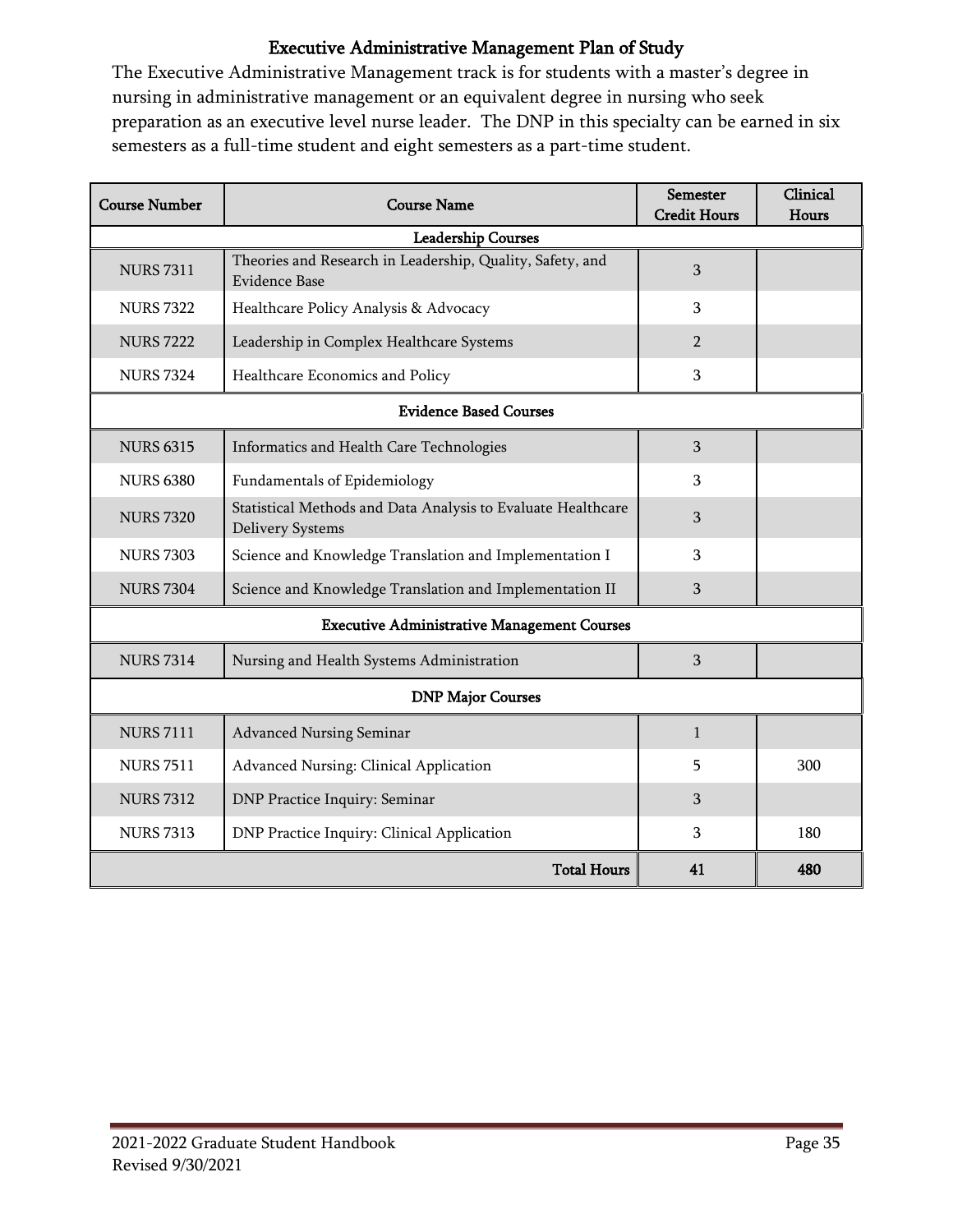## Public Health Nurse Leader Plan of Study

<span id="page-35-0"></span>The Public Health Nurse Leader track is for students with a master's degree in nursing who desire leadership preparation in population-based public health nursing. Students in this track receive a Public Health Certificate from the UTHealth School of Public Health concurrent with the UT Health San Antonio SON DNP degree. The DNP in this specialty can be earned in seven semesters as a full-time student and nine semesters as a part-time student.

The PH/PHWM/PHM courses will be taken at the UTHealth School of Public Health. Please view individual course descriptions for information on required prerequisites or co-requisites at the [UTHealth School of Public Health Catalog.](https://www.uth.edu/academics/docs/school-catalogs/SPH-2020-2021-Catalog_Final-V3.pdf#page=46)

| <b>Course Number</b>                 | <b>Course Name</b>                                                         | <b>Semester</b><br><b>Credit Hours</b> | Clinical<br>Hours |  |  |
|--------------------------------------|----------------------------------------------------------------------------|----------------------------------------|-------------------|--|--|
| <b>Leadership Courses</b>            |                                                                            |                                        |                   |  |  |
| <b>NURS 7311</b>                     | Theories and Research in Leadership, Quality, Safety,<br>and Evidence Base | 3                                      |                   |  |  |
| <b>NURS 7222</b>                     | Leadership in Complex Healthcare Systems                                   | $\overline{2}$                         |                   |  |  |
| <b>NURS 7322</b>                     | Healthcare Policy Analysis & Advocacy                                      | 3                                      |                   |  |  |
| <b>NURS 7324</b>                     | Healthcare Economics and Policy                                            | 3                                      |                   |  |  |
| <b>Evidence Based Courses</b>        |                                                                            |                                        |                   |  |  |
| <b>NURS 6315</b>                     | Informatics and Health Care Technologies                                   | 3                                      |                   |  |  |
| <b>NURS 6380/</b><br><b>PHM 2612</b> | Epidemiology I                                                             | 3                                      |                   |  |  |
| <b>NURS 7303</b>                     | Science and Knowledge Translation and<br>Implementation I                  | 3                                      |                   |  |  |
| <b>NURS 7304</b>                     | Science and Knowledge Translation and<br>Implementation II                 | 3                                      |                   |  |  |
| <b>Public Health Courses**</b>       |                                                                            |                                        |                   |  |  |
| PH 1690                              | Introduction to Biostatistics in Public Health                             | $\overline{4}$                         |                   |  |  |
| <b>PHM 3715</b>                      | Management and Policy Concepts in Public Health                            | 3                                      |                   |  |  |
| <b>PHM 1110</b>                      | Health Promotion and Behavioral Sciences in Public<br>Health               | 3                                      |                   |  |  |
| <b>PHWM 2110</b>                     | Public Health Ecology & the Human Environment                              | 3                                      |                   |  |  |
| <b>DNP Major Courses</b>             |                                                                            |                                        |                   |  |  |
| <b>NURS 7111</b>                     | <b>Advanced Nursing Seminar</b>                                            | $\mathbf{1}$                           |                   |  |  |
| <b>NURS 7511</b>                     | Advanced Nursing: Clinical Application                                     | 5                                      | 300               |  |  |
| <b>NURS 7312</b>                     | DNP Practice Inquiry: Seminar                                              | 3                                      |                   |  |  |
| <b>NURS 7313</b>                     | DNP Practice Inquiry: Clinical Application                                 | 3                                      | 180               |  |  |
|                                      | <b>Total Semester Hours</b>                                                | 48                                     | 480               |  |  |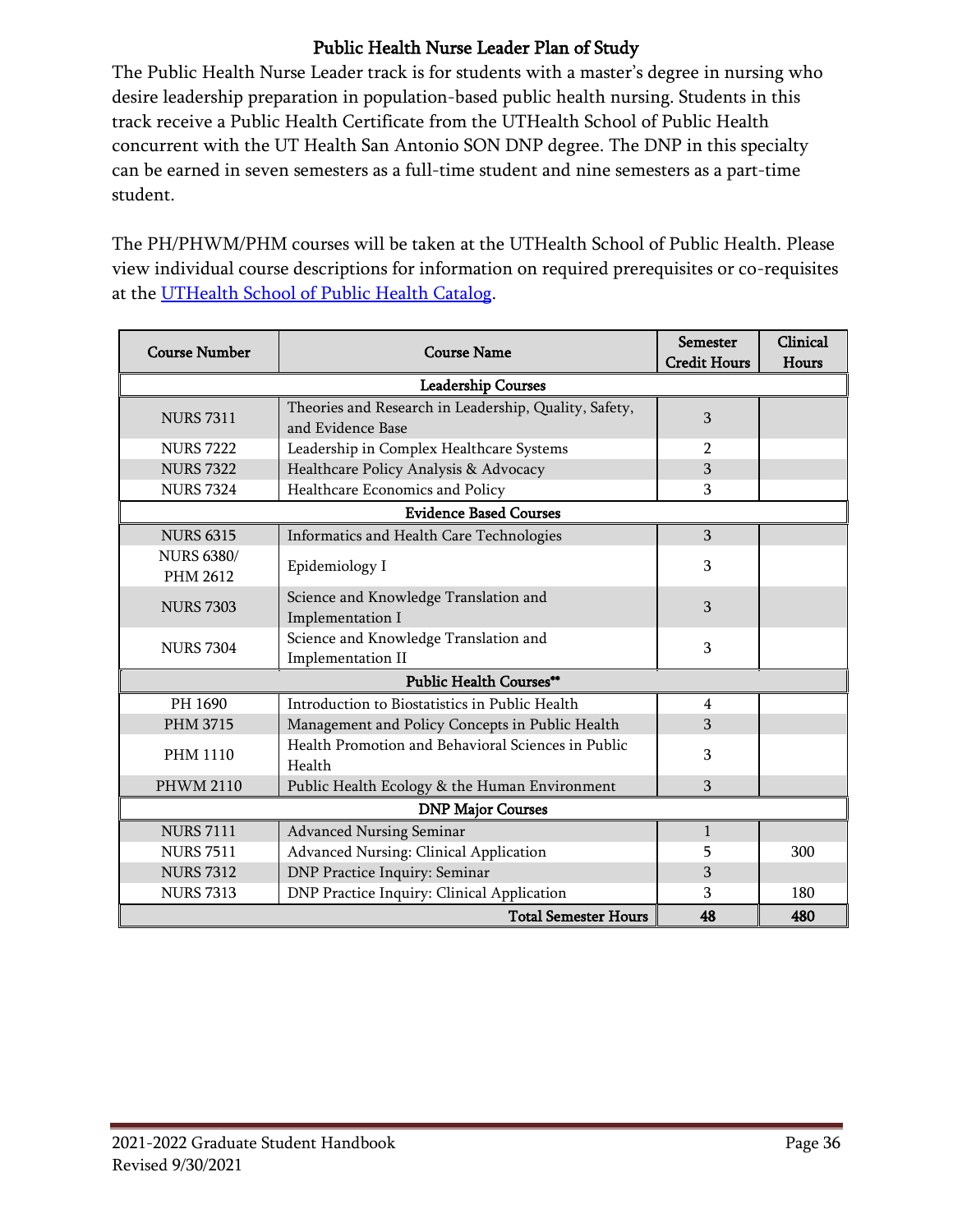## DOCTOR OF NURSING PRACTICE PLAN OF STUDY

Students are offered a Post-BSN pathway through which to achieve the DNP degree. There are five tracks for the Post-BSN to DNP Advanced Practice Leadership program: Adult Gerontology – Acute Care Nurse Practitioner (AGACNP), Family Nurse Practitioner (FNP), Pediatric Nurse Practitioner -Primary Care (PNP-PC), and Psychiatric Mental Health Nurse Practitioner (PMHNP), and Public Health Nurse Leader. See *DNP Appendix for sample* program plans for this track.

### Advanced Practice Leadership Plan of Study

The Advanced Practice Leadership track is for nurses who are nationally certified nurse practitioners and hold Advanced Practice Registered Nurse (APRN) licensure with the Texas Board of Nursing. The Post-BSN to DNP can be earned in 9 semesters as a full-time student and in 15 semesters as a part-time student.

To view Adult Gerontology Acute Care Nurse Practitioner Plan of Study, click [here.](http://catalog.uthscsa.edu/schoolofnursing/dnp/post-bsn/#sampleplanofstudyagacnptext) To view Family Nurse Practitioner Plan of Study, click [here.](http://catalog.uthscsa.edu/schoolofnursing/dnp/post-bsn/#sampleplanofstudyfamilynursepractitionertext) To view Psychiatric Mental Health Nurse Practitioner Plan of Study, click [here.](http://catalog.uthscsa.edu/schoolofnursing/dnp/post-bsn/#sampleplanofstudypmhnptext) To view Pediatric Nurse Practitioner-Primary Care Plan of Study, click [here.](http://catalog.uthscsa.edu/schoolofnursing/dnp/post-bsn/#sampleplanofstudypnptext)

### Post-Graduate Certificate

MSN-prepared nurses interested in obtaining a Post-Graduate Certificate as a Nurse Practitioner may select from four areas of specialization: (1) Adult Gerontology-Acute Care Nurse Practitioner, (2) Family Nurse Practitioner, (3) Pediatric Nurse Practitioner Primary Care, and (4) Psychiatric Mental Health Nurse Practitioner. Students can expect to take a minimum of 28 semester credit hours towards their certificate. However, total semester credit hours needed for completion is determined on a case-by-case basis once admission is offered.

MSN-prepared nurses interested in obtaining a Post Graduate Certificate in Nursing Education must complete a minimum of 15 semester credit hours towards their certificate. However, total semester credit hours needed for completion is determined on a case-by-case basis once admission is offered.

To view Post Graduate Certificate Plan of Study, click [here.](http://catalog.uthscsa.edu/schoolofnursing/postmsn/#sampleplanofstudytext)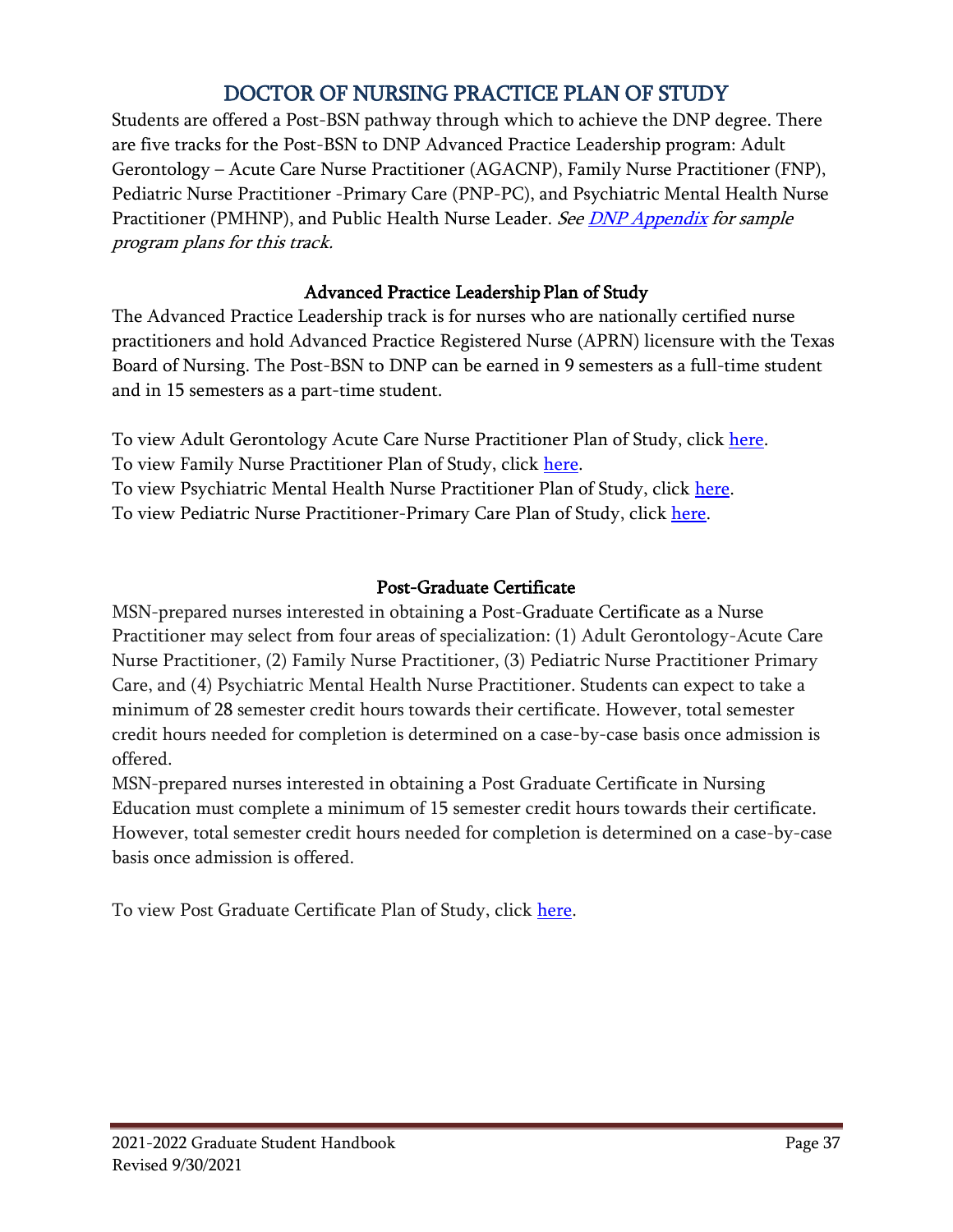### ELECTIVE COURSES

There are no elective courses required for the MSN or DNP programs. Electives taken would be in addition to the required credits to complete the degree.

### COGNATES

Cognates are required in the Post-MSN to DNP Advanced Practice Leadership program. Contact the Office for Academic Affairs for assistance with identifying cognates.

## CHANGE OF MAJOR

Graduate students may petition the Committee on Graduate Studies (COGS) for the consideration of relevant issues influencing program progression, completion, and/or special status. Exemplars include but are not limited to: course waivers, change of major, and transfer of credit. Petitioning is the only process by which students may request official actions related to academic issues.

Students who wish to petition COGS must complete the Student Petition Form provided by the Office for Academic Affairs. The completed and signed Student Petition Form is submitted to the Office for Academic Affairs.

The Committee on Graduate Studies (COGS) reviews and votes on the petition request only three times a year prior to the beginning of registration for the next semester. Please contact the Office for Academic Affairs for specific deadlines for submitting change of major requests. The COGS decision will be communicated in writing to the student.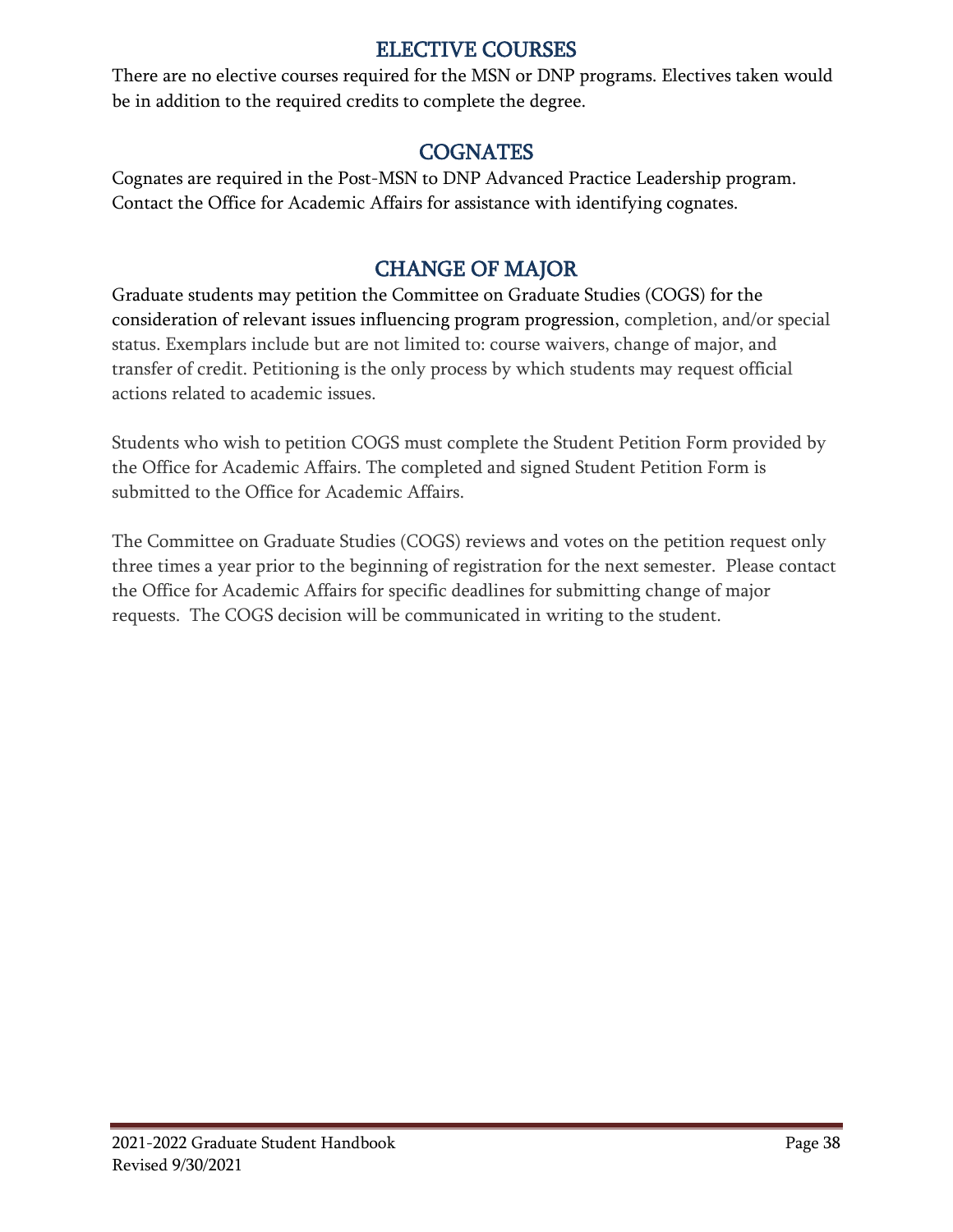## TRANSFER OF CREDIT

Academic work for the Doctor of Nursing Practice are usually completed within the [Health](http://www.uthscsa.edu/)  [Science Center.](http://www.uthscsa.edu/) However, students may, with the approval of the Committee on Graduate Studies (COGS), transfer from another accredited institution a maximum of six semester credit hours (nine quarter hours) of graduate credit applicable to their course of study leading toward the Master of Science in Nursing or Doctor of Nursing Practice degrees. Students in the DNP Public Health Nurse Leader track may transfer any eligible University of Texas School of Public Health (UTSPH) course. Only one eligible UTSPH course with a grade of 'C' will be accepted provided that the student has not earned a 'C' in another required course in the DNP program. Transfer of all other eligible UTSPH credits must show a grade of 'A' or 'B'.

Approval of any transfer course, must be obtained prior to registration for the course to ensure the course can be transferred to the student's program plan.

The student must complete a Request for Transfer of Credit Petition Form and submit it to the Office for Academic Affairs with an official syllabus and official course description from the Catalog. The student must have an official transcript, sent directly from the college or university attended, in her/his file or request that a transcript be sent as soon as the course is completed. All courses must have been completed not more than five years before the degree is awarded. Courses in which a grade of 'C' or less has been earned will not be accepted for transfer (see exception for students enrolled in the DNP Public Health Nurse Leader).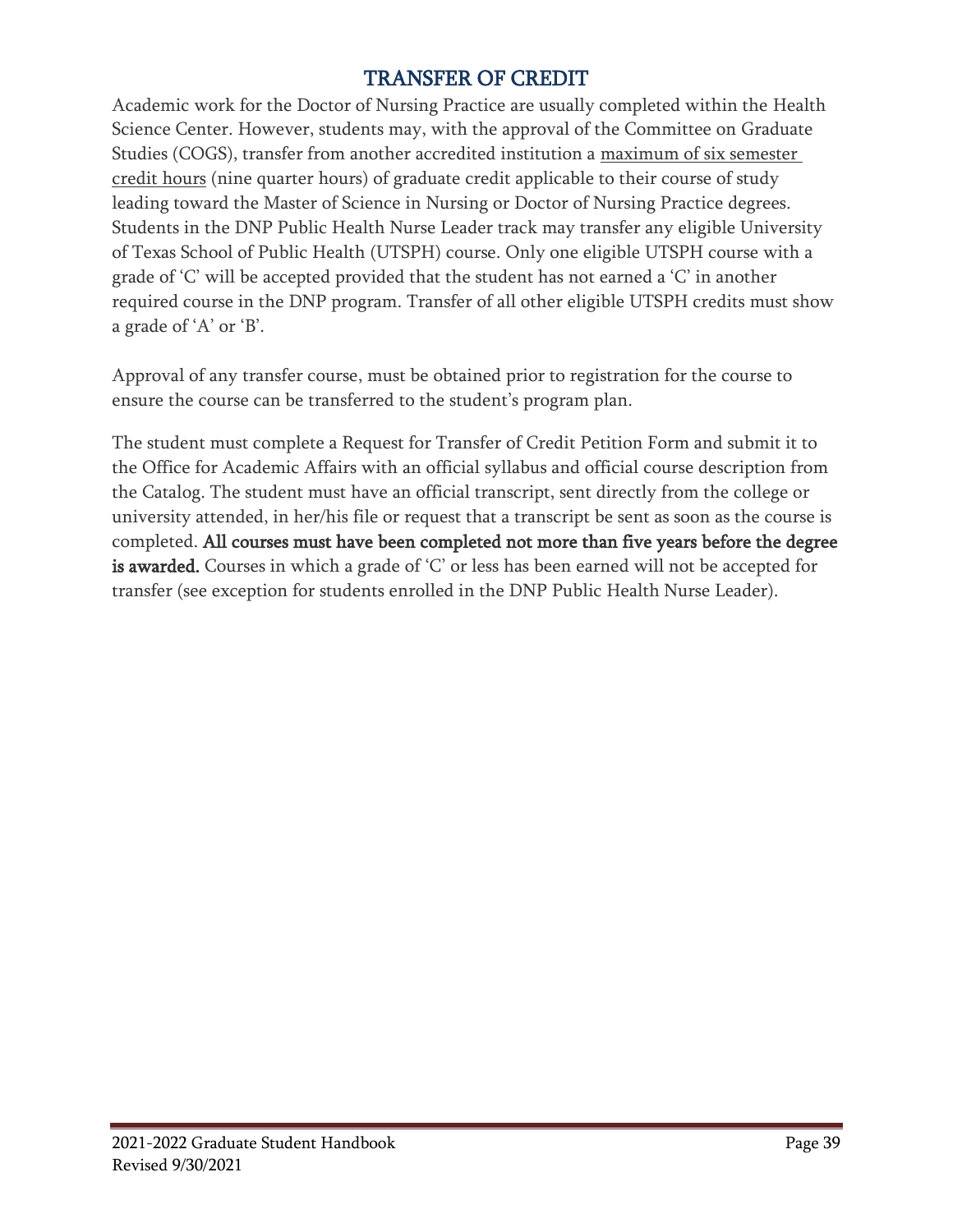# CLINICAL PRACTICUM HOURS AND EXPERIENCES

The MSN and DNP programs provides rich and varied opportunities for clinical/practicum experiences aimed at helping students achieve integration of The Essentials of Master's Education in Nursing (AACN, 2011) and The Essentials of Doctoral Education for Advanced Nursing Practice (AACN, 2006) and to design and implement the *DNP Project*. Throughout the MSN and DNP programs students are expected to use their clinical/practicum experiences and involvement with Preceptors/Organizational Partners to meet the competencies expected with their designated clinical role as Administrative Managers, Clinical Nurse Leaders, Nursing Educators, Nurse Practitioners, Executive Administrators or Public Health Nurse Leaders.

# MSN CLINICAL PRACTICUM HOURS

The current credit allocation for clinical practicum hours in the MSN program is 4 hours per semester credit. Over a fifteen week semester one (1) semester hour of credit equals a total of 60 clock hours with the exception of the Administrative Management and CNL in which (1) semester hour of credit equals a total of 45 clock hours.

| Major                     | <b>Semester Credit</b><br>Hours | <b>Clinical Hours</b> |
|---------------------------|---------------------------------|-----------------------|
| Administrative Management | 37                              | 720                   |
| Clinical Nurse Leader     | 40                              | 600                   |
| Nursing Education         | 36                              | 240                   |

Each student must document the number of precepted clinical/practicum hours completed in their master's or post-graduate certificate program(s) in an electronic clinical management system named [Typhon](https://www3.typhongroup.net/np/data/login.asp?facility=3131) for verification of work for credit attainment and completion of the clinical course objectives.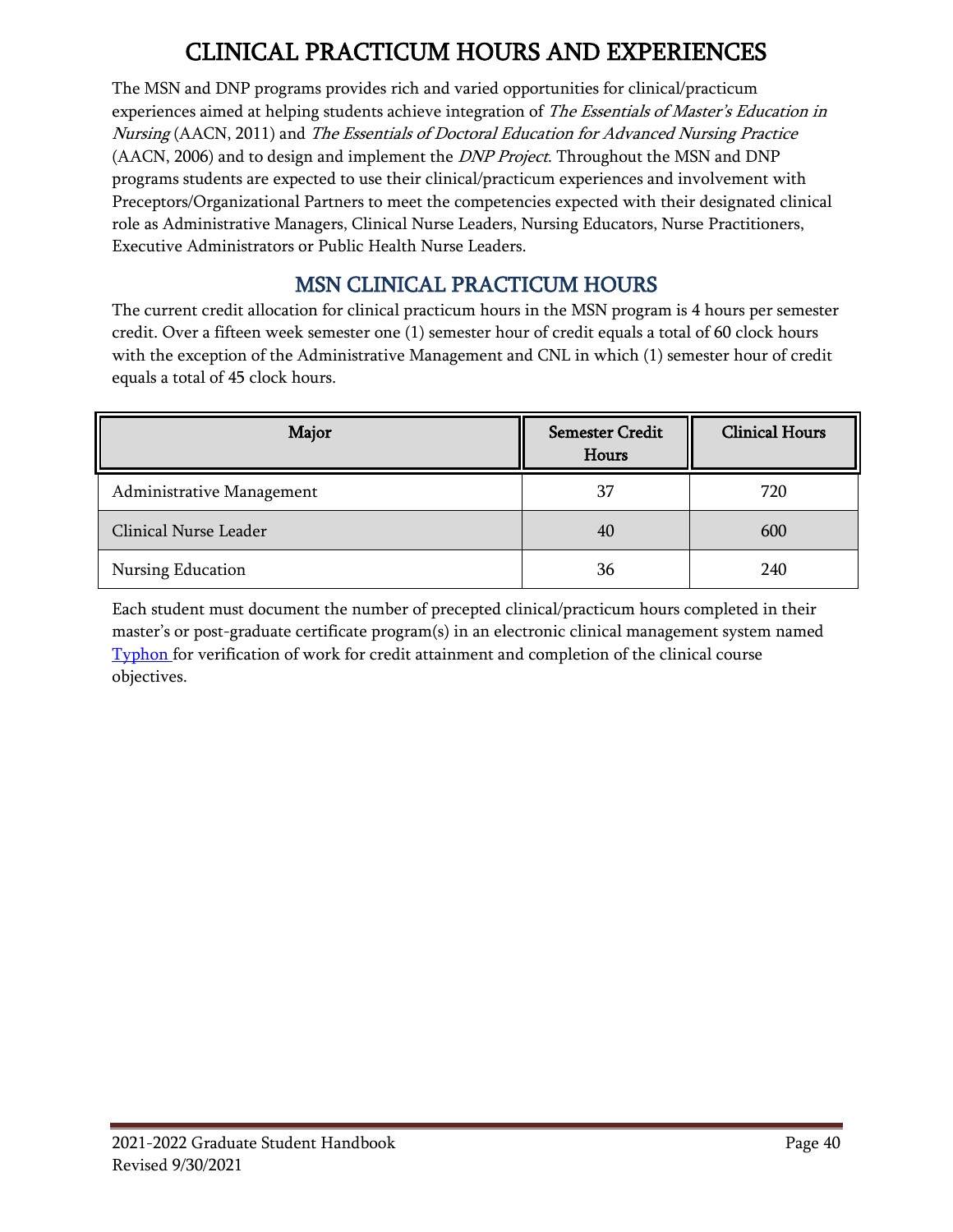## DNP CLINICAL/PRACTICUM HOURS

The Post-MSN to Doctor of Nursing Practice degree requires that all students must have 1,000 clinical/practicum hours post-bachelors to DNP. The clinical/practicum hour requirement for nurses in the Post-Master´s DNP program is 480 hours. Students who do not meet the criteria will be evaluated and required to take clinical courses designed to provide hours needed to complete the required 1000 clinical hours for the DNP degree.

#### Calculation of Clinical/Practicum Hours

Post-Master's students come from a wide variety of programs and with varying numbers of clinical hours in their Master's and Post-Master's programs. These hours depend on when and where students graduated and may or may not be able to be validated. Therefore, this policy includes various ways the faculty can assure students meet the clinical hour requirement.

Each student must document the number of precepted clinical/practicum hours completed in their Master's or Post-Master's program(s) on the Verification of Previous Clinical/Practicum Hours form during the Admissions process. This form is submitted by students to their previous graduate program(s) for verification of hours. The completed and signed form must be submitted to the Office for Academic Affairs. For students who cannot document the number of hours completed in their programs, the following determinants may be utilized to make decisions as to the number of clinical hours the Post-Master's DNP student needs for graduation.

- a) Qualified Nurse Practitioner applicants are expected to have had a minimum of 500 clinical/practicum hours in their master's program in order to meet requirements for recognition or licensure and national certification. Students may be awarded up to 140 clinical/practicum hours beyond the 500 hours required for national certification for other leadership programs they attended or certifications they may hold (see item "d" below).
- b) DNP Post-master's students who do not have certification as an advanced practice nurse (APRN), but have graduated from a master's program that prepared them as an APRN and are certified as an APRN, will be recognized as equivalent to having 500 clinical/practicum hours in their master's program. These students will be required to complete a minimum of 500 clinical/ practicum hours in their DNP program of study.
- c) Post‐master's students who have certification as an Advanced Nurse Executive (NEA‐BC), a Nurse Executive (NE‐BC or CENP), or as a Certified Nurse Manager and Leader (CNML) are recognized as having a minimum of 500 hours clinical hours. These students will be required to complete a minimum of 500 clinical/practicum hours in their DNP program of study.
- d) Executive Administrative Management applicants are expected to have had between 300 and 500 clinical/practicum hours. Administrative Management Master's programs are competency-based and frequently the practicum hours are not recorded. Therefore, to ensure students meet the required clinical/practicum hours additional experiences will be evaluated.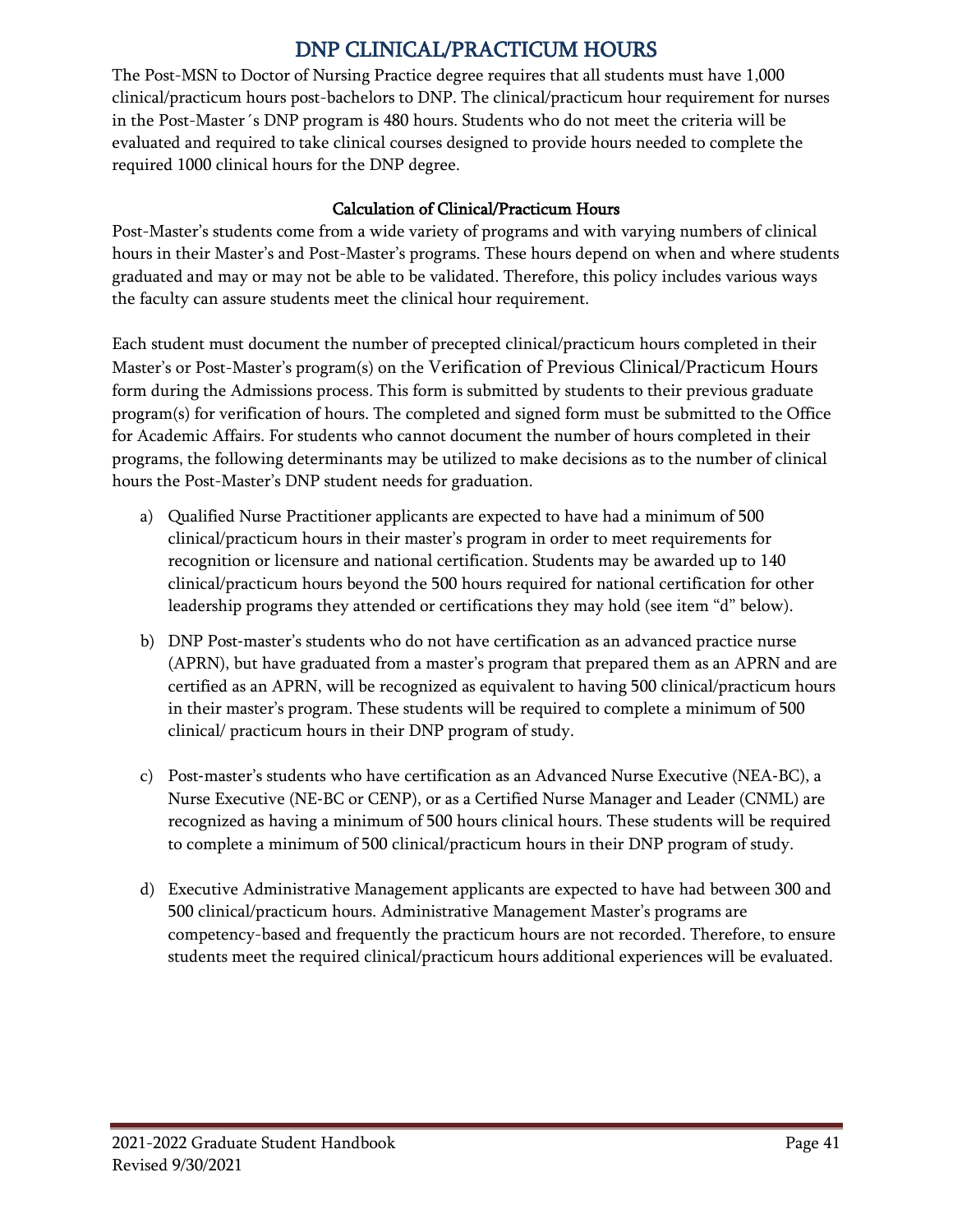# GRADUATE PROGRAM REQUIREMENTS

# ADMISSION CRITERIA AND PROCESS

Applications to the School of Nursing programs are submitted via the Centralized Application Service for Nursing Programs (NursingCAS). Students must pay a NursingCAS application fee, submit official transcript(s) from each post-secondary institution attended to NursingCAS (even if no degree was awarded) and submit three professional references via the NursingCAS application.

International transcripts must be evaluated by an accredited foreign credential service. International applicants are also required to submit an official copy of Test of English as a Foreign Language (TOEFL) or International English Language Testing System (IELTS) score.

Applications for Post-BSN to DNP fall admission are due March 1. Applications for Post-MSN to DNP fall admission are due April 1. For detailed information about admission requirements for the graduate programs visit the on-line University Course Catalog by clicking on the following links:

### [Post-BSN to Doctor of Nursing Practice](http://catalog.uthscsa.edu/schoolofnursing/dnp/post-bsn/#admissionsrequirementstext)

[Post- MSN to Doctor of Nursing Practice](http://catalog.uthscsa.edu/schoolofnursing/dnp/post-msn/#admissionsrequirementstext) 

### ADMISSIONS RELATED LINKS

For information regarding Academic Fresh Start, International, and Military, as well a residency classification, please the links below:

[Academic Fresh Start](http://catalog.uthscsa.edu/generalinformation/universityadmissionspolicy/) 

[International Applicants](https://www.uthscsa.edu/academics/nursing/admissions/foreign-coursework) 

[VA Education Benefits](http://students.uthscsa.edu/financialaid/2013/04/va-education-benefits-va-certification-process/) 

[Residency Questionnaire](https://students.uthscsa.edu/registrar/2013/04/texas-residency/)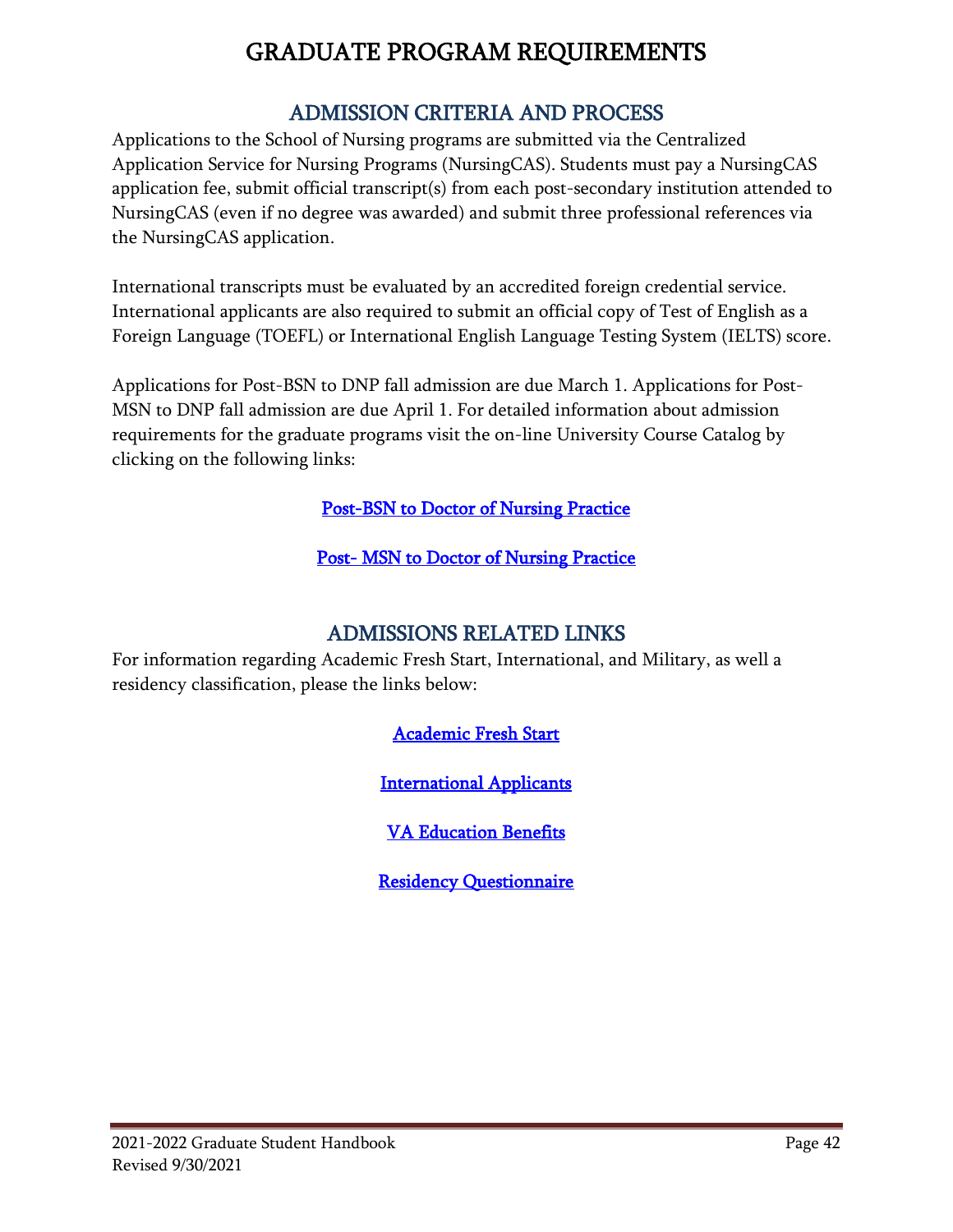# COMPUTER REQUIREMENT

All courses in the School of Nursing have an online component or other requirements that necessitate the use of a computer. Students are required to have certain minimum computer competencies. Minimum competencies include basic familiarity with computers, use of Internet, word processing, email and presentation software. The official method of communication is via students' Health Science Center "Livemail" account. The Microsoft Office Suite, which includes Word, Excel, PowerPoint, and Outlook, is required for all students.

To perform optimally for course requirements and to operate on the HSC network properly, laptops need to be checked for both hardware and software requirements prior to the start of class. Proper configuration and operation checks are encouraged to be completed prior to new student orientation.

Laptop checks are typically 30 minutes or less and can be performed in person on campus or via a remote desktop connection that will require the student to have Internet access. Laptop checks are scheduled by calling the IMS Service Desk at 210-567-7777, option 1. The student should indicate that they are School of Nursing and calling to schedule a laptop check. An available date/time will be agreed upon, as well as if the check will be in person or via remote session.

The evaluating technician will record pass/fail status, which will be reported to SON staff. In the event of a failure, the technician will provide suggestions/options to correct as needed. The student will need to contact the Service Desk and schedule a re-evaluation once the short comings have been corrected. During the evaluation the technician may install or assist the student with installing software needed for upcoming courses such as Lync client and SPSS.

#### Computer Requirements:

[https://ims.uthscsa.edu/computer\\_networking/SOM\\_Flyer\\_0319AppleApproved.pdf](https://ims.uthscsa.edu/computer_networking/SOM_Flyer_0319AppleApproved.pdf)

SPSS download: <https://www.ibm.com/analytics/spss-trials>

#### Information Management & Services Solution (IMS):

E-mail: [ims-servicedesk@uthscsa.edu](mailto:ims-servicedesk@uthscsa.edu)

Service Desk: 210-567-7777 Website:<http://ims.uthscsa.edu/index.aspx>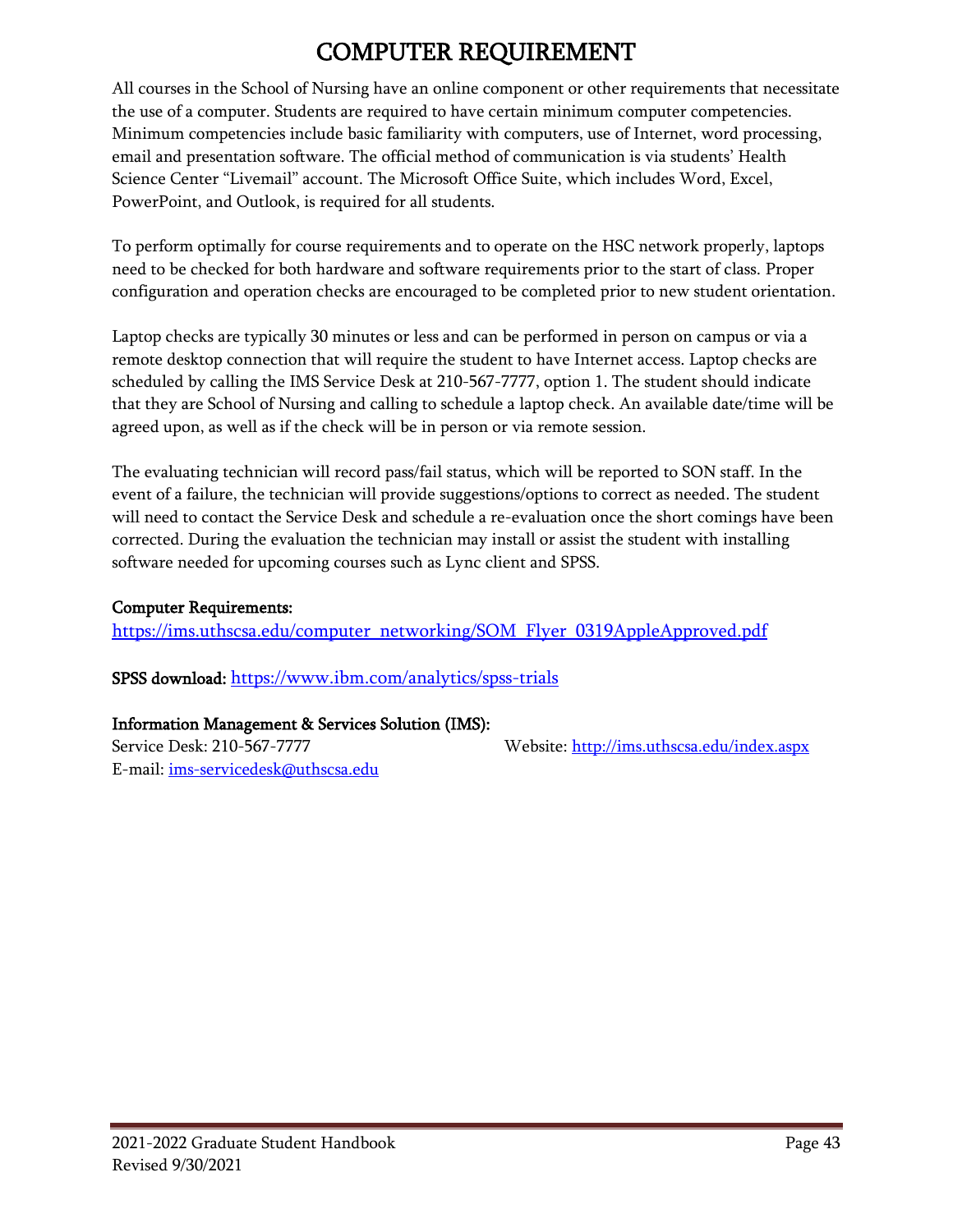# ACADEMIC POLICIES AND PROCEDURES

Information about academic policies or procedures, as well as curriculum information, may be obtained from the UT Health San Antonio [School of Nursing Catalog.](http://catalog.uthscsa.edu/schoolofnursing/)

### SCHEDULE OF CLASSES

Courses approved for the graduate programs are published in the University Catalog at [http://catalog.uthscsa.edu/.](http://catalog.uthscsa.edu/) Please refer to the Course [Catalog](http://catalog.uthscsa.edu/generalinformation/coursedescriptions/) to learn about pre- or co-requisite NURE and NURS courses. To access Class Schedules go to [http://uthscsa.edu/fsprec/schedules.asp.](http://uthscsa.edu/fsprec/schedules.asp) For course schedules and syllabi go to [http://nursing.uthscsa.edu/programs/sch\\_syll.aspx.](http://nursing.uthscsa.edu/programs/sch_syll.aspx)

## REGISTRATION AND ENROLLMENT

Entering students must register on the date of official registration listed in the [academic calendar.](http://students.uthscsa.edu/registrar/2013/04/academic-calendar/) Those who do not register in the School of Nursing in three consecutive terms are considered to have withdrawn and their School of Nursing records are deactivated. Deactivated students may not register for courses, take examinations, submit Application for Degree or Degree Plan forms, or otherwise participate in the University community and the School of Nursing. The Registrar website has registration deadlines the **Academic Calendar** and instructions on **Registering for Classes**.

Students go to **[My Student Center](https://cs.uthscsa.edu/psp/S92PRD/?cmd=login) and login to view classes**, register, add, or drop classes.

# ADDING/DROPPING OR WITHDRAWAL FROM COURSES

### Adding and Dropping Courses

Students are expected to pre-register for all course work. After the first day of classes and prior to census day student may add classes with the approval of the appropriate Associate Dean.

Dropping refers to the procedure by which students remove themselves from one or more of the courses in which they are enrolled while continuing in the remainder of their courses. A student who is enrolled in only one course must either withdraw or apply for a leave of absence if he/she intends to drop the course. Please refer to the Office of the University Registrar's section of the catalog.

### Withdrawal from Courses

Students who complete the formal withdrawal process through the Office of the University Registrar by the last class day of the term and before finals week begins will be awarded a grade of W. Students who do not complete the formal withdrawal process will receive a letter grade which they earned in a course.

### LEAVE OF ABSENCE

Under certain circumstances, students may be granted a leave of absence. See the UT Health San Antonio Course Catalog – [School of Nursing Policies](http://catalog.uthscsa.edu/schoolofnursing/policiesandprocedures/) for general and military leave of absence.

Students go to [My Student Center](https://cs.uthscsa.edu/psp/S92PRD/?cmd=login) and login to submit a Student Clearance eForm to begin the Leave of Absence process.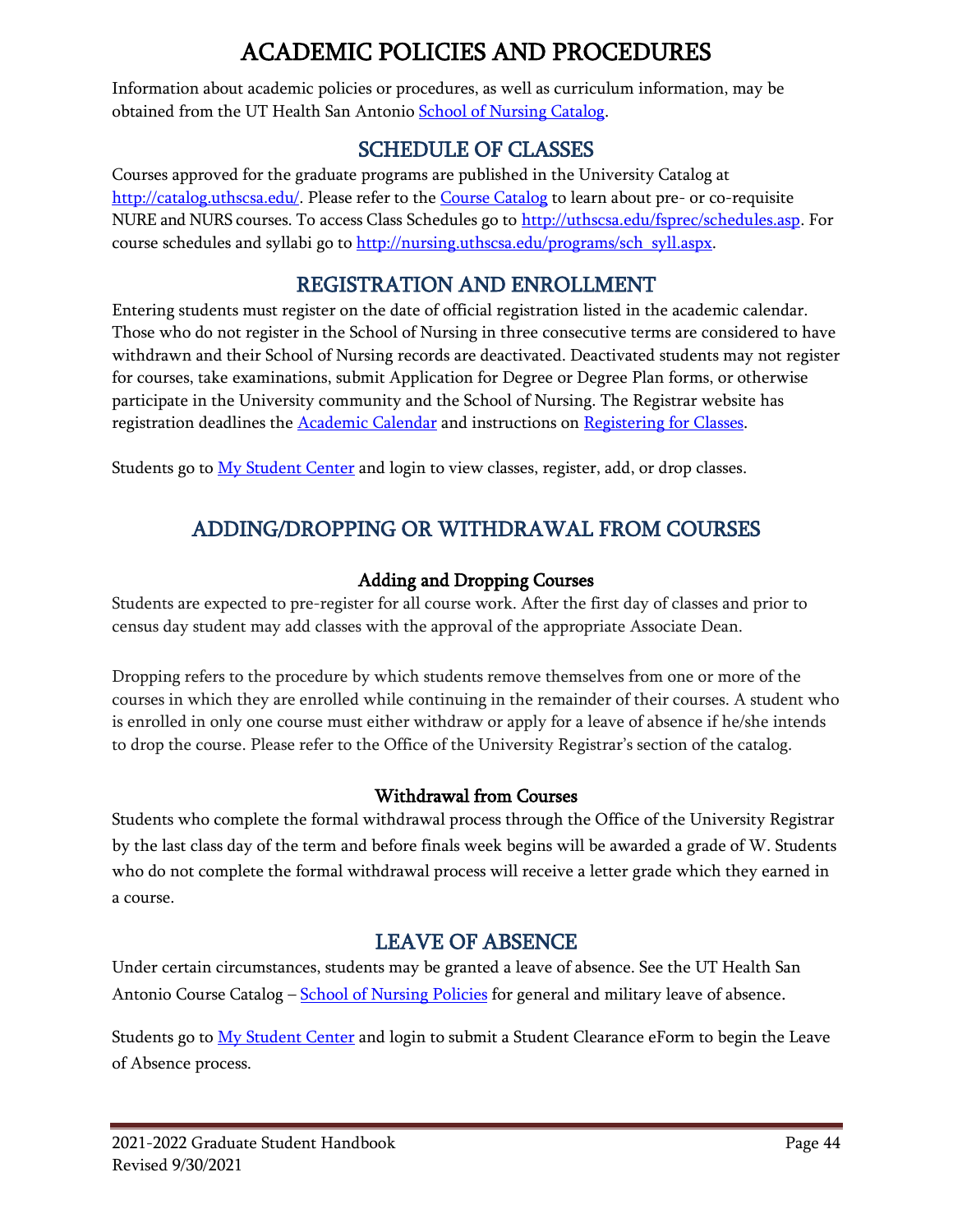# FAMILY EDUCATIONAL RIGHTS AND PRIVACY ACTS (FERPA)

See the UT Health San Antonio Course Catalog regarding [FERPA](http://catalog.uthscsa.edu/generalinformation/institutionalpolicies/privacyrights/familyeducationalrightsandprivacyactsferpapolicy/).

### TUITION AND FEES

Please note that registration is not complete until all applicable fees have been paid. Students may register by the end of the Web Registration period without late fees or penalties. Tuition and fees must be paid by the close of business the day before the first day of class or class registrations will be voided. To determine class dates, see th[e Academic](https://students.uthscsa.edu/registrar/2013/04/academic-calendar/) Calendar. Students with financial aid awards (loans, grants, scholarships, waivers) must acknowledge their intent to pay tuition with financial aid by the tuition payment deadline or class registrations will be voided. See the [Tuition and Fees](http://catalog.uthscsa.edu/generalinformation/financialaid/tuitionandfeespolicy/) section of the UT Health San Antonio Course Catalog for more details and the [Tuition and Fees Schedule](https://students.uthscsa.edu/financialaid/2015/06/ut-health-science-center-san-antonio-tuition-and-fee-schedules/) on the Financial Aid website.

### CONTINUOUS ENROLLMENT

Once admitted to the graduate program, a student must be registered for a minimum of one credit hour during each Fall and Spring terms of his/her graduate education (unless he/she is on an approved leave of absence).

### READMISSION

Individuals who have not registered in three consecutive terms must apply for readmission unless they were previously granted official permission for leave of absence. Students who do not return from leave within the one-year limit will be withdrawn from the nursing program and will have to apply for admission as a new student.

An application for readmission by a student who has previously withdrawn or has been dismissed is subject to the same requirements, procedures, and acceptance considerations that apply to first-time applicants.

When students interrupt their enrollment at the HSC and return later to complete their plan of study, major curriculum changes may have occurred, affecting the student's ability to graduate with requisite competencies/knowledge currently implied by the degree or certificate sought.

- 1. If there have been no curricular changes in the program during the non-enrollment period, the student may remain under the student's original degree plan.
- 2. When a student re-enrolls after an interruption of enrollment of more than one year a conference shall be held between the student and the student's Academic Advisor or other designated official to determine whether changes in the student's degree plan are necessary to acquire the competencies and knowledge required by the current degree or certificate:
	- a. If course content has changed during the period of non-enrollment, even though course titles have not, the student may be required to repeat such courses, if essential new competencies/knowledge must be acquired.
	- b. If program curricula have changed during the period of non-enrollment, the student may be required to follow the current degree plan.
	- c. If the student re-enrolls in a different program than the one in which the student was previously enrolled, the student's new degree plan shall be governed by the degree or certificate requirements in the newly selected program that are in effect at the time of re-enrollment.
	- d. It is recommended that, prior to the conference with the student; the person responsible for this function should obtain a copy of the student's current transcript and current degree audit record to determine the remaining courses that are necessary to omit the requirements of the original degree plan.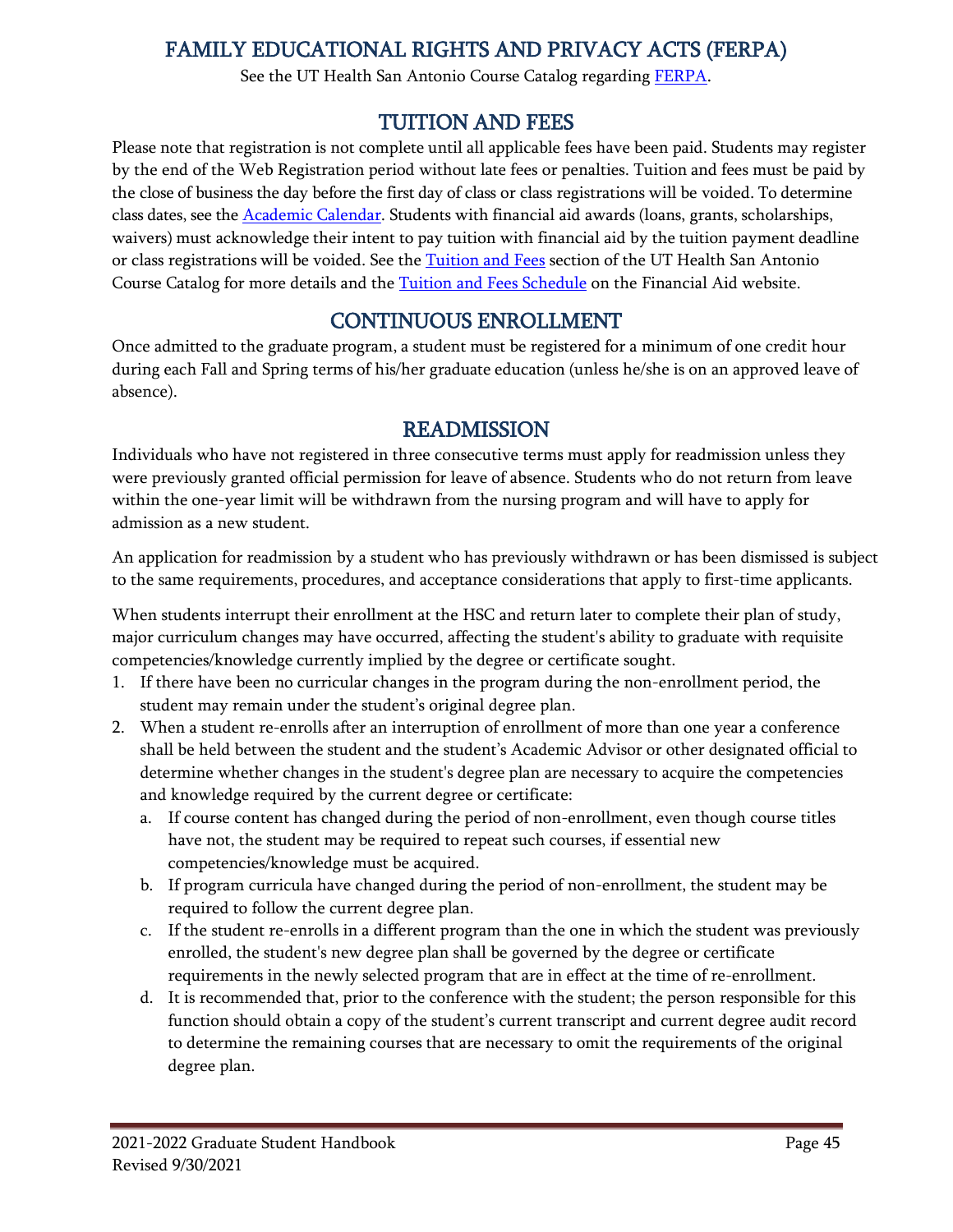Those seeking readmission are subject to all requirements, procedures, and acceptance considerations outlined in the UT Health San Antonio Course Catalog.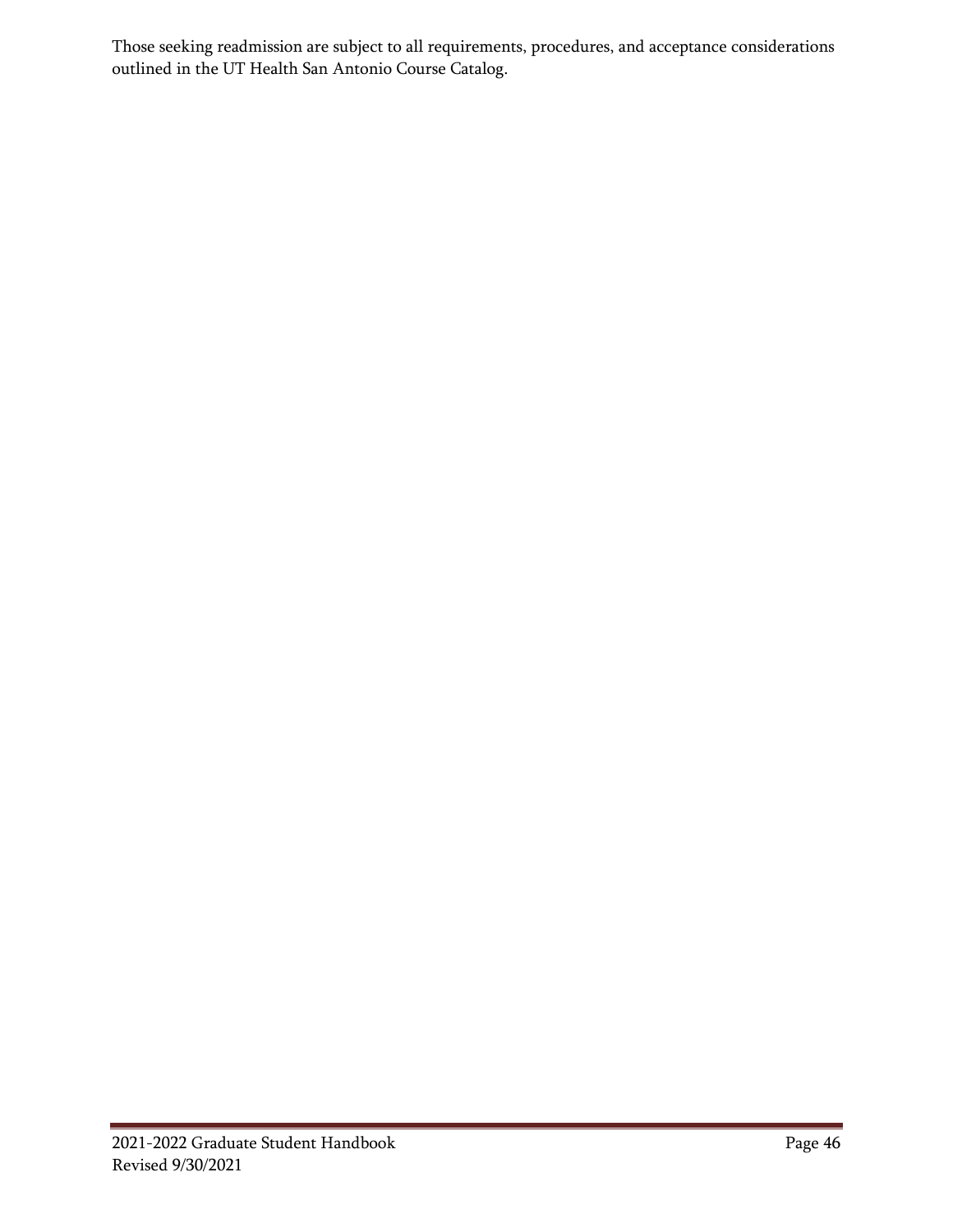# ADVISEMENT

### PROGRAM COORDINATOR

The Program Coordinator serves as the Academic Advisor for the student in program planning and academic counseling. The Program Coordinator is a graduate support staff member in the Office for Academic Affairs who assists students to develop their academic plan and to select courses for each term of study. The Program Coordinator provides assistance when the student files their Program Plan and will ensure that the student enrolls in courses that meet program and degree requirements.

## FACULTY ADVISOR

The faculty advisor serves as a mentor for the student.

- Master's and Post-BSN to DNP students should seek advisement from their track coordinator.
- Post-MSN to DNP students select an advisor based on mutual practice interests. Specifically the faculty advisor:
	- plays an important role in orienting the student to the program
	- monitors the student's progress
	- interprets the DNP program requirements and policies
	- assists the student in selecting a faculty chair for their *DNP Project* or serve as the student's project Chair if appropriate

The DNP Project Committee must consist of at least two qualified members. See [Selection of DNP Project Committee](#page-91-0) for more details.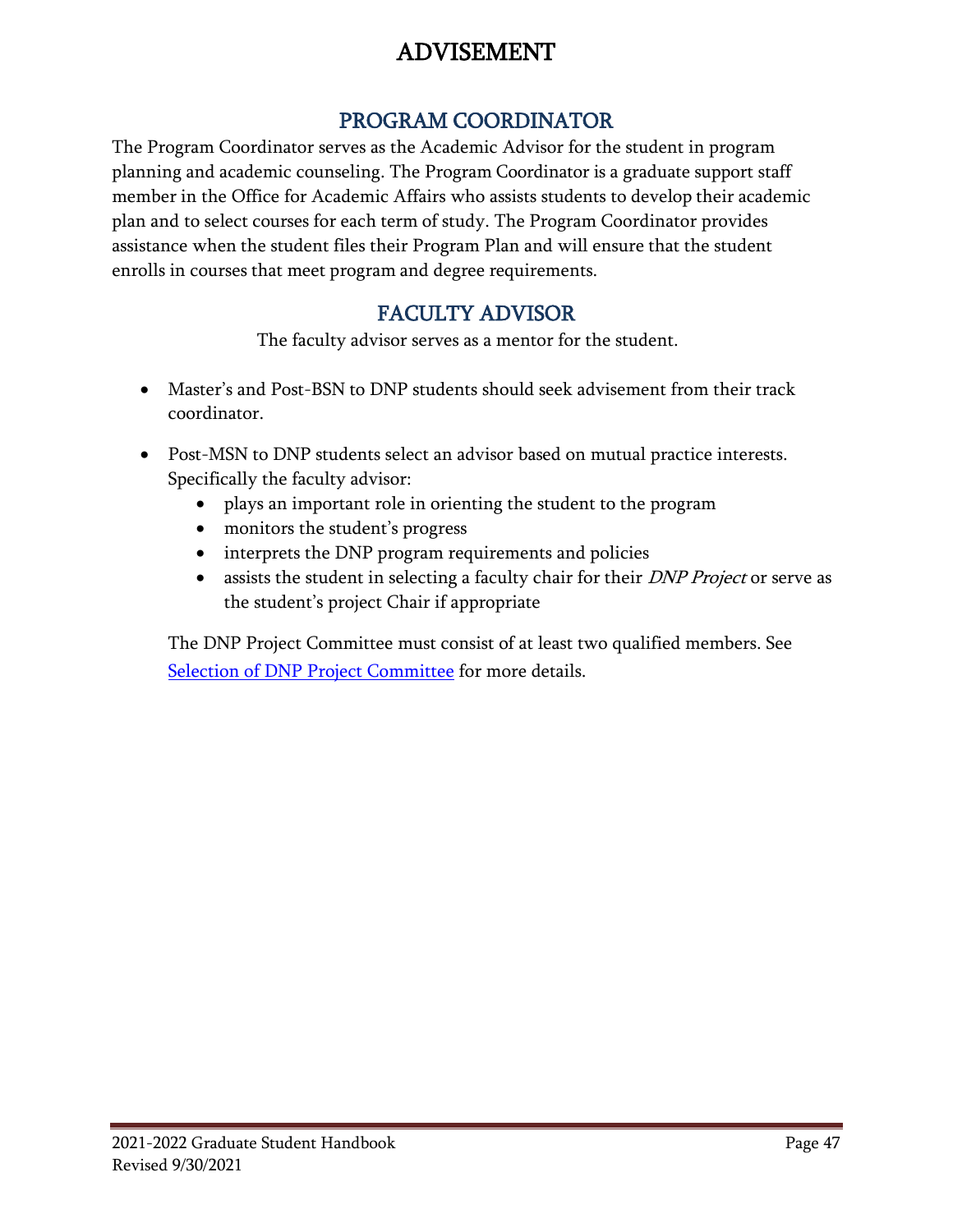# CHANGE OF CHAIR OF DNP PROJECT

In the event you wish to make a change, you should contact your proposed new faculty to see if they are willing to take you on as a student. Remember that it is not a foregone conclusion that they will say yes—they may already have too many students or too many other obligations to allow that. It is a matter of professional courtesy to also talk to your previous faculty to let them know of your decision and thank them for their assistance.

After communication has taken place, you must contact the Office for Academic Affairs to complete the required paperwork and process the request.

## STUDENT ADVISEMENT RESPONSIBILITIES

The student bears substantial responsibility to assure that advisement occurs in a timely and appropriate manner. Graduate students are responsible for familiarizing themselves with all university and graduate policies and procedures. Each student should also communicate directly with his/her academic faculty to be clear on its expectations for degree completion and is responsible to follow the program plan agreed upon with the Program Coordinator. In addition, the student should communicate regularly with his/her faculty advisor regarding progress, plans, and goals.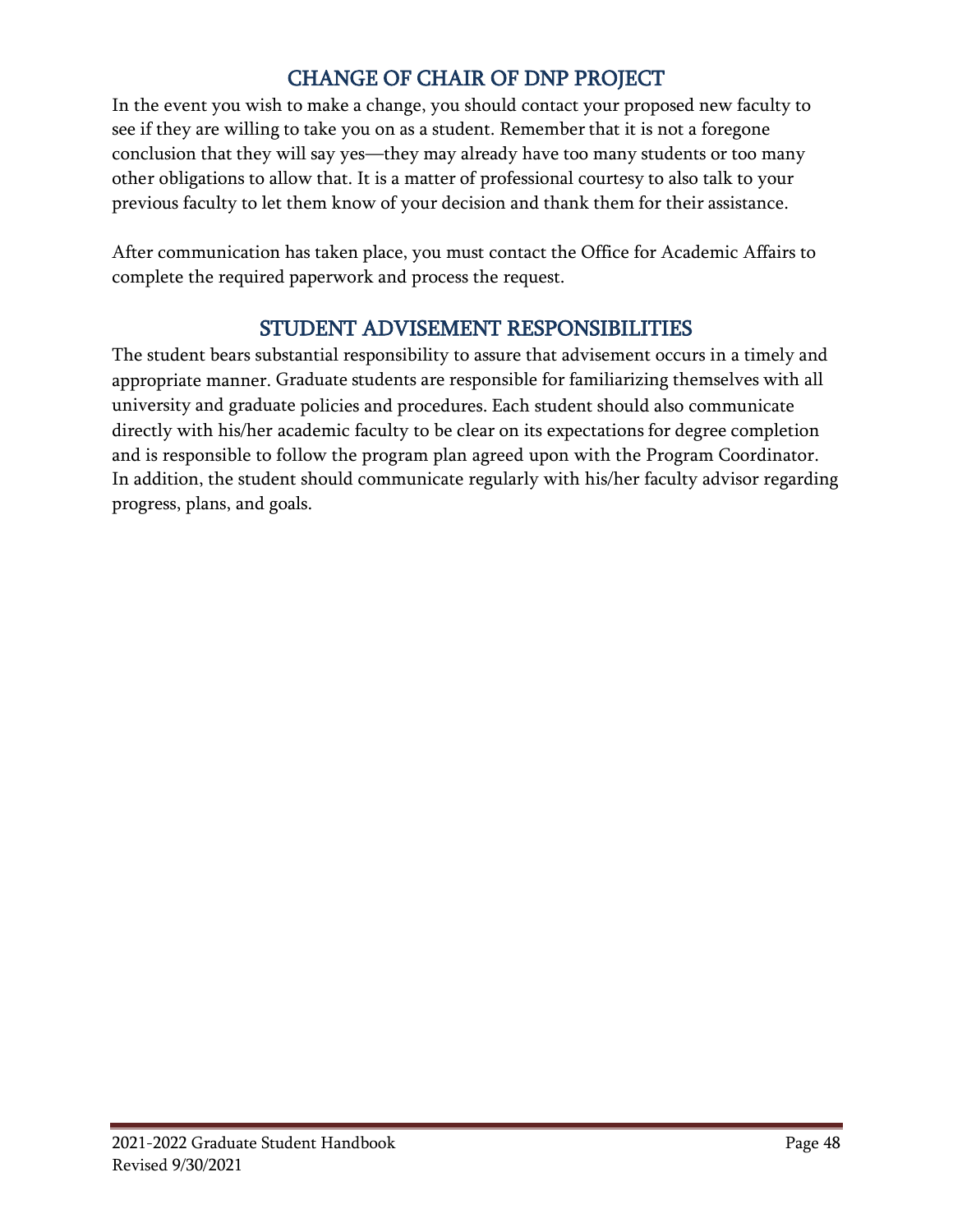# ACADEMIC PROGRESS

# ATTENDANCE

The School of Nursing faculty believes that attendance at scheduled classes, examinations, clinical experiences and clinical learning laboratory is crucial to meeting course and program objectives. Excused absences may be granted by the instructor in such cases as illness or personal emergency and are considered on an individual basis. Time missed, even when excused, will count toward the total allotment for missed time from clinical. Faculty may also require that the student complete a makeup assignment. Please see course syllabus and the [University Catalog](http://catalog.uthscsa.edu/generalinformation/generalacademicpolicies/studentabsences/) for attendance requirements.

### EXCUSED ABSENCES

The student is responsible for providing satisfactory evidence to the instructor to substantiate the reason for absence. Among the reasons absences are considered excused by the School of Nursing are the following:

- Death or major illness in a student's immediate family. Immediate family may include: mother, father, sister, brother, grandparents, spouse, child, spouse's child, spouse's parents, spouse's grandparents, step-mother, step-father, step-sister, step-brother, step-grandparents, grandchild, step-grandchild, legal guardian, and others as deemed appropriate by the Dean or Dean's designee.
- Illness of a dependent family member or any familial responsibilities associated with COVID-19 (e.g., loss of childcare, closing of schools, inability to secure eldercare, etc.).
- Participation in legal proceedings or administrative procedures that require a student's presence.
- Religious Holy Day (Notification must be submitted to the Office of Academic Affairs: [https://33hu841nxtz3q9wwt3fihfao-wpengine.netdna-ssl.com/registrar/wp](https://33hu841nxtz3q9wwt3fihfao-wpengine.netdna-ssl.com/registrar/wp-content/uploads/sites/2/2019/03/HolyDayAbsForm.pdf)[content/uploads/sites/2/2019/03/HolyDayAbsForm.pdf\)](https://33hu841nxtz3q9wwt3fihfao-wpengine.netdna-ssl.com/registrar/wp-content/uploads/sites/2/2019/03/HolyDayAbsForm.pdf).
- Injury or illness that is too severe or contagious for the student to attend class or clinical. Immediate notification to the Associate Dean for Admissions and Student Services should be attempted via email as quickly as the student's health condition allows.
- Injury or illness of three or more days. For injury or illness that requires a student to be absent from classes for three or more business days (to include classes on weekends), the student should obtain a medical confirmation note from her or his healthcare provider. The Student Health Clinic or an off-campus healthcare provider can provide a medical confirmation note only if those providers are directly involved in the care of the student. The medical confirmation note must contain the date and time of the illness and the provider's confirmation of needed absence. Familial obligations that require more than three days of absence should be reported to the Associate Dean for Admissions and Student Services for further consideration of options.
- Injury or illness less than three days. Faculty members may require confirmation of student injury or illness that is serious enough for a student to be absent from class for a period less than three business days (to include classes on weekends). At the discretion of the faculty member and/or Associate Dean(s) standard, as outlined in the course syllabus, illness confirmation may be obtained by confirmation of a visit to a healthcare provider affirming date and time of visit.
- Students required to miss clinical experiences due to injury or illness may be required to receive clearance from a healthcare provider to perform the essential functions of the clinical if patient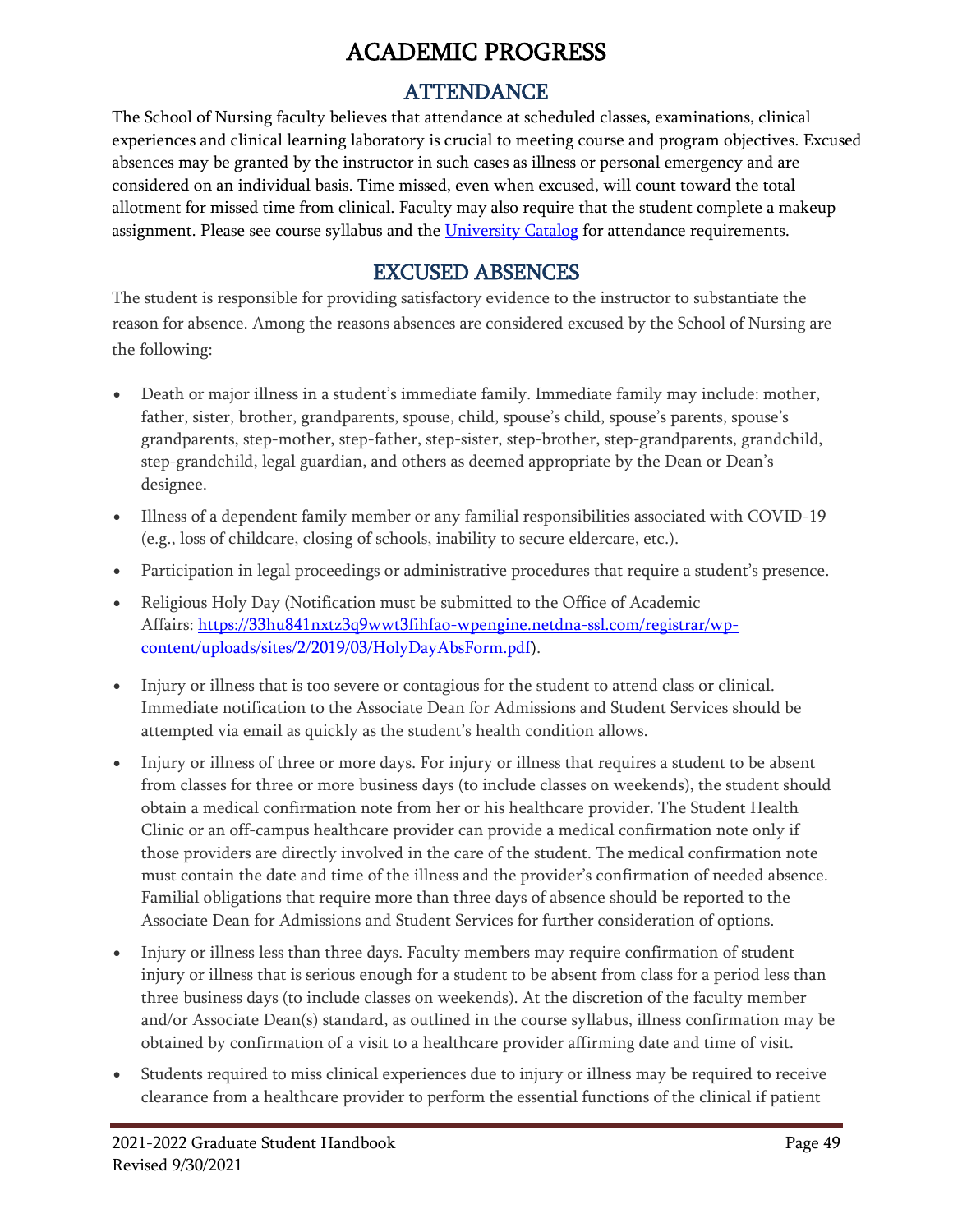safety might be jeopardized or if it is perceived that participation in clinical might cause further harm to the student.

- Required Military Duties [\(http://catalog.uthscsa.edu/generalinformation/generalacademicpolicies/studentabsences/\)](http://catalog.uthscsa.edu/generalinformation/generalacademicpolicies/studentabsences/).
- Mandatory admission interviews for professional or graduate school which cannot be rescheduled.
- In accordance with Title IX of the Educational Amendments of 1972, the School of Nursing shall treat pregnancy (childbirth, false pregnancy, termination of pregnancy and recovery therefrom) and related conditions as a justification for an excused absence for so long a period as is deemed medically necessary by the student's healthcare provider. Requests for excused absence related to pregnancy should be directed to the Associate Dean for Admissions and Student Services; questions about Title IX should be directed to the University's Senior Director of Student Success and Title IX Director.

The dean or designee may provide a letter for the student to take to the instructor stating that the dean has verified the student's absence as excused.

If the absence is excused, the instructor must either provide the student an opportunity to make up any quiz, exam or other work that contributes to the final grade or provide a satisfactory alternative by a date agreed upon by the student and instructor. If an instructor has a regularly scheduled make up exam, students are expected to attend unless they have a School approved excuse. The make-up work must be completed in a timeframe not to exceed 30 calendar days from the last day of the initial absence. Clinical experiences may not have the opportunity to be made up, but students will not be penalized for missed clinical time due to an excused absence. Graduate students in NP Tracks are required to complete all clinical hours; however, will not be penalized and will have the ability to make up all the required clinical hours upon return to school.

The instructor is under no obligation to provide an opportunity for the student to make up work missed because of an unexcused absence. If the student is absent for excused reasons for an unreasonable amount of time during the semester, the dean or designee may consider giving the student a grade of WP during the semester enrolled.

Whenever a student is absent for unknown reasons for an extended period of time, the instructor should initiate a check on the welfare of the student by reporting to the Associate Dean for Admissions and Student Services.

## EXAMINATIONS

Examinations must be taken on the date and time scheduled. If extenuating circumstances prevent the student from taking an examination, prior approval must be granted by the course instructor to postpone the examination. If a student misses an examination without prior approval by the instructor, a grade of F will be recorded for the examination.

## GUIDELINES FOR WRITTEN WORK

All written work is to be submitted on the announced due date(s) and time (s) unless the student has made previous arrangements with the faculty member. Penalties may apply to late submissions as noted in course materials. Guidelines for written work have been approved and adopted by the faculty. All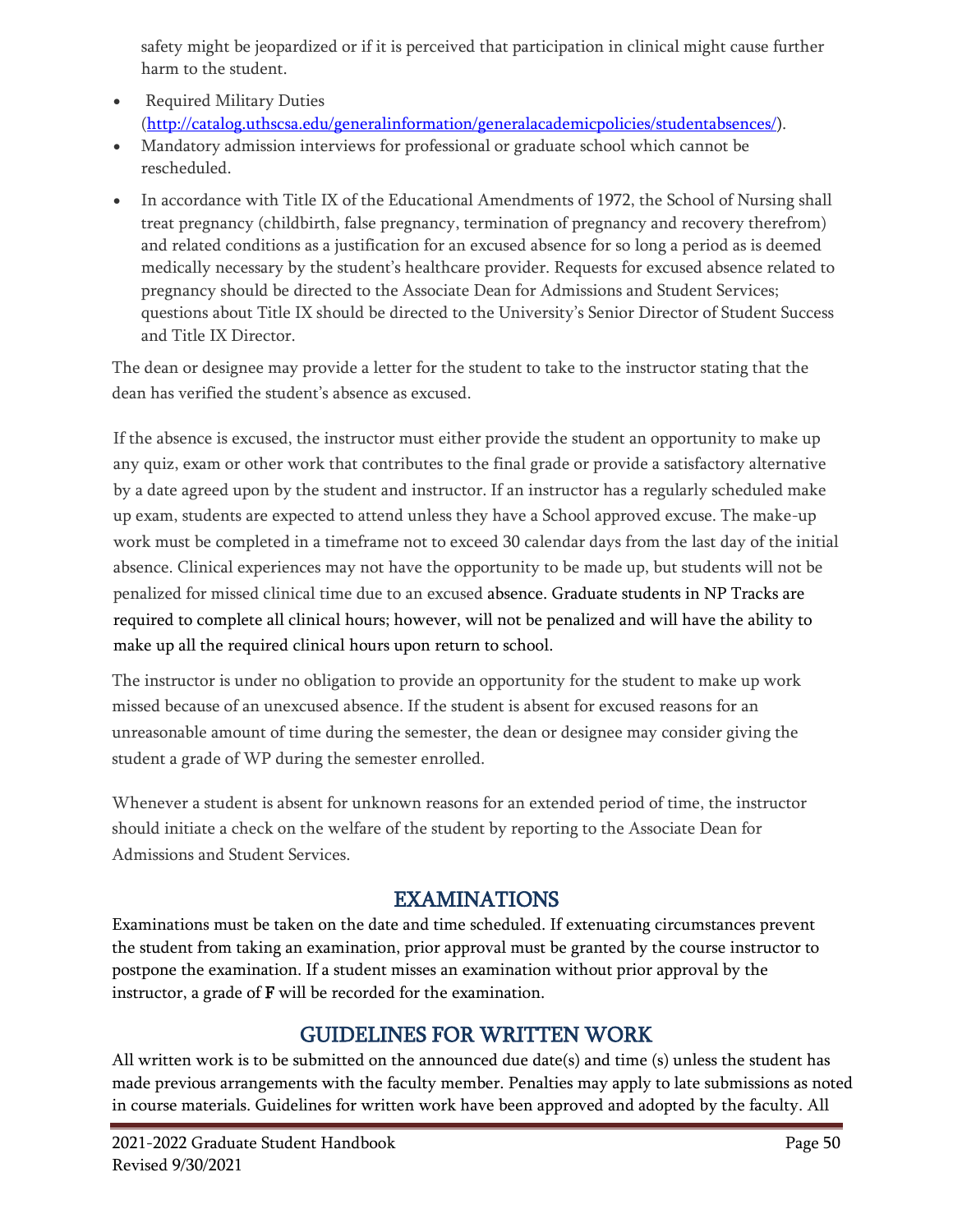students are required to use the official source book for citation and writing protocols. The official source book to be used at every level in the graduate program will be the most recent edition of the [Publication Manual of The American Psychological Association](http://www.apastyle.org/manual/), Washington, D.C. Students are expected to follow the guidelines set forth in this manual; it is the only acceptable source book.

The University Course Catalog addresses plagiarism in the section that addresses scholastic dishonesty under procedures and regulations governing [Student Conduct and Discipline.](http://catalog.uthscsa.edu/generalinformation/institutionalpolicies/studentconductanddisciplinepolicy/) Any student found guilty of plagiarism is subject to disciplinary penalty ranging from written reprimand, zero on the work, failure in the course and through dismissal from the program.

### INSTITUTIONAL REVIEW OF SCHOLARLY PROJECTS Institutional Review Board (IRB)

Selected Scholarly Projects that the students initiates or participates in during graduate school may require review by UT Health San Antonio Institutional Review Board (IRB) to establish benefits and risks and the need for protection of human subjects prior to the implementation of the project. To protect human subjects, IRB review is indicated. The IRB at UT Health San Antonio policies for human subjects' protection reflect national standards of compliance with the Office for Human Research Protection of the Department of Health and Human Services (Title 45, Part 46).

Completion of the Human Research Curriculum (CITI –Collaborative Institutional Training Initiative) is required prior to the submission of the online application. This web-based training is available on the [UT Health San Antonio IRB web site.](http://research.uthscsa.edu/irb/training.shtml) The CITI training must be completed prior to initiation of these projects. The IRB application is submitted *only after* the faculty has reviewed and approved the application.  $\underline{A}$  copy of the IRB letter of approval must be submitted to the Faculty Chair and the Office for Academic Affairs before implementation of the project. Additional IRB approvals and CITI training may be required from the agency or institution in which the project will be implemented [\(DNP IRB Guidelines\)](#page-81-0). Working with IRB approvals outside UT Health San Antonio may take up to one to two months so plan appropriately by checking with your IRB institution.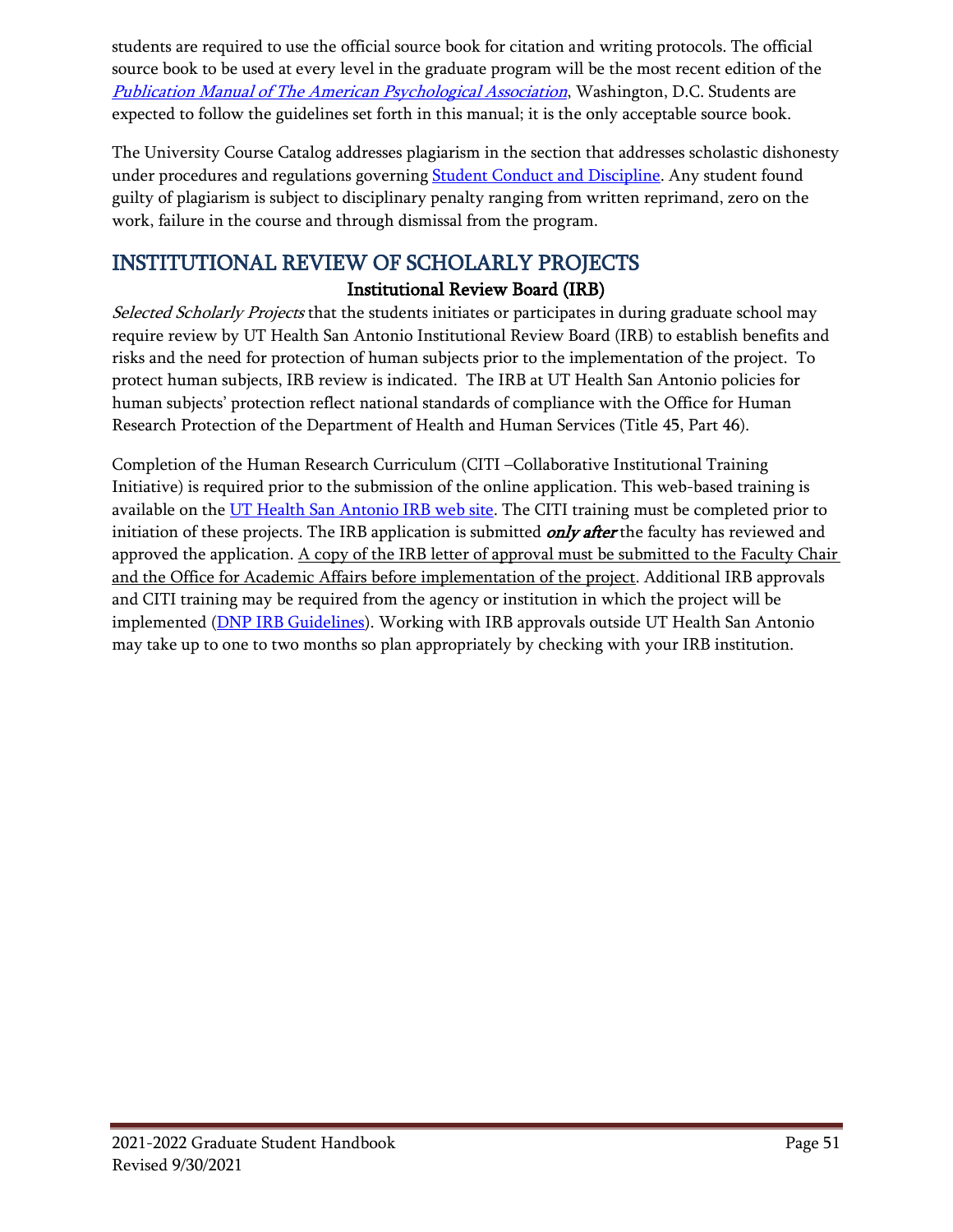# PROGRESSION IN THE GRADUATE PROGRAM

Complete policies and details on progression in the Graduate Program care outlined in the specific degree programs section of the [UT Health San Antonio School of Nursing Catalog.](http://catalog.uthscsa.edu/biomedicalsciences/nursingscience/#programpoliciestext)

# DEGREE COMPLETION AND GRADUATION

# DETERMINATION OF ACADEMIC REQUIREMENTS DEGREE AND TIME LIMIT

Students have 6 years to complete a graduate or professional program under the catalog in effect when they initially registered.

## INTENT TO GRADUATE

It is the responsibility of the candidate to apply for graduation online in [My Student Center](https://cs.uthscsa.edu/psp/S92PRD/?cmd=login) the term prior to the anticipated graduation. Students may expect to receive an email through their LiveMail accounts from the Registrar Office once the application is available to them for completion. Note that the email will reach students in the term preceding their scheduled term of graduation (e.g., students expecting to graduate in the spring will receive an email prompt in the fall). Failure to receive and/or read said email is not grounds for failing to apply for graduation online.

Online submission of the Application for Graduation will prompt an audit of your academic record to ensure you are eligible to graduate and have completed all requirements to receive your award. Information provided by the student is used in commencement programs. Your degree will be published using your full legal name.

Candidates for degrees and certificates are required to complete the following procedures:

- Complete the University's Application for Graduation form online in the Student Center via The Portal in the term before anticipated graduation. The student's diploma name as requested in the Application for Graduation form is printed on her/his diploma and information provided by the student is used in commencement programs. Submission of this form is mandatory for release of a student's diploma.
- Register in the term the certificate or degree is to be conferred.
- Attend an Exit Interview session scheduled by the Student Financial Aid Office for students who have received financial assistance which must be repaid after graduation. See the University Course Catalog for the complet[e Graduation Policy](http://catalog.uthscsa.edu/generalinformation/generalacademicpolicies/graduationpolicy/) and the Office of the Registrar for complete information on [Applying for Graduation.](http://students.uthscsa.edu/registrar/2013/04/applying-for-graduation/)

# GRADUATE RECOGNITION AND COMMENCEMENT

Each May and December, the School of Nursing hosts a Commencement Ceremony for its graduates to recognize and celebrate their accomplishments. All graduates are expected to attend this ceremony. August graduates may participate in the May or December. All faculty are also expected to attend and participate in the School of Nursing Commencement Ceremony.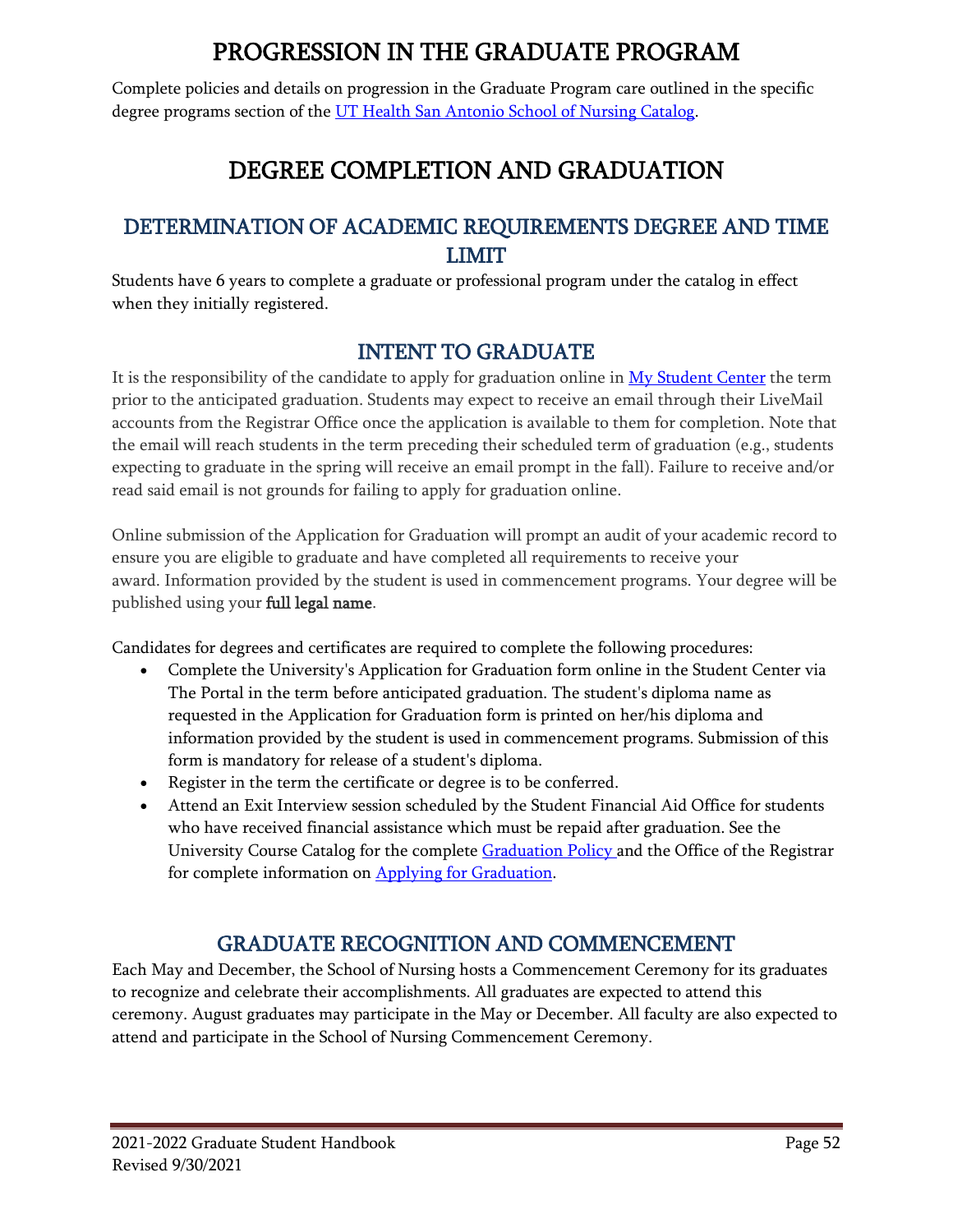School of Nursing graduates can find additional information about the School of Nursing Commencement Ceremony via the [Office of Admissions and Student Services](http://nursing.uthscsa.edu/students/current.asp) or the Office of Student Life [Commencement](http://students.uthscsa.edu/studentlife/2013/03/commencement/) and [Regalia & Invitations](http://colleges.herffjones.com/college/uthscsa/) sites.

### EXIT AND ALUMNI SURVEYS

Every year, the School of Nursing evaluates data obtained from two surveys. In the last term of their program, students are requested to evaluate the curriculum of their respective program in the Exit Survey. They are also asked where they will be employed, professional activities and career goals upon graduation. Much of the same information is requested in the Alumni survey, which is sent to students who have already graduated from the program. Tracking information is also requested. Both surveys provide information to help the school plan for future students and strengthen the program. All responses remain confidential and are reported only in aggregate form.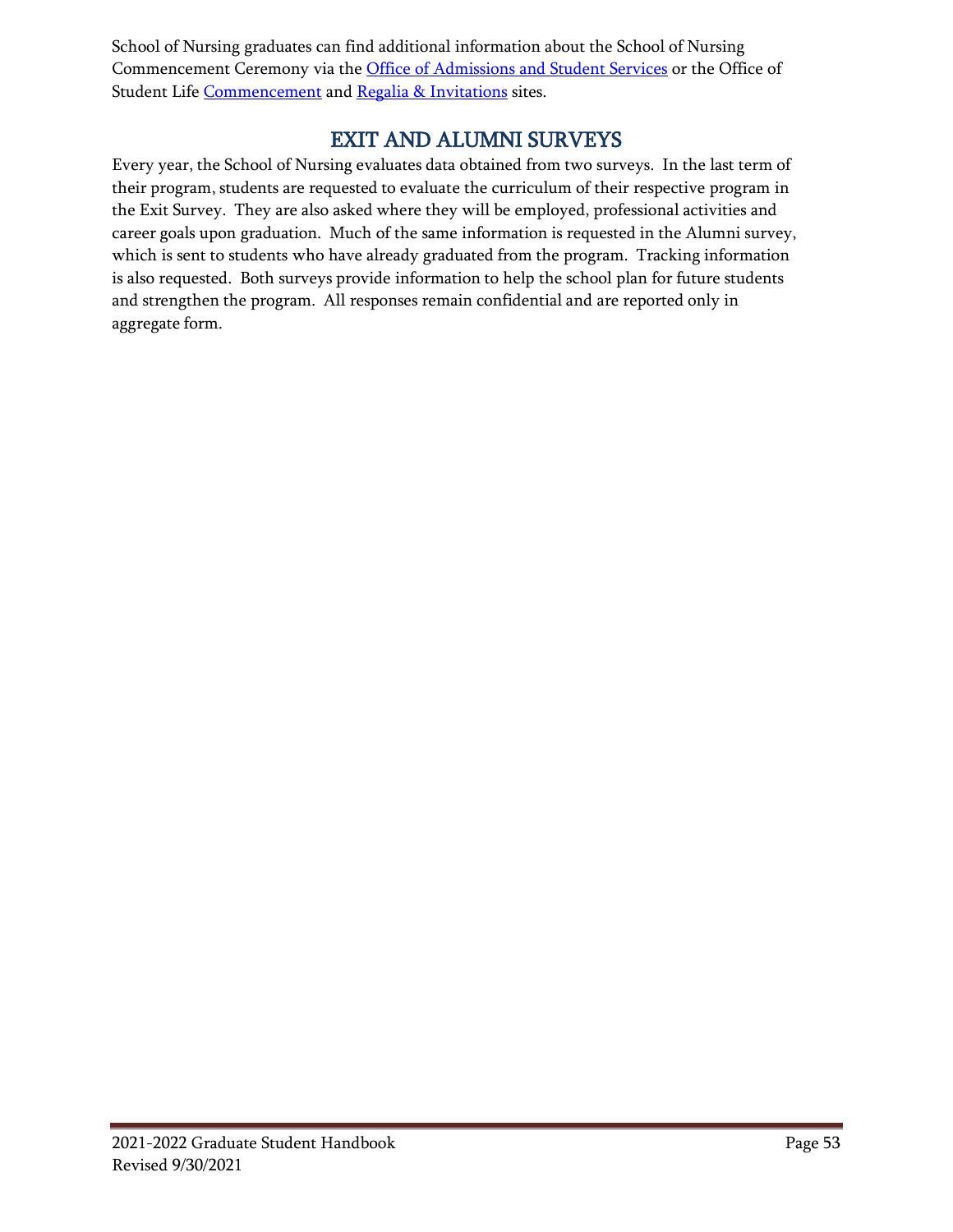# CONDUCT AND DISCIPLINE

Students are responsible for knowing and observing the University's procedures and regulations governing Student Conduct and Discipline and the Rules and Regulations of the Board of Regents. See the UT Health San Antonio Course Catalog – [School of Nursing Policies](http://catalog.uthscsa.edu/schoolofnursing/) for the following:

- Conduct and Discipline
- Professional Conduct Guidelines
- Professionalism
- Students Rights and Responsibilities
- Faculty Responsibilities
- Social Media Guidelines
- Scholastic Dishonesty

### School of Nursing Code of Professional Conduct

Please read this document carefully, let us know if you have questions, sign and return with your intent to enroll form.

Students who are nurses or are preparing to enter the profession of nursing are expected to treat others with respect and compassion. "The principle of respect for persons extends to all individuals with whom the nurse interacts. The nurse maintains compassionate and caring relationships with colleagues and others with a commitment to the fair treatment of individuals, to integrity-preserving compromise and to resolving conflict. This standard of conduct precludes any and all prejudicial actions, any form of harassment or threatening behavior, or disregard for the effects of one's actions on others" (American Nurses Association Code for Nurses, Interpretive Statement 1.5).

The students, faculty, Vice Deans, Associate Deans, and the Dean of the School of Nursing of the UT Health San Antonio subscribe to the highest standards of conduct. Our aim is professional behavior beyond reproach. Failure to abide by the signed code of professional conduct may lead to suspension and/or permanent dismissal from the UT Health San Antonio School of Nursing. In particular, we subscribe to the provisions of the *Code of Ethics* for Nurses and the following points of conduct.

### A.I will promote and maintain an honest and effective physical and online learning environment. I will:

- Do my part to ensure that the environment promotes acquisition of nursing competencies; integrating nursing knowledge with the mastery of skills, and the values of the profession.
- Not tolerate or engage in harassment, flagrant disruption of the learning process, demeaning language or visual aids, disrespectful behavior, or lack of respect for life and living things.
- Exhibit the highest standards of conduct, honesty, and professionalism.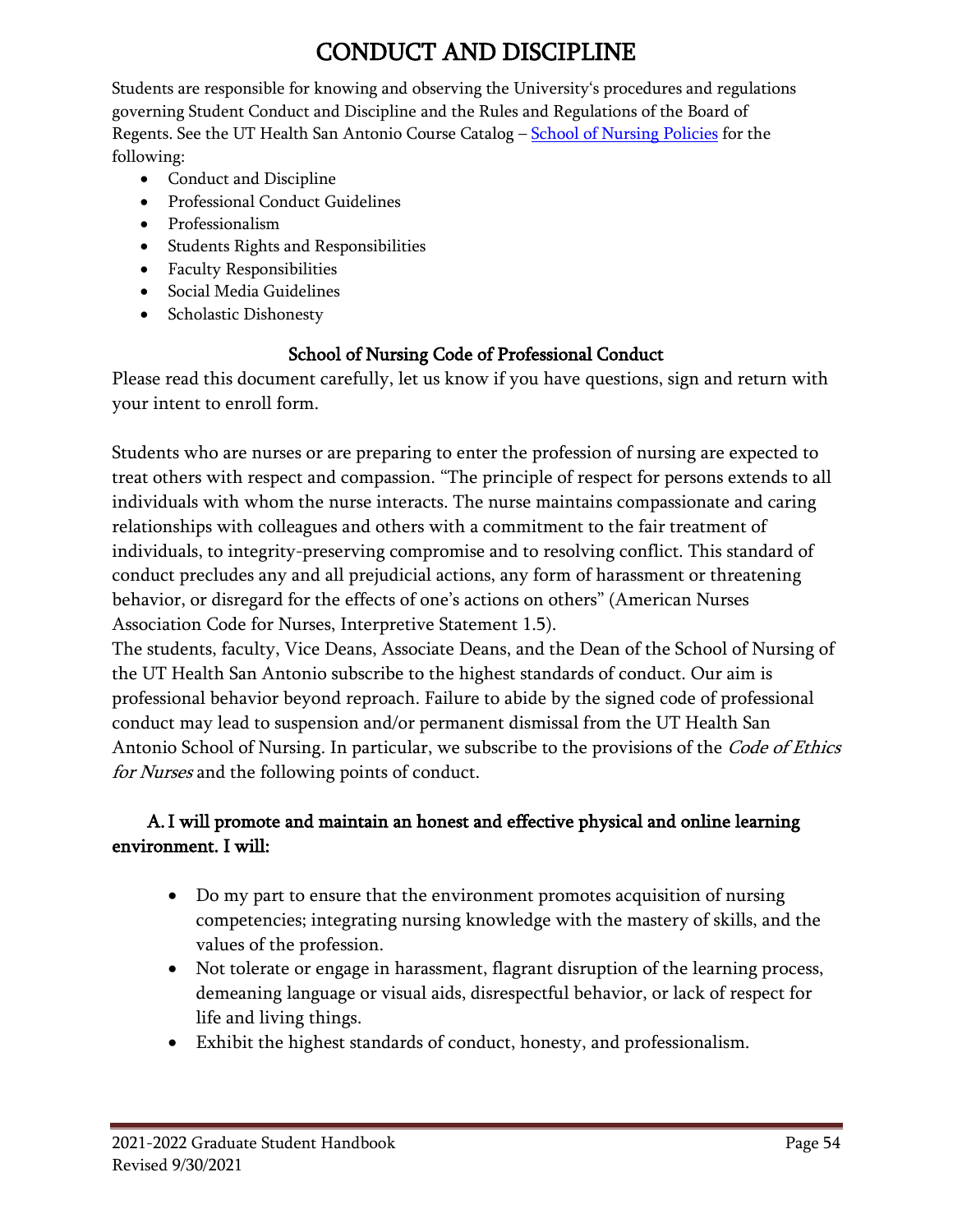- Not engage in academic or professional misconduct and identify and report those who exhibit academic or professional misconduct following the chain of command.
- Appreciate each individual as a person of value and help maintain dignity during the learning process.

### B. I will place primary emphasis on the health and welfare of patients, students, and the School of

### Nursing. I will:

- Attain and maintain the most current knowledge in the healing arts, the skill to apply that knowledge, and caring attitudes.
- Follow the rules and expectations of the UT Health San Antonio regarding public health.
- Display respect and compassion for all patients, students, and members of the School of Nursing.
- Foster and preserve the trust that exists between the faculty and all patients, students, and members of the School of Nursing.
- Protect and maintain the confidentiality, integrity and availability of patients, students, and members of the School of Nursing information – especially when communicating via social media – and adhere to the UT Health San Antonio information security and anti-phishing standards including but not limited to encryption and device management.
- Not tolerate or engage in unprofessional behavior (as defined by Rule §217.12 of the Texas Administrative Code and the Texas Board of Nursing Rules and Regulations Relating to Nurse Education Licensure and Practice).

### C. I will conduct myself at all times in a professional manner. I will:

- Exhibit honesty, openness, and evenhandedness (fair and impartial) in dealing with others.
- Maintain a professional appearance at all times and adhere to the dress code defined within the School of Nursing Student Handbook.
- Not harass other individuals, including participation in behavior that is severe, pervasive or persistent to a degree that a reasonable person similarly situated would be prevented from accessing an educational opportunity or benefit. This behavior includes, but is not limited to, verbal abuse, threats, intimidation, harassment, and coercion. In addition, harassment may be conducted by a variety of mediums, including but not limited to, physical, verbal, graphic, written or electronic. The School of Nursing will not tolerate harassment to include harassment against individuals based on sexual identity, race /ethnicity religion, gender, and/or sexual orientation, stalking, or physical threats of violence.
- Take responsibility for my actions, acknowledge my limitations, and ask for assistance when needed.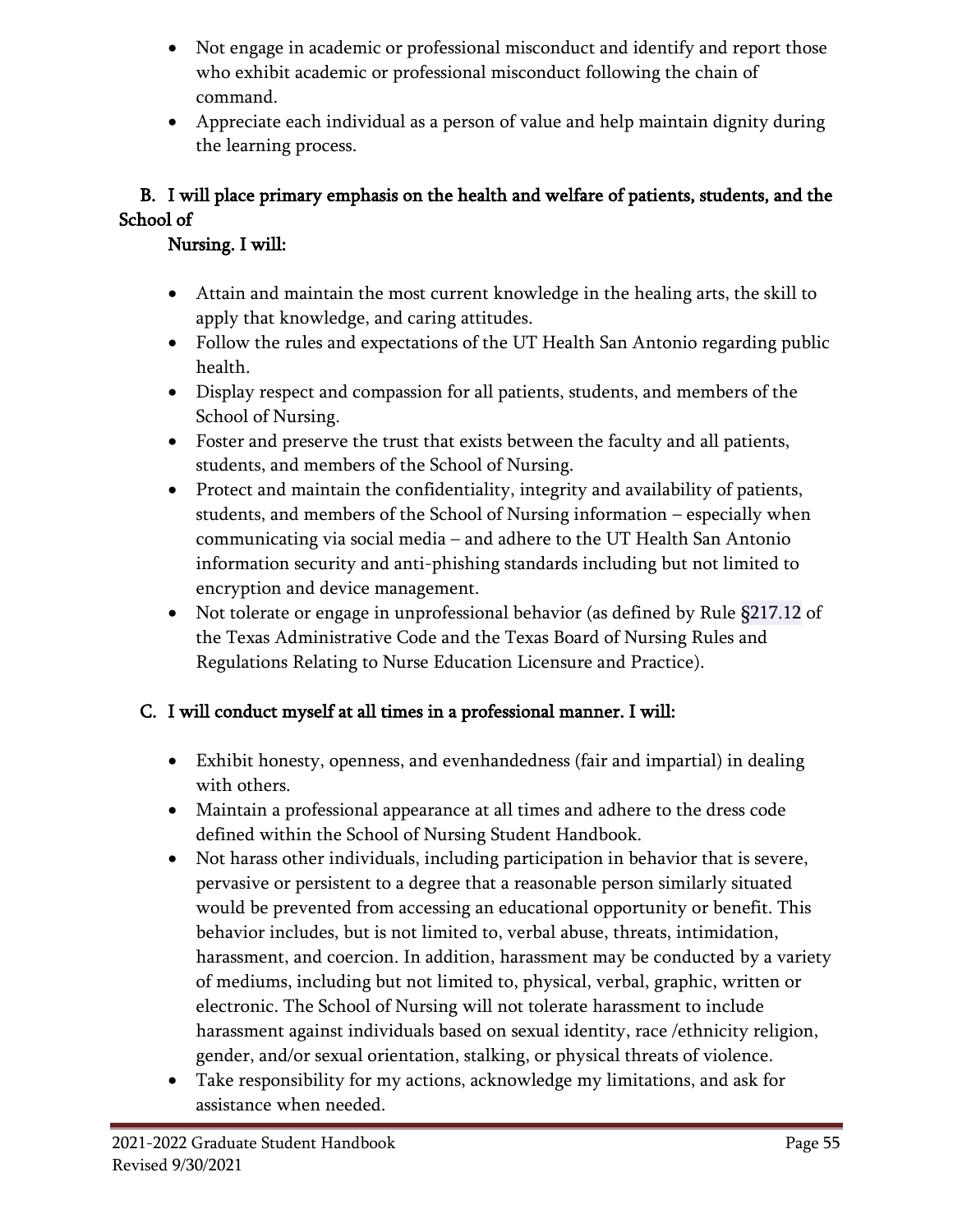- Assure the health and welfare of others is not compromised as a result of my actions.
- Not be deceitful or self-serving.
- Achieve satisfactory balance in personal, community, and professional activities.
- Not allow personal conflict to interfere with objectivity in relationships with colleagues or patients.
- Not participate in activities that include hazing, theft, vandalism, abuse of alcohol in violation of University rules, illegal or unauthorized use of firearms or explosives, or the act of using, possessing, being under the influence of, manufacturing or distributing illegal drugs or illegally obtained/possessed controlled substances.
- Accommodate a fellow professional's request for my knowledge and expertise.
- Refrain from a manifestation of bias, including sexual, marital, disability, racial, ethnic, or cultural harassment.
- Not engage in physical abuse of others to include any intent or attempt to cause injury or inflict pain; or causing injury or inflicting pain. Also causing physical contact with another when the person knows or should reasonably believe that the other will regard the contact as offensive or provocative. It is not a defense that the person, group, or organization against whom the physical abuse was directed consented to, or acquiesced to, the physical abuse.
- Support my fellow professionals if they should falter.
- Identify any person whose ability is impaired, support them as they seek rehabilitation, and help them to reintegrate into the community.

### Graduation Attire

UT Health San Antonio School of Nursing commencement ceremony participants must wear a University-approved regalia black cap and gown.

Regalia will be free of wrinkles during the graduation ceremony. Steaming is usually the preferred method as ironing may damage the fabric (see garment instructions for more information).

Mortarboard decorating is optional and may be decorated in good taste, as directed by the Student Success Center. Only graduates who have passed the NCLEX-RN® licensure exam are allowed to label caps with "RN" or "Registered Nurse."

Undergraduate students: Undergraduate students will wear the tassel on the right side of the mortarboard until the degree is conferred. When the degree is conferred, the tassel will be moved to the left side.

Graduate students: Candidates will place the tassel on the left side of the mortarboard where it will remain.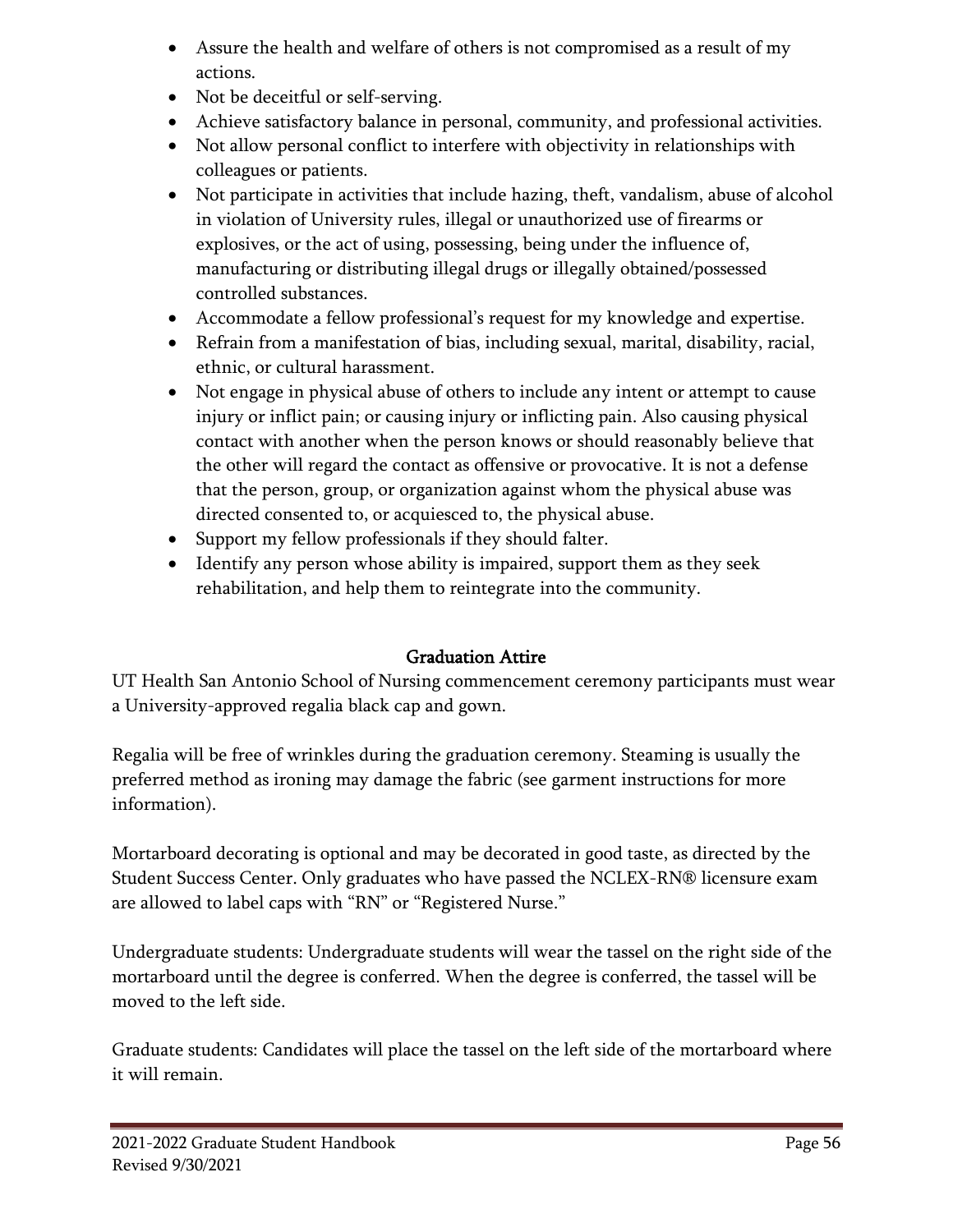Doctoral/DNP students: Candidates will wear an appropriate tam or mortarboard along with the correct hood for the degree to be conferred. Academic medallions or other forms of scholarly achievements from previous institutions may be worn with the UT Health San Antonio regalia. Regalia from previous degrees may not be worn – doctoral gowns must be either purchased or rented for the ceremony.

Military attire: Degree candidates who will join a branch of the United States military as a commissioned officer may wear the military dress uniform with approval from the Committee of Faculty, Staff, and Student Matters in collaboration with the Student Success Center. Requests should be made by the student at least 2 months before graduation.

Honor cords: Approved nursing organizations may provide cords for those who have met the organization's criteria. Up to three honor cords may be worn by undergraduate nursing students.

#### Student Mistreatment Policy

<http://catalog.uthscsa.edu/generalinformation/institutionalpolicies/studentmistreatmentpolicy/>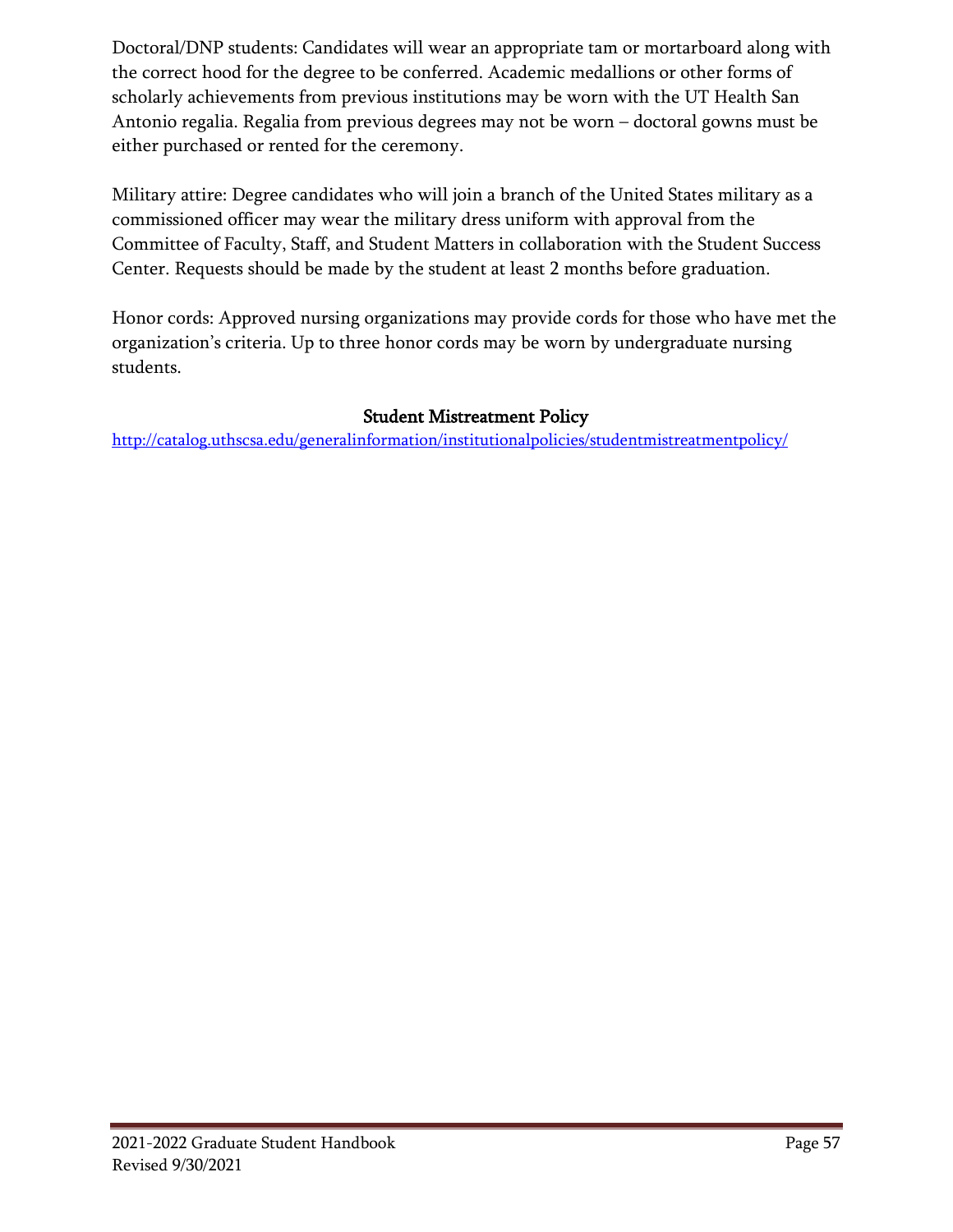# STUDENT CONCERNS

# ACADEMIC APPEALS AND GRIEVANCES

Student academic appeals and grievances are handled through established policies and procedures for the [School of](http://catalog.uthscsa.edu/schoolofnursing/msn/#programpoliciestext) Nursing as outlined in the following UT Health San Antonio Course Catalog – School of **[Nursing Policies:](http://catalog.uthscsa.edu/schoolofnursing/msn/#programpoliciestext)** 

- Academic Appeals and Grievances
- Procedure for Academic Review (Grade Appeal Process)
- Procedure for Second Readers of Papers and/or Projects
- Non-Academic Appeals and Grievances

# POLICY/PROCEDURE FOR STUDENT COMPLAINTS

This policy provides guidelines for the collection and record retention of student complaints submitted to an institutional officer of UT Health San Antonio SON. The purpose of this policy is to provide a mechanism for tracking the timeliness of responses to complaints as well as the outcome of complaints. In addition, this policy provides a mechanism for identifying patterns or systemic problems with institutional quality or with factors related to the General Institutional Requirements or Criteria for Accreditation.

#### **Definitions**

Complaint Log - a confidential record of student complaints which identifies the persons involved with individual complaints and the outcomes of the complaints.

Student complaint - focused principally on complaints made formally by a student and addressed to an institutional officer with the responsibility to handle the complaint.

Minor complaints –complaints that, after appropriate evaluation, are deemed to have little or no effect on the well-being of students, faculty, staff or the school of nursing as a whole.

Institutional Officer – a dean, an associate dean, department chair or anyone in an administrative role who has the responsibility to handle the complaint.

### Applicability

This policy applies to institutional officers with responsibility to handle student complaints.

#### Procedure

- Complaints must be dealt with in a timely manner and in a way that demonstrates fairness to students, faculty and staff. The student has 10 business days after the occurrence to submit a complaint. Within 7 business days of the receipt of complaint, the institutional officer will respond to the student in writing with feedback regarding status of the complaint resolution.
- Complaint logs must be reviewed by the officers of the institution or their designees to assess patterns to the complaints that might suggest problems with institutional quality or with factors related to the General Institutional Requirements or Criteria for Accreditation. Complaint logs will be reviewed by the appropriate Associate Deans in September of each year to draft a report that will be shared with Committee on Undergraduate Studies (COUS), the Committee on Graduate Studies (COGS), Faculty Council and Faculty Assembly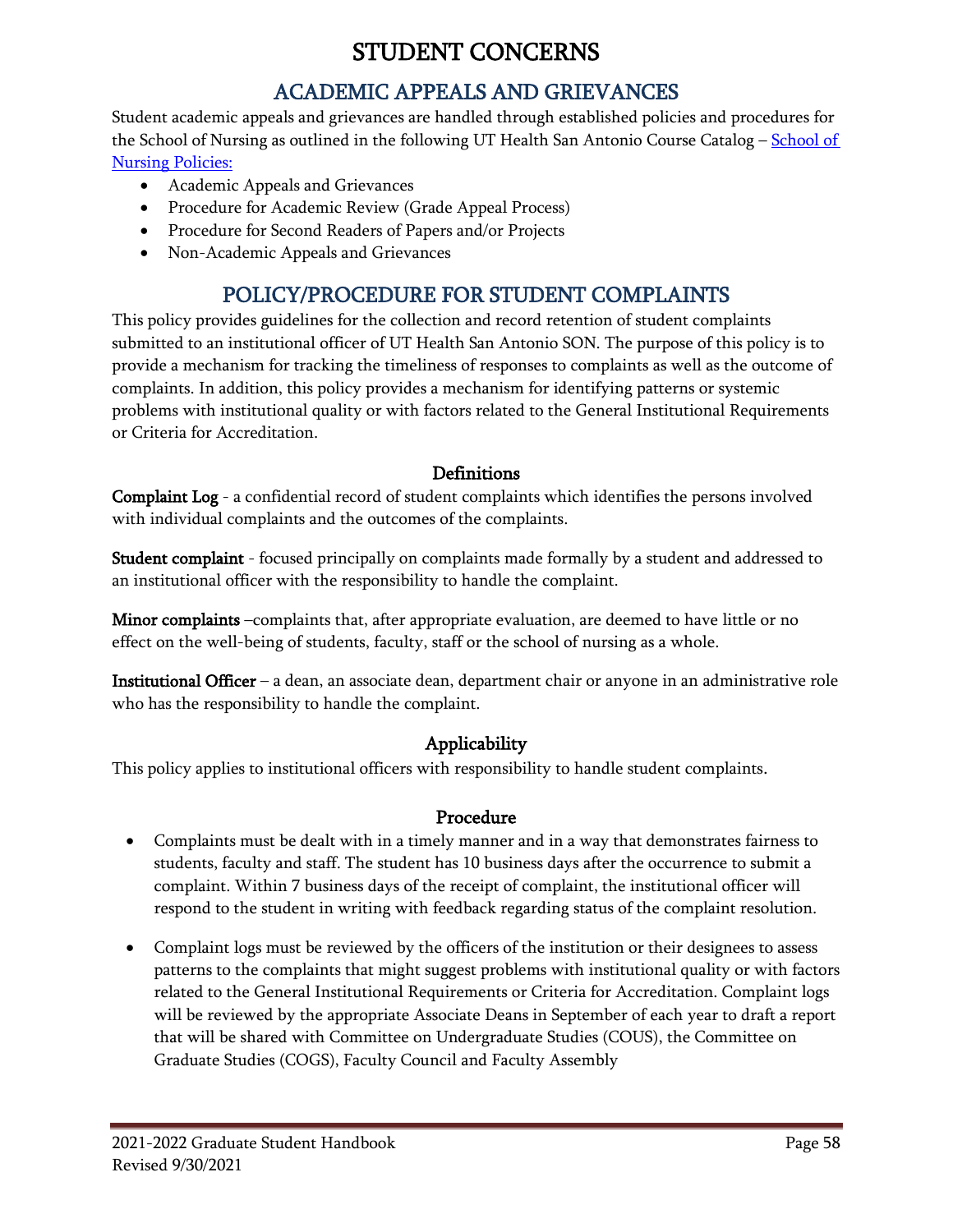- Complaint logs must be used to record receipt of a student complaint and at a minimum must contain the date of receipt, persons involved and the resolution of the complaint. The amount of detail provided may vary according to the complaint but should be sufficiently documented to provide the issues and resolutions.
- Complaints from parents, employers, community residents, or former students or alums do not need to be recorded although they may be tracked if a unit wishes to do so. Minor complaints do not need to be recorded on the complaint log. However, the complaint log should include complaints that are of a non-academic as well as an academic nature, provided these complaints are from current or recent students.
- The privacy of students as well as the privacy of other parties must be enforced in accordance with the Family Educational Rights and Responsibility Act (FERPA). Do not share complaint logs with anyone if the logs contain student and/or other names on it. Electronic copies of student complaint logs must be password protected.

### Supporting Documentation

- Student Complaint Process Academic Flow Chart
- Student Complaint Process Non-Academic Flow Chart
- Confidential Record of Student Complaint Form
- Complaint Log

#### Records Retention

- The Office for Academic Affairs maintains records of student complaints related to academic matters and the Office of Admissions and Students Services maintains records of student complaints related to non-academic matters.
- The Confidential Record of Student Complaint Form will be retained for five years following the student's graduation and then destroyed per University policy.
- The Complaint Log will be retained for the period of program re-accreditation and subsequently destroyed per University policy.

Flow charts outlining the student complaint process for academic concerns and non-academic concerns are provided on the following pages.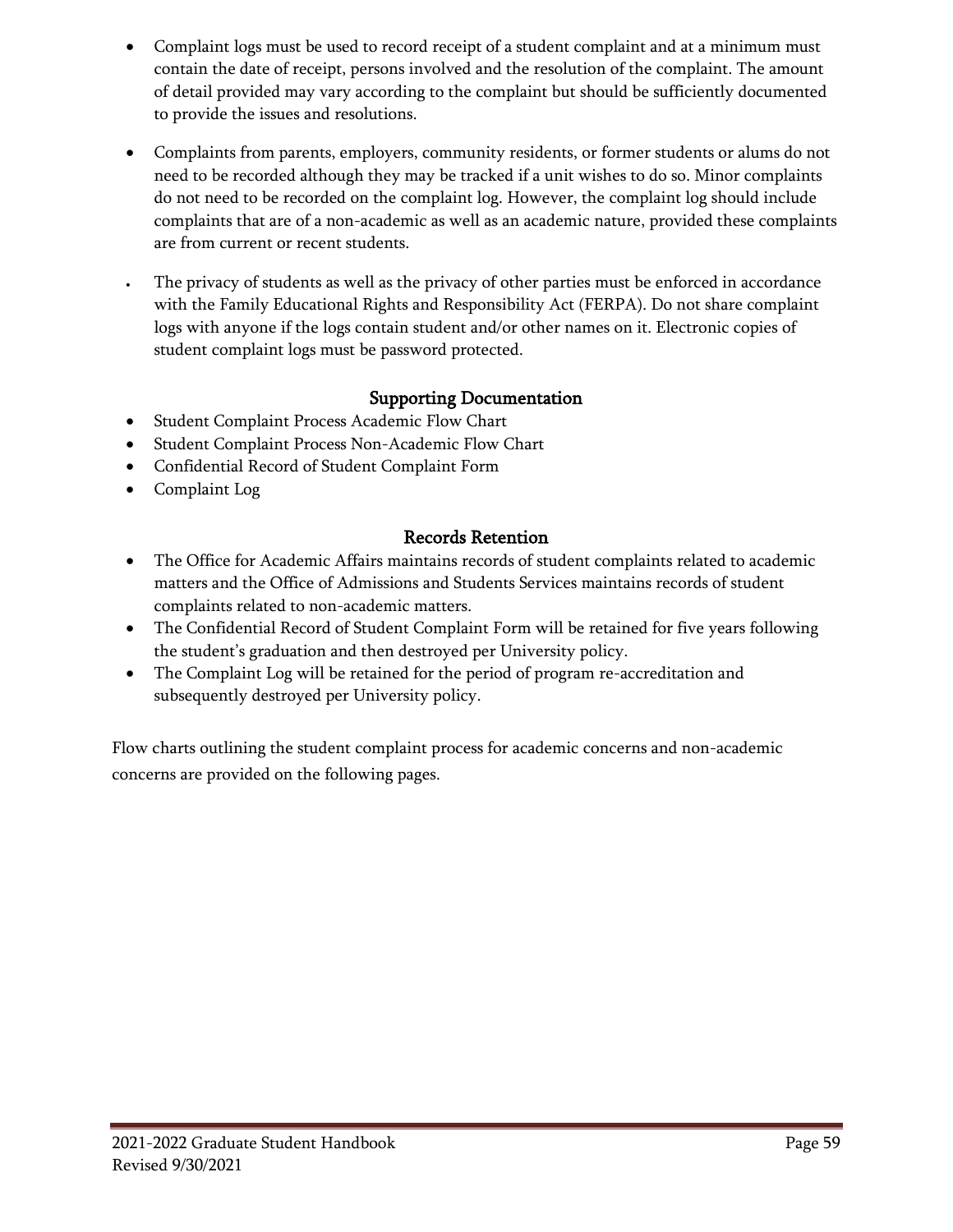# ACADEMIC CONCERNS FLOW CHART

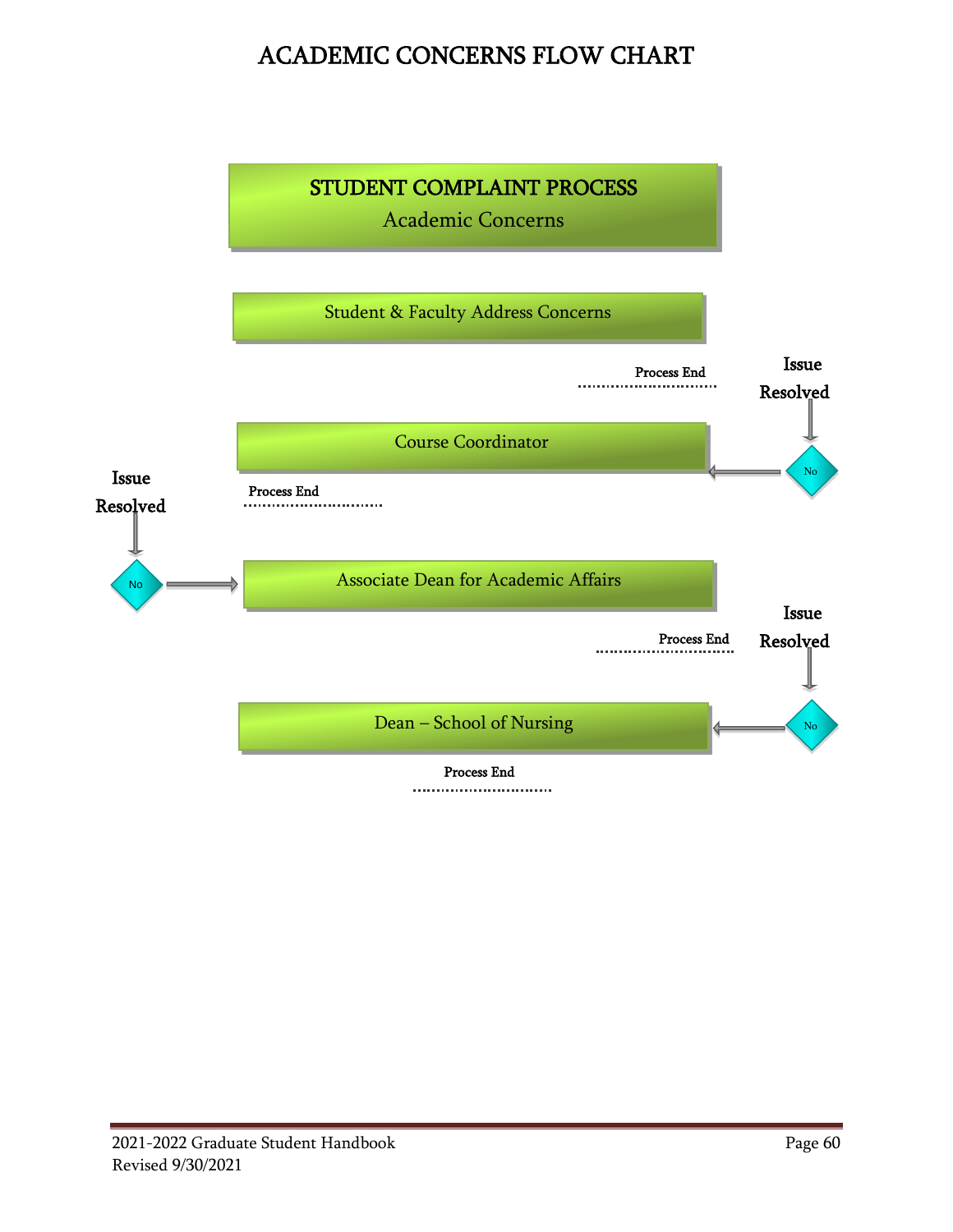# NON-ACADEMIC CONCERNS FLOW CHART

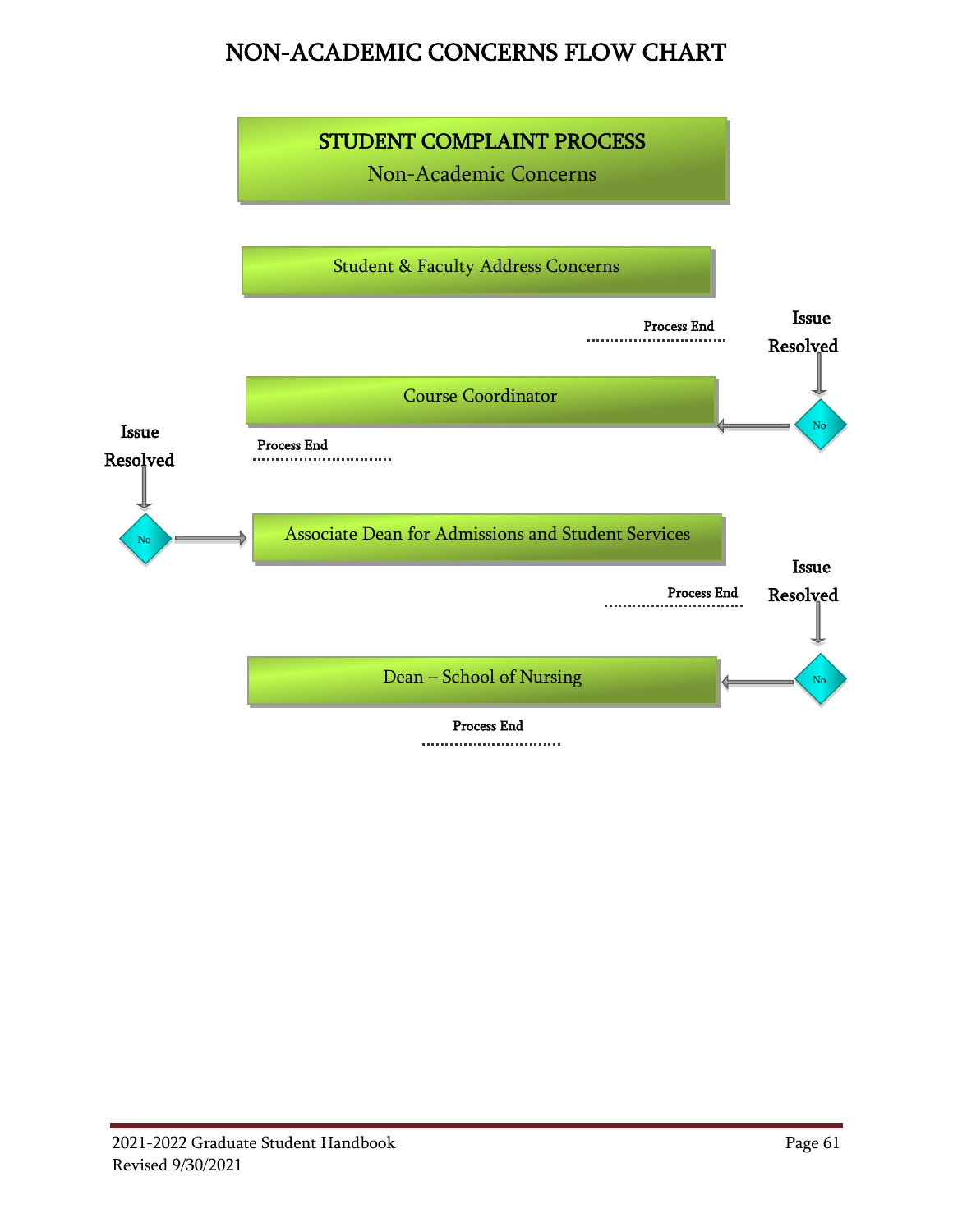### NOTICE OF NON-DISCRIMINATION ON THE BASIS OF SEX

UT Health San Antonio is committed to maintaining an environment free from discrimination in accordance with Title IX of the Higher Education Amendments of 1972, which prohibits discrimination on the basis of sex in education programs or activities. Visit the UT Health San [Antonio Title IX Office](https://students.uthscsa.edu/titleix/) website for more information about the University's [Notice of Non-](http://33hu841nxtz3q9wwt3fihfao-wpengine.netdna-ssl.com/titleix/wp-content/uploads/sites/7/2020/08/UT-Health-SA-Notice-of-Non-Discrimination-on-the-Basis-of-Sex.pdf)[Discrimination on the Basis of Sex](http://33hu841nxtz3q9wwt3fihfao-wpengine.netdna-ssl.com/titleix/wp-content/uploads/sites/7/2020/08/UT-Health-SA-Notice-of-Non-Discrimination-on-the-Basis-of-Sex.pdf) and the [Sexual Misconduct Policy HOP 4.2.2.](https://uthealthsa.sharepoint.com/RAC/Documents/HOP/Chapter04/4.2.2.pdf) For questions, to submit a report, or file a complaint regarding sex discrimination or sexual misconduct/sexual harassment, contact:

#### Dr. John Kaulfus, Title IX Coordinator

Email: [TitleIX@uthscsa.edu](mailto:TitleIX@uthscsa.edu) Phone: (210) 450- 8131 Website: <https://students.uthscsa.edu/titleix/>

#### The UT Health San Antonio Compliance Hotline is a confidential hotline available 24/7 for

anonymous reporting. Online: [Compliance Hotline](https://secure.ethicspoint.com/domain/media/en/gui/67623/index.html) Phone: 1-877-507-7317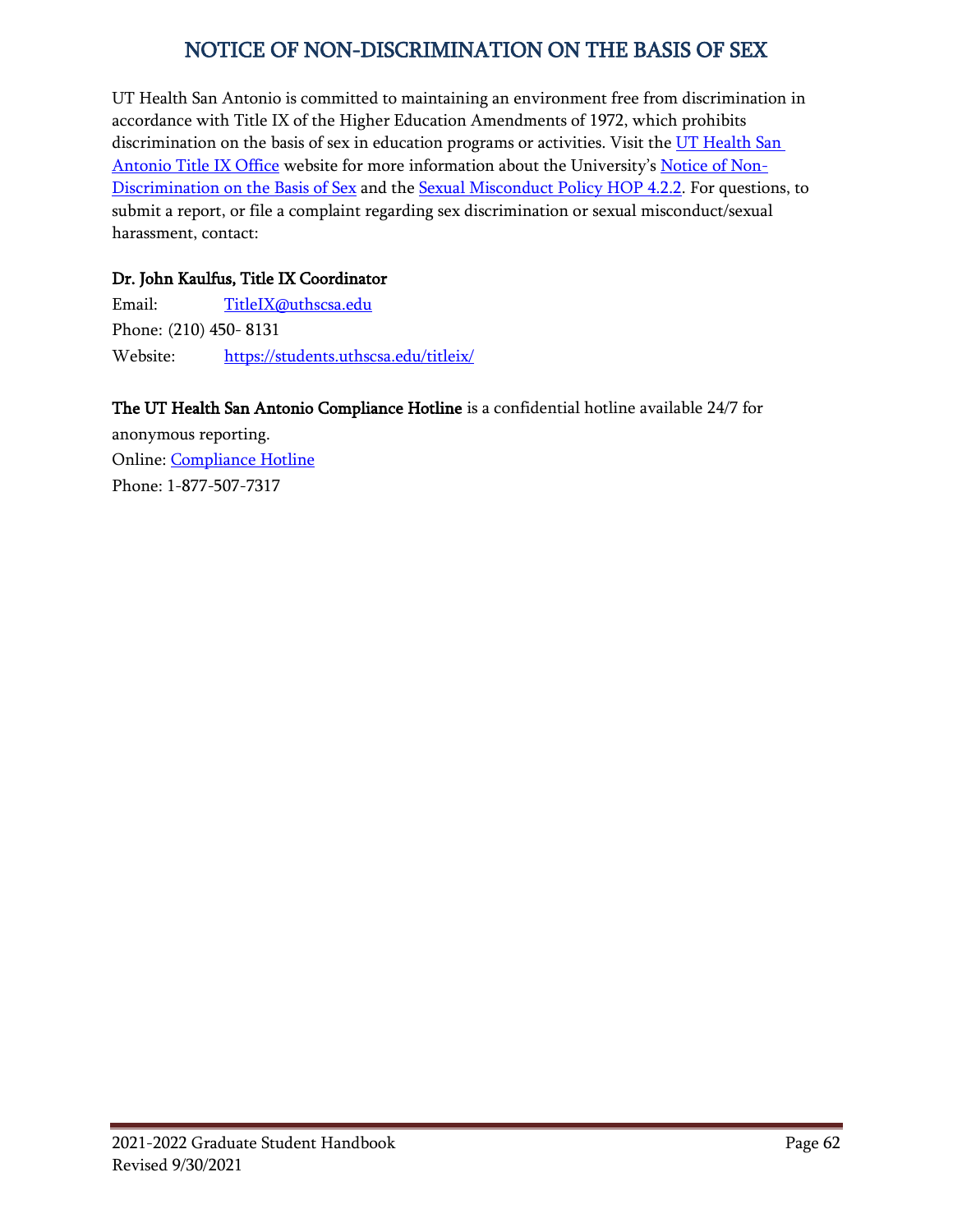# RESOURCES

Visit the **Current Students** site for information regarding:

- University Course Catalog Degree Requirements Library, School Policies Program Policies Student Life Calendars Financial Aid Work-Study-Scholarship Program
- Scholarships Traineeships Forms Graduation Information Registrar's Office Blackboard UT Livemail Bookstore Counseling
- Helpdesk Tuition and Fees Program Cost Sheets ADA and ADA Request Forms Emergency Information UT Police Campus Maps

## TEACHING ASSISTANTS

Opportunities are available for graduate nursing students enrolled part-time to work as teaching assistants in the School of Nursing. Interested applicants should contact the Office of Admissions and Student Services in the School of Nursing for additional information.

# OFFICE OF ACADEMIC AFFAIRS

This office supports the school's educational goals of educating a diverse student body to become excellent nurses. The office provides oversight of the development, implementation and evaluation of the curriculum to ensure the quality of education offered. The office serves as a resource for faculty and students in both the undergraduate and graduate programs. Major responsibilities include:

- Strategic planning for academic programs
- Academic advisement and student progression issues
- Clinical site development and management of clinical contracts
- Coordination of accreditation and regulatory requirements
- Coordination of course schedules and maps
- Depository for student program plans, comprehensive exams, DNP projects and thesis/dissertation approvals and electronic DNP projects.
- Development and coordination of academic policies and procedures
- Program evaluation oversight, including course and teaching evaluations

# OFFICE OF ADMISSIONS AND STUDENT SERVICES

The Office of Admissions and Student Services (OASS) provides and coordinates admissions, student services and a variety of academic and non-academic services. Our team assists with career guidance, referral for personal counseling, learning strategies, financial aid and scholarships, student organizations and commencement. We are also responsible for coordinating career fairs in the fall and spring.

We engage with our diverse students and communities to produce the future nursing leaders of our expanding world who will lead the transformation of nursing care to make lives better through education, research and practice.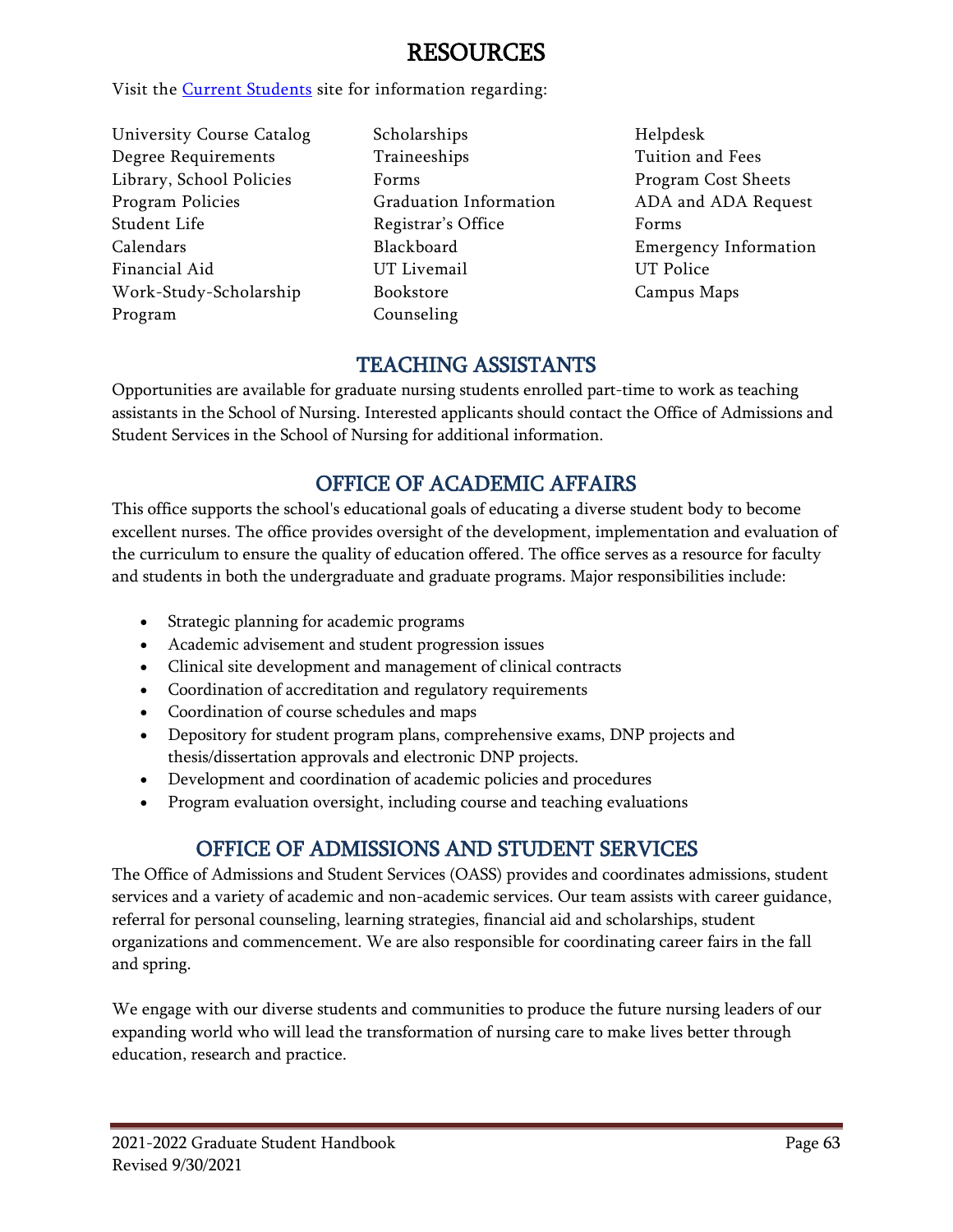### CAREER SERVICES AND GUIDANCE

The OASS team organizes a career fair every fall and spring. The goal of the fair is to bring employers to campus to meet with junior and senior students. The fall fair is normally organized in October and the spring fair in early March.

It is recommended that students prepare a resume or curriculum vitae prior to attending the fair. The OASS team can provide input on resume writing at the professional success seminar series scheduled each fall term. In the spring, students preparing to find a job are invited to attend a seminar about appropriate etiquette and protocol during the job search. For further details about preparing a cover letter or resume, please visit [Purdue University Owl.](https://owl.english.purdue.edu/)

## TUTORING & ACADEMIC SUPPORT

Academic support services including tutoring and counseling services are provided to our nursing students. The OASS team in collaboration with the Office for Academic Affairs, and the Counseling Services can assist nursing students to identify needed services to ensure academic success.

## FINANCIAL AID AND SCHOLARSHIPS

The School of Nursing recognizes that a professional degree can be expensive. The Office of Financial Aid and Veteran's Affairs in conjunction with the OASS team strives to lessen the financial hardship through grants, scholarships, and loans for eligible students. School of Nursing students must apply for need-based financial aid via the [FAFSA.](http://students.uthscsa.edu/financialaid/2013/02/how-to-apply/) For further details about grants and loans, contact the Office of Financial Aid at (210) 567-2635 or visit their [website.](http://students.uthscsa.edu/financialaid/)

In addition to aid offered by the Office of Financial Aid, the School of Nursing awards scholarships funded by private donors to eligible applicants. Applications are provided to enrolled students and candidates in the fall, spring and summer terms. Applications are distributed to enrolled students via e-mail to their LiveMail account. A Scholarship Committee composed of faculty and staff determine awards. Visit the SON [Financial Aid and Scholarships site](https://www.uthscsa.edu/academics/nursing/programs/scholarships) for details.

### EMERGENCY LOANS

The purpose of the SON Emergency Fund is to assist students by providing interim funding for educational needs until long-term financial aid is available. The funds will be made ONLY for educational necessities room and board, hospitalization not covered by insurance, and other unplanned emergencies. Emergency funds provided might impact financial aid and are count as income. Read the [Emergency Fund Policies and Conditions](http://nursing.uthscsa.edu/students/SON_Emergency%20Fund%20App_12_13%20.pdf) for further information.

### STUDENT HEALTH SERVICES

The Student Health Clinic at the San Antonio campus offer many services, including:

- Health Promotion/Disease Prevention
- Acute Minor Illness and Injury
- Routine Physical Exams
- Women's & Men's Health
- Contraceptive Counseling
- STD Screening / Treatment
- Immunization
- TB Screening
- Stable Chronic Disease Management (e.g., asthma, diabetes, hypertension)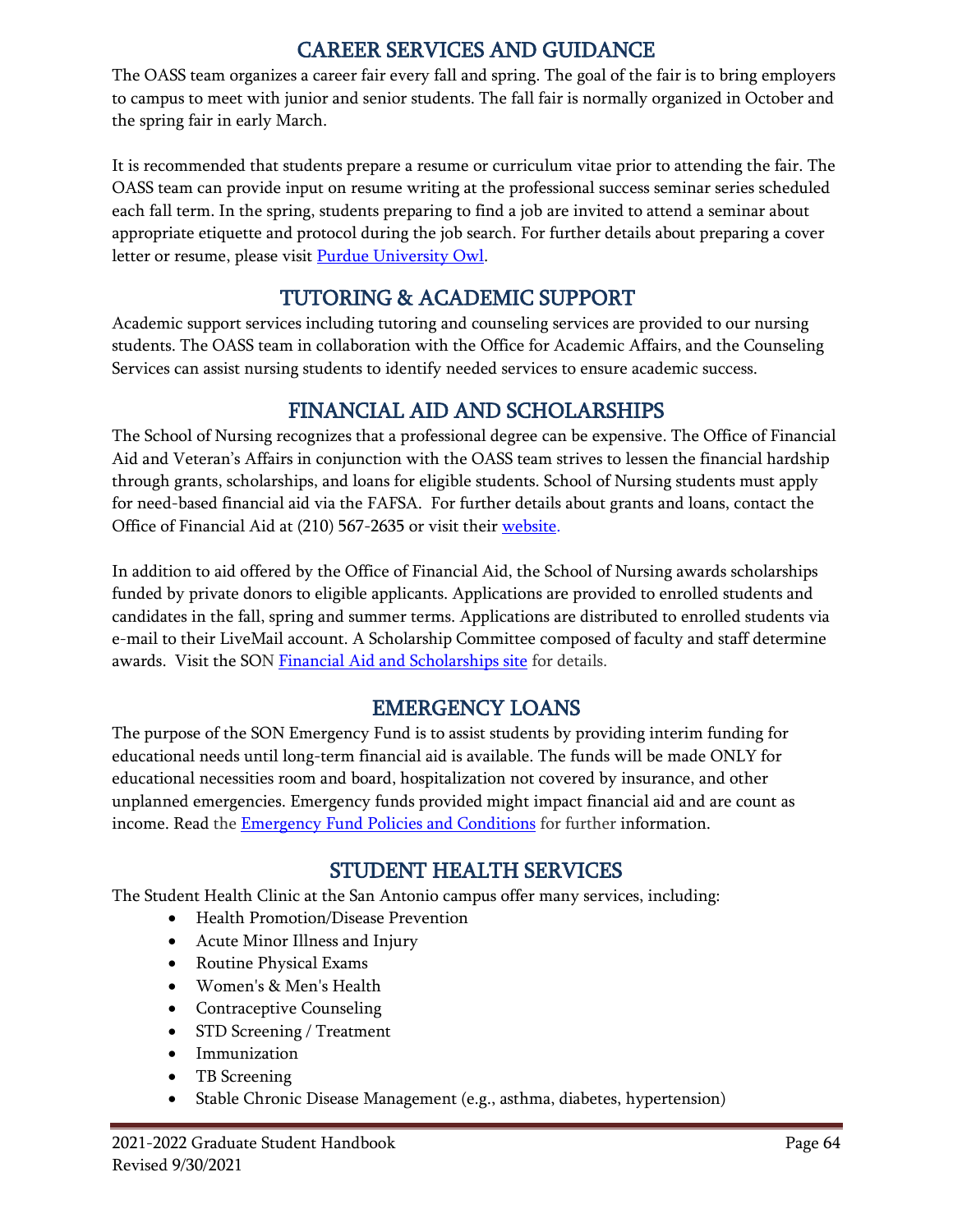### PERSONAL COUNSELING

Format of services: Individual counseling, couples counseling, medication consultation, workshops that focus on study skills, time management, stress management or other topics may be arranged for a group by contacting the office. The following services are provided:

#### 1. Academic Difficulties

- Test or performance anxiety
- Conflict with instructor or clinical supervisor
- Organizing and learning course objectives
- Time management

#### 2. Career Issues

- Clarifying career goals and interests
- Confronting doubts about career choice
- Identifying a specialty interest

### 3. Medication Consultation

- Evaluation and medication treatment
- Medication management

### 4. Personal Problems

- Increasing self-confidence and coping with self-doubt
- Managing stress effectively
- Coping with feelings of depression and/or anxiety
- Developing self-assertion
- Overcoming self-defeating behavior
- Relationship issues

#### 5. Substance abuse

- Evaluation
- Referral
- Consultation
- Education

# HEALTH INSURANCE

The UT System Board of Regents requires you to maintain a valid major medical insurance policy while you are a registered student at UT Health San Antonio. If you do not have your own health insurance policy, you will be automatically enrolled in a group plan chosen by the UT System. A student may enroll her/his spouse and/or children at additional cost(s). You must declare health insurance every term. <http://students.uthscsa.edu/studentlife/2013/03/health-insurance/>

# UNIVERSITY POLICE

The UT Health SA Police Department (located at 7703 Floyd Curl Drive.) provides 24-hour law enforcement and security services. If a crime is in progress or if you have an emergency to report, dial 7-8911. For non-emergencies, call (210) 567-2800. Student ID badges and parking permits may be purchased at the UT Police Department next to the School of Nursing.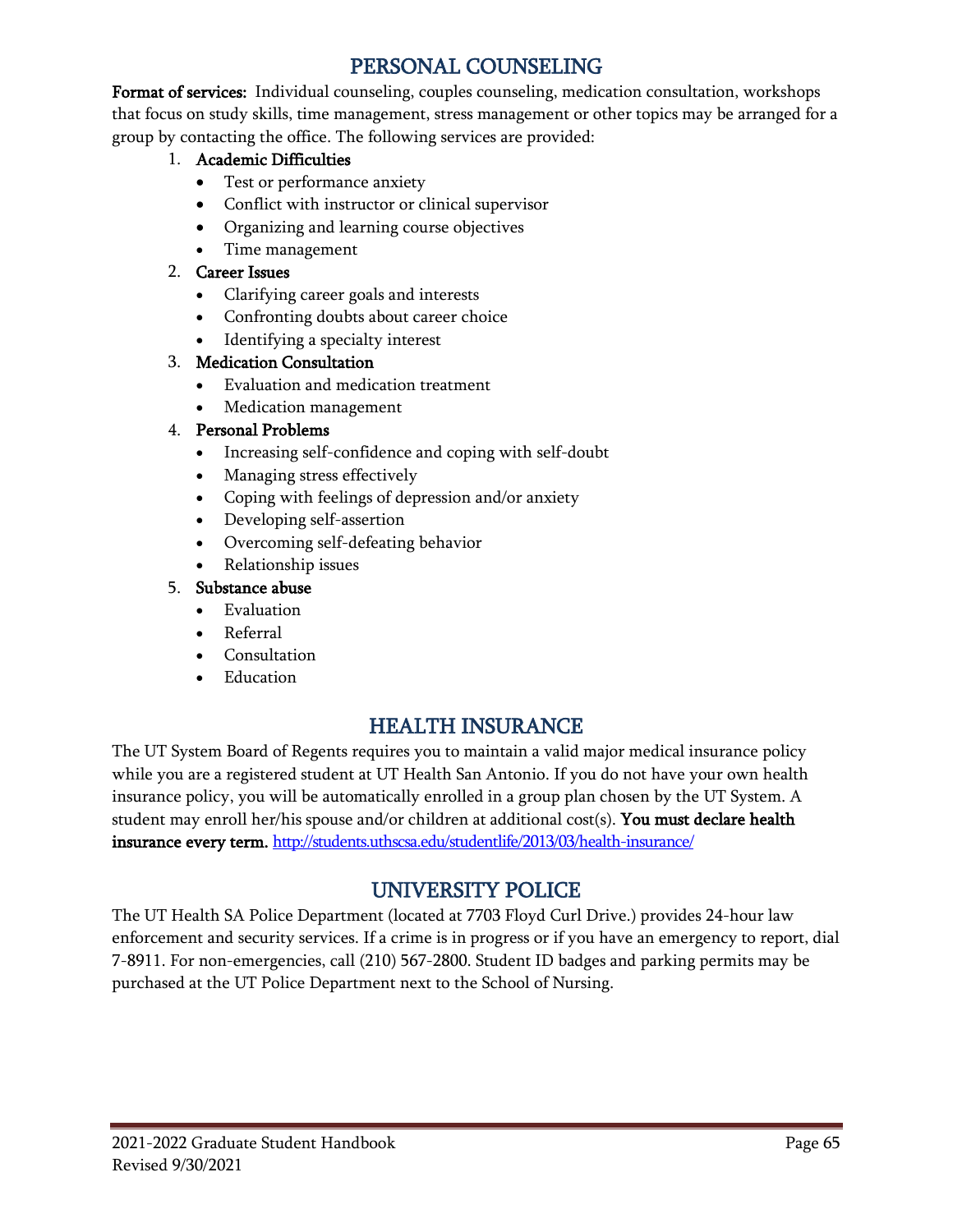### PARKING

The University Police Department is responsible for issuing and collecting permits, collecting fees for permits either monthly or through payroll deduction and maintaining all permit records.

No parking permits will be renewed if any unpaid campus citations exist. Those permits bought on the payroll deduction plan will be cancelled as of September 1st, if any unpaid citations are shown for the permit holder. Any permit that is cancelled or allowed to expire, for citations or any other purpose, will cause the permit holder to forfeit any preferred parking assignment then in effect. Renewal of parking permits on or before August 31st of each year will allow the current parking assignment to continue in effect. Renewal of the parking permit after September 1st of each year will be based solely on the availability of parking then existing. Any forfeited special parking assignment will automatically be made available to those persons on the Waiting List.

### SHUTTLE SERVICES

The University Police Department provides a **Shuttle Bus** to all UT Health San Antonio personnel who have purchased a permit. The shuttle service is in operation from 6:00 am to 6:00 pm normal university business days. The shuttle provides service to various locations on the Main Campus and two trips a day to the Texas Research Park.

## BUILDING ACCESS

The University Police are responsible for security of Health Science Center buildings at all times. After normal business hours, weekends and holidays all outside doors are locked to protect both personnel and property. Some doors may be opened by card keys if so equipped. Certain doors have been identified as "after-hour entries" and are equipped with cameras and intercoms which are controlled by University Police personnel. Upon proper identification, the door will be opened electronically by University Police personnel. All transactions at the after-hour doors are video and audio recorded. Tampering or disabling of a security device, CCTV, card reader, security alarm point or motion detector is cause for arrest and/or termination of employment and/or expulsion from the University.

### LOCKERS

Lockers are located on the sublevel of the School of Nursing near the Simulation Lab and are available to students on a first come, first serve basis. Students are able to setup their own combinations. Issues with lockers should be directed to the Student Success Center.

Lockers are also available in the ALTC and students must provide their own locks to use on a day-to-day basis.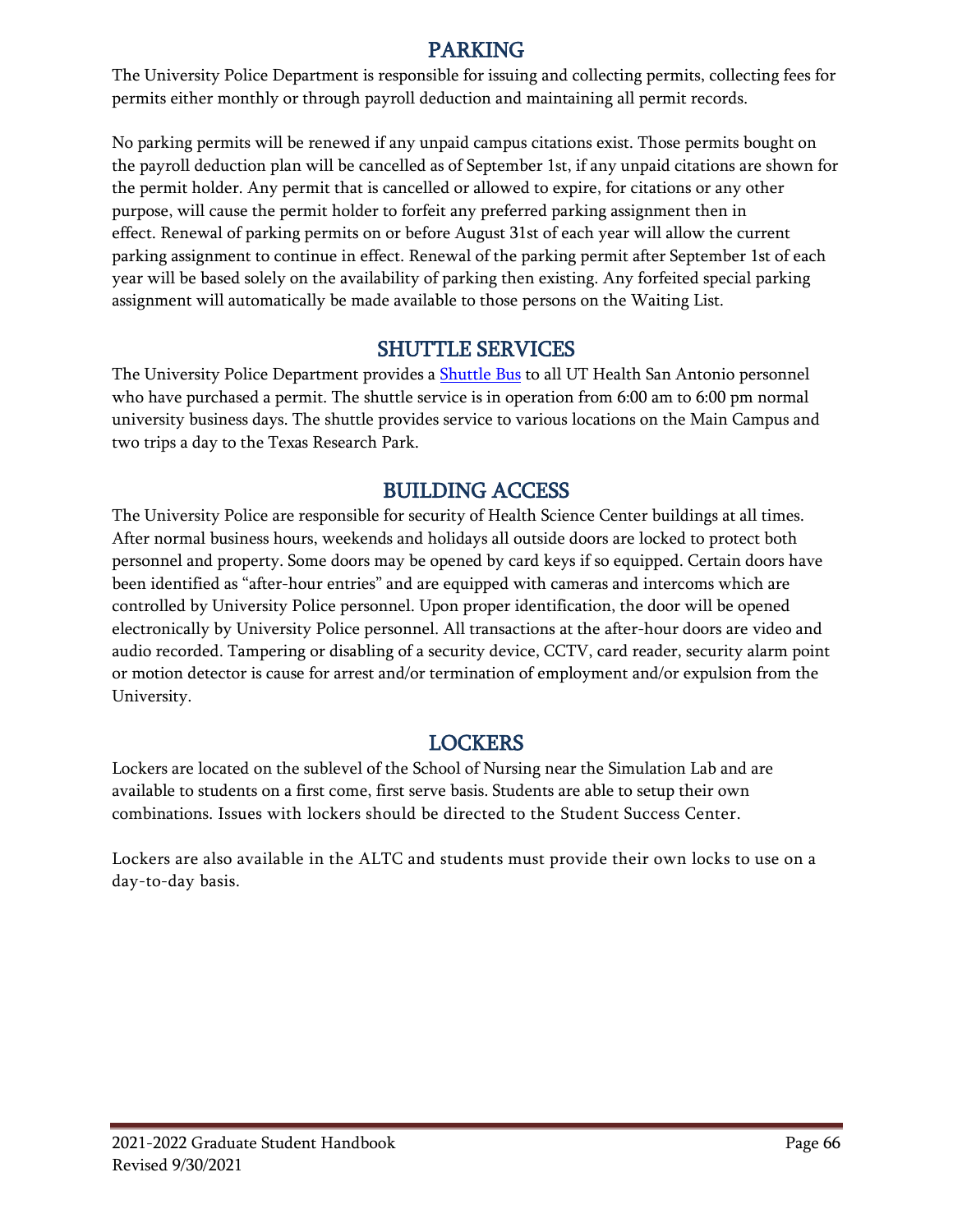# RESEARCH AND SCHOLARSHIP

# OFFICE OF NURSING RESEARCH AND SCHOLARSHIP

The Office of Nursing Research and Scholarship (ONRS), housed in the School of Nursing, mentors student and faculty investigators, fosters interprofessional collaborations and helps investigators meet regulatory compliance for engaging in research [\(human subjects training, HIPPA compliance, etc\).](http://research.uthscsa.edu/irb/resources.shtml)

The School of Nursing is an integral part of a large internationally recognized academic health center (AHC) that is a site for a funded Clinical Translational Science Award (CTSA) [\(Institute for](http://iims.uthscsa.edu/)  [Integration of Medicine and Health \(IIMS\).](http://iims.uthscsa.edu/) Interprofessional research collaborations are strongly supported by the IIMS.

There are just over 100 AHCs nationwide that have enormous impact through integration of research, education and patient care that produces the knowledge and evidence foundation for treating illness and improving health. The 2002 and 2003 Institute of Medicine (IOM) Report on Academic Health Centers challenged AHCs to take the lead in:

- Transforming content, methods, approaches, and settings used in health professional education
- Designing and assessing new structures and approaches for patient care
- Translating science through increased emphasis on clinical health services, prevention, and community-based research to move discoveries to clinical and community settings.

The School of Nursing faculty is responding to the IOM challenges through their programs of science that focuses on the scholarship of teaching, practice and discovery (research). They're bringing to life the School of Nursing Mission which is, "we engage with our diverse students and communities to produce the future nursing leaders of our expanding world who will lead the transformation of nursing care to make lives better through education, research and practice."

# THE CENTER FOR COMMUNITY-BASED HEALTH PROMOTION WITH WOMEN AND CHILDREN

The UT Health San Antonio School of Nursing Center of Excellence, Community-Based Health Promotion with Women and Children (CBHP), supported in part by the Anita Thigpen Perry Endowment, is housed in the School of Nursing Office of Research and Scholarship. The goal of the Center is to collaborate with the community in the development, implementation and evaluation of culturally proficient health interventions for Women and their families experiencing disparities in health outcomes.

The Center Advisory Council is made up of both interdisciplinary academic and community partners. Community partners include representatives of: Familias en Accion Community Collaborative Council (CCC), American Indians in Texas at the Spanish Colonial Missions (AIT-SCM), Mujeres Nobles de Harlandale, SUAVE (Southside United Against a Violent Environment), Coalition for GLBT Advocacy Group and the Prosumer Group. Academic partners include faculty and staff from the School of Nursing, Department of Family and Community Medicine, Department of Surgery, School of Public Health, UTSA and Texas Woman's University.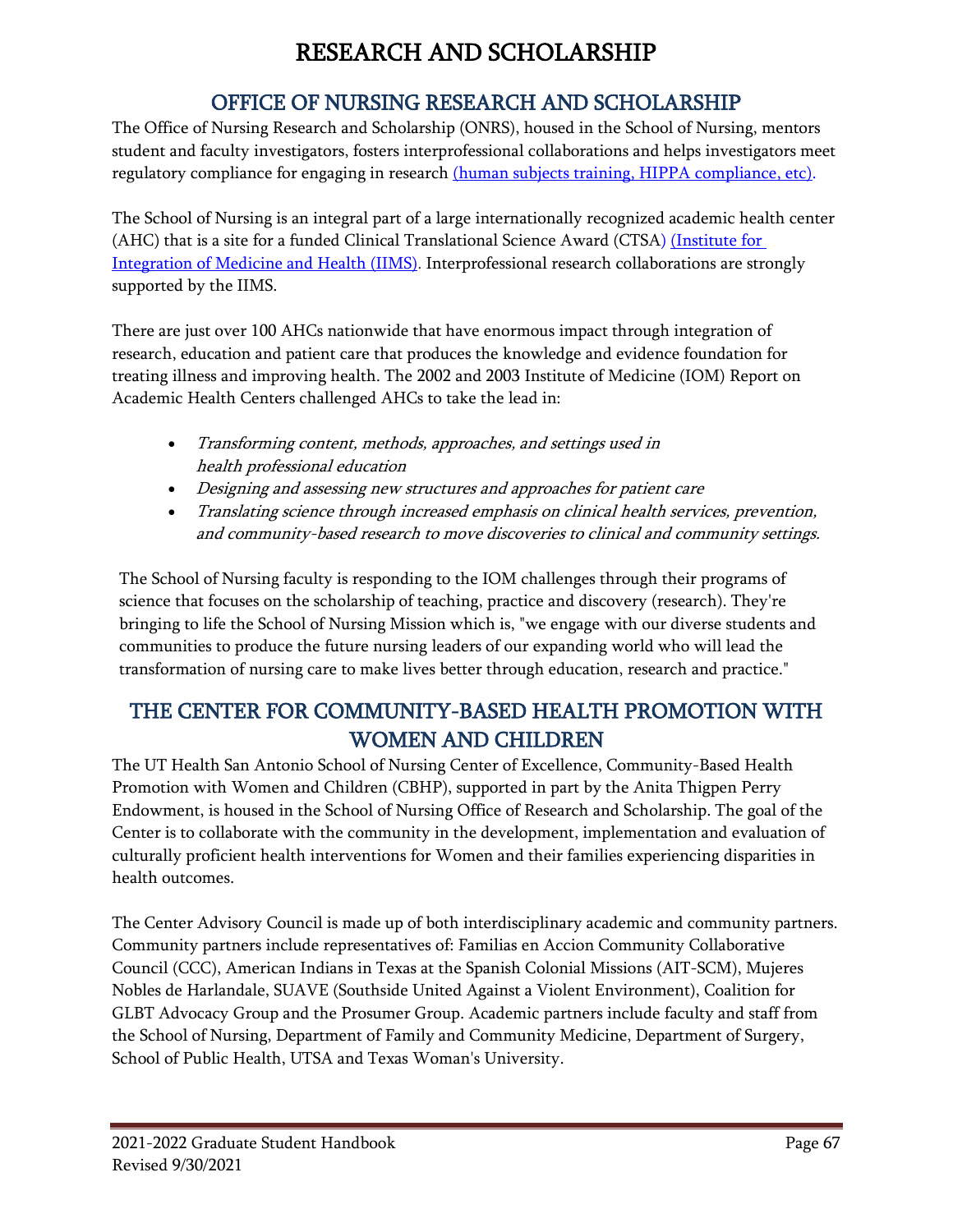### THE LIBRARIES

The mission of The Libraries is to advance the educational, research, clinical care, and community service programs of UT Health San Antonio by critically appraising, selecting and organizing health sciences information and by facilitating and maintaining access to these resources for the faculty, staff and students of the Health Science Center and for the South Texas community.

The Libraries include the [Dolph Briscoe, Jr. Library,](http://library.uthscsa.edu/2011/11/dolph-briscoe-jr-library/) the [Laredo Regional Campus Library](http://library.uthscsa.edu/2011/11/laredo-library/) in Laredo, the Jesse H. Jones Comprehensive Research Library (under renovation) at the South Texas Research Park and the **P.I. Nixon Medical Historical Library** on the 5th floor of the Briscoe Library.

[Library Resources for Students](http://library.uthscsa.edu/2011/11/resources-for-students/)

#### School of Nursing Librarian

Name: Emme Lopez E-mail: [LopezE13@uthscsa.edu](mailto:LopezE13@uthscsa.edu) Phone: 210-450-8124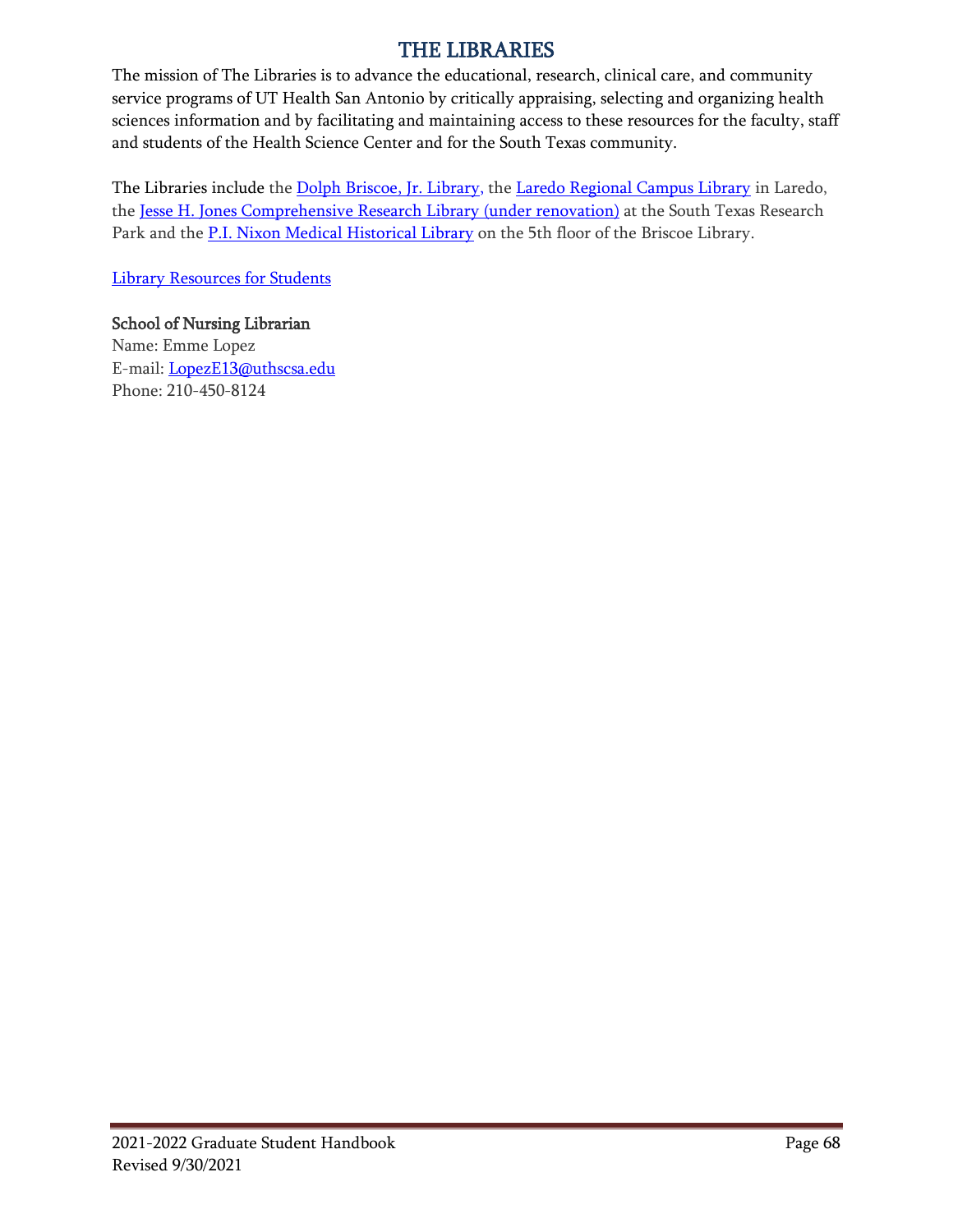# PROFESSIONAL ORGANIZATIONS

### GRADUATE STUDENT NURSE ORGANIZATION

The purpose of this organization is as follows:

- a. to provide knowledge, leadership, advocacy and community service;
- b. to encourage active participation of graduate students in improving student services;
- c. to promote active communication between students and faculty/staff; and
- d. to provide a venue for the UT Health San Antonio SON to be recognized in our community.

Membership in this organization shall be open to active enrollment either part-time or full-time in the Graduate Program in the Nursing School at UT Health San Antonio.

### NURSING STUDENT COUNCIL

The purpose of this organization is as follows:

- e. to represent and unite all students in the School of Nursing;
- f. to provide for and enhance communication between the student of the School of Nursing, students of the greater UT Health San Antonio community, the faculty and administration of the School of Nursing and the of UT Health San Antonio at large;
- g. to advise and assist the administration in reaching decisions on policy that concerns students of the school of nursing; and
- h. to assist tin broadening the intellectual, cultural and recreational opportunities and capabilities of the students of the School of Nursing.

Membership in this organization shall be open to all students registered in classes at the School of Nursing.

### INTERNATIONAL NURSING STUDENTS ASSOCIATION (INSA)

The purpose of this organization is as follows:

- a. to promote understanding of different cultures;
- b. to provide a venue where students of any cultural background can find a common ground;
- c. to promote communication and relationships between INSA members, the School of Nursing and the community; and
- d. to assist in broadening the intellectual, cultural and recreational opportunities and capabilities of students of the School of Nursing.

This organization is open to all students admitted to the School of Nursing, UT Health San Antonio.

### MEN IN NURSING

The purpose of this organization is as follows:

- a. to provide a social setting for male nursing students to meet;
- b. to have guest speakers inform men on their perspectives of the occupation; and
- c. to have community service projects directed words helping men in the community.

Membership in this organization shall be open to currently enrolled student of UT Health San Antonio, School of Nursing.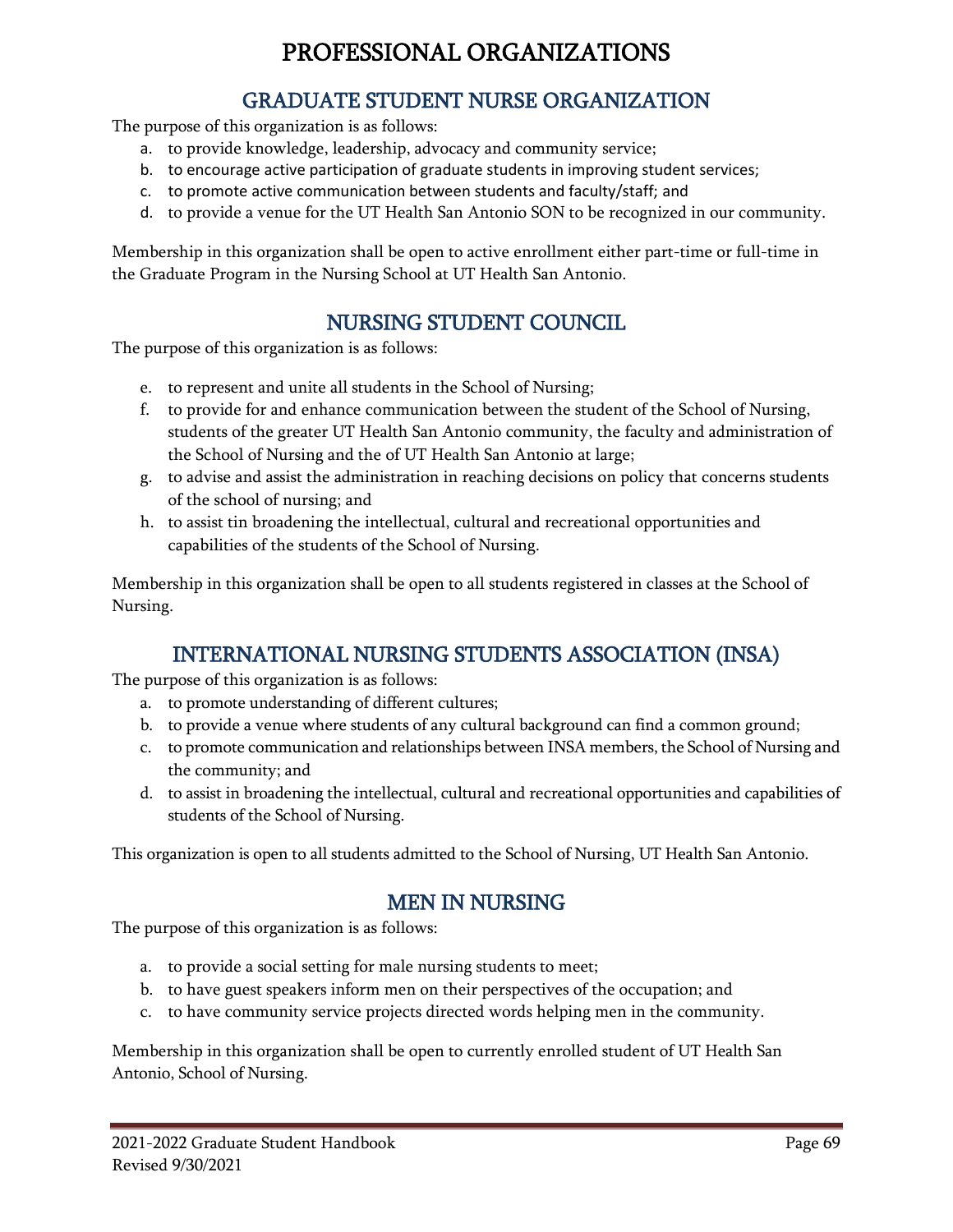### HISPANIC STUDENT NURSES ASSOCIATION

The purpose of this organization is as follows:

- a. To have direct input into standards of nursing education and to influence the education process.
- b. To promote and encourage participation in community affairs and activities towards improved health care and social issues.
- c. To promote and encourage recruitment efforts, participation in student activities, and educational opportunities regardless of race, color, creed, sex, age, national origin or economic status.

Membership in this organization shall be open to currently enrolled student of UT Health San Antonio, School of Nursing.

# SIGMA THETA TAU

Sigma Theta Tau is the National Honor Society of Nursing. Constituent chapters are established in accredited collegiate schools of nursing. The organization recognizes superior achievement and the development of leadership qualities, fosters high professional standards, encourages creative work and strengthens commitment to ideals of the profession. Membership is by invitation only. Invitations will be sent to candidates selected by the faculty who have leadership and research abilities, who have completed one-half of the nursing programs and who have a cumulative grade point average of 3.50 or higher. Graduate students who are currently members of Sigma Theta Tau through other chapters are invited to transfer membership to the Delta Alpha at Large Chapter and to participate in meetings with the School of Nursing [http://www.nursingsociety.org/default.aspx.](http://www.nursingsociety.org/default.aspx)

## THE SOUTHERN NURSING RESEARCH SOCIETY

The mission of the Society is to Advance Nursing Research through

- Dissemination and utilization of research findings
- Facilitating the career development of nurses and nursing students as researchers
- Promoting the image of nursing as a scientific discipline
- Enhancing communication among members

**Student (Full time)\*** - Students residing or studying in the Society region who are in a program leading to the first professional or higher degree in nursing. Membership includes full voting privileges, all newsletters and notices, reduced prices for the Annual Conference, and inclusion in online searchable Membership Directory. – Dues \$85.00. See the **Student Network** for more information.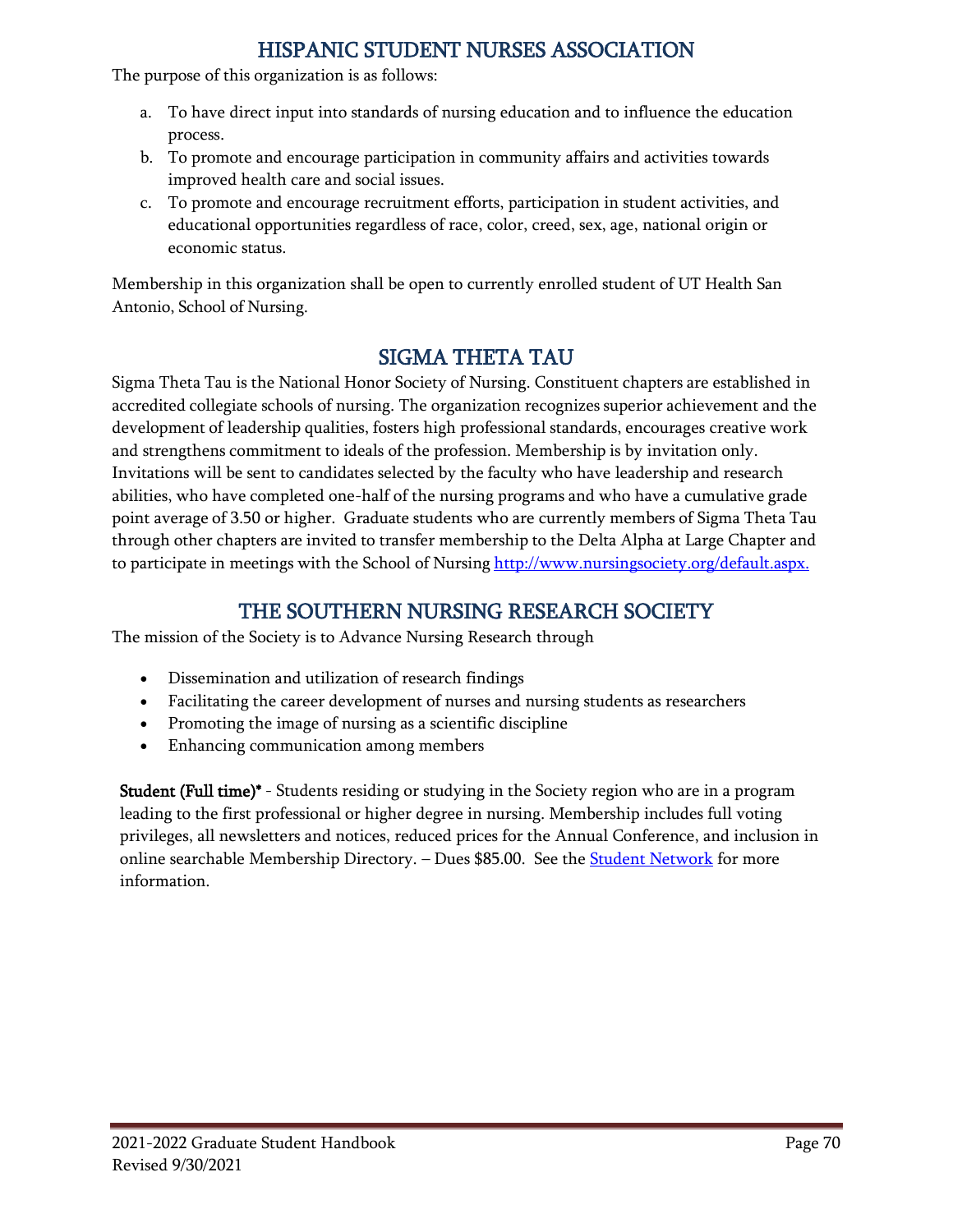# REPRESENTATION OF SCHOOL OF NURSING COMMITTEES

### COMMITTEE ON GRADUATE STUDIES

The purpose of the COGS committee is to provide leadership for long-range planning, overall development, implementation and evaluation of the curriculum and graduate program policies, and serves in an advisory capacity to the faculty. One student representative from each graduate program sits on the committee.

# MISCELLANEOUS INFORMATION

## STUDENT FILES

Official student files are maintained in the Office for Academic Affairs. The contents of the files are limited to information which is relevant and essential for academic purposes. This material may only be reviewed by the academic unit and the Associate Deans to determine appropriateness. Letters of reference and transcripts submitted for admission are the property of UT Health San Antonio and may not be forwarded outside the University.

Items included in the file are:

- application for admission with supporting materials (letters of reference and transcripts)
- changes in enrollment status
- official correspondence between the student, the college, college committees, and the university
- approved Plan of Study
- advisement notes
- petitions
- program plans
- CPR and ACLS certifications
- Board of Nursing license

Students may review their files anytime by coming to the Office for Academic Affairs. The file cannot be removed from the office. If another party is to review the file with the student, a written request must be made and the name of the third party must be stated on the written request. Student files are saved for the required five years from the end date of a student's last completed term in accordance with University policy.

### BLS AND ACLS CERTIFICATIONS

According to state law and university policy, students are required to maintain American Heart Association Healthcare Provider Basic Life Support (BLS) certification at all times. Students in the AGACNP program are also required to maintain American Heart Association Healthcare Provider Advanced Cardiovascular Life Support (ACLS) certification at all times. All students must submit a copy of their current BLS certification to the Office for Academic Affairs and AGACNP students must submit a copy of their current BLS and ACLS certification to the Office for Academic Affairs.

# APPOINTMENTS WITH FACULTY

Students may make appointments with their faculty advisor or course professor via Starfish, email or leaving message on faculty member's voicemail.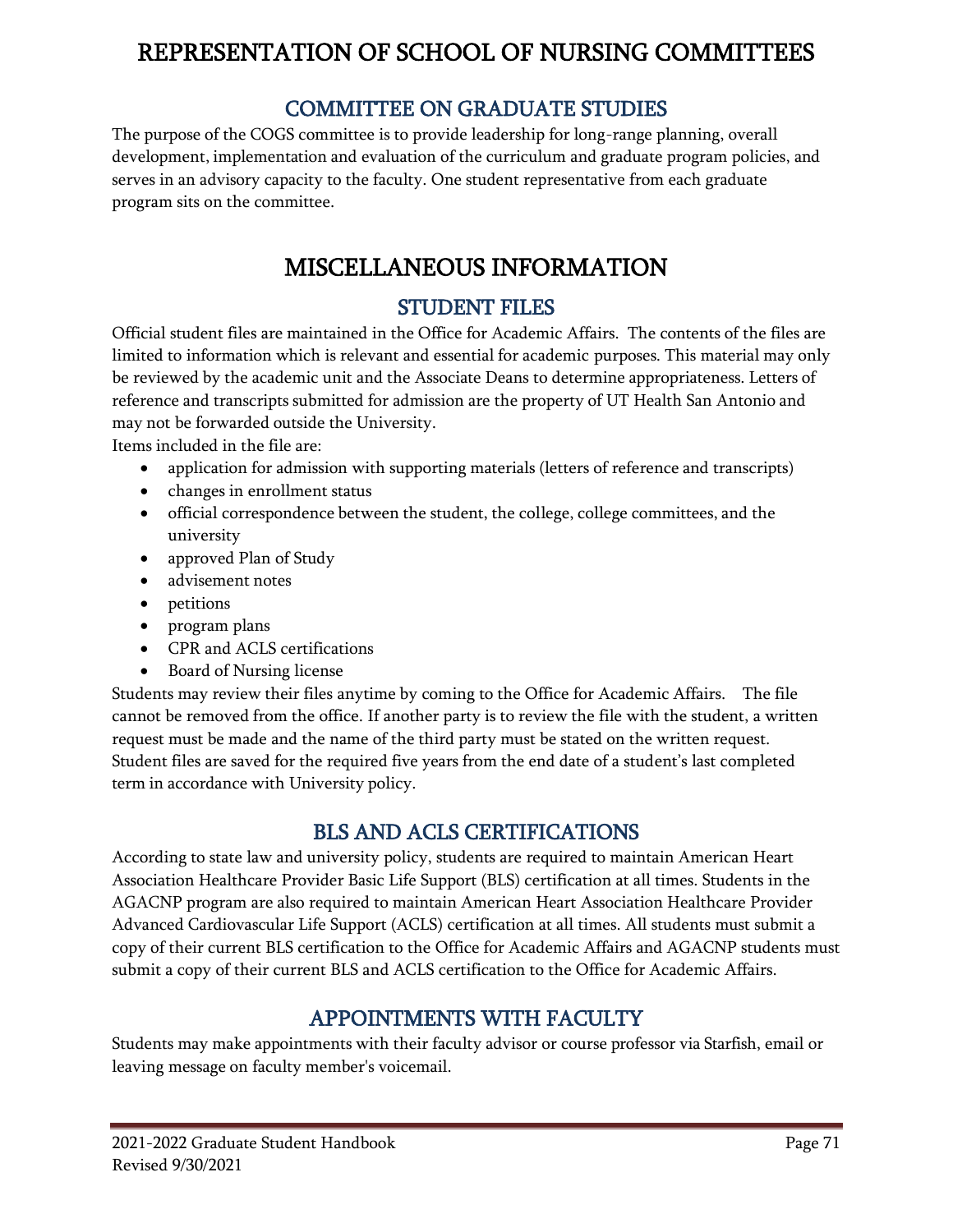### STUDENT EMAIL

Important communication regarding class offerings, financial assistance, job opportunities, and other information will be distributed electronically through UT Health San Antonio LiveMail. Every student is issued a free email account through [LiveMail.](https://login.microsoftonline.com/common/oauth2/authorize?client_id=00000002-0000-0ff1-ce00-000000000000&redirect_uri=https%3a%2f%2foutlook.office365.com%2fowa%2f&resource=00000002-0000-0ff1-ce00-000000000000&response_mode=form_post&response_type=code+id_token&scope=openid&msafed=0&client-request-id=5b5ea342-b271-4292-a673-fad10e00838f&protectedtoken=true&claims=%7b%22id_token%22%3a%7b%22xms_cc%22%3a%7b%22values%22%3a%5b%22CP1%22%5d%7d%7d%7d&domain_hint=livemail.uthscsa.edu&nonce=637335882841798232.abe47cbc-6473-45fc-be47-643c3c185123&state=FYtLDoAgDAVBT-EhAKFg63GwYiTRuPB3fetiXjIvGa2UaoVG0L2MwgEQIBEFih5HChBsnkpEntgMEcHEtLD5H1FgYE_JB9DSdu54s9vqU_ZcN3tf68lntmW-Pw)

### STUDENT USE OF THE COPY MACHINES

The copy machines are available for student use with all charges going to the student's personal Paypal account.

## STUDENT INFORMATION

Students are requested to advise both the University Registrar Office and the Office for Academic Affairs of changes in address, telephone numbers or name changes. Changes may be submitted via My Student Center. Failure to do so interferes with the timely receipt of important information.

## LISTSERV ELECTRONIC COMMUNICATION

The Office for Academic Affairs maintains a student listserv. Correspondence and documents will be sent directly to student's LiveMail email addresses. The listserv will only be sent to your official UT Health San Antonio LiveMail email account.

# GLOBAL HEALTH DISTINCTION PROGRAM

#### Goals

The Global Health Distinction (GHD) Program of the School of Nursing (SON) aims to acknowledge undergraduate and graduate students who demonstrate engagement in interprofessional global health-related activities while maintaining high academic standards. The goals of the GHD program are to promote culturally sensitive care, enhance interprofessional team skills, and to broaden students' vision for health equity and innovation by meeting the health needs of our local culturally diverse populations and extending health promotion as an act of social justice to communities across the globe.

#### **Objectives**

- 1. Construct a vision for health equity and healthcare innovation through global health-related activities.
- 2. Develop skills related to providing culturally sensitive health care for diverse populations.
- 3. Demonstrate effective interprofessional team skills.
- 4. Appraise methods for promoting health as an act of social justice across the globe.

#### Requirements for Achieving the Distinction

- Achieve a final cumulative GPA of 3.25 at graduation.
- Participate in a mentoring relationship with UT Health San Antonio faculty member(s) (Appendix I: List of internationally-experienced faculty and their bios).
- Present (poster or podium) at a mentor-approved conference.
- Document at least 150 hours of global health activities while enrolled in their program:
	- o Complete a zero credit hour interprofessional global health course elective (15 hours)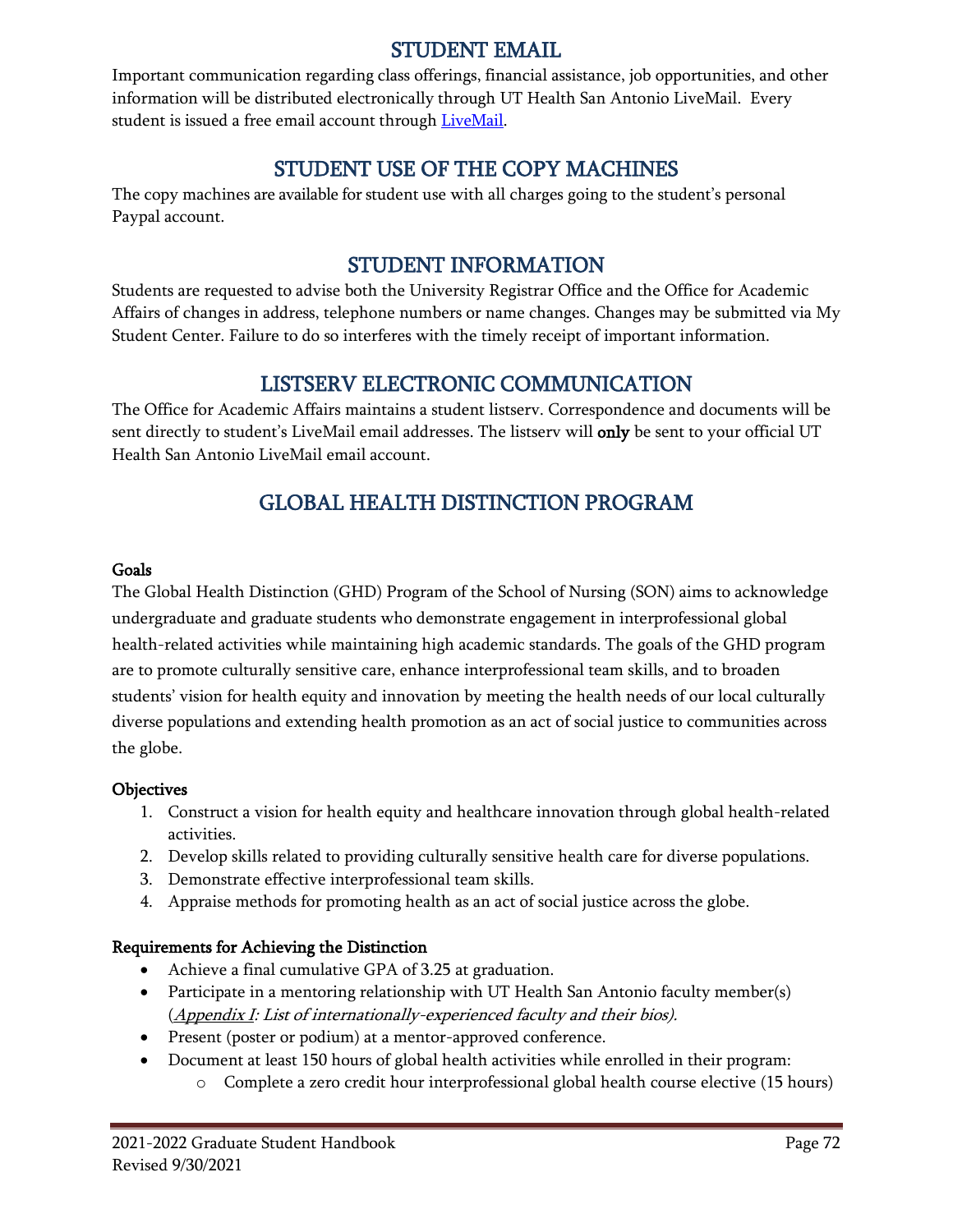- o Participate actively in global health and study abroad activities to include an international experience  $\Delta$ *ppendix II:* Activity Log signed by their GHD faculty mentor).
- o Please note: hours achieved/logged for the GHD can also count toward the student's clinical hours required for their program of study as long as the specific criteria for clinical hours are met and are approved by either the Undergraduate or Graduate Associate Dean.

### Implementation of the Global Health Distinction through the Committee on International Programs

The SON Committee on International Programs will implement, manage, confirm, and recommend awarding of the GHD. The Director of International Programs will send a letter of the student's completion to the SON Office of Academic Affairs, which will subsequently communicate to the Registrar's Office.

### Application to Enroll in the Program

SON undergraduate students interested in the GHD must apply during the first semester of their program: March 1 for the Spring entry and October 1 for the Fall entry. SON graduate students interested in the GHD must apply during the first year of their program.

The application must include the following:

- Completed application form
- Student's resume
- Student's statement, detailing how the GHD Program resonates with the student's values and experiences, career goals, and professional trajectory
- Letter of acceptance from a potential faculty mentor (Appendix III: Sample Faculty Mentor Letter)

### Awarding of Global Health Distinction

Students who qualify to have the GHD appear on their transcript will need to submit documents verifying completion of the activities and requirements of the program by March 1, June 1 or October 1 of their final semester. These documents include:

- The verification of at least 150 hours of completed global health activities (Appendix II: Activity Log)
- Unofficial transcript displaying successful completion of the interprofessional global health course elective and a GPA of 3.25 or higher.
- Copies of all scholarly materials produced by the student (i.e., abstracts, posters, manuscripts)
- Present to the Committee on International Programs.

The Committee on International Programs decides on the final list of graduating students who have achieved distinction and the Director of International Programs will submit the list and letters to the Undergraduate and Graduate Program Coordinators in the Office of Academic Affairs in the School of Nursing. The Program Coordinators will submit the letters to the Registrar's Office for conferment.

### Evaluation

The evaluation of the GHD Program will include an assessment of the students' global health activities and outputs as well as the objectives for the program. Quantitative evaluation of the program will be online surveys and questionnaires to both students and mentors before and after the completion of the GHD Program. The survey will include demographics, cultural skills,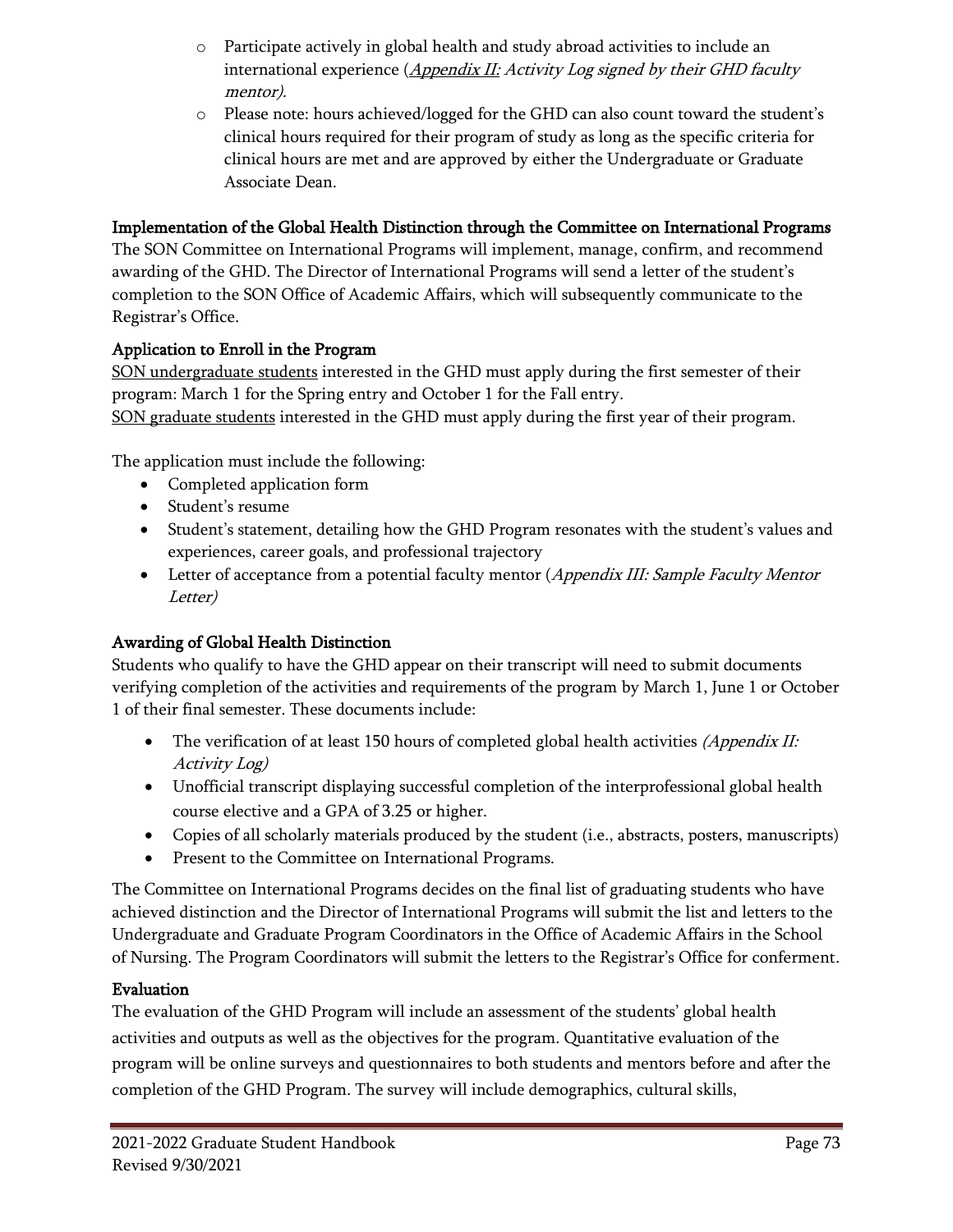interprofessional team skills, student's career plans, global health engagement, and reflection on program activities and recommendations.

### Global Health Opportunities: "Going global but local"

A student's active participation in global health and study abroad activities is a requirement for the GHD. These activities may include but are not limited to, international medical missions, study abroad programs, South Texas and border projects, local health and cultural activities (i.e., health screening at Asian Festival, new year celebrations for different cultures), and many more. The Global Health Trip hours are calculated as 10 hours per day, including travel.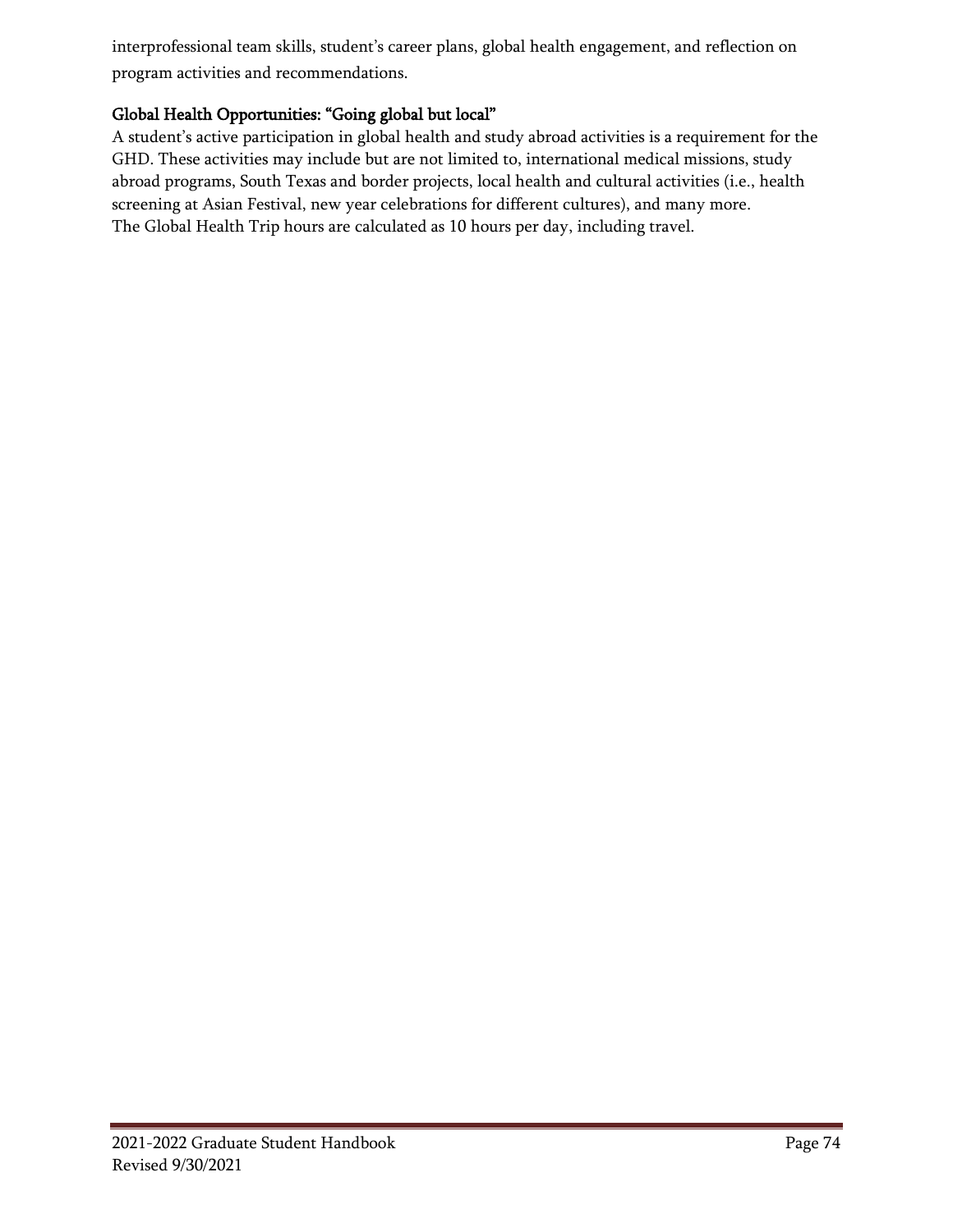## GLOBAL HEALTH DISTINCTION PROGRAM

# APPENDIX I



### GLOBAL HEALTH DISTINCTION PROGRAM

#### Program Objectives

Construct a vision for health equity and healthcare innovation through global health-related activities.

Develop skills related to providing culturally sensitive health care for diverse populations. Demonstrate effective interprofessional team skills.

Appraise methods for promoting health as an act of social justice across the globe.

## LIST OF POTENTIAL FACULTY MENTORS & LINK TO BIO

COMING SOON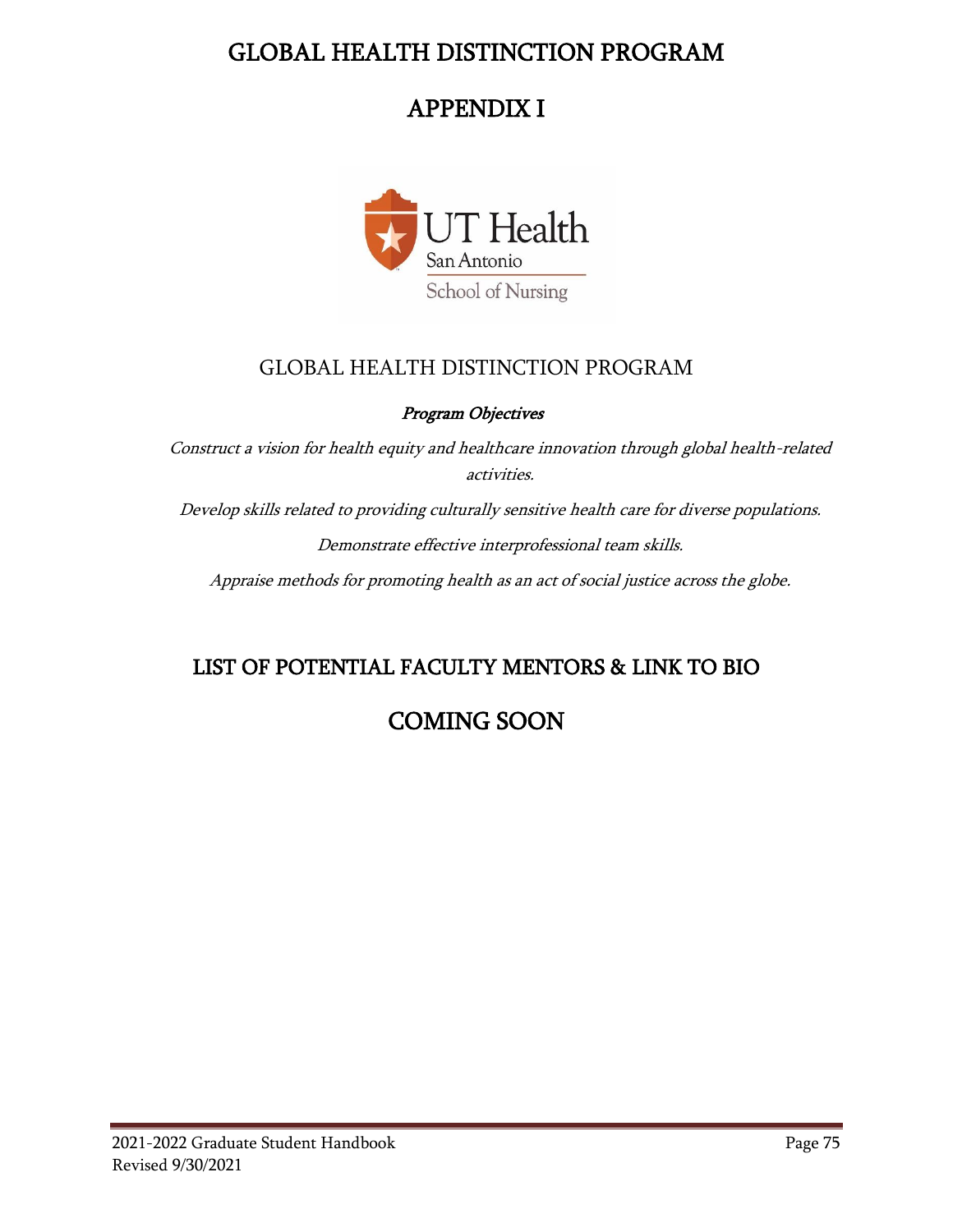# APPENDIX II



## GLOBAL HEALTH DISTINCTION PROGRAM ACTIVITY LOG

### Program Objectives

- 1. Construct a vision for health equity and healthcare innovation through global health-related activities.
- 2. Develop skills related to providing culturally sensitive health care for diverse populations.
- 3. Demonstrate effective interprofessional team skills.
- 4. Appraise methods for promoting health as an act of social justice across the globe.

| <b>Activity Description</b>                                                                   | Program<br>Objective Met<br>(1, 2, 3, or 4) | Dates                                                          | Hours          | <b>Faculty Mentor Signature</b> |
|-----------------------------------------------------------------------------------------------|---------------------------------------------|----------------------------------------------------------------|----------------|---------------------------------|
| Global Health Course<br>(i.e. ELEC 5047: Foundations in<br>Global Health Enrichment Elective) | 1, 3, 4                                     | 8/20/20-4/20/21                                                | 15             |                                 |
| San Antonio Refugee Health Clinic                                                             | 1, 2, 3                                     | 9/20/20                                                        | $\overline{4}$ |                                 |
| Global trip to Namibia                                                                        | 1, 2, 3, 4                                  | $6/1/21 - 6/15/21$<br>$(15 \text{ days})$<br>including travel, | 150            |                                 |
|                                                                                               |                                             |                                                                |                |                                 |
|                                                                                               |                                             |                                                                |                |                                 |
|                                                                                               |                                             |                                                                |                |                                 |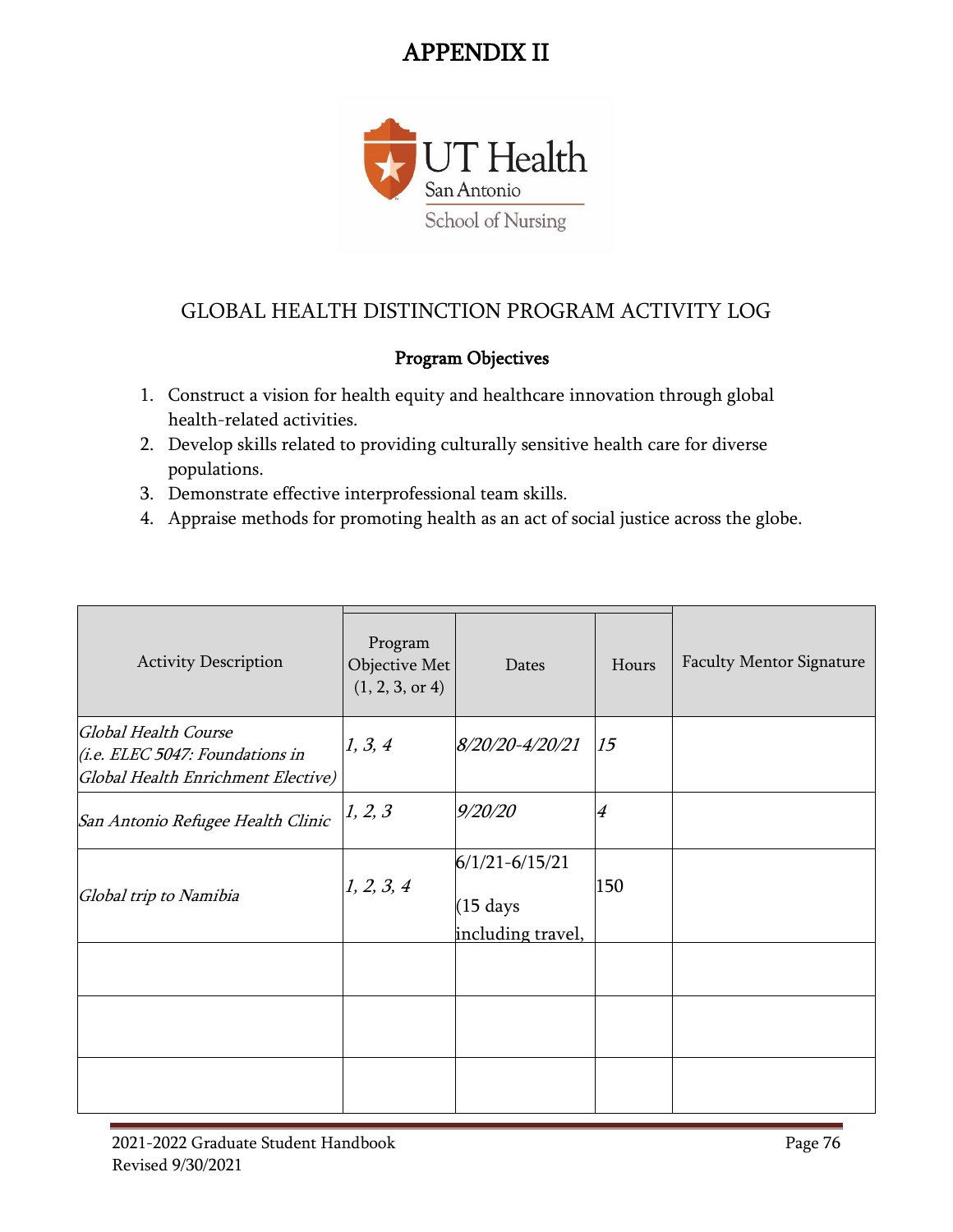| Activity Description | Program<br>Objective Met<br>(1, 2, 3, or 4) | Dates | Hours | Faculty Mentor Signature |
|----------------------|---------------------------------------------|-------|-------|--------------------------|
|                      |                                             |       |       |                          |
|                      |                                             |       |       |                          |
|                      |                                             |       |       |                          |
|                      |                                             |       |       |                          |
|                      |                                             |       |       |                          |
|                      |                                             |       |       |                          |
|                      |                                             |       |       |                          |
|                      |                                             |       |       |                          |
|                      |                                             |       |       |                          |

| List of Scholarly Materials Produced: |       |
|---------------------------------------|-------|
|                                       |       |
|                                       |       |
|                                       |       |
|                                       |       |
|                                       |       |
| Total Number of Hours:                |       |
| Student Signature:                    | Date: |
| Faculty Mentor Signature:             | Date: |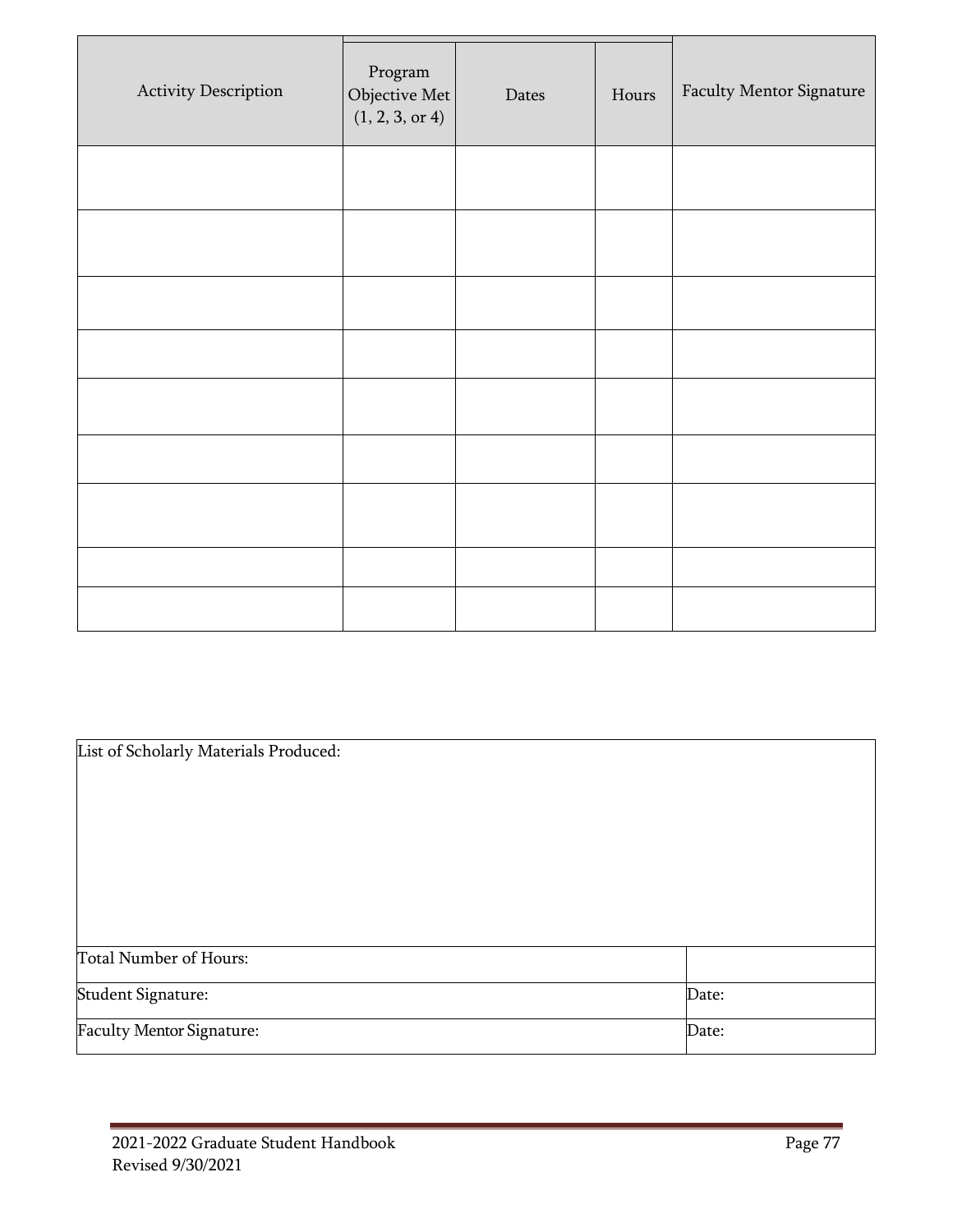# APPENDIX III



April 20, 2020

Re: Global Health Distinction Student Applicant: Jane Smith

Dear Committee on International Programs of the School of Nursing,

I am honored to assume the role of *Jane Smith's* faculty mentor for the Global Health Distinction Program.

I understand that my role as the faculty mentor includes meeting with Ms. Smith at least quarterly throughout her program to assist her in identifying global health opportunities and activities and to verify her activity log and the hours she has dedicated to the program. I look forward to working with her to achieve the goals of the GHD Program.

The goals of the GHD program are to promote culturally sensitive care, enhance interprofessional team skills, and to broaden students' vision for health equity and innovation by meeting the health needs of our local culturally diverse populations and extending health promotion as an act of social justice to communities across the globe.

Sincerely,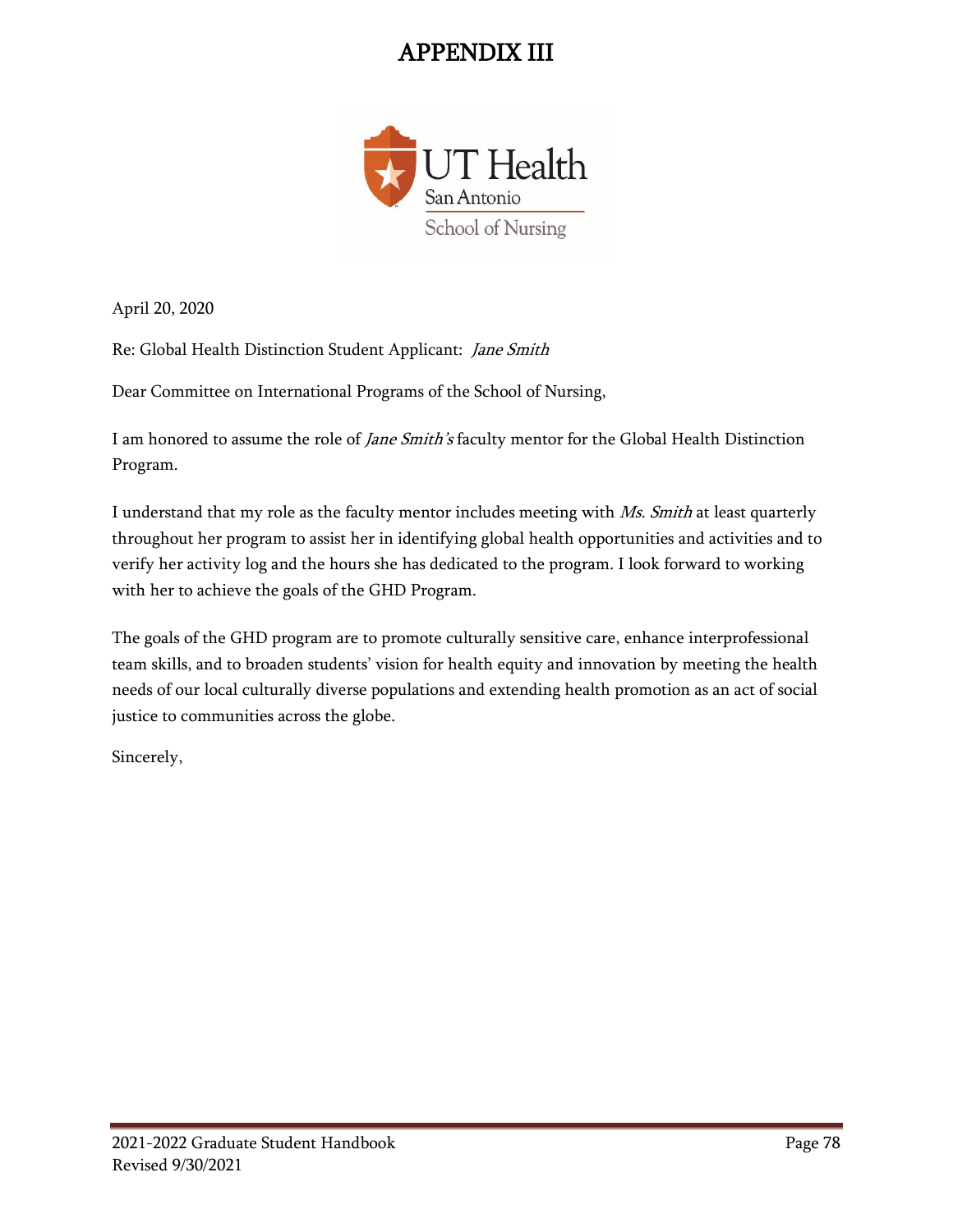# GENERAL APPENDIX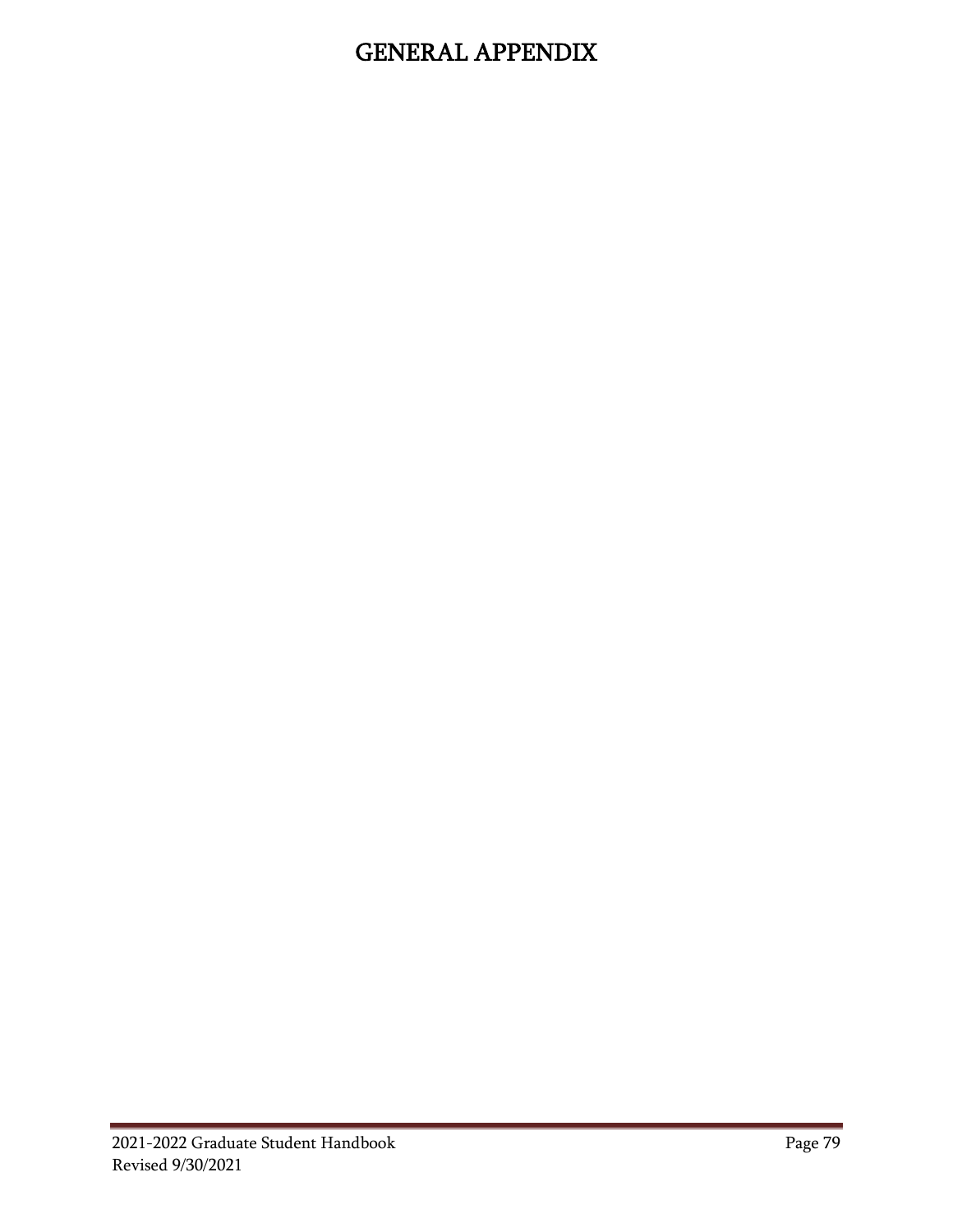# TYPHON POLICY AND PROCEDURE

### PREAMBLE

Each student must document the number of precepted clinical/practicum hours completed in their Post-BSN to DNP or Post-MSN to DNP program(s) on some type of log for verification of work for credit attainment and completion of the clinical course objectives. Nurse Practitioner and CNL students will use the Typhon log system.

Typhon allows students to track hours completed with a preceptor. This is beneficial to keep record of the hours to meet the clinical hour requirements each term.

Students must enter Case Logs within 7 calendar days of the visit with the patient.

### PROCEDURE

All graduate students enrolled in clinical courses will receive information about Typhon during course orientation. An e-mail will be sent to you with your login credentials. The login page is [http://typhongroup.net/uthscsa.](http://typhongroup.net/uthscsa) The Account Number is 3131.

Typhon will be used for Time Logs of Clinical/Practicum Hours

Video Tutorials and FAQ's are available in the Help section.

Completed IOR's must be submitted to the Clinical Liaison in the Office for Academic Affairs via the SON Graduate Clinical Placement CANVAS course to have the preceptor and site listed in Typhon. Typhon requires the preceptor and site to be listed before Case Logs and Time Logs can be entered.

Preceptors will be sent login and password instructions.

Preceptors will login to Typhon to approve your Time Logs for each shift worked.

Your faculty will review your Case Logs.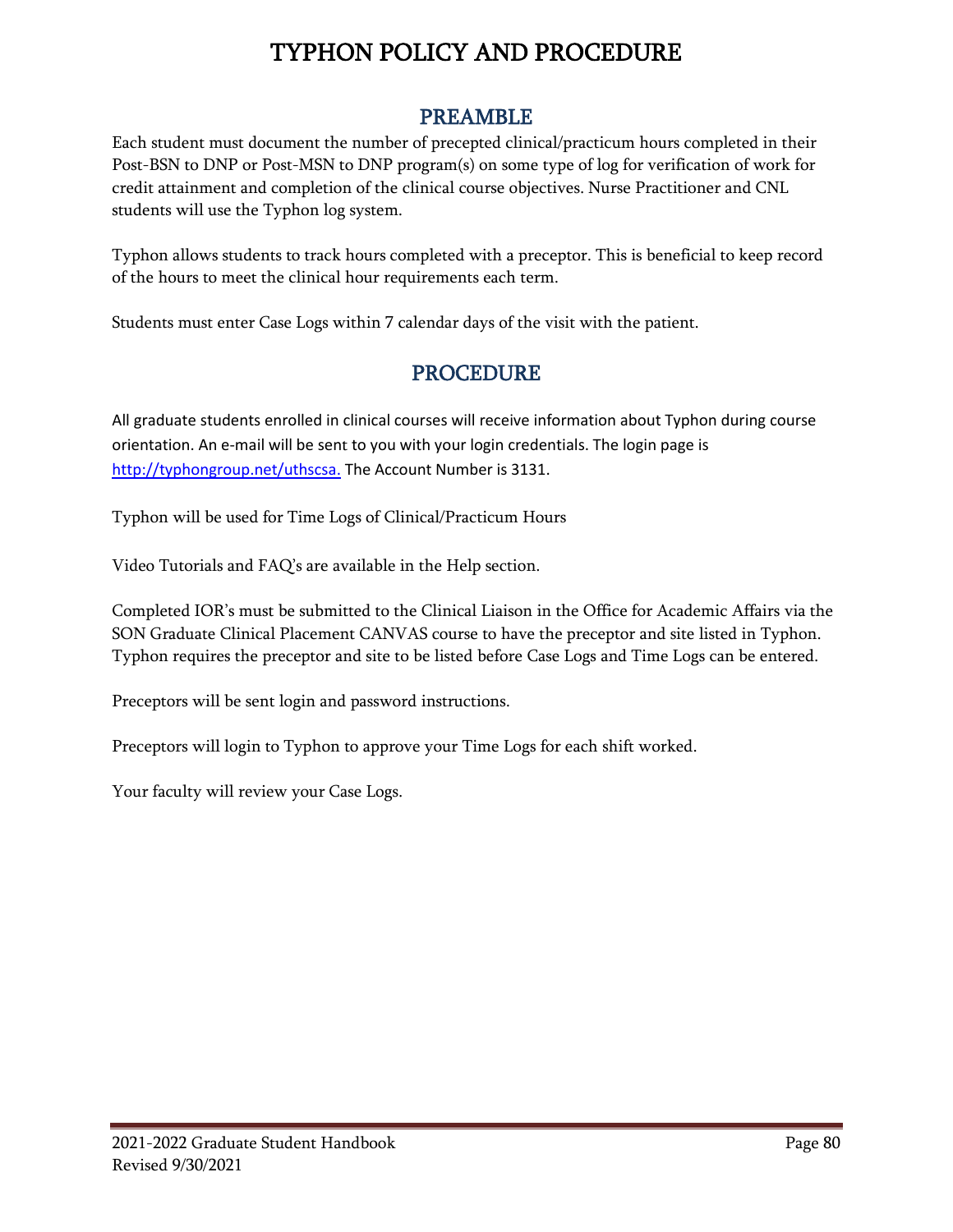### **UT** Health San Antonio GRADUATE PRECEPTOR INTENT OF RELATIONSHIP (IOR) FORM

### THIS FORM MUST BE COMPLETED (FULLY) AND SIGNED. ONE FORM PER PRECEPTOR.

*(version update 8/23/2021)*

#### **STUDENT SECTION (Please print)**

| <b>Student Initials Student Initials</b>       |                                                                                          |                                                                                                                                                                                                                                                                                                                                           |                      |
|------------------------------------------------|------------------------------------------------------------------------------------------|-------------------------------------------------------------------------------------------------------------------------------------------------------------------------------------------------------------------------------------------------------------------------------------------------------------------------------------------|----------------------|
|                                                |                                                                                          |                                                                                                                                                                                                                                                                                                                                           |                      |
|                                                |                                                                                          |                                                                                                                                                                                                                                                                                                                                           |                      |
|                                                |                                                                                          |                                                                                                                                                                                                                                                                                                                                           |                      |
|                                                |                                                                                          | TOTAL HOURS TO BE COMPLETED WITH THIS PRECEPTOR: _________________ SEMESTER AND YEAR:_______                                                                                                                                                                                                                                              |                      |
|                                                | Academic Affairs in writing immediately and a new IOR may be required.                   | I understand if any information regarding total hours, preceptor name, and/or site provided on this form changes, I must notify the Clinical Liaison in the Office for                                                                                                                                                                    | (example: Fall 2021) |
|                                                |                                                                                          | <b>Student Signature</b>                                                                                                                                                                                                                                                                                                                  |                      |
|                                                |                                                                                          | <b>STUDENT CONTACT INFORMATION</b>                                                                                                                                                                                                                                                                                                        |                      |
| <b>Email Address:</b><br><b>Work Location:</b> |                                                                                          | <b>Home Phone:</b><br>Phone:                                                                                                                                                                                                                                                                                                              |                      |
| interest.                                      | (Student's Initials)                                                                     | I have read the Conflict of Interest Policy and understand that I must disclose any potential conflict of                                                                                                                                                                                                                                 |                      |
|                                                |                                                                                          | Student is covered under the UT Health San Antonio blanket malpractice insurance policy. For further information, contact the Clinical Liaison.                                                                                                                                                                                           |                      |
|                                                | <b>PRECEPTOR SECTION</b> (to be completed by preceptor)                                  |                                                                                                                                                                                                                                                                                                                                           |                      |
|                                                |                                                                                          | and the control of the control of the control of the control of the control of the control of the control of th                                                                                                                                                                                                                           |                      |
|                                                |                                                                                          | I agree to serve as preceptor for <b>container to a set of the server</b> information regarding the UT Health San Antonio program from the aforementioned student. I am including my Resume/Preceptor Profile which will be updated                                                                                                       |                      |
|                                                |                                                                                          |                                                                                                                                                                                                                                                                                                                                           |                      |
|                                                |                                                                                          |                                                                                                                                                                                                                                                                                                                                           |                      |
|                                                | Preceptor Email Address*: (Please Print) ___________                                     | Preceptor Verification of Hours Forms will be e-mailed to Preceptors after the term. Please provide a valid work or personal email address as this will become your<br>User ID for access to Typhon where you will also approve student hours and complete evaluations. It is important this email address be unique to each preceptor as |                      |
|                                                | the system denies the use of a duplicate User ID. Your email address will not be shared. | <b>CLINICAL SITE INFORMATION</b> (to be completed by preceptor and related administrative representative)<br>Clinical site(s) we have agreed to utilize for purposes of this course (i.e., office, clinic, hospital, nursing home):                                                                                                       |                      |
|                                                |                                                                                          |                                                                                                                                                                                                                                                                                                                                           |                      |
|                                                |                                                                                          | Address: National Address: National Address: National Address: National Address: National Address: National Address: National Address: National Address: National Address: National Address: National Address: National Addres                                                                                                            |                      |
|                                                | Signature of site administrative representative/business manager                         | <b>Printed Name</b>                                                                                                                                                                                                                                                                                                                       | Phone                |
|                                                |                                                                                          |                                                                                                                                                                                                                                                                                                                                           |                      |
|                                                |                                                                                          |                                                                                                                                                                                                                                                                                                                                           |                      |
|                                                |                                                                                          | <b>Printed Name</b>                                                                                                                                                                                                                                                                                                                       | Phone                |
|                                                | Signature of site administrative representative/business manager                         |                                                                                                                                                                                                                                                                                                                                           |                      |
|                                                |                                                                                          |                                                                                                                                                                                                                                                                                                                                           |                      |
|                                                | Signature of site administrative representative/business manager                         | <b>Printed Name</b>                                                                                                                                                                                                                                                                                                                       | Phone                |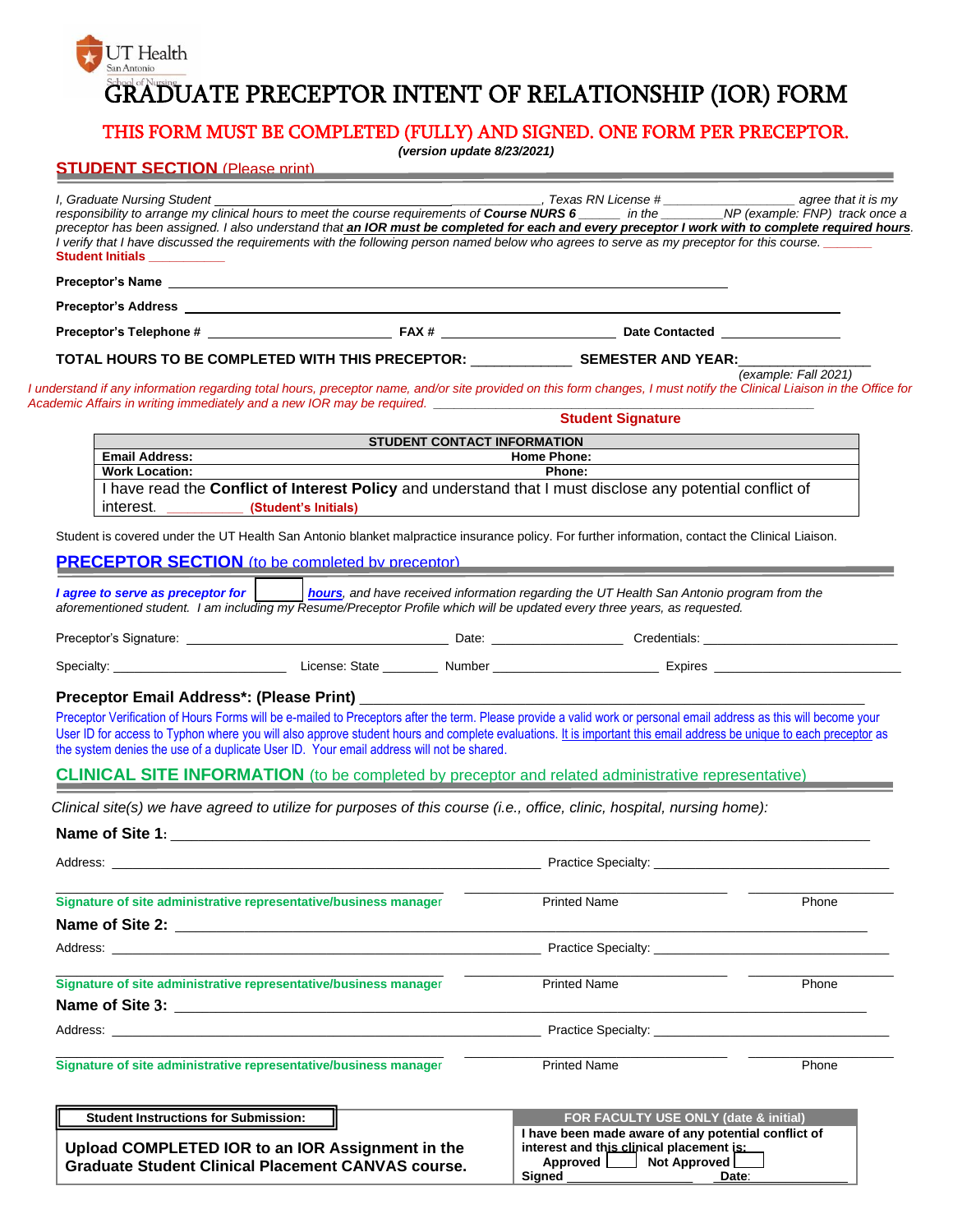# <span id="page-81-0"></span>CLINICAL QUALITY IMPROVEMENT PROJECTS AND IRB REVIEW

The IRB can provide assistance in determining if a given project must be reviewed. This is most commonly done through a phone call (210-567-2351) or e-mail (IRBmail@uthscsa.edu) to the IRB providing a brief description of the nature of the project.

### WHAT MUST BE SUBMITTED FOR IRB REVIEW?

Detailed information is available on the OIRB web site [http://research.uthscsa.edu/irb/.](http://research.uthscsa.edu/irb/)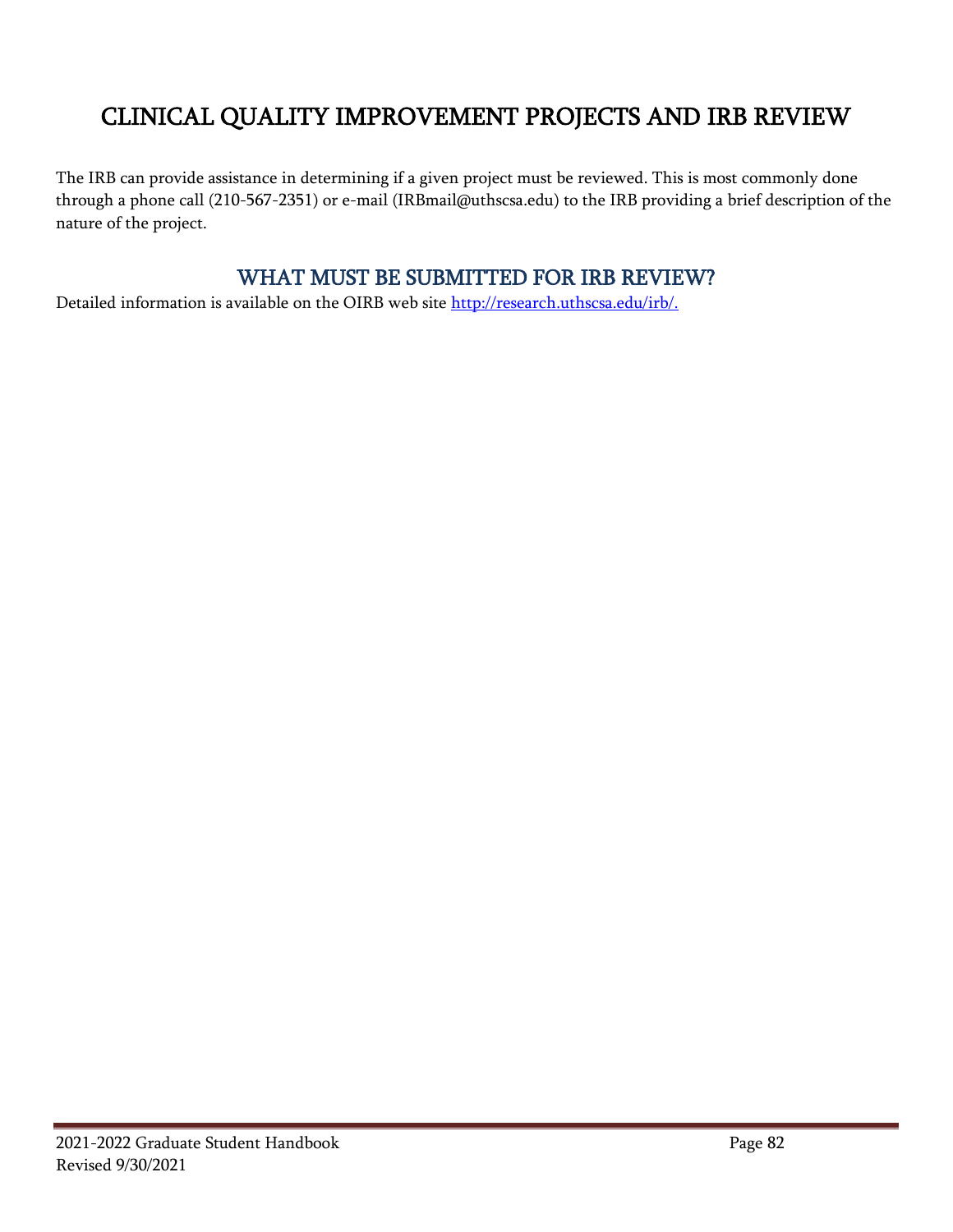# MSN PROGRAM PLANS

Our Master of Science in Nursing (MSN) degree program is comprised of the majors listed below. Students enter the program as a traditional Post-Baccalaureate in Nursing. Total semester credit hours required for the MSN degree vary by major.

## MSN MAJORS OFFERED:

- Administrative Management
	- [Full-time](http://nursing.uthscsa.edu/programs/grad/Admin_Mgmt_FT_Fall-MSN_Program_Plan.pdf)
	- Part-time
- Clinical Nurse Leader (CNL)
	- [Full-time](http://nursing.uthscsa.edu/programs/grad/CNL_FT_Fall_MSN_Program_Plan.pdf)
	- [Part-time](http://nursing.uthscsa.edu/programs/grad/CNL_PT_Fall_MSN_Program_Plan.pdf)
- Nursing Education
	- **[Full-time](http://nursing.uthscsa.edu/programs/grad/Nsg%20Education%20FT%20Fall%20-%20%20MSN%20Program%20Plan.pdf)**
	- [Part-time](http://nursing.uthscsa.edu/programs/grad/Nsg%20Education%20PT%20Fall%20-%20%20MSN%20Program%20Plan.pdf)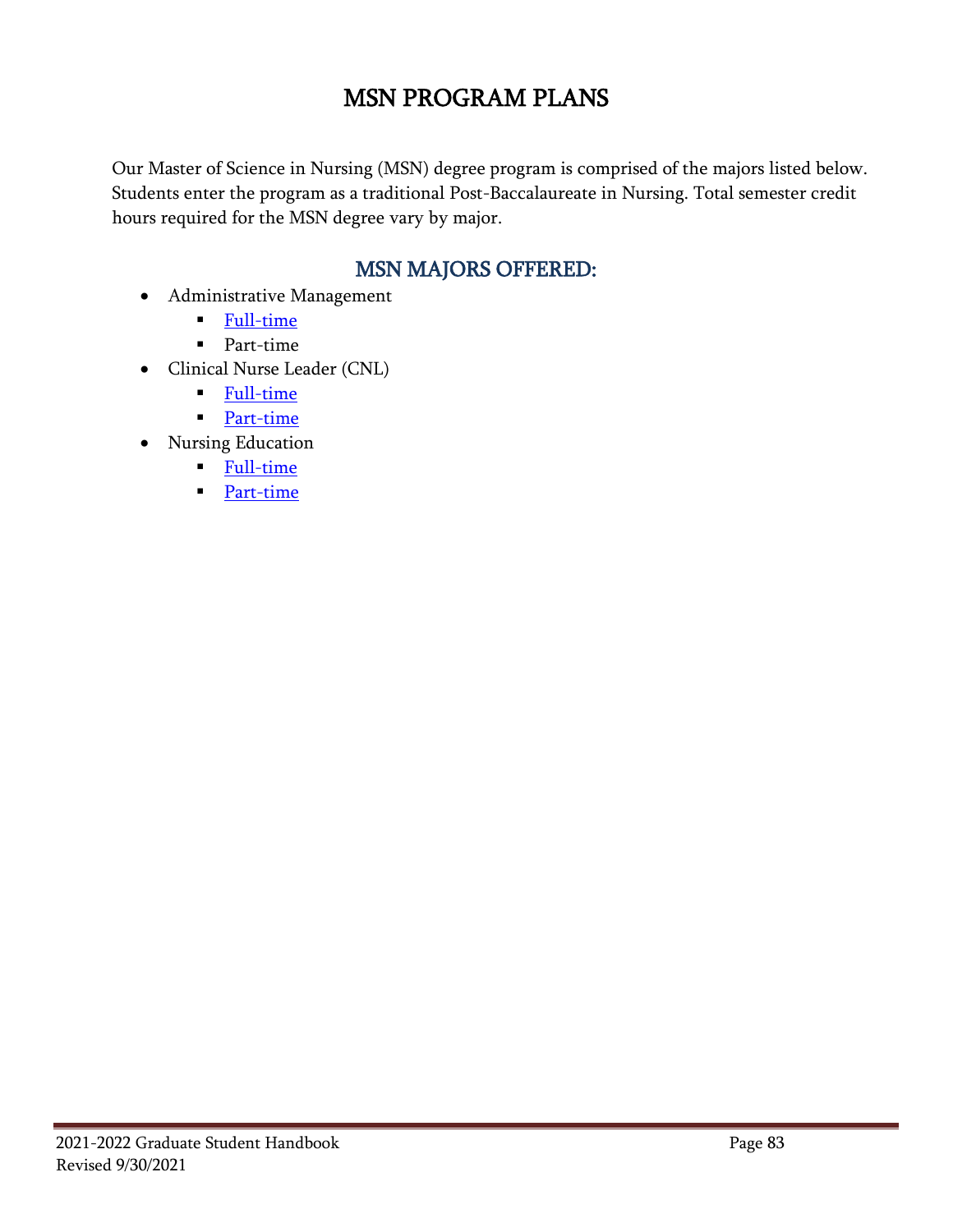# DNP PROGRAM APPENDIX I: ADDITIONAL PUBLIC HEALTH NURSE LEADER INFORMATION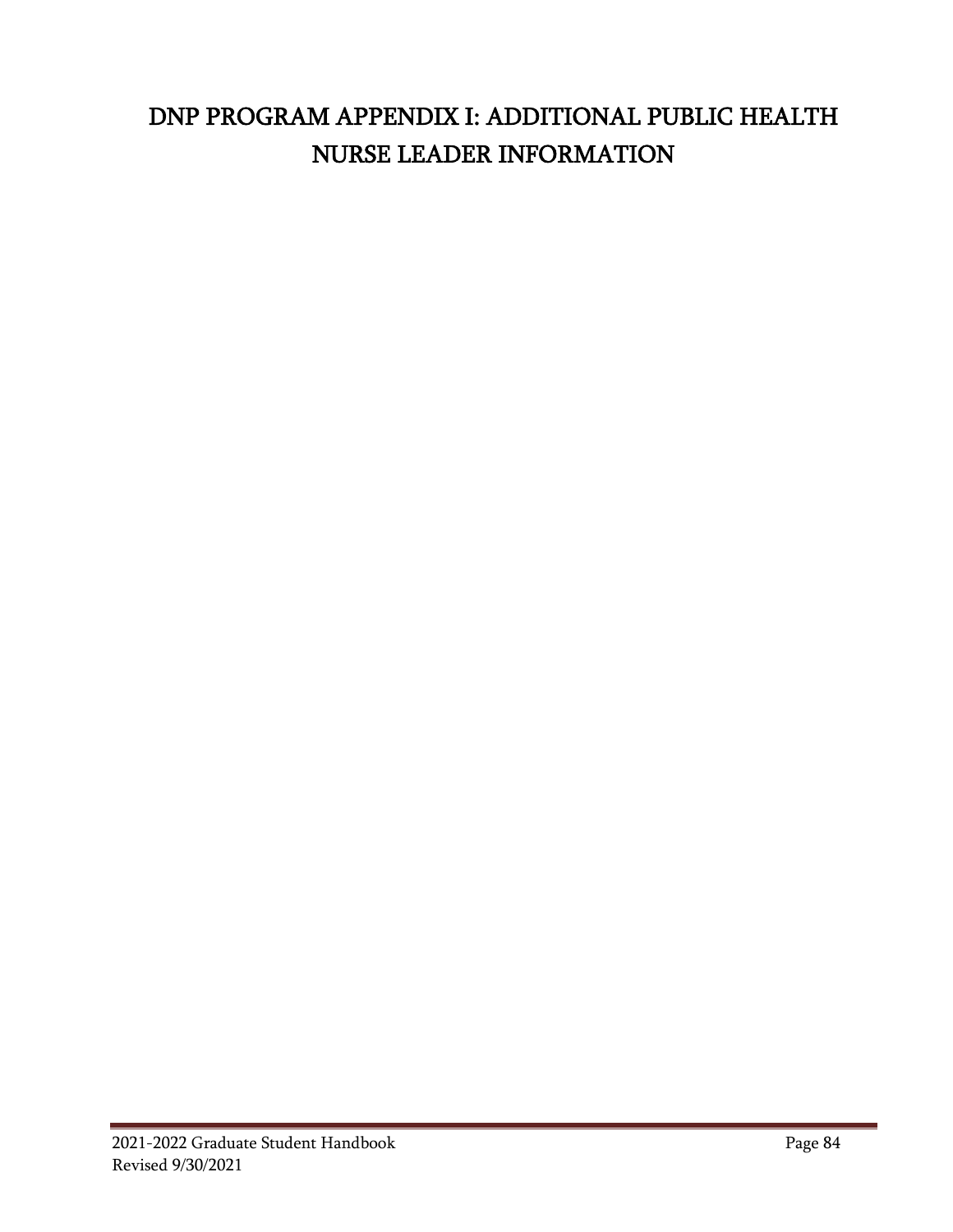# DNP PUBLIC HEALTH NURSE LEADER STUDENT GUIDELINES

Students accepted into the Doctor of Nursing Practice (DNP) degree program with a Public Health Nurse Leader focus are required to apply for admission to the University of Texas Health Science Center at Houston School of Public Health (UTSPH) Public Health Certificate program. The student will take 16 credits of core Public Health courses at UTSPH that are required for the public health certificate. The UTHSCSA-SON and UTSPH have forged an agreement to facilitate your admission to the UTSHP Public Health Certificate Program.

Application to UT SPH certificate program is completed by the student. Please follow the School of Public Health directions for applying. There are two steps to the application process. Please note, you must apply <u>by July 1st.</u>

## PROCEDURE FOR ADMISSION

### Step 1: (To apply to UTHealth School of Public Health certificate program)

- a) Complete the Graduate Certificate Application for Public Health online via [SOPHAS Express.](https://sophasexpress.liaisoncas.com/applicant-ux/#/login)
- b) Select The University of Texas School of Public Health, Certificate-Public Health-San Antonio. If you have questions about the program selection, please contact UTHealth School of Public Health in San Antonio at 210-276-9000 or [sarc@uth.tmc.edu.](mailto:sarc@uth.tmc.edu)
- c) Pay application fee
- d) Upload either official or unofficial transcripts from all previously attended universities to SOPHAS express.
- d) Request Associate Dean for Graduate Studies (Dr. Sara L. Gill, [GillS@uthscsa.edu\)](mailto:GillS@uthscsa.edu) to submit a letter of recommendation. This letter can be uploaded into SOPHAS Express.
- e) Write a goal statement expressing interests in the Public Health Certificate Program.
- f) Once notified of acceptance via email, you must respond to the UTHealth School of Public Health invitation to accept or decline the offer.

### Step 2: (Once you are admitted to UTHealth School of Public Health, contact their Student Affairs office at 210-276-9000 or [sarc@uth.tmc.edu](mailto:sarc@uth.tmc.edu) to complete your next steps)

#### You can find all next step information online at [https://sph.uth.edu/application/.](https://sph.uth.edu/application/)

- a) Complete and submit proof of immunization forms online through  $myUTH$ . For more information on required immunizations, please review the [Certification of Immunization](https://sph.uth.edu/content/uploads/2010/08/Certification-of-Immunization1.pdf) handout provided by the UT Health Student Health Services.
- b) Complete the Proof of Insurance Form through [myUTH.](https://uthidp.uth.edu/nidp/saml2/sso?id=Campus-Affiliate-LOA2-DUO&sid=3&option=credential&sid=3)
- c) Request Director of Admissions (Henry Cantu [CantuH@uthscsa.edu\)](mailto:CantuH@uthscsa.edu) to submit your criminal background check results to UTSPH
- d) Complete the Core Residency Form

All students must complete the [Core Residency Form.](http://www.uth.edu/registrar/current-students/student-information/policy-for-texas-resident-tuition.htm) The Office of the Registrar will not accept forms via fax. Forms must be: Emailed as an attachment to the [Office of the Registrar](https://www.uth.edu/registrar/) at [registrar@uth.tmc.edu](mailto:registrar@uth.tmc.edu) or mailed to the Office of the Registrar at: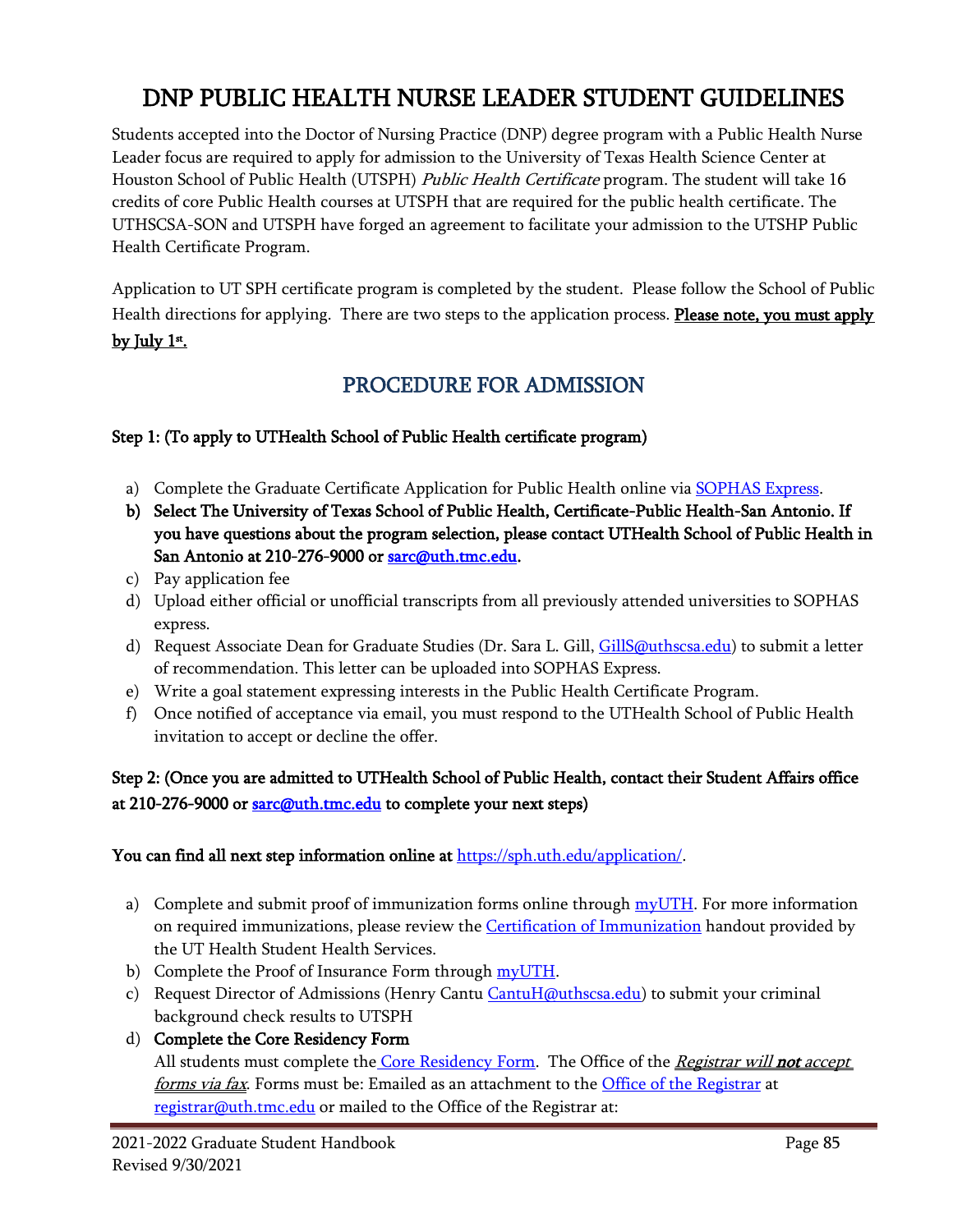The Office of the Registrar University of Texas Health Science Center at Houston 7000 Fannin Suite 2250 Houston, TX 77225

#### Steps 1 and 2 must be completed to enroll in Public Health classes.

The UT Health San Antonio-SON Office of Admission and Student Services requires all admitted students to the DNP Public Health Nurse Leader program sign a release of information form authorizing the sharing of relevant and academically pertinent data from UT Health San Antonio-SON and UTHealth School of Public Health as applicable.

You can find more information regarding the Public Health Certificate application at [https://sph.uth.edu/degree-finder/index.htm?searchby=dp&did=9c2b1220-d215-4b15-ae94-](https://sph.uth.edu/degree-finder/index.htm?searchby=dp&did=9c2b1220-d215-4b15-ae94-89ba810c218f&dept=175443c2-41e1-486e-9cf8-6743b49cc4ce) [89ba810c218f&dept=175443c2-41e1-486e-9cf8-6743b49cc4ce.](https://sph.uth.edu/degree-finder/index.htm?searchby=dp&did=9c2b1220-d215-4b15-ae94-89ba810c218f&dept=175443c2-41e1-486e-9cf8-6743b49cc4ce)

### Contact Person at UTHealth School of Public Health: Contact Person at UT Health San Antonio: Joshua Tyson National State of the Media and Henry Cantu Phone: (210) 276-9015 Phone: (210) 567-5805

E-mail: <u>Joshua.A. Tyson@uth.tmc.edu</u> Email: [CantuH@uthscsa.edu](mailto:CantuH@uthscsa.edu)

## PROGRAM AND STUDENT ISSUES

- 1. Policies and procedures associated with the DNP Public Health Nurse Leader Program will be specified in the School of Nursing's Graduate Student Handbook and the UT Health San Antonio Course Catalog.
- 2. Students pay tuition to the institution at which they are registered. The students may be assessed any special fees relevant to enrollment in courses at each institution.
- 3. Students enrolled in the DNP Public Health Nurse Leader Program will comply with the individual academic calendars of each institution in which they are enrolled (each term) for registration and course schedules.
- 4. The UTSPH certificate courses are taught online, face-to-face and via Interactive Television and will be available to students in the DNP Public Health Nurse Leader Program. To take online classes please register early to secure placement.
- 5. All classes associated with the Program, with the exception of courses offered online, shall be taught at the UTSPH San Antonio Regional Campus.
- 6. Public Health courses will be given letter grades (A, B, C, or F).
- 7. The UTSPH will not accept transfer of any UT Health San Antonio-SON credits into their certificate program completed by DNP Public Health Nurse Leader students who are also enrolled in the UTSPH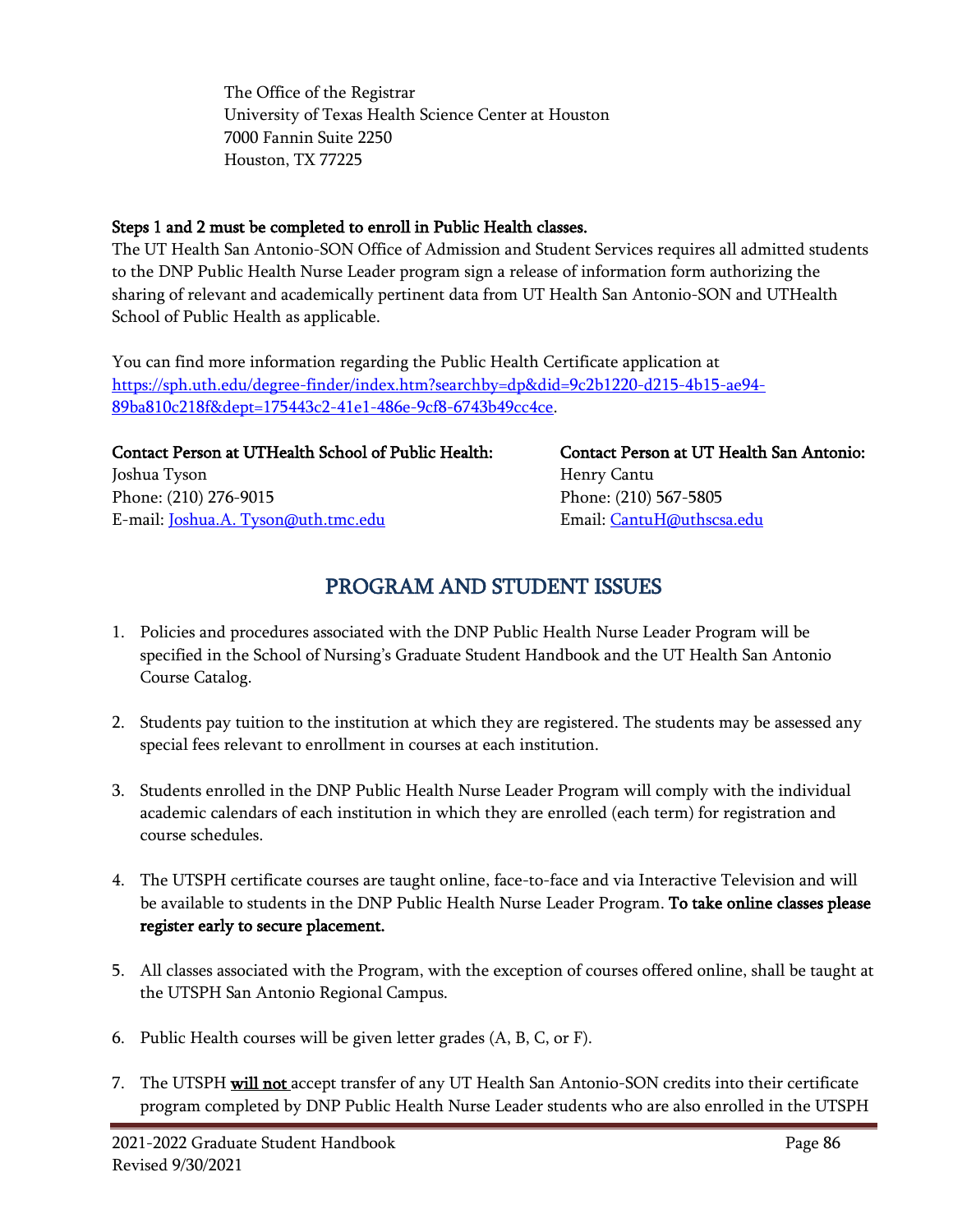Public Health Certificate. All courses required for the Public Health Certificate must be completed with the UTSPH.

- 8. The UT Health San Antonio-SON will accept transfer of eligible UTSPH credits completed for the UTSPH Public Health Certificate by students who are enrolled in the DNP Public Health Nurse Leader Program.
- 9. The UT Health San Antonio-SON will accept transfer of only one eligible UTSPH course with a grade of 'C' unless the student has a 'C' in another course. Transfer of all other eligible UTSPH credits must show a grade of 'A' or 'B'. These grades are counted as part of your DNP Program. Receiving more than one 'C' or a failing grade in a course is an automatic dismissal.
- 10. If you are changing tracks to Public Health Nurse Leader you will need to:
	- a. Contact the Office for Academic Affairs to discuss the change
	- b. Change of tacks must be approved by the UT Health San Antonio-SON COGS committee
	- c. Once approved, you will follow the Procedure for Admission.
- 11. In the event that academic policies of the UTSPH differ and cause a conflict for the student, an academically sound compromise will be negotiated between the respective academic associate deans. Academic and performance information will be shared between the Institutions as needed and the student may be asked to sign a release to ensure understanding of this requirement.

Students may select one faculty member from UTSPH to serve on the DNP Project committee. The CVs of faculty committee members will be made available to the UT Health San Antonio School of Nursing DNP Project Committee Chair and the Office for Academic Affairs. Faculty advisors may confer between institutions about student progress. The student will sign the necessary release for shared information.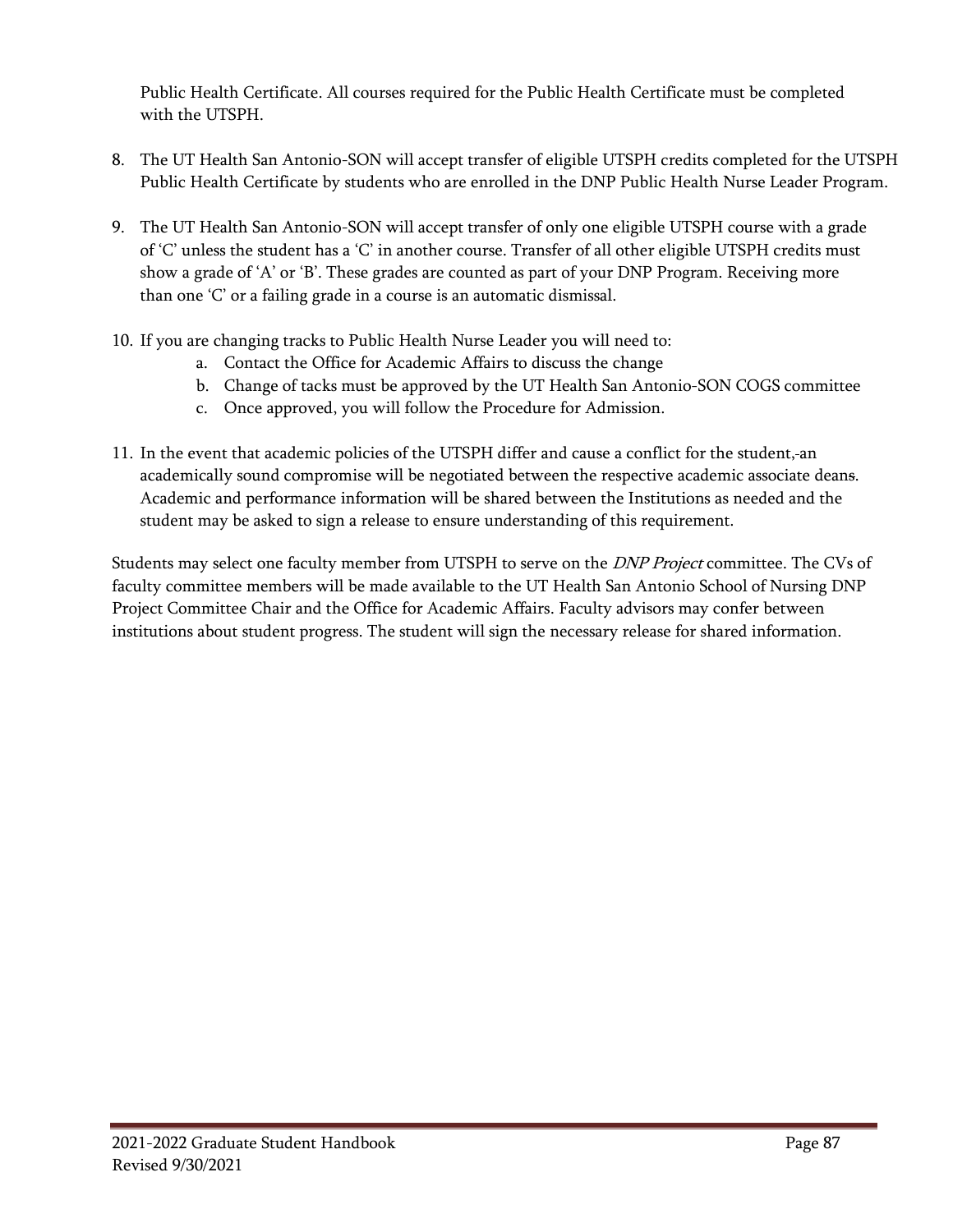## PROGRAM REGISTRATION POLICY

- 1. DNP Public Health Nurse Leader students will enroll each term at the university offering the course(s) selected by the student in accordance with the student's individualized UT Health San Antonio degree plan.
- 2. Registration for courses offered by the UTHealth School of Public Health will require the student to apply and be accepted as a Public Health Certificate student (All requirements for admissions are met). UTHealth School of Public Health has assured availability of classes on a priority basis to the DNP students.
- 3. A student is eligible to register if he/she is in good standing in the UT Health San Antonio-SON and the UTHealth School of Public Health. Good standing can include: GPA of 3.0 or better, having no unpaid tuition or other institutional debts, having no institutional holds or any other restriction that would not allow registration.
- 4. Admitted students must register for program classes with the UTHealth School of Public Health by their registration deadline. Note online courses fill up quickly so register early.

## TUITION AND FEE POLICY

1. DNP Public Health Nurse Leader students will enroll each term at each university offering the course(s) selected by the student in accordance with the student's individualized degree plan. Payment of tuition and fees by the student will be made to each university based on the number of semester credit hours selected.

Some fees paid to UT Health San Antonio and UT Health San Antonio-SON will be waived by the UTHealth School of Public Health such as recreation, shuttle fees, health and counseling after student matriculates into both programs, if determined by both registrars to be redundant. Tuition and fees are subject to adjustment. Note: There is an alternative instruction delivery fee associated with *each* credit hour for online courses in the UTSPH.

- 2. The DNP Public Health Nurse Leader students will follow policies and procedures in regard to payment schedule dates, refund dates, late fees, non-payment designation, etc. for each institution in which the student is registered.
- 3. Once you enroll for a class at UTHealth School of Public Health, a tuition bill is issued. Please share the tuition bill with our Financial Aid Office at UT Health San Antonio. You do not need to complete a FAFSA or financial aid forms for UTHealth, forms are done at UT Health San Antonio.
- 4. Students receiving any form of financial aid that is not automatically or fully distributed by the home institution (UT Health San Antonio-SON) to cover the payment of all tuition and fees at the other institution are responsible for the payment of those additional tuition and fees.

Rates for in-state and out-of-state student tuition and fees are established by each institution.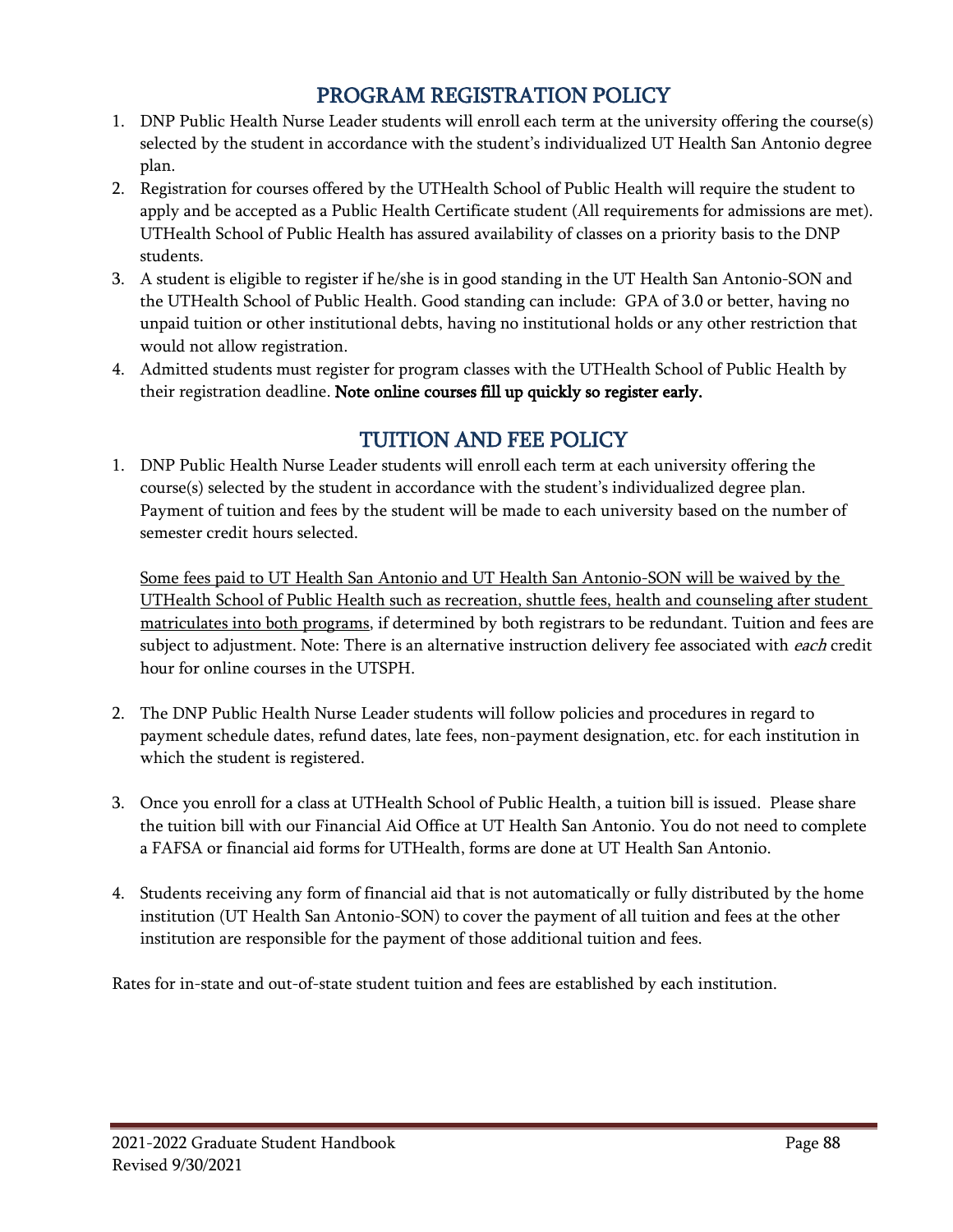### GENERAL POLICIES

#### 1. Home Institution

The student's home institution is the UT Health San Antonio-SON for admission, advisement, mentorship, *DNP Project* and graduation. The UT Health San Antonio-SON is the degree granting institution and the UTHealth School of Public Health will award the Public Health Certificate. The student will receive a diploma following the established guidelines of the UT Health San Antonio-SON stating they have completed the DNP Degree.

#### 2. Program Coordination

The UT Health San Antonio-SON Office for Academic Affairs will facilitate and coordinate students in the DNP Public Health Nurse Leader track in collaboration with the Dean of the San Antonio regional branch of the UTSPH. Policies and procedures will be specified in the UT Health San Antonio-SON Graduate Student Handbook and UT Health San Antonio Course Catalog.

#### 3. Orientation

The UT Health San Antonio-SON will provide program orientation, ongoing program academic advising, mentorship and granting of the DNP Degree. Such services will incorporate input and consultation with our partner institution.

#### 4. Academic Calendars

The academic calendars for each institution differ and students are expected to review the academic calendars each term to ensure that registration is completed by the deadline established by each institution and/or prior to the beginning of the first day of classes. The location of classes will be determined by the student's individualized degree plan.

#### 5. Student Orientation

A DNP program orientation will be provided for all incoming students at the UT Health San Antonio-SON. The date, time, and location of this orientation will be provided by email to incoming students. Students will be invited to attend the UTSPH orientation at the San Antonio Regional Campus. The orientation will be coordinated through the UT Health San Antonio-SON Associate Dean for Admissions and Student Affairs.

#### 6. Transcripts

Information on eligible coursework from UTSPH and UT Health San Antonio will be sent to respective Registrars each term at no charge.

#### 7. Student IDs:

Students will obtain only one Student ID from UT Health San Antonio. This ID will work at the UTSPH San Antonio Regional Campus. Both institutions share identification access. The student ID card/badge must be carried by all registered students and must be presented to campus police upon request. The card/badge also allows access to certain campus facilities.

#### 8. Email:

Although UT Health San Antonio will provide an email account, students will also receive a UTHealth School of Public Health email account and will be responsible for maintaining both.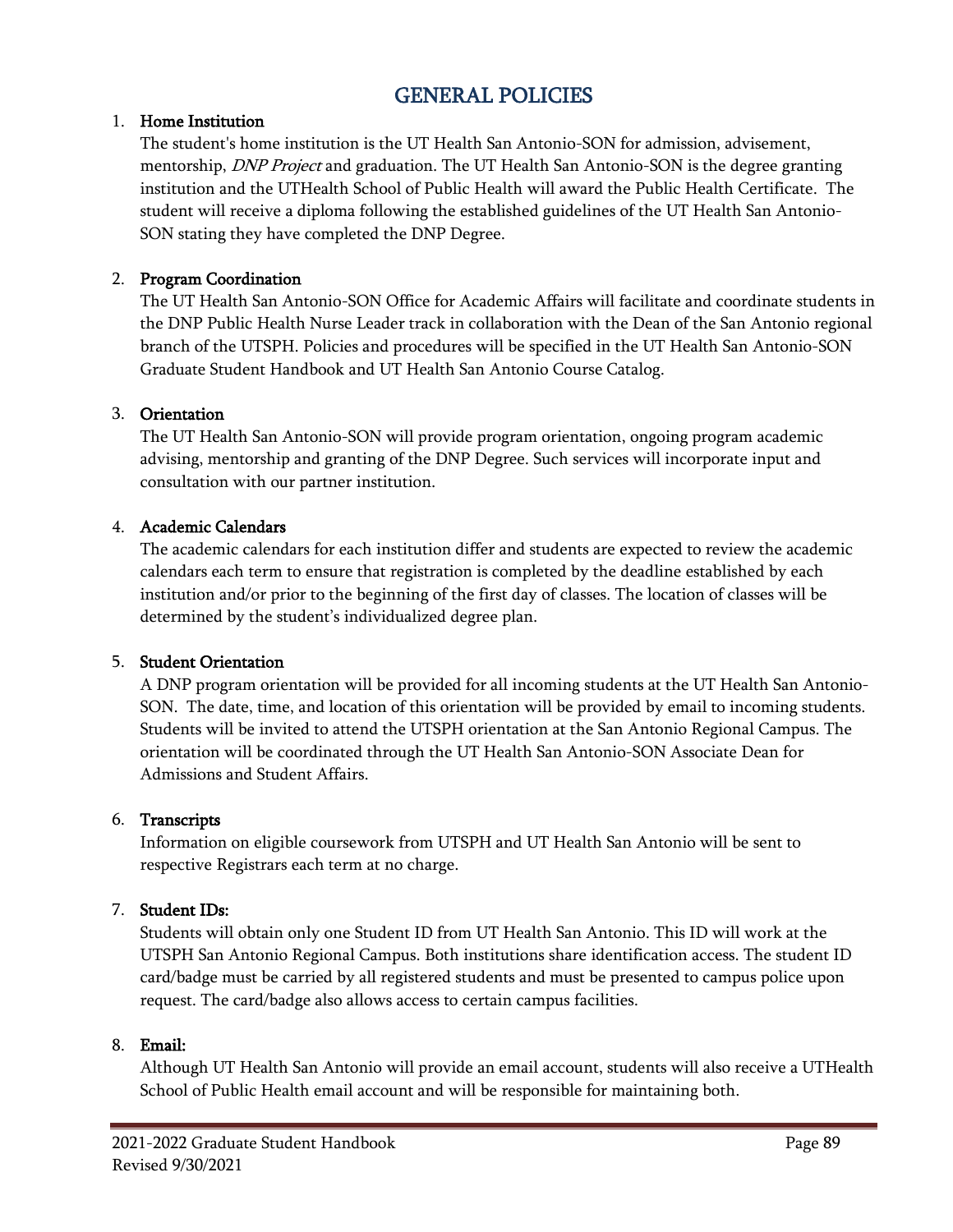#### 9. Learning Platforms

Students are responsible for understanding the learning platforms at UT Health San Antonio-SON and UTHealth School of Public Health.

#### 10. Parking

Enrolled students will pay for parking at UT Health San Antonio and the parking permit issued will be honored at the other institution. Students are expected to know and follow the parking rules and regulations of the institutions where they are attending class, including campus speed limits, parking zones, police citation and warnings, parking fines, appeal procedures and schedule and payment of parking fees.

#### 11. Financial Aid

All financial aid will be coordinated through the students' home institution. Application of financial aid for the purpose of tuition and fees will be disbursed by the students' home institution. Students receiving any form of financial aid that is not automatically or fully distributed by the home institution to the other institution for payment of tuition and fees at the other institution are responsible for the payment of those tuition and fees.

#### 12. Conduct and Discipline

Each institution maintains policies regarding conduct and discipline for students which may implicate faculty and staff as well. The agreed policy for handling these concerns is to follow the policies and practices of the institution where the infraction was committed. In addition, such policies may or may not distinguish between an academic or administrative infraction or the applicable disciplinary sanctions for either. If no distinction has been determined, or this area is vague or ambiguous, the most stringent policy, practice or procedure among the institutions shall apply.

#### 13. Health Insurance

After enrolling, students will have health insurance through the UT Health San Antonio-SON and will not need insurance through the UTHealth School of Public Health. Students will need to provide proof of Insurance to UTHealth School of Public Health Auxiliary Enterprise to avoid being charged a fee.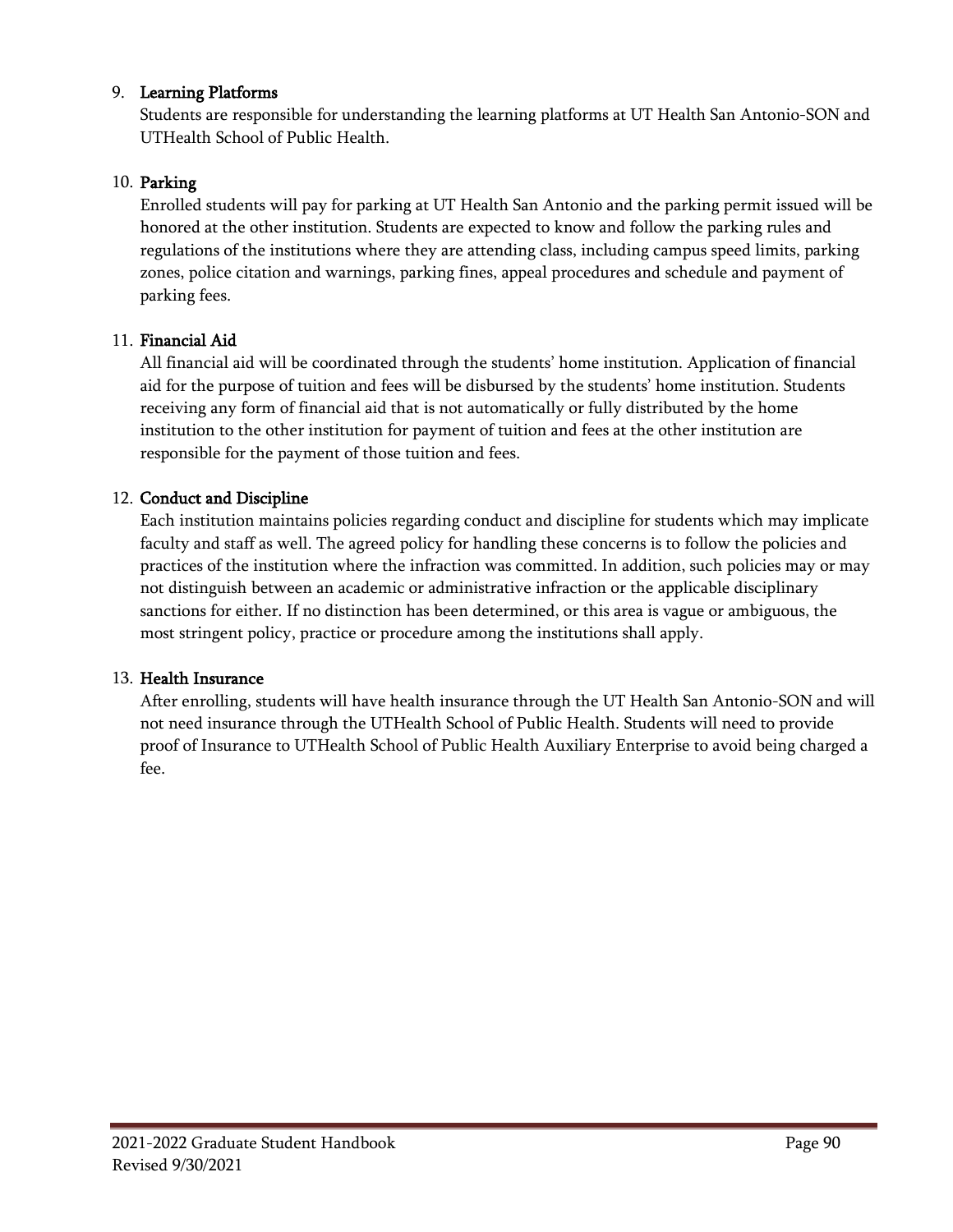# DNP PROGRAM APPENDIX II: DNP PROJECT INFORMATION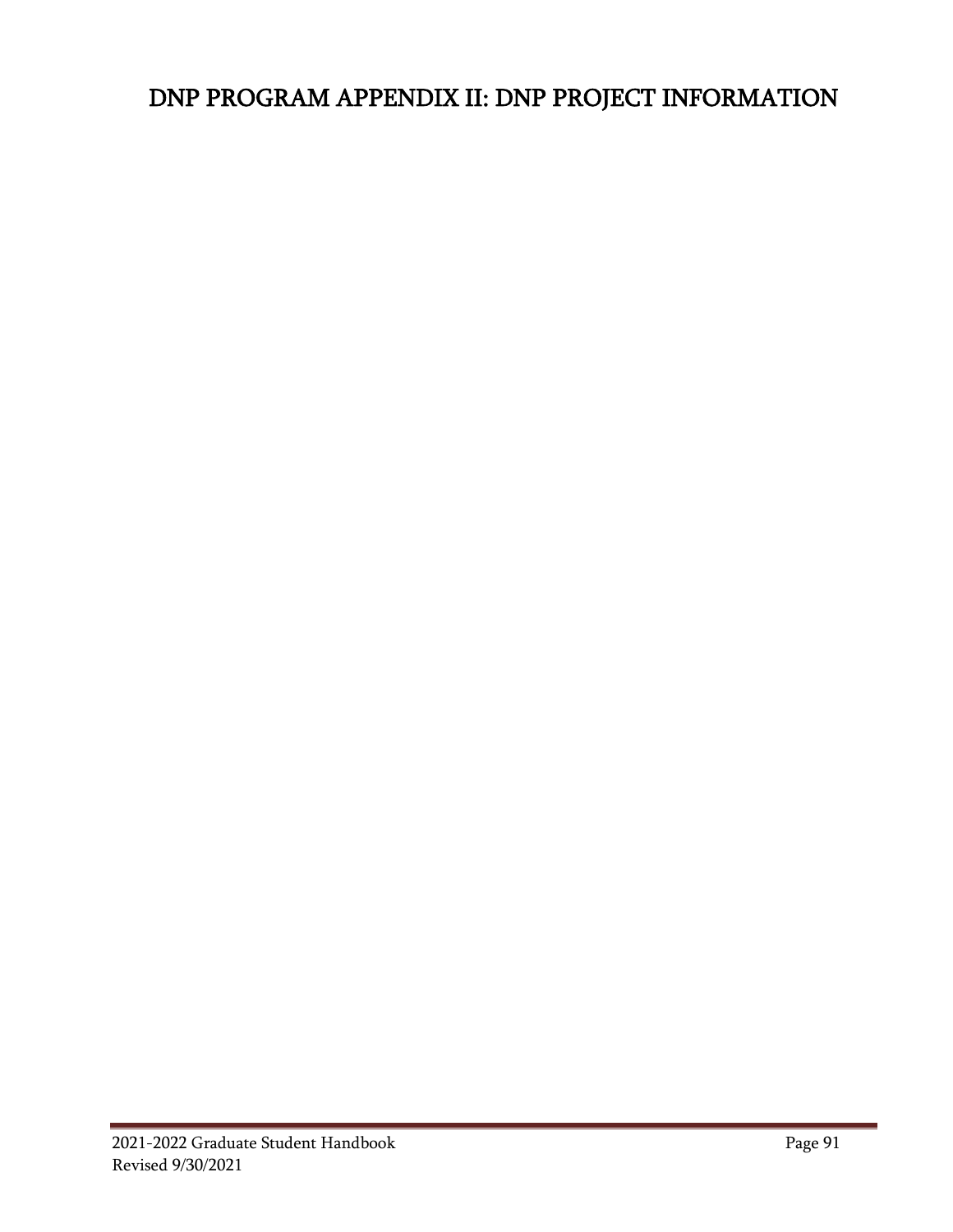## DNP PROJECT

## OVERVIEW

All DNP students will prepare a *DNP Project* that demonstrates the student's in-depth knowledge of one's area of specialty practice and the synthesis of the student's coursework and practice application. The DNP Project is guided and evaluated by a faculty committee chair and DNP Project Committee. The DNP Project results in a scholarly paper and presentation. The focus of all DNP Projects is on knowledge translation at multiple system levels.

## INSTITUTIONAL REVIEW BOARD (IRB)

All *DNP Projects* require review by the UT Health San Antonio Institutional Review Board (IRB) to establish benefits and risks and the need for protection of human subjects prior to the implementation of the project. Projects may be considered non-research based on the nature of the project. The IRB at UT Health San Antonio policies for human subjects' protection reflect national standards of compliance with the Office for Human Research Protection of the Department of Health and Human Services (Title 45, Part 46). The IRB application is submitted *only after* the *DNP Project* Committee Chair has reviewed and approved the application. A copy of the IRB letter of approval must be submitted to the chair before implementation of the project. Additional IRB approvals and CITI training may be required from the agency or institution in which the project will be implemented [\(See IRB Section\)](#page-81-0).

Completion of the Human Research Curriculum (CITI –Collaborative Institutional Training Initiative) is required prior to the submission of the online application. This web-based training is available on the UT [Health San Antonio IRB web site.](http://research.uthscsa.edu/irb/training.shtml) The CITI training is usually completed in conjunction with the Science and Knowledge Translation and Implementation II course (NURS 7304).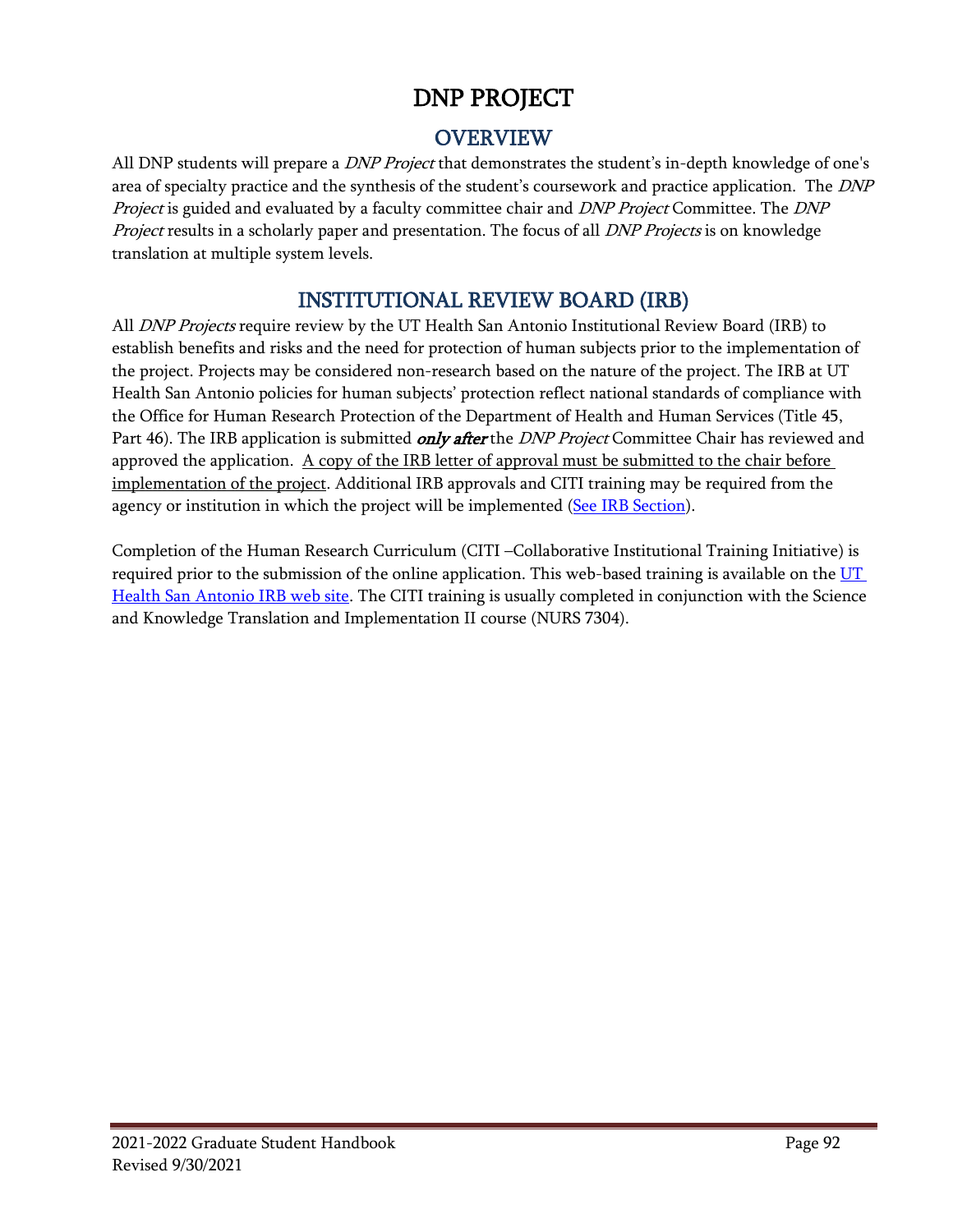## LIBRARY

Students are required to follow the Digital Copies procedure and the Bound Copies procedure listed below before graduating.

### LIBRARY DIGITAL COPIES OF THE DNP PROJECTS

The UT Health San Antonio Library houses digital copies of student's *DNP Projects*. In order for this to occur, students must send a digital copy of their final DNP Project to the Office for Academic Affairs.

The Office for Academic Affairs will send the digital copies to the Library. See below for procedure.

DNP Projects can be accessed via the Library's Digital Archive page under the "Electronic DNP Projects": <http://digitalarchive.uthscsa.edu/>

### Procedure for Storage:

- All graduating students send two Digital Copies (PDF and WORD) of their Final DNP Project to the Office for Academic Affairs via e-mail to Roxanne L. Lozano at [lozanorl@uthscsa.edu.](mailto:lozanorl@uthscsa.edu)
- The Office for Academic Affairs sends a digital copy of the project to the library (Andrea Schorr, [schorr@uthscsa.edu\)](mailto:schorr@uthscsa.edu).
- Projects will be catalogued in the Digital Archive. Complete the *DNP* Submission Form.

### Bound Copies of the DNP Project

- The price is \$14.00 per bound copy and is done through the UT Health San Antonio library. The cover color is black and the letter color is gold. It can take up to 2 months to receive the bound copies, depending on the numbers that they are sending out.
- You need to print (single-sided) the number of copies of your *DNP Project* that you wish to have bound and place the paper copies in envelopes (one copy of your complete project per envelope with your name on the front of the envelope) and deposit at the library circulation desk along with the attached completed form providing contact information, etc. The library will not make the copies for you. You can complete the **DNP Binding Form** electronically and then print. Visit the **[Binding Services](https://libguides.uthscsa.edu/bindingservices)** website for more information.

#### UPDATE: Binding Services will end December 2020.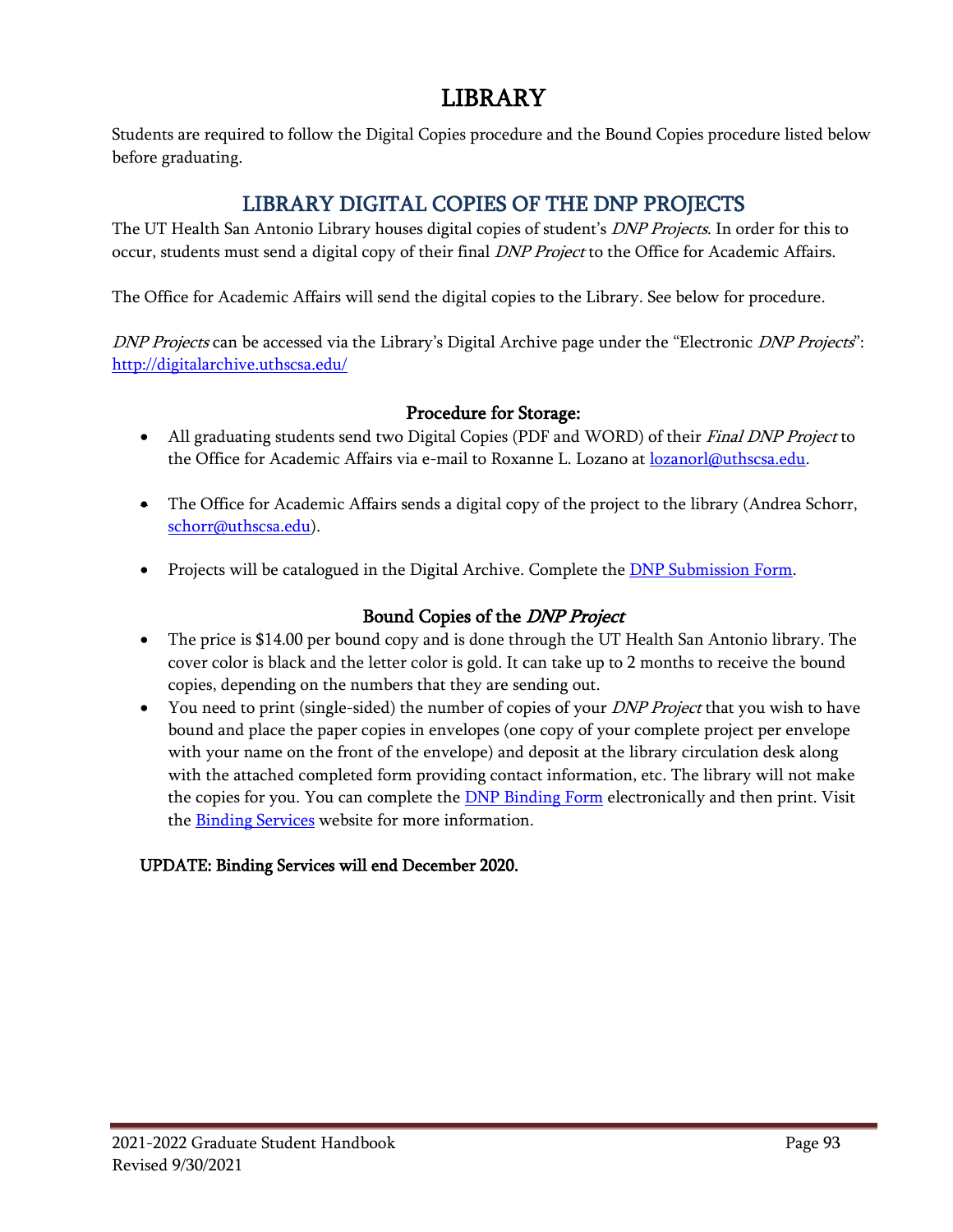# DNP PROGRAM PLANS

Profound changes in the increasingly complex health care systems mandates change to improve quality of care while reducing costs, improving access, eliminating disparities and promoting safe practice. The DNP is a practice-focused doctoral program designed to prepare experts in specialized advanced nursing practice. Emphasis is on advanced competencies for complex practice and research utilization for the improvement of clinical care delivery, patient outcomes and system management.

This Post-MSN to DNP program is for students who already hold a master's degree in nursing and who have nursing specialty preparation at the graduate level. The Doctor of Nursing Practice (DNP) degree at UT Health San Antonio offers three leadership tracks: Advanced Practice Leadership Executive Administrative Management and Public Health Nurse Leader. Applicants to the DNP program will choose one of these three leadership tracks.

The Post-MSN pathway ranges between 41-48 semester credit hours depending on the track chosen. Part-time and full-time study options are available.

The Doctor of Nursing Practice requires that all students must have 1,000 clinical/practicum hours post bachelors to DNP. Clinical/practicum hour requirements for nurses in the UT Health San Antonio Post-Master´s DNP program are 480 hours for all tracks. More hours may be required to complete the total 1,000 hour requirement depending on review of hours completed at the Master's level.

Admission is offered once a year for the Fall term with an application deadline of April 1.

## POST-MSN TO DNP MAJORS OFFERED:

- Advanced Practice Leadership
	- o [Full-time](file://///cfs2.win.uthscsa.edu/links/son/NursingDean/Graduate/Program%20Plans/Current%20Plan%20Templates/DNP/Post-MSN%20to%20DNP/APL/Revised%20F19%20with%20new%20Courses%20from%20Post-BSN%20to%20DNP%20Program%20Implementation/Fall%202021%20Program%20Plans)
	- o [Part-time](file://///cfs2.win.uthscsa.edu/links/son/NursingDean/Graduate/Program%20Plans/Current%20Plan%20Templates/DNP/Post-MSN%20to%20DNP/APL/Revised%20F19%20with%20new%20Courses%20from%20Post-BSN%20to%20DNP%20Program%20Implementation/Fall%202021%20Program%20Plans)
- **Executive Administrative Management** 
	- o [Full-time](file://///cfs2.win.uthscsa.edu/links/son/NursingDean/Graduate/Program%20Plans/Current%20Plan%20Templates/DNP/Post-MSN%20to%20DNP/EAM/Revised%20F19%20with%20new%20Courses%20from%20Post-BSN%20to%20DNP%20Program%20Implementation/Fall%202021%20Program%20Plans)
	- o [Part-time](file://///cfs2.win.uthscsa.edu/links/son/NursingDean/Graduate/Program%20Plans/Current%20Plan%20Templates/DNP/Post-MSN%20to%20DNP/EAM/Revised%20F19%20with%20new%20Courses%20from%20Post-BSN%20to%20DNP%20Program%20Implementation/Fall%202021%20Program%20Plans)
- Public Health Nurse Leadership
	- o [Full-time](file://///cfs2.win.uthscsa.edu/links/son/NursingDean/Graduate/Program%20Plans/Current%20Plan%20Templates/DNP/Post-MSN%20to%20DNP/PH/Revised%20F19%20with%20new%20Courses%20from%20Post-BSN%20to%20DNP%20Program%20Implementation/Fall%202021%20Program%20Plans/Program%20Plan%20Post-MSN%20to%20DNP%20PH%20FT%20Fall%202021.pdf)
	- o [Part-time](file://///cfs2.win.uthscsa.edu/links/son/NursingDean/Graduate/Program%20Plans/Current%20Plan%20Templates/DNP/Post-MSN%20to%20DNP/PH/Revised%20F19%20with%20new%20Courses%20from%20Post-BSN%20to%20DNP%20Program%20Implementation/Fall%202021%20Program%20Plans/Program%20Plan%20Post-MSN%20to%20DNP%20PH%20PT%20Fall%202021.pdf)